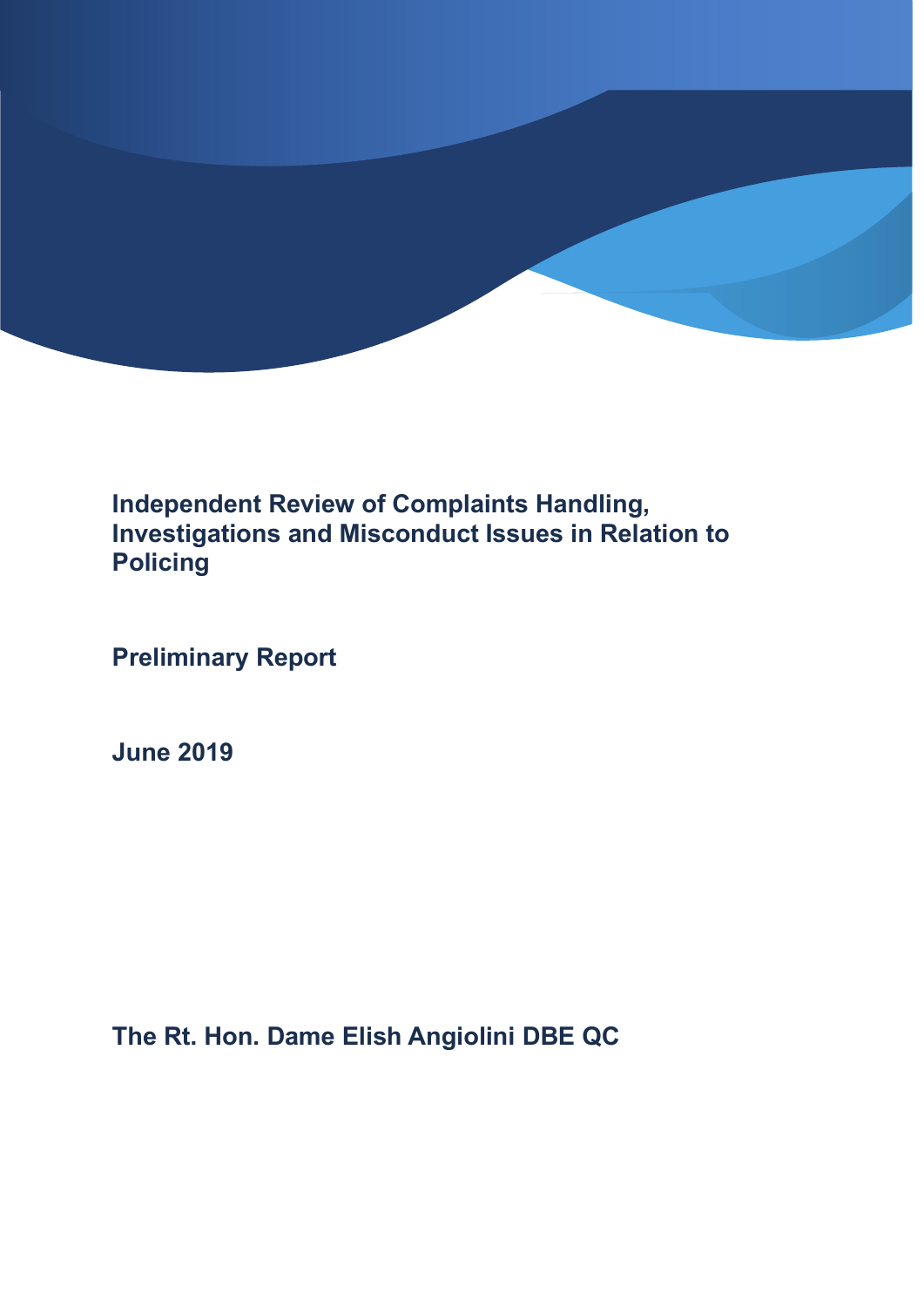# Page No.

# **Contents**

| <b>Foreword</b><br>5                     |                                                                       |    |  |
|------------------------------------------|-----------------------------------------------------------------------|----|--|
|                                          | 1. Introduction                                                       | 9  |  |
|                                          | a. Terms of Reference and purpose of the Independent Review           | 9  |  |
|                                          | b. Initial call for evidence                                          | 9  |  |
|                                          | c. Principles that underpin police complaints arrangements            | 10 |  |
|                                          | d. Public expectations of police officers and the role of a constable | 12 |  |
|                                          | e. Public expectations of the complaints system                       | 14 |  |
|                                          | f. Further analysis and final report                                  | 15 |  |
|                                          | 2. Background                                                         | 16 |  |
|                                          | a. Legal and ethical framework                                        | 17 |  |
|                                          | 3. Complaints handling process, investigations and misconduct         | 21 |  |
|                                          | a. How do I make a complaint about the police?                        | 22 |  |
| 4. Scottish Parliament Justice Committee |                                                                       |    |  |
|                                          | <b>Post-Legislative Scrutiny Inquiry</b>                              | 26 |  |
| 5. Police Scotland                       |                                                                       |    |  |
|                                          | a. Professional Standards Department of Police Scotland               | 28 |  |
|                                          | i) Frontline resolution                                               | 31 |  |
|                                          | ii) Resolution letters                                                | 32 |  |
|                                          | iii) Triage                                                           | 33 |  |
|                                          | iv) Malicious or vexatious complaints                                 | 33 |  |
|                                          | v) Anonymous complaints                                               | 34 |  |
|                                          | b. Early intervention                                                 | 35 |  |
| C.                                       | Independent investigation                                             | 35 |  |
|                                          | d. Grievance procedures                                               | 40 |  |
|                                          | e. Policing culture                                                   | 41 |  |
| f.                                       | Post-incident conferral                                               | 44 |  |
| g.                                       | The obligation of a constable to assist the investigation of a death  |    |  |
|                                          | or serious incident                                                   | 46 |  |
| h.                                       | Officer and support staff welfare                                     | 48 |  |
| ı.                                       | Capturing best evidence and reducing complaints                       | 49 |  |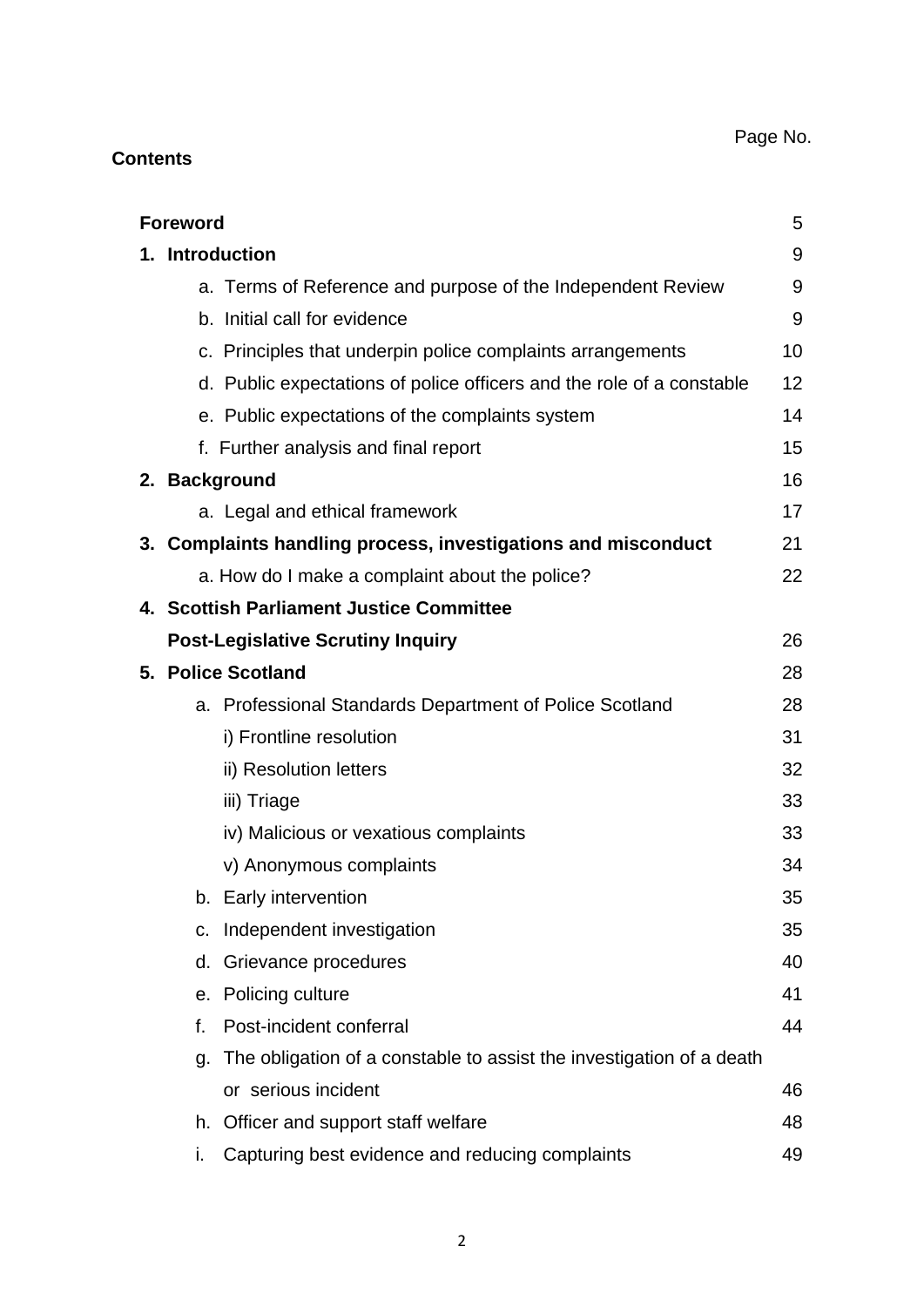|                                                                 | j.                                        | Support and liaison for members of the public                           | 51  |  |  |
|-----------------------------------------------------------------|-------------------------------------------|-------------------------------------------------------------------------|-----|--|--|
|                                                                 | k.                                        | Recommendations in relation to Police Scotland                          | 52  |  |  |
|                                                                 | <b>6. Scottish Police Authority</b><br>55 |                                                                         |     |  |  |
|                                                                 |                                           | a. SPA's governance and decision-making in relation to complaints       | 57  |  |  |
|                                                                 |                                           | b. Preliminary assessment of alleged misconduct                         | 59  |  |  |
|                                                                 |                                           | c. Misconduct proceedings                                               | 62  |  |  |
|                                                                 |                                           | d. Recommendations in relation to SPA                                   | 66  |  |  |
|                                                                 |                                           | 7. Police Investigations and Review Commissioner                        | 67  |  |  |
|                                                                 |                                           | a. Functions of the PIRC                                                | 67  |  |  |
|                                                                 |                                           | b. Accountability                                                       | 68  |  |  |
|                                                                 |                                           | c. Location of PIRC staff                                               | 72  |  |  |
|                                                                 |                                           | d. Statutory powers on complaints handling                              | 73  |  |  |
|                                                                 |                                           | e. PIRC structure and staffing                                          | 75  |  |  |
|                                                                 | f.                                        | Composition and profile of PIRC investigation teams                     | 75  |  |  |
|                                                                 |                                           | g. Access to the Criminal History System                                | 77  |  |  |
|                                                                 |                                           | h. Confidentiality and transparency                                     | 77  |  |  |
|                                                                 | i.                                        | Complaint Handling Review Team and relationships within the             |     |  |  |
|                                                                 |                                           | <b>PIRC</b> organisation                                                | 78  |  |  |
|                                                                 | j.                                        | <b>PIRC</b> training                                                    | 81  |  |  |
|                                                                 | k.                                        | <b>PIRC</b> culture                                                     | 82  |  |  |
|                                                                 | I.                                        | Recommendations in relation to PIRC                                     | 85  |  |  |
|                                                                 |                                           | 8. Crown Office and Procurator Fiscal Service                           | 87  |  |  |
|                                                                 |                                           | a. Role of the Lord Advocate                                            | 87  |  |  |
|                                                                 |                                           | b. Reporting of off-duty criminality to COPFS by Police Scotland        | 90  |  |  |
|                                                                 |                                           | 9. Interactions between the four principal organisations, relationships |     |  |  |
|                                                                 |                                           | and culture                                                             | 91  |  |  |
| 10. Guidance<br>94                                              |                                           |                                                                         |     |  |  |
| 11. Audit<br>95                                                 |                                           |                                                                         |     |  |  |
| 12. Training<br>101                                             |                                           |                                                                         |     |  |  |
| 13. Whistle-blowing by police officers and support staff<br>102 |                                           |                                                                         |     |  |  |
| 14. Protecting vulnerable people<br>104                         |                                           |                                                                         |     |  |  |
|                                                                 |                                           | a. Independent custody visiting                                         | 104 |  |  |
|                                                                 |                                           | b. Mental health                                                        | 105 |  |  |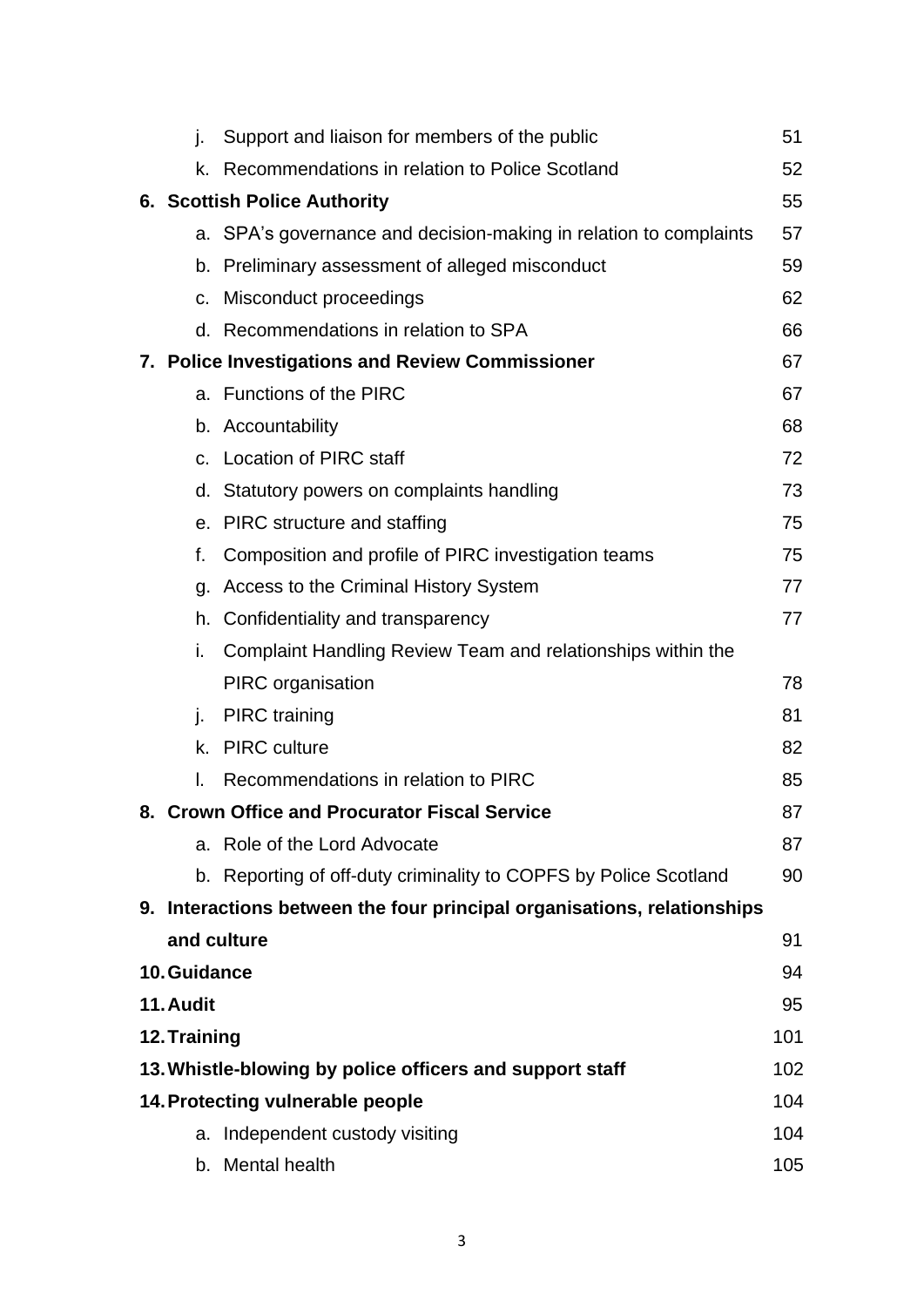| <b>15. Jurisdictional issues</b><br>106                        |     |  |  |
|----------------------------------------------------------------|-----|--|--|
| a. Former officers                                             | 106 |  |  |
| b. Definition of a "person serving with the police"            | 107 |  |  |
| <b>16. Clarifying definitions</b>                              |     |  |  |
| a. "Relevant complaint" and "member of the public"             | 112 |  |  |
| 17. List of all recommendations                                |     |  |  |
| 18. Summary of what happens next                               |     |  |  |
|                                                                |     |  |  |
| Annex A - Terms of Reference                                   |     |  |  |
| 123<br>Annex B - List of legislation and guidance              |     |  |  |
| Annex C - Standards of Professional Behaviour                  |     |  |  |
| Annex D - List of written submissions to the call for evidence |     |  |  |
| Annex E - Glossary                                             |     |  |  |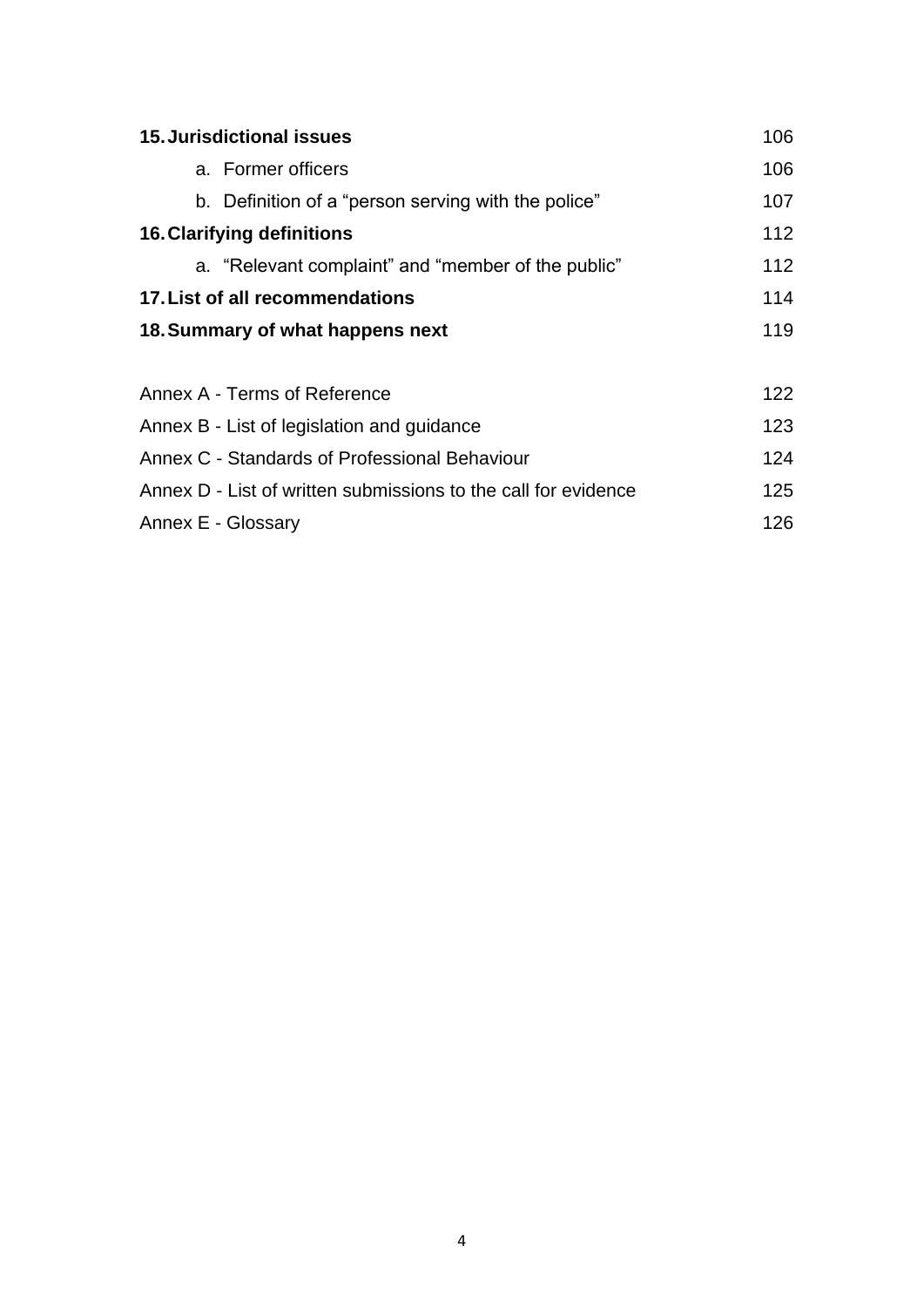## **Foreword**

**.** 

In June 2018 Michael Matheson MSP, the then Cabinet Secretary for Justice, and the Lord Advocate, James Wolffe QC, invited me to conduct an independent review on complaints against the police in Scotland. The Review commenced in September 2018. Six years have passed since the creation of radical, new policing structures for Scotland. This is an appropriate juncture to review the effectiveness of the new systems for dealing with complaints against the police in Scotland, how well such complaints are investigated and the processes reviewed. This review also provides a significant opportunity to contribute to work on matters of profound public interest in a key area of human rights.

My mandate from the Ministers is to make recommendations that will help to strengthen public confidence in policing in Scotland. This first report makes recommendations that are preliminary. It will be followed next year by a wide-ranging report seeking to ensure that the future legislation, regulations, guidance and practice are fit for purpose. It will also examine in detail the structures of the individual organisations charged with dealing with complaints against the police. Despite the very different responsibilities and natural tensions between the four separate organisations involved in the process, it is crucial that relationships are professional, respectful, and focused on continuous improvement of policing in Scotland and securing the rights of those they serve.

In 2017 I was asked by the then Home Secretary to carry out a review of deaths in police custody in England and Wales. In my report of that Review<sup>1</sup> I observed that we ask a lot of those who police us in the 21<sup>st</sup> century. The need to interact and sometimes intervene in the lives and freedom of members of the public is a daily occurrence for the police. Such duties involve the power to arrest or intervene where criminal conduct is suspected or where the welfare or life of that individual or others is at serious risk, as well as in many other emergency settings. The powers that flow from those duties are immense in their potential impact on citizens and are regulated

<sup>1</sup> <https://www.gov.uk/government/publications/deaths-and-serious-incidents-in-police-custody>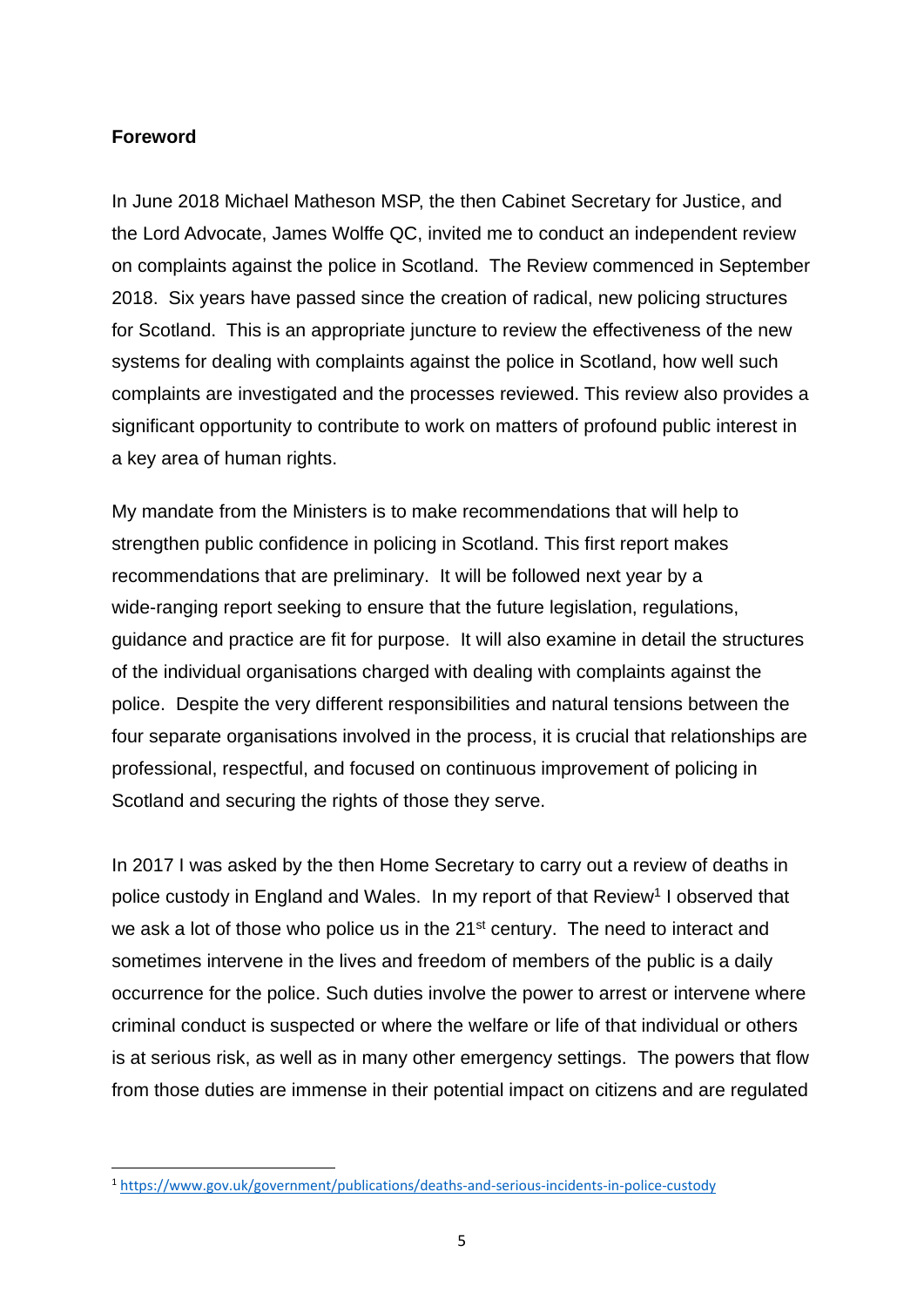by a complex framework of laws and regulations to prevent abuse or negligence in the exercise of those powers.

How those powers are exercised is also governed by the competence and integrity of the individual police officer as well as the wider police force within which he or she serves. In addition to law, training and guidance on how officers should approach encounters that may lead to detention, the community relies on the professionalism, wisdom, ethics and courage of police officers to approach incidents which may result in harm to the officers or others. These are often situations from which most in the community would wish to remove themselves immediately for their own personal safety. Where death or serious injury occurs for those detained by the police and, in other cases, where it is alleged the detention is unlawful, human rights considerations come into play and the state is obliged to carry out effective, timeous and independent investigations into those allegations. In those that result in death, the investigation must also be held in public and allow effective participation in the process by the next of kin of the deceased.

There is however a much wider set of complaints against the police which may involve other types of allegations of criminality. Serious complaints should also be the subject of independent investigation and consideration by a prosecution service independent of the police, others should be drawn to the attention of the prosecutor as soon as possible to allow the prosecutor to determine who should carry out the investigation. Further, members of the public who interact with the police may have complaints about the conduct or efficiency of officers or the quality of service they have received from the police service as an organisation. These matters represent the vast bulk of complaints and are principally directed at the quality of the service provided including rudeness, delay or ineffectiveness. These complaints are identified for a process which aims to be user friendly and capable of as swift and proportionate a response as possible by the police organisation itself, subject to independent supervision, audit and checks.

It can be seen therefore that the notion of a complaint against the police covers a very wide range of events, behaviours and conduct that can be very distinct from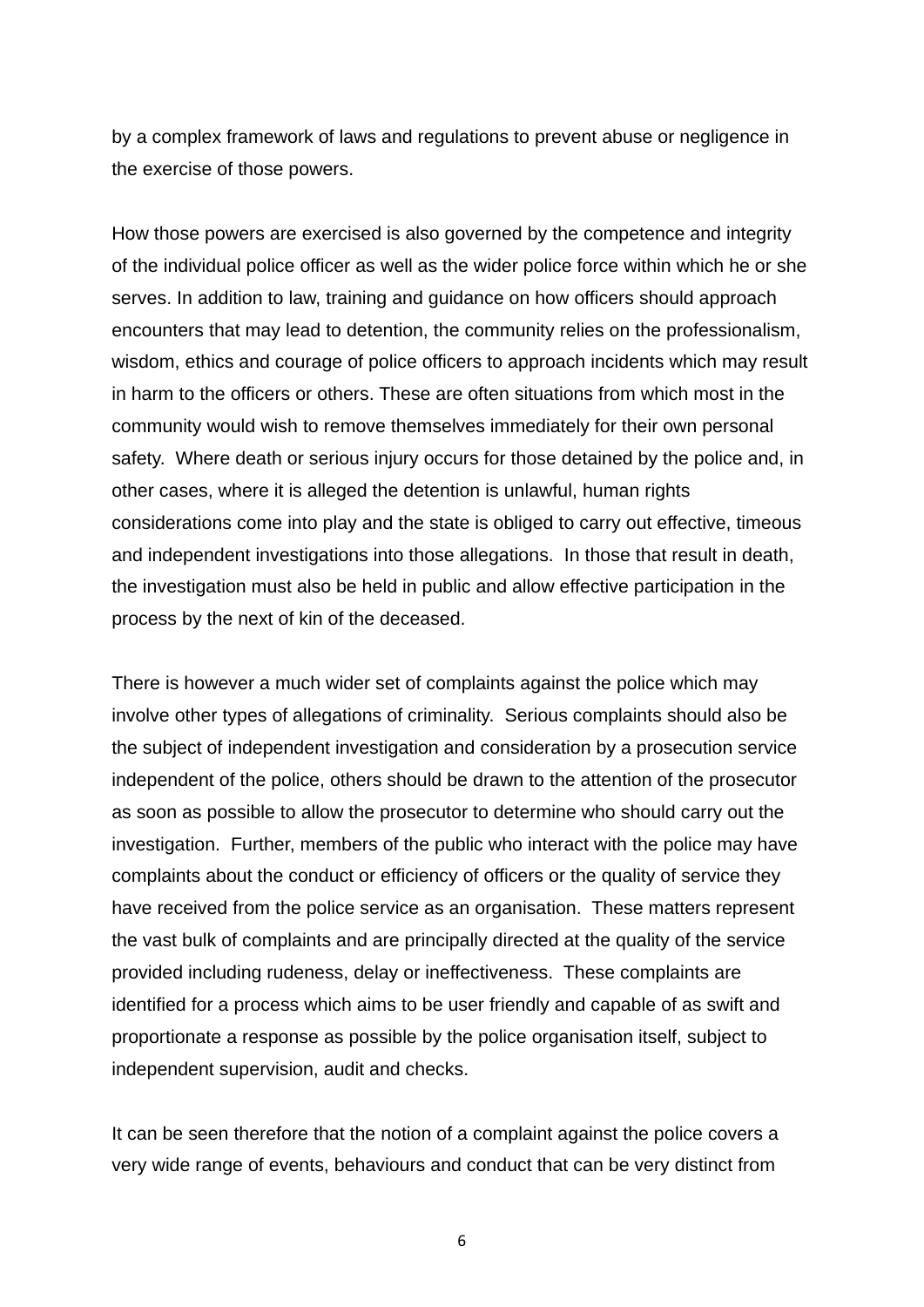each other in character. There may also be occasions however where a combination of different categories of complaint can arise from any given situation. Similarly, the character of the complaint is not always apparent to those first to receive the intimation and further information needs to be sought or investigation undertaken before decisions are made about the route the complaint should take.

This variation in the nature of, and appropriate response to complaints, presents significant challenges for the police and appropriate agencies charged with supervising or investigating such matters; more so for any member of the public wishing to make a complaint. Any understanding of the operation of the different types of complaint and the complex routes for response flowing from the complaint has been described in another, similar context as displaying "the complexity of a wiring system from the star ship Enterprise"<sup>2</sup> This is certainly also the case in Scotland and it was put to this Review in evidence that "the current arrangements for handling complaints about the police are overly complex, lack clarity and can be open to a range of different interpretations".

The vast bulk of complaints should properly be investigated by the police service itself but it is critical that those processes are clear, transparent and trusted. Independent supervision and audit is also critical. In those cases rightly requiring independent investigation the police must also provide the fullest co-operation and assistance to allow timely and effective action. The effectiveness of the relations among and between each of the four organisations charged with these responsibilities in Scotland is also critical to success of the process. While the interaction of these organisations requires a degree of autonomy, and in respect of the COPFS and PIRC, independence from the police, independence does not equate to isolation, which undermines the independence of an organisation. In order for the independence of organisations to be maintained and enhanced, and for checks and balances to be effective, there must be regular and meaningful interaction at all levels of these agencies. There must also be mutual respect and an atmosphere of genuine co-operation.

 $\frac{1}{2}$ 

[https://assets.publishing.service.gov.uk/government/uploads/system/uploads/attachment\\_data/file/385911/](https://assets.publishing.service.gov.uk/government/uploads/system/uploads/attachment_data/file/385911/An_Independent_Review_of_the_Police_Disciplinary_System_-_Report_-_Final....pdf) An Independent Review of the Police Disciplinary System - Report - Final....pdf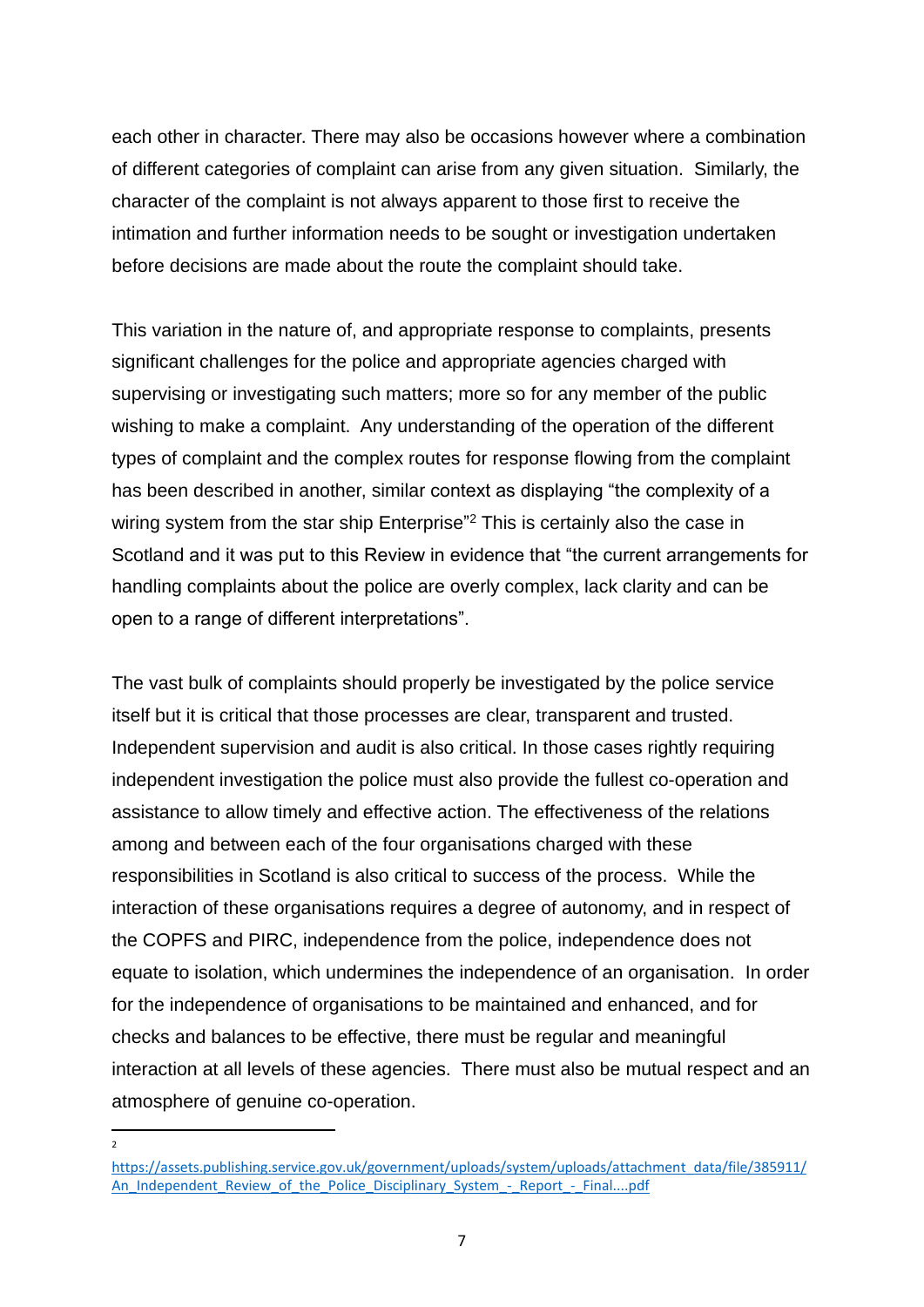This preliminary report identifies and discusses a number of issues about these central matters for immediate consideration and others about which further comment is invited before the full report next year.

Elish Angiolini 21 June 2019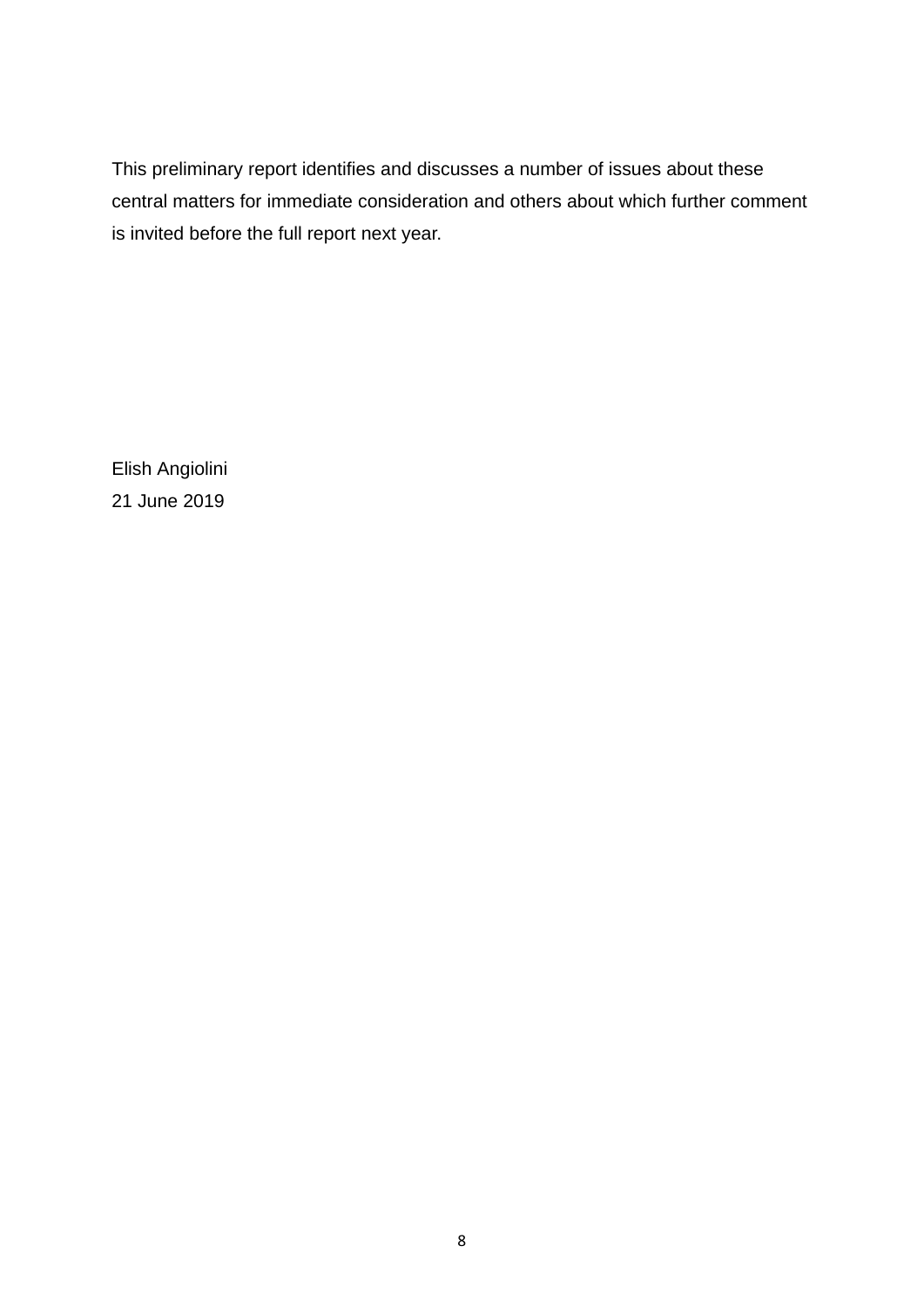# **INTRODUCTION**

## **Terms of Reference and purpose of the Independent Review**

1. The Terms of Reference for this Independent Review, which commenced in September 2018, are set out in full at Annex A and state that the purpose of the Review is to:

- consider the current law and practice in relation to complaints handling, investigations and misconduct issues, as set out in relevant primary and secondary legislation;
- assess and report on the effectiveness of the current law and practice; and
- make recommendations to the Cabinet Secretary for Justice and the Lord Advocate for improvements to ensure the system is fair, transparent, accountable and proportionate, in order to strengthen public confidence in policing in Scotland.

2. A number of issues have been identified where clarification of the governing legislation is required in the light of application and practice. I will also be recommending consolidation of the legislation and substantive changes, some of which are detailed in the following chapters.

## **Initial call for evidence**

3. On 13 December 2018 an initial call for evidence was published online and contributions invited by 13 March 2019. I am very grateful to all those individuals and organisations who took the time to offer their evidence. The process of gathering evidence has also included engagement with members of the public, serving and retired police officers, experts in relevant fields, police staff associations, unions, and a range of interested organisations. I have found these many and varied contributions and conversations to be thought-provoking and invaluable.

4. Since September last year I have undertaken over 80 interviews with individuals, held over 30 meetings and organised two focus groups. Further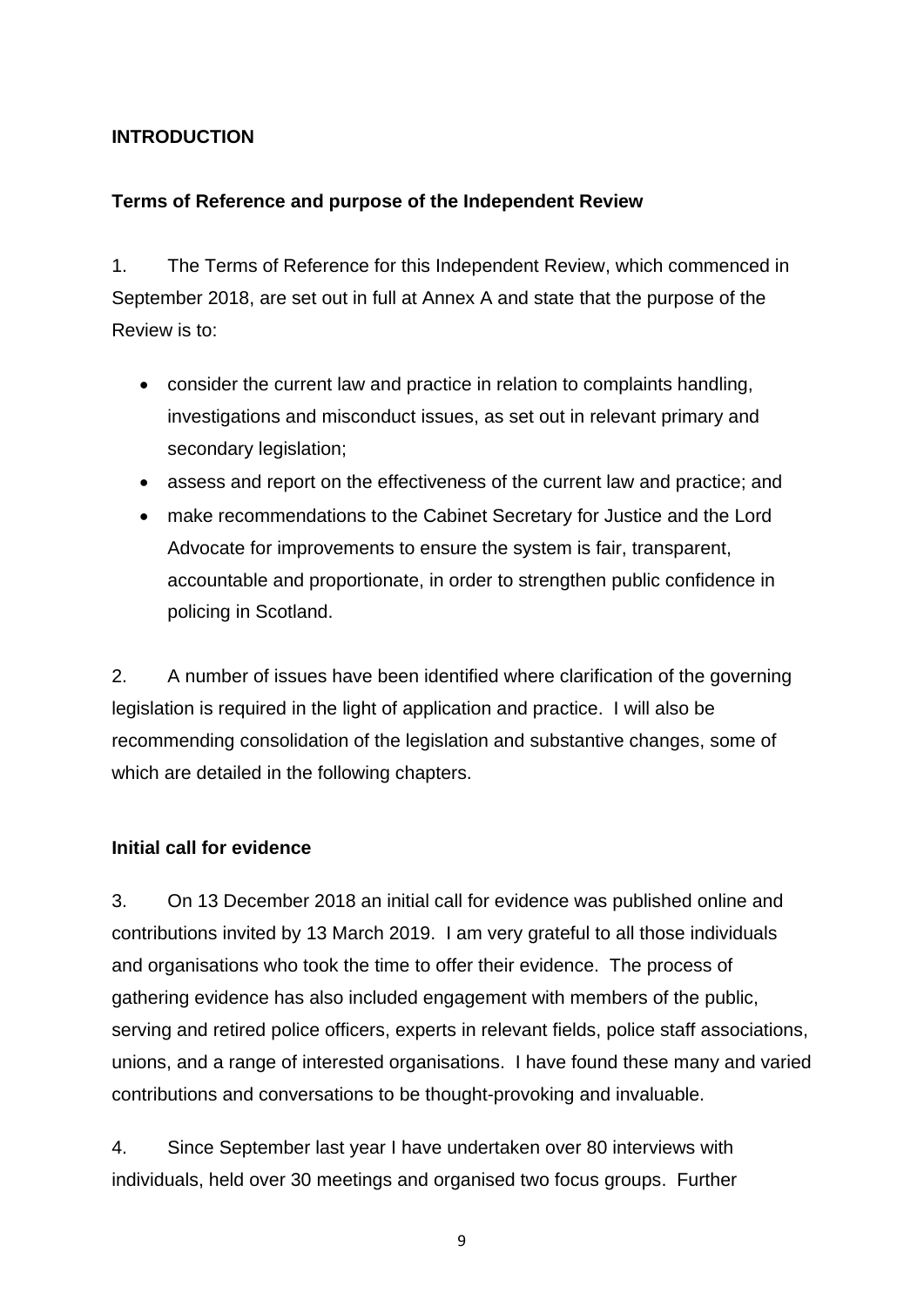engagement in Scotland, and elsewhere in the UK, is planned for the second phase of the Review. This engagement, and the call for evidence, has contributed to a substantial body of evidence together with research and reports that will be crucial in informing the ultimate recommendations.

5. The four principal organisations in the system responsible for dealing with complaints in Scotland are Police Scotland, the Scottish Police Authority (SPA), the Police Investigations and Review Commissioner (PIRC) and the Crown Office and Procurator Fiscal Service (COPFS). The Review will make recommendations in respect of the first three of these organisations. The Terms of Reference for this Review make it clear that "*Whilst the Review will encompass the investigation of criminal allegations against the police, it will not address the separate role of the Lord Advocate in investigating criminal complaints against the police*". The role of COPFS does have a bearing on the operations of the other three principal players and the efficacy of the system as a whole. I have therefore also interviewed a number of officials from the Crown Office and Procurator Fiscal Service.

6. I am very grateful to members of those four organisations for their contributions to the Review, and to the Chair of the SPA, the Chief Constable, the Police Investigations and Review Commissioner and the Crown Agent for facilitating the participation of their colleagues in my evidence-gathering phase. I look forward to continuing to engage with these organisations and many others in the next phase of the Review.

#### **Principles that underpin police complaints arrangements**

7. The Terms of Reference incorporate principles that it is suggested should underpin and guide any complaints system: **fairness** to all those who make or are the subject of a complaint or allegation; essential **accountability** both of individual public servants and of those organisations which have any role in holding them and their parent organisation to account; **transparency**, which makes systems easy to understand and facilitates public, parliamentary and media scrutiny while respecting both the necessary confidentiality of any disciplinary process and the privacy of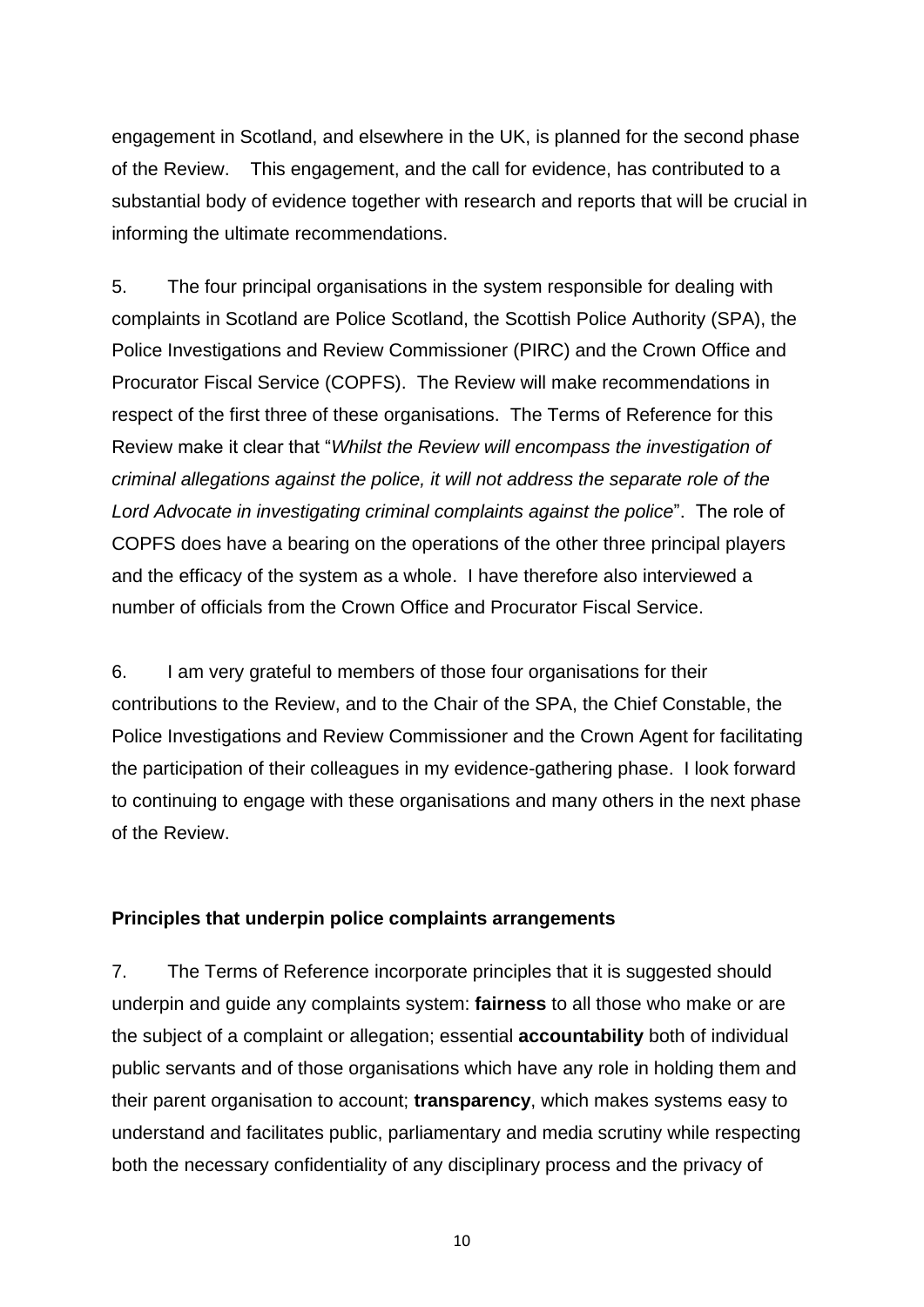individuals and their families; **proportionality** in the response and the resource committed to operating the systems and in the handling of individual cases to ensure best value for the public; **effectiveness and efficiency** in dealing with serious and sensitive matters expeditiously; and, critically, protecting the **human rights** of all the people involved.

8. The European Court of Human Rights has made clear the importance of the victim involvement principle. Meaningful victim involvement and constructive engagement with complainers is a fundamental requirement for a fair and effective system and the complainer should be consulted and kept informed of developments throughout the process. Participation in the investigation process through liaison with the investigating body and regular communication can protect the complainer's interests without prejudicing the interests of the officer complained against. As the Commissioner for Human Rights said in his 2009 opinion<sup>3</sup>, adherence to the victim involvement principle will "*enhance independence by ensuring that the complainant's interests are not marginalised by the interests of a powerful police service*".

9. The independence of the investigation of complaints against the police becomes increasingly critical as the seriousness of the complaint increases. The range of issues which may be encompassed in the phrase "Complaints against the police" is extraordinarily wide-ranging. A complaint may be made about the quality of police service provided by the police as an organisation. A complaint may relate to the alleged actions or inactions of an individual officer or several officers as well as inferring wider issues about the police as an organisation. The categories are not mutually exclusive. The need for independence and impartiality in the investigation process becomes more or less acute depending on the nature and the substance of the complaint being made. In certain circumstances there is a legal requirement for independence in the investigation. This includes allegations against the police where it can be inferred from the nature of the complaint that the individual's rights under Article 2 (Right to life – unlawful killing by State agents) or Article 3 (Prohibition

<sup>3</sup> [https://rm.coe.int/opinion-of-the-commissioner-for-human-rights-thomas-hammarberg](https://rm.coe.int/opinion-of-the-commissioner-for-human-rights-thomas-hammarberg-concern/16806daa54)[concern/16806daa54](https://rm.coe.int/opinion-of-the-commissioner-for-human-rights-thomas-hammarberg-concern/16806daa54)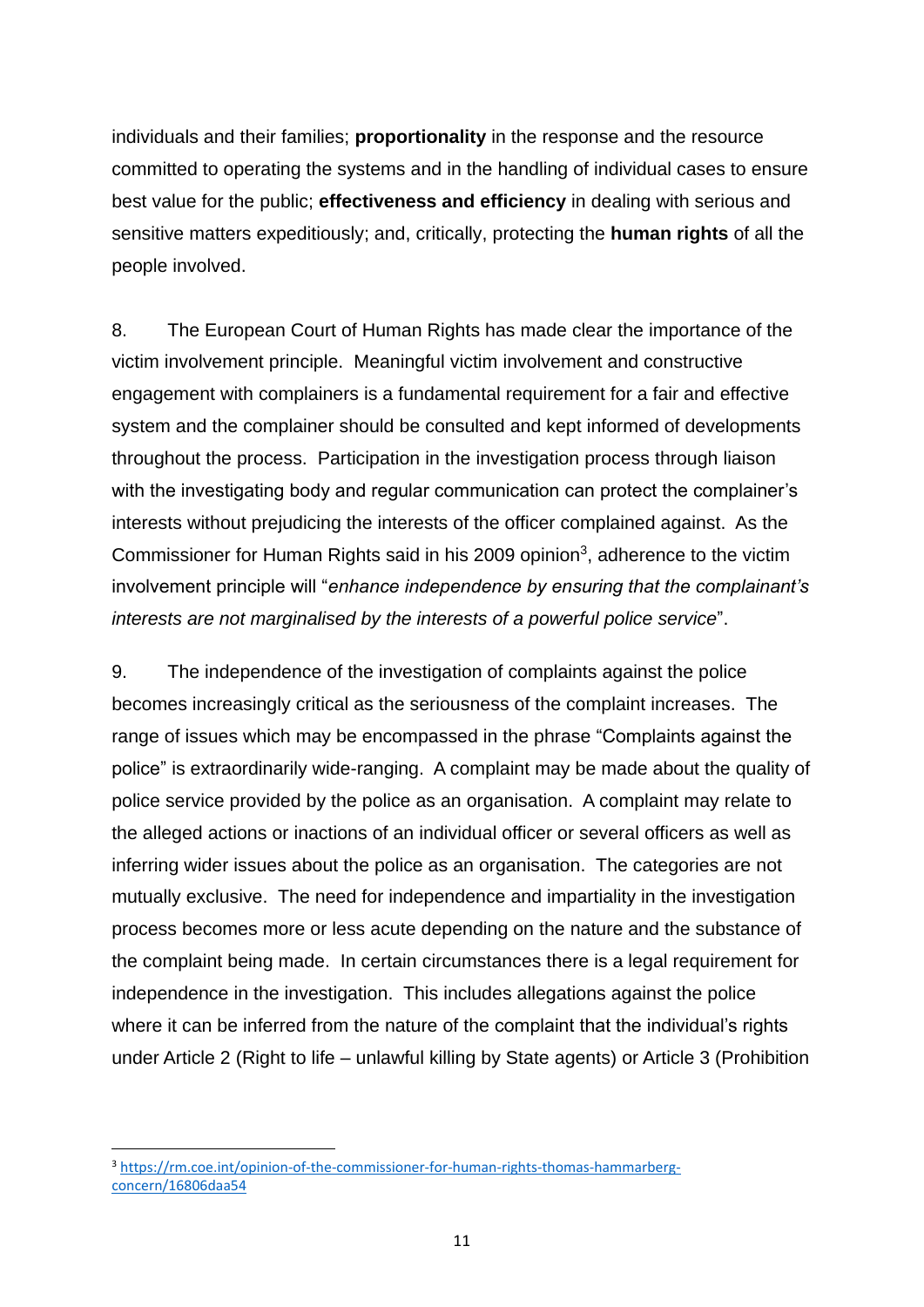of torture - inhuman or degrading treatment or punishment) or Article 5 (Right to liberty and security - unlawful detention) are engaged<sup>4</sup>.

10. There is, however, a vast raft of quality of service complaints which are most effectively and usefully dealt with by the police organisation itself in order to accelerate learning and improvements in the systems and services that the police are providing. In this context there is a need for a learning culture, as opposed to a punitive approach to complaints. This is seen as vital to organisations if they are to improve service and learn from failings.

11. *"From sanctions to solutions" 5* is a document published by the Police Complaints Commissioner for Scotland, Professor John McNeill in 2011 and it remains the statutory guidance for police complaints handling in Scotland. The Chapman Report<sup>6</sup> was an Independent Review of the Police Disciplinary System in England and Wales published in 2014. The consistent philosophy that underpins both of these documents is that police services need to learn from complaints if they are to improve their service to the public and enhance public confidence in those services. An emphasis on finding solutions rather than focusing on an exclusively punitive approach to failures also characterises the approach they advocate.

# **Public expectations of police officers and the role of a constable**

12. In the United Kingdom the power of the police to fulfil their functions and duties is dependent on public approval of their existence, actions and behaviour, and on their ability to secure and maintain public respect. This longstanding concept of policing by consent is reflected in Peel's principles which stated that a relationship should be maintained with the public at all times that "gives reality to the historic tradition that the police are the public and the public are the police; the police being only members of the public who are paid to give full-time attention to duties which

<sup>&</sup>lt;sup>4</sup> Harris, O'Boyle and Warbrick: Law of the European Convention on Human Rights, (3<sup>rd</sup> edition) (p.779) <sup>5</sup> [https://pirc.scot/media/1211/pccs\\_statutory\\_guidance\\_web.pdf](https://pirc.scot/media/1211/pccs_statutory_guidance_web.pdf)

<sup>&</sup>lt;sup>6</sup>[https://assets.publishing.service.gov.uk/government/uploads/system/uploads/attachment\\_data/file/385911/](https://assets.publishing.service.gov.uk/government/uploads/system/uploads/attachment_data/file/385911/An_Independent_Review_of_the_Police_Disciplinary_System_-_Report_-_Final....pdf) An Independent Review of the Police Disciplinary System - Report - Final....pdf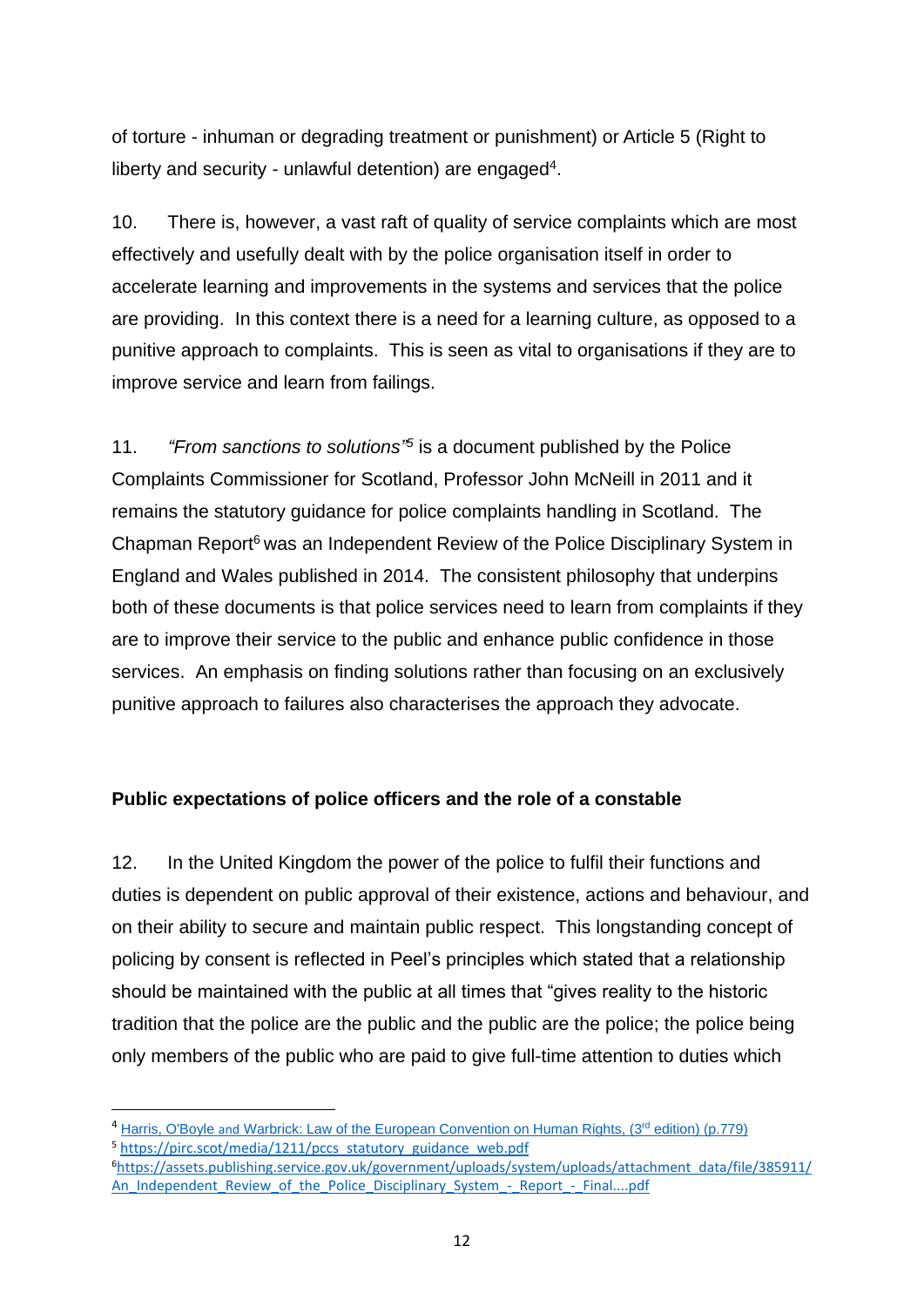are incumbent on every citizen in the interests of community welfare and existence"7. This fundamental principle is also inherent in the declaration made by every Scottish police officer:

"I, do solemnly, sincerely and truly declare and affirm that I will faithfully discharge the duties of the office of constable with fairness, integrity, diligence and impartiality, and that I will uphold fundamental human rights and accord equal respect to all people, according to law".

13. We the public ask a huge amount of police officers; we give them powers over us including the power to deprive citizens of their liberty; we hold them to account often very publicly; we put them in positions of great vulnerability, both physically and constitutionally; we do not allow them to withdraw their labour; we rely on them when we are in trouble; and we ask them to do things on our behalf that we would never contemplate doing ourselves.

14. As I said in my 2017 report<sup>8</sup> for the then Home Secretary: "the vast majority of police officers conduct themselves with integrity at all times, often during very challenging conditions. However, when things do go wrong, the public have a right to expect that the actions of police officers are properly investigated, and where there have been failings on the part of the police, that these will be dealt with appropriately".

15. We expect police officers in the  $21^{st}$  century to be equipped with the skills to reduce, so far as possible, the threat of harm and danger to themselves and others arising from the perceived potential for violence. Emotional intelligence, integrity and empathy should be in play, along with physical competence. We expect them to be exemplary individuals, or as the Chapman Report $9$  put it: "The majority of police officers are good people. But they must be better than good – they must be 'exemplary'."

<sup>7</sup> [https://www.college.police.uk/What-we-do/Ethics/Ethics-home/Documents/Code\\_of\\_Ethics\\_ReadingList.pdf](https://www.college.police.uk/What-we-do/Ethics/Ethics-home/Documents/Code_of_Ethics_ReadingList.pdf) <sup>8</sup> Independent Review of Deaths and Serious Incidents in Police Custody, Home Office: <https://www.gov.uk/government/publications/deaths-and-serious-incidents-in-police-custody> 9

[https://assets.publishing.service.gov.uk/government/uploads/system/uploads/attachment\\_data/file/385911/](https://assets.publishing.service.gov.uk/government/uploads/system/uploads/attachment_data/file/385911/An_Independent_Review_of_the_Police_Disciplinary_System_-_Report_-_Final....pdf) An Independent Review of the Police Disciplinary System - Report - Final....pdf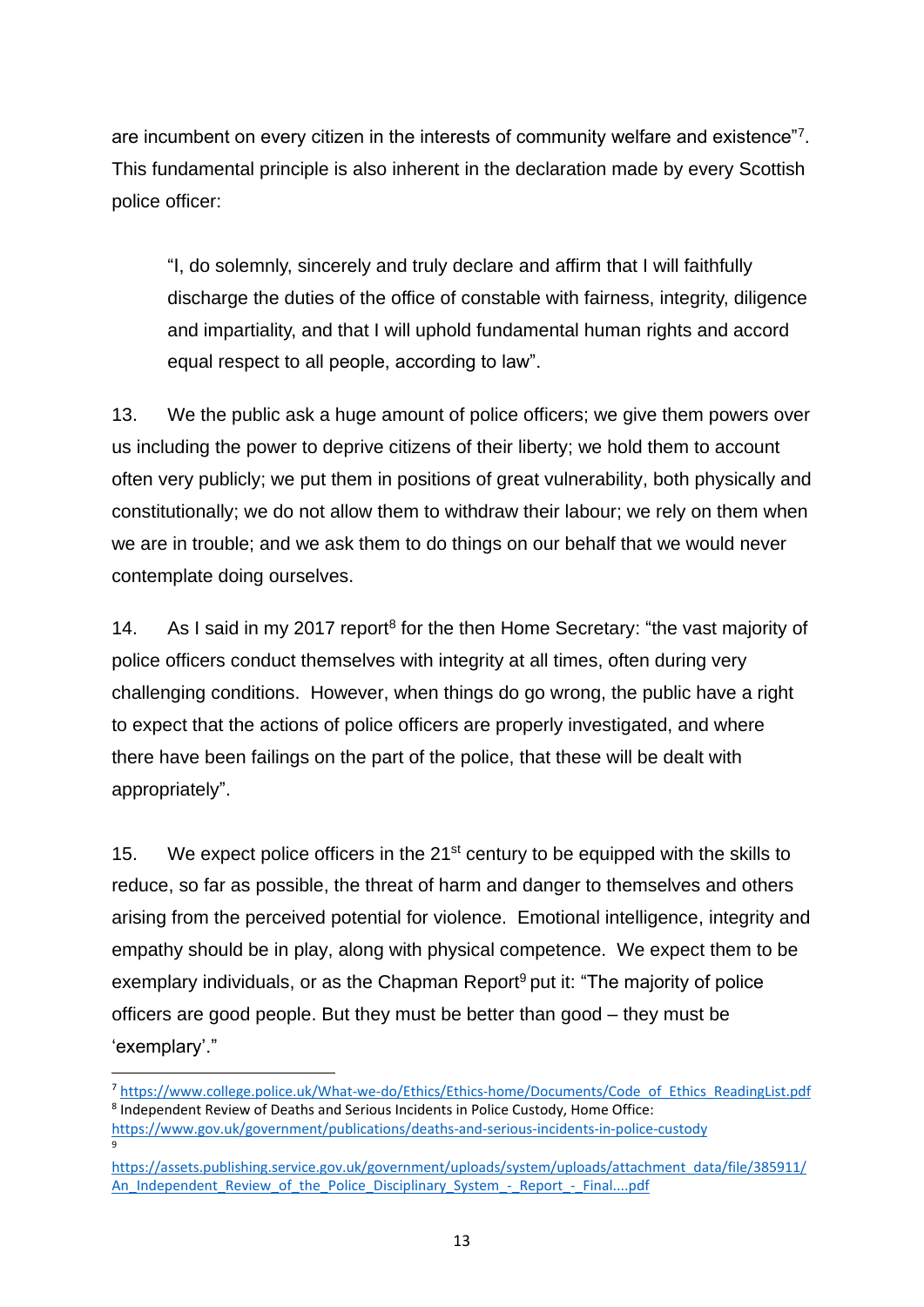16. Where it is alleged that police officers have fallen short of their obligations or breached the rights of members of the public, decisions within the system of investigations must be fair, transparent, swift and effective. Decisions not to instigate disciplinary action where complaints have been made against an officer, must be transparent in order to safeguard public confidence, and to give greater certainty to the police themselves. Officers need to know as soon as possible if they are to face disciplinary action but often they may be left in uncertainty over many months or years due to the length of investigations.

17. The Review has received evidence of delay of that kind at various points in the system and in different organisations and these issues are addressed in this report at paragraphs 270-272. Where such processes have been instigated any delays may leave officers in a state of anxiety due to the duration of the investigation. Where an officer has been suspended as a result of an allegation the impact on the officer and his or her family can be profound. It is also the case that those who have complained against the police suffer greatly from lengthy and extended investigations.

#### **Public expectations of the complaints system**

18. Police officers, as office-holders in a position of privilege and power, have a higher duty to account for their actions. The public have a legitimate expectation that they will be listened to, get fair treatment, be given clear explanations, receive timely responses and, where they have been wronged, sincere apologies and, if relevant, action. They also need to be assured that police officers and support staff will be held accountable for their actions where the complaint is upheld.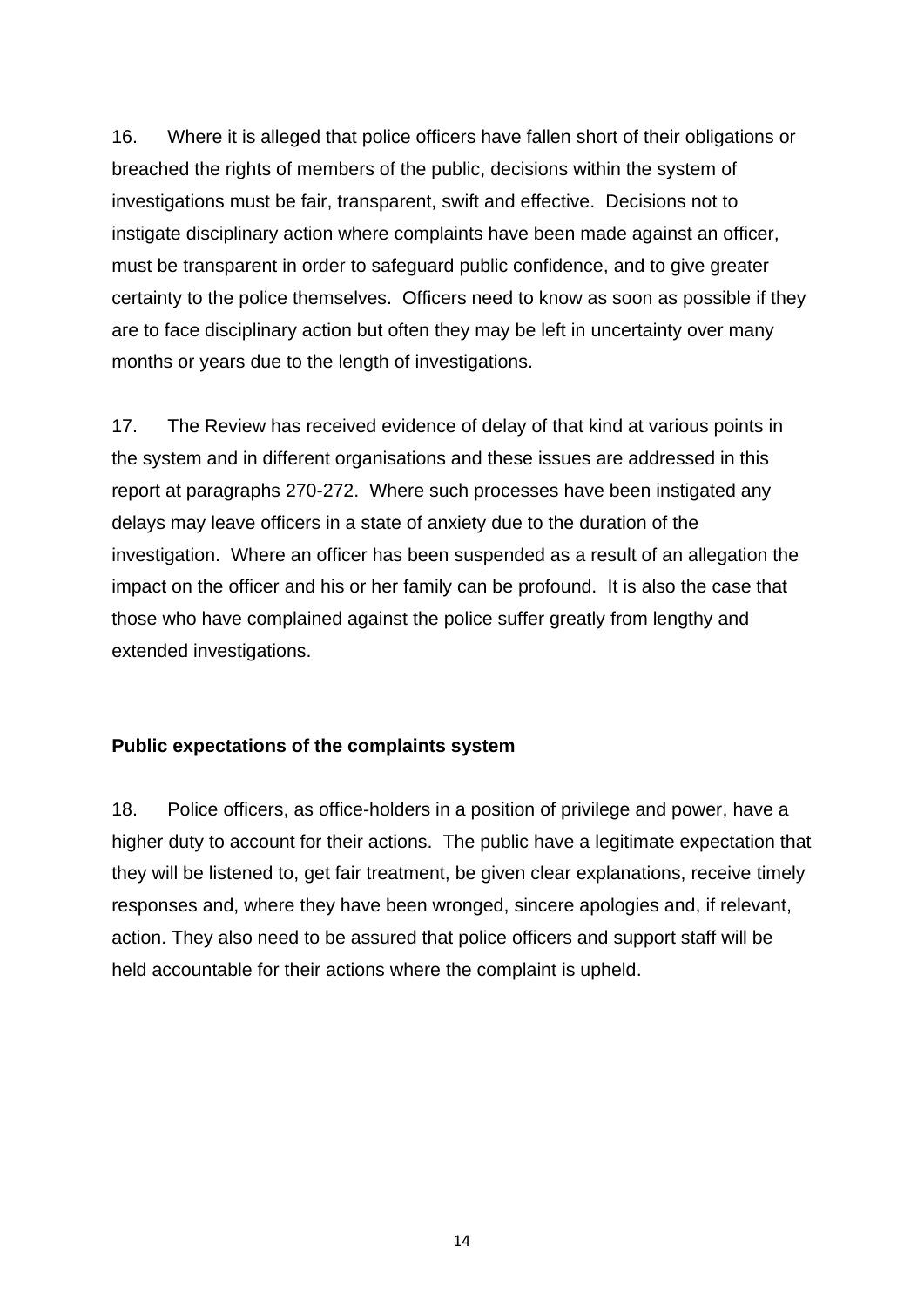# **Further analysis and final report**

19. This preliminary report raises a number of issues for early consideration and discussion that will be developed in the final report. These include issues that have been brought to my attention by organisations and individuals who have submitted evidence. The final report, to be published in the summer of 2020, and drawing on further evidence-gathering from Scotland and beyond, will contain an in-depth analysis of a range of other issues which are listed at paragraph 347.

20. The Independent Review Secretariat can be contacted here:

Independent Review of Complaints Handling, Investigations and Misconduct Issues in relation to Policing **Secretariat** Room 1W-01 St Andrew's House EDINBURGH EH1 3DG 0131 244 7055

[secretariat@independentpolicingreview.scot](mailto:secretariat@independentpolicingreview.scot) <https://www.gov.scot/groups/independentpolicingreview/>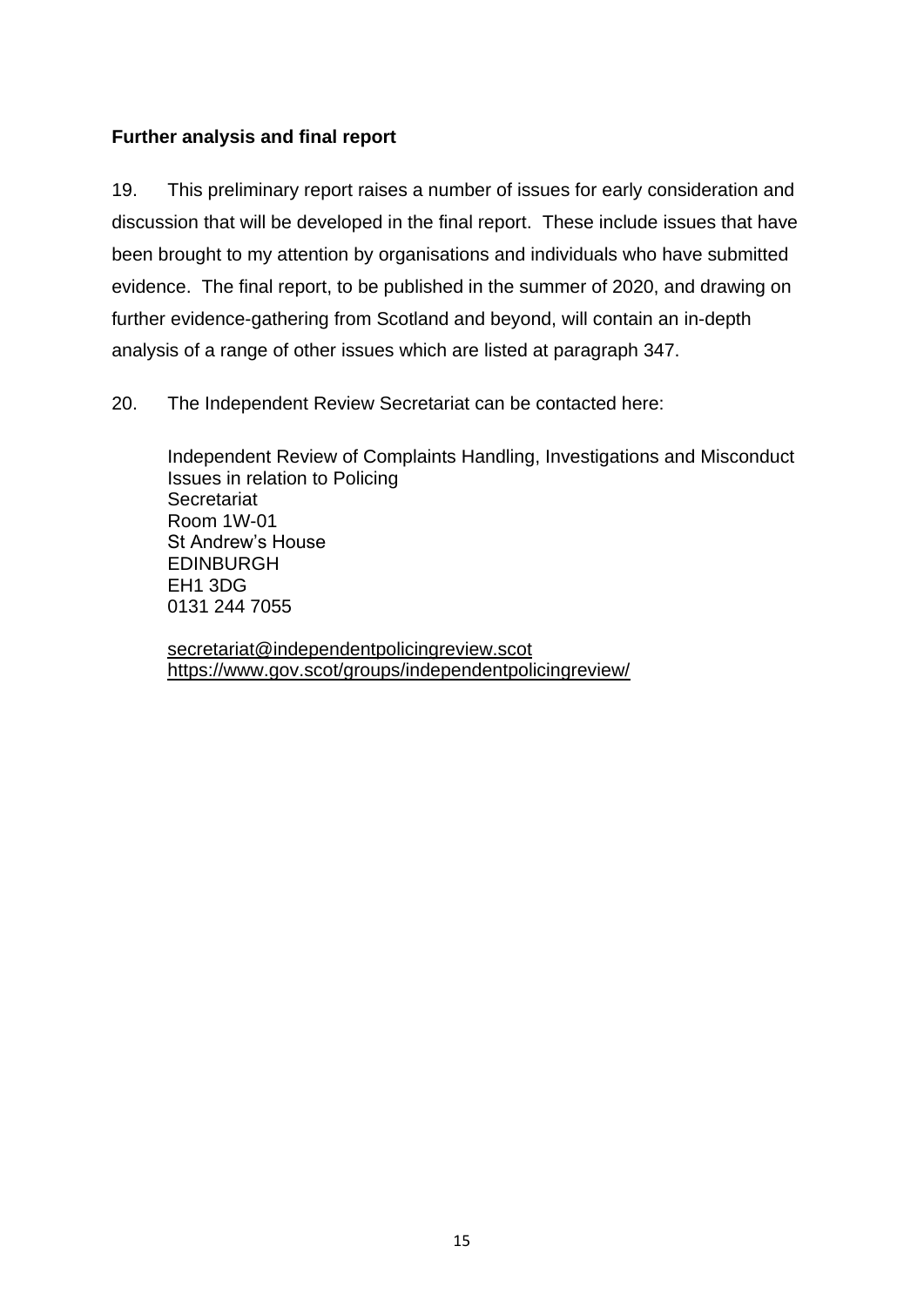## **BACKGROUND**

21. In 2012 the Scottish Parliament passed the Police and Fire Reform (Scotland) Act which, amongst other things, paved the way for the establishment of both a single Police Service of Scotland (Police Scotland) and a single Scottish Police Authority to which the Chief Constable became accountable. The statute also provided for the transformation of the office of Police Complaints Commissioner for Scotland (PCCS) into the office of Police Investigations and Review Commissioner (PIRC). In addition, it updated and expanded the functions of Her Majesty's Inspectorate of Constabulary in Scotland (HMICS) to include making "such other inquiries as they think fit about the state, efficiency and effectiveness of the Authority and the Police Service".

22. When the Act came into force the role of the Scottish Government changed. A new set of relationships was established between Scottish Ministers and the new public bodies. The SPA is accountable to Scottish Ministers; the Chief Constable is not. Scottish Ministers appoint the Chair and board members of the SPA, they provide SPA with grant in aid to fund their budget and Police Scotland's budget, they have a power of direction<sup>10</sup> (as yet unused) over the SPA, and they approve the appointment of the Chief Constable. In relation to the PIRC, it is Scottish Ministers who appoint the Commissioner and directly fund the organisation.

23. The independent role of the Lord Advocate as head of the systems of prosecution and investigation of deaths in Scotland was not altered by police reform. It remains the case that the Lord Advocate (or the appropriate Procurator Fiscal) can direct the Chief Constable in the investigation of crime.

24. Prior to 1 April 2013 when Police Scotland and the SPA came into being, policing in Scotland was based on a structure of eight regional constabularies which were accountable to eight police authorities. Those eight authorities were part of local government structures and comprised elected members. The Scottish Crime and Drug Enforcement Agency had a specialist Scotland-wide remit and was accountable, for non-operational matters, to the Scottish Police Services Authority

<sup>10</sup> <http://www.legislation.gov.uk/asp/2012/8/section/5>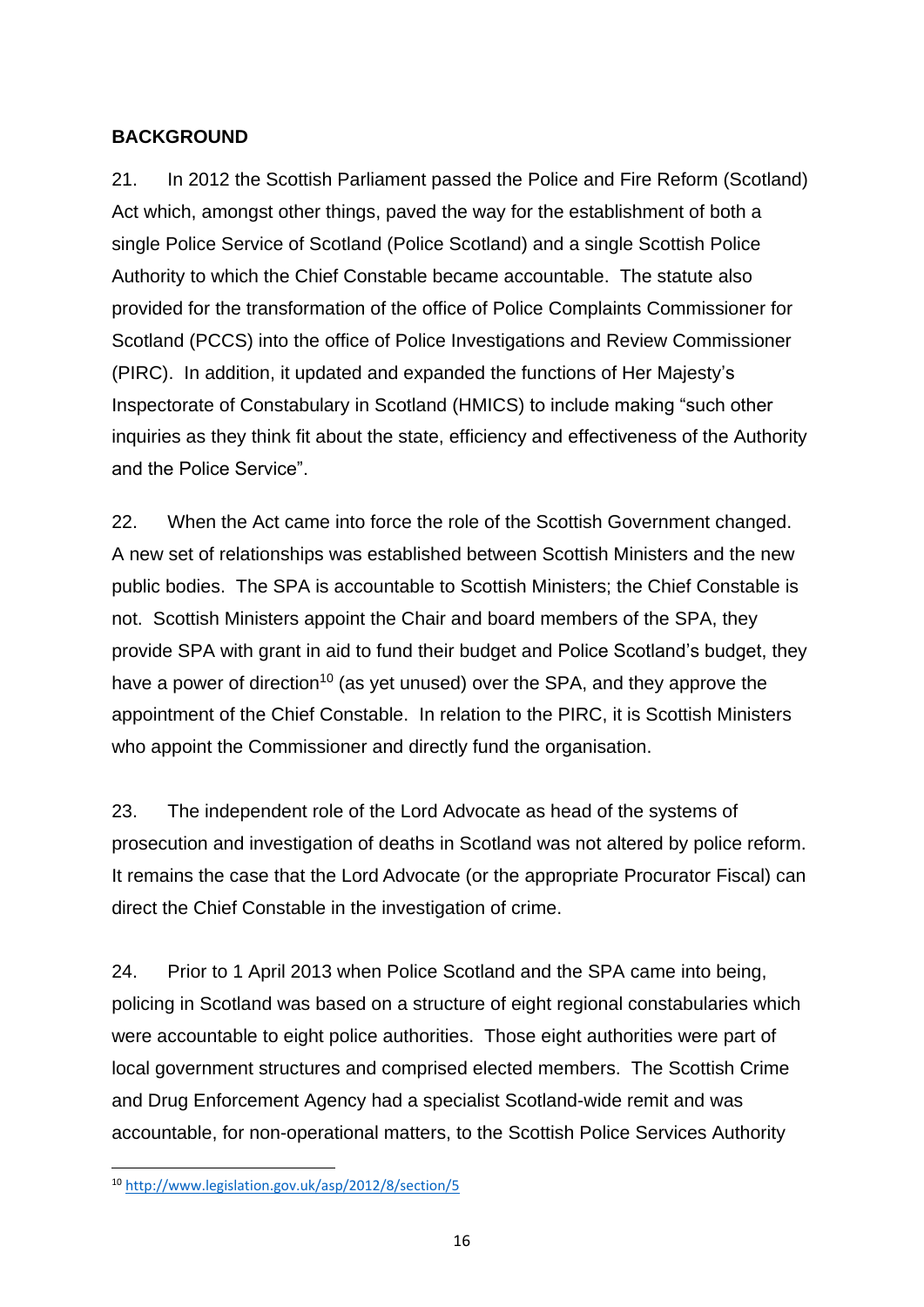and through them to Scottish Ministers. The Association of Chief Police Officers (Scotland), (ACPOS), which represented the views of the chief constables and developed national policing policy, ceased to exist after 2013.

25. For a jurisdiction the size of Scotland with a small population and a diverse geography, the prospect of improvement of efficiency and effectiveness represented the rationale for police reform. The Scottish Government described police reform as being about protecting and improving local services, creating more equal access to specialist support and national capacity, and strengthening the connection between police services and communities.

26. The draft legislation was put together rapidly, the passage of the Bill was completed by the Scottish Parliament in a relatively short period of time and the implementation period for the changes was compressed and challenging. In these first years of Police Scotland and the SPA a number of high-profile issues and problems have been the subject of intense media and public scrutiny and the atmosphere around the fledgling force appeared at times to be febrile.

27. In the area of complaints and investigations the turbulence of the post-reform period reached its peak in 2017 when two senior officers were investigated by the PIRC. It is important to have a resilient system that is driven by certain procedures and not short-term imperatives. It is important that the system is not shaped by a crisis and accompanying media interest in specific cases; but a system that looks to the long term and is grounded in sound practice, sensible procedures and cooperative working by those operating the essential checks and balances upon which it is built.

#### **Legal and ethical framework**

28. Prior to police reform in 2013 allegations of non-criminal misconduct were generally investigated within each constabulary, or in certain instances by another constabulary when another chief constable could be asked to provide an external investigation. This external investigation was particularly important in the case of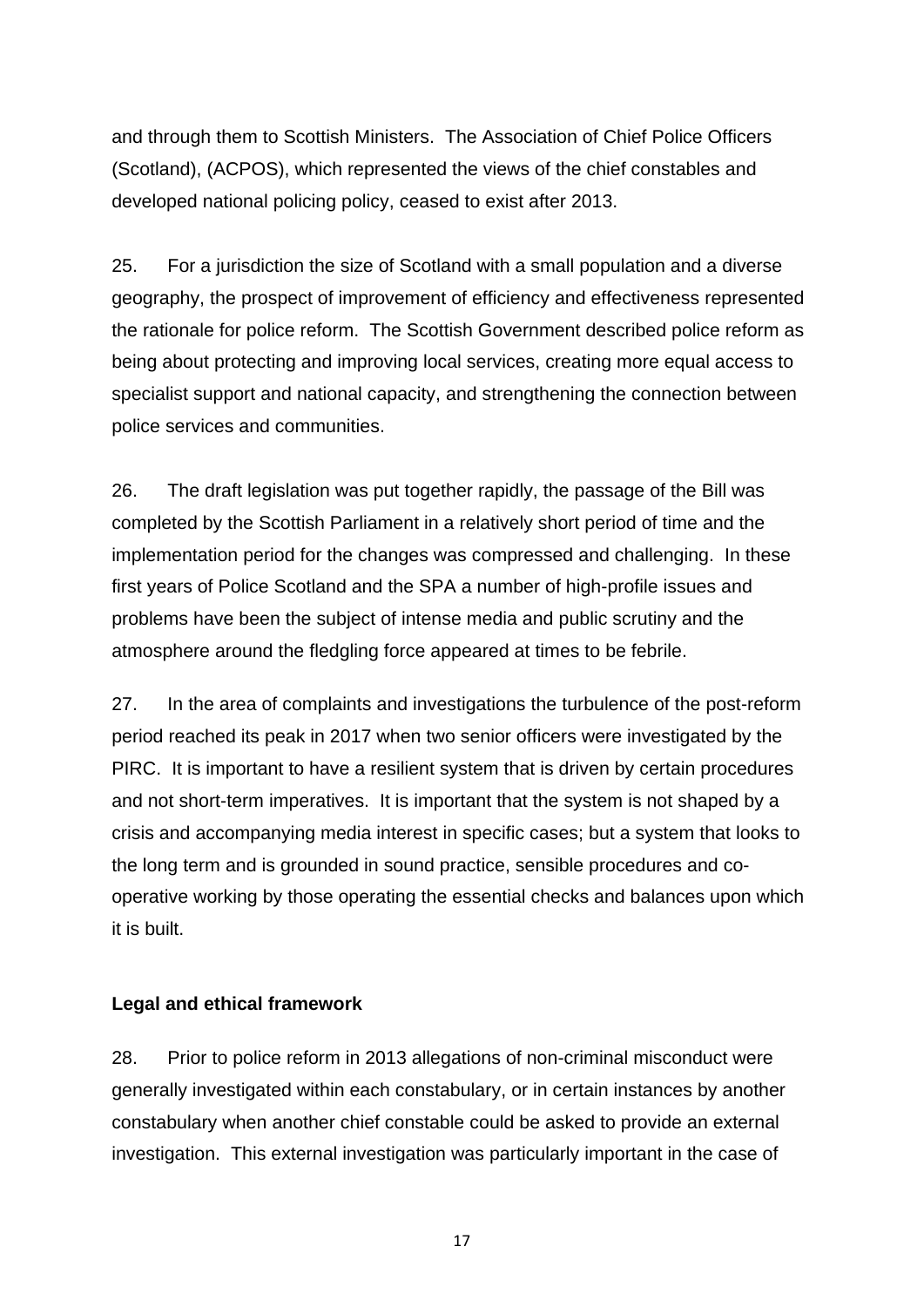senior officer conduct matters. In the case of senior officers the regulations<sup>11</sup> specified that any investigating officer should be "a chief constable of a police force in Scotland other than the force of which the senior officer is a member". In 2012 the Police and Fire Reform (Scotland) Act amended the Police, Public Order and Criminal Justice (Scotland) Act 2006 and provided for a new centralised approach to investigating significant matters. In addition to its central provisions mentioned above, the 2012 Act gave the Police Investigations and Review Commissioner (PIRC) wide-ranging powers to investigate serious incidents involving the police, senior officer conduct, and, when directed to do so by Crown Office, criminal allegations against police officers or deaths involving the police.

29. The PIRC is an office-holder and organisation independent of the police. It also has the responsibility for reviewing how Police Scotland handle complaints, auditing Police Scotland's complaint handling arrangements and researching and identifying trends. This centralised approach was tested in the full glare of publicity in 2017 and 2018 when the PIRC carried out separate independent investigations into allegations and complaints against two of Police Scotland's most senior officers<sup>12</sup>.

30. Following commencement of the primary legislation in 2013, the Scottish Parliament approved a suite of regulations authorised by the Act governing the duties, performance and conduct of police officers. Unlike most other public servants, police officers' conditions of service and many other related matters are set out in regulations made under the Act. These arrangements reflect the unique nature and historical development of the role of the constable. Police officers are Crown servants who hold the office of constable and are not employees in the normal sense. Some aspects of employment law apply to police officers but these have to be considered alongside the relevant police regulations which have primacy. Police constables generally do not have access to the Employment Tribunal (Employment Rights Act 1996, Section 200<sup>13</sup>), however, certain EU law provisions do apply to them, so the Employment Tribunal does have jurisdiction to

<sup>11</sup> <http://www.legislation.gov.uk/uksi/1999/1074/regulation/5/made>

<sup>&</sup>lt;sup>12</sup> Police Scotland has 12 senior officers who hold the office of constable: one Chief Constable, three Deputy Chief Constables and eight Assistant Chief Constables.

<sup>13</sup> <https://www.legislation.gov.uk/ukpga/1996/18/section/200>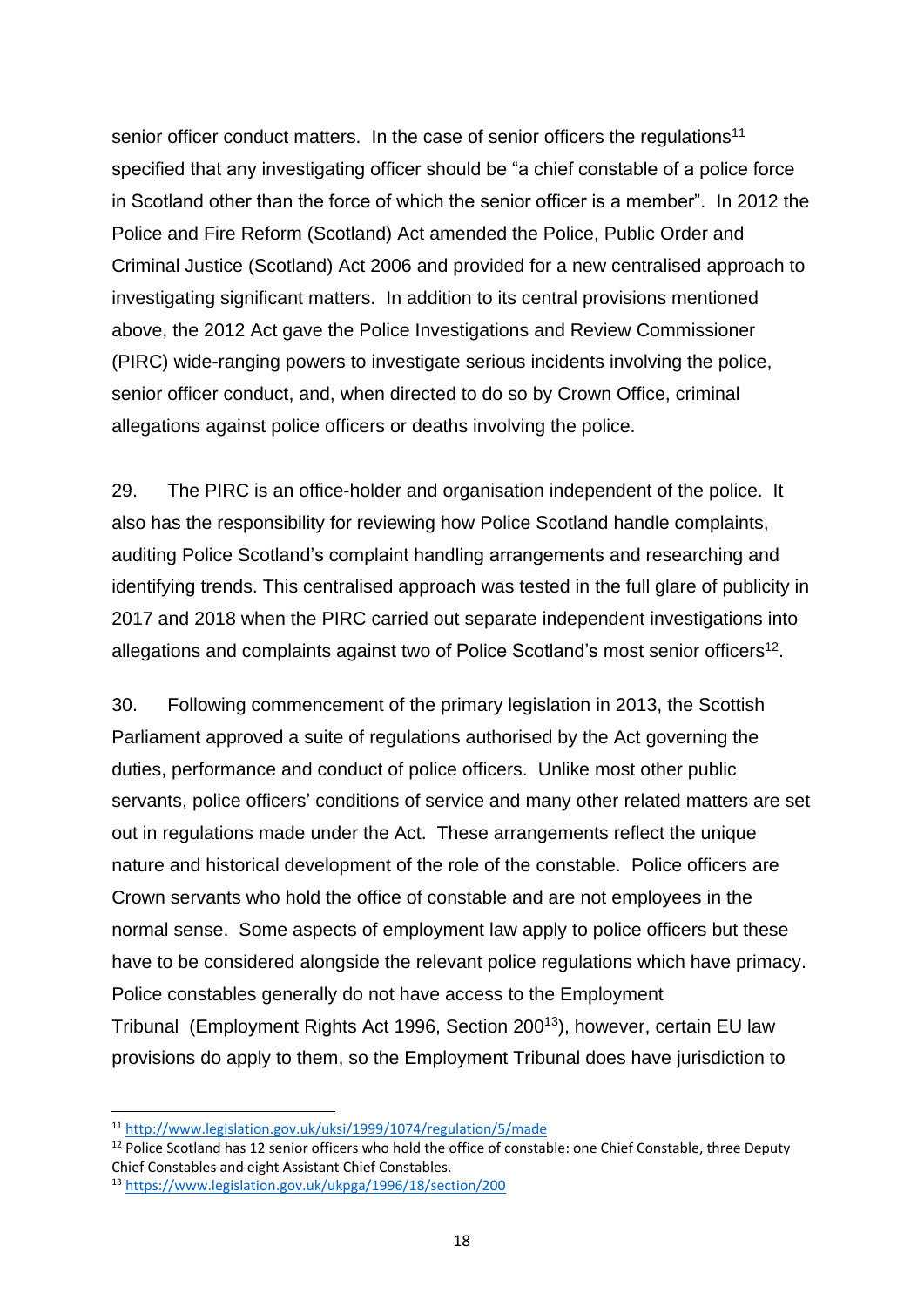consider certain discrimination type claims. This was clarified in a UK Supreme Court case<sup>14</sup> in 2017 which confirmed a right of access to some constables to the Employment Tribunal to challenge decisions made by misconduct panels.

31. Prior to the police reforms of 2013, the Scotland Act 1998 and the Human Rights Act 1998 came into force requiring the Lord Advocate and the Scottish Ministers to act compatibly with Convention rights and in particular, in the current context, with Articles 2, 3, 5 and 8 of the European Convention on Human Rights.

32. It has been suggested by the Scottish Human Rights Commission that there should be explicit reference to Convention Rights in all appropriate Scottish legislation for the purpose of emphasising their importance although those rights are effectively implied by virtue of the Scotland Act 1998 and Human Rights Act 1998. The Human Rights Act requires provisions in legislation to be interpreted in a way that is compatible with ECHR. In the case of Acts of the Scottish Parliament, if that is not possible, for the provision to be struck down as outwith the competence of the Scottish Parliament or ultra vires the powers conferred in the Scotland Act.

33. The question of whether the Scottish Parliament wishes to make explicit provision to badge every Scottish statute with a specific acknowledgment that it has to be construed in this way is a matter for the Scottish Parliament to consider. I understand that at least four recent Acts of the Scottish Parliament have given some degree of recognition to international Human Rights treaties (these are the Children and Young People (Scotland) Act 2014; the Community Empowerment (Scotland) Act 2015; the Land Reform (Scotland) Act 2016; the Social Security (Scotland) Act 2018). There is however a drafting presumption that legislators will draft only for a substantive purpose. These other Acts deal with the different issue of how to give effect to rights in international treaties that have not been incorporated in Scots law in the same way as the European Convention on Human Rights.

34. Policing is undoubtedly an area in which Convention Rights are central to its purpose and, if Parliament considers it appropriate, any amendment to the primary legislation could reflect their importance by explicit reference to the Convention rights

<sup>&</sup>lt;sup>14</sup> <https://www.supremecourt.uk/cases/docs/uksc-2016-0041-judgment.pdf>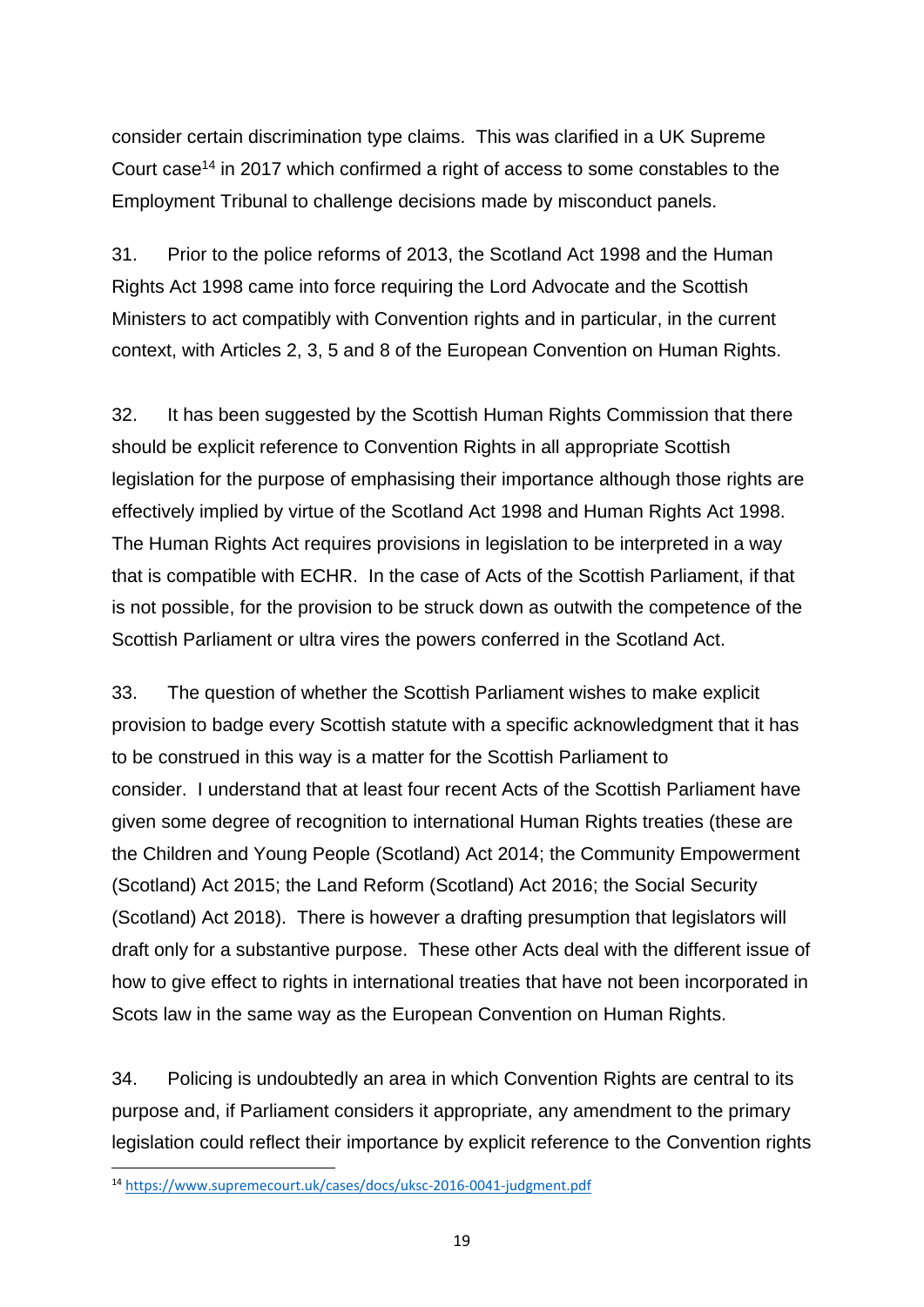but this would be a significant departure from parliamentary drafting practice. Absence of such explicit reference does not imply that Convention Rights are not at the heart of the legislation.

35. The relevant provisions of primary and secondary legislation dealing specifically with complaints against the police are listed at Annex B. That statutory framework is supported by various sources of guidance and procedures.

36. It is evident from the work undertaken to date during the Review and from previous statements by principal stakeholders that the legislation is not as clear as it could be in respect of a number of important matters. These issues are dealt with in detail at Chapter 15.

37. The framework that sets out standards of police officer and staff behaviour includes the Convention Rights incorporated in the Human Rights Act 1998, Police Scotland's Code of Ethics and, in the case of all ranks of constable, statutory provisions including the Standards of Professional Behaviour<sup>15</sup>, as well as the existing relevant statutory and common law provisions of Scottish law. Police officers must comply with the law of Scotland and, when serving outwith Scotland, with those of other jurisdictions. (The Standards of Professional Behaviour are also reproduced at Annex C. These are replicated in the equivalent regulations for senior officers, the only difference being a reference to "other senior officers" rather than "other constables".)

<sup>&</sup>lt;sup>15</sup> The Police Service of Scotland (Conduct) Regulations 2014 <http://www.legislation.gov.uk/ssi/2014/68/schedule/1/made>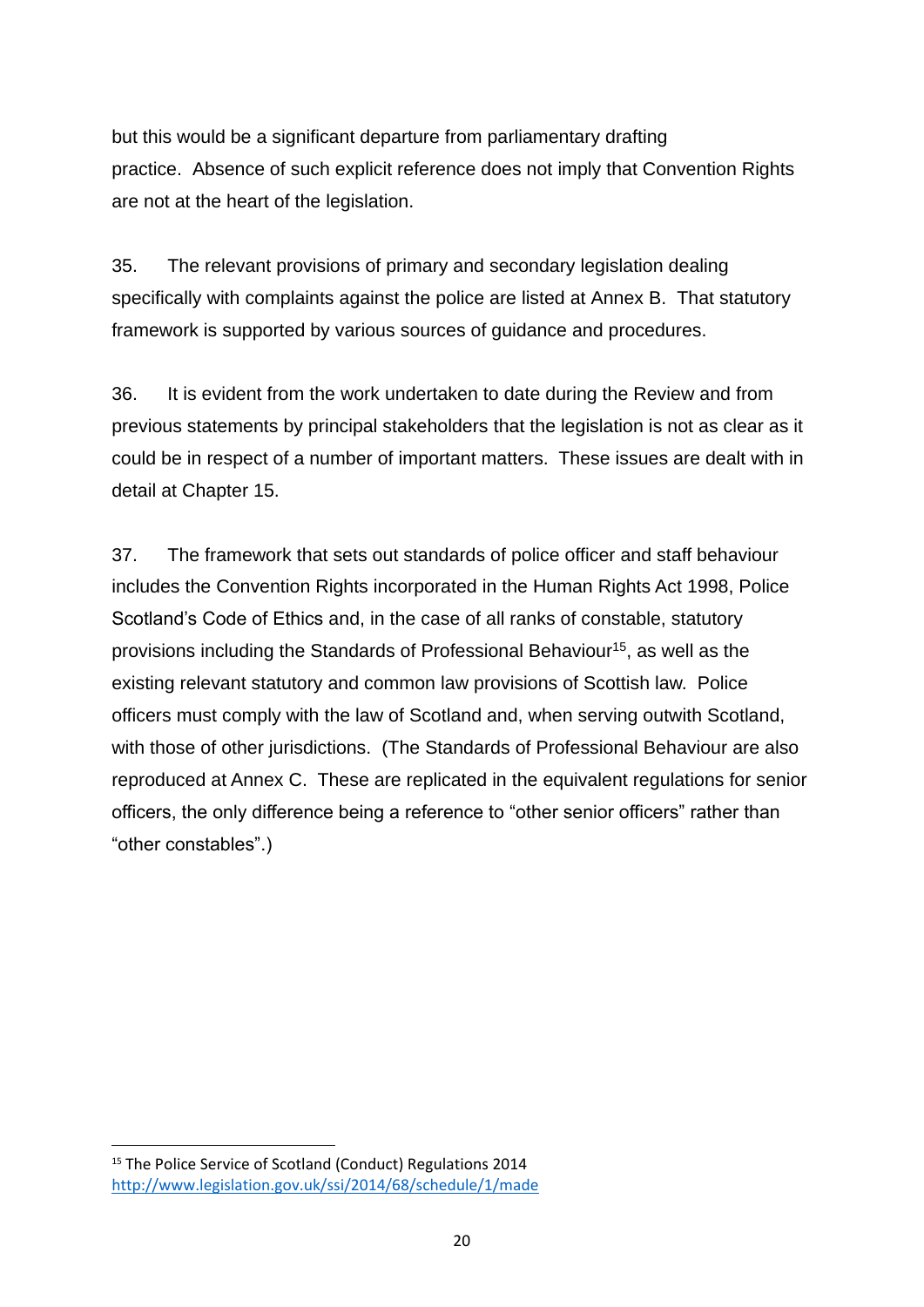# **COMPLAINTS HANDLING PROCESS, INVESTIGATIONS AND MISCONDUCT**

38. There are several distinct processes in Scotland for dealing with the behaviour and conduct of police officers and support staff.

39. The internal arrangements within Police Scotland cover welfare, performance, grievance, complaints and conduct. Complaints and conduct matters are managed and investigated by Police Scotland's Professional Standards Department (PSD) in liaison with local police divisions.

40. Complaints and conduct matters across the service as a whole are also overseen by the Scottish Police Authority (SPA). The SPA is not part of the police; it was created by the Scottish Parliament in 2013 in order to hold the Chief Constable to account and to create separation between Scottish Ministers and Police Scotland.

41. Non-criminal allegations of misconduct by officers of the rank of Assistant Chief Constable and above are dealt with by the Scottish Police Authority which can ask the independent Police Investigations and Review Commissioner (PIRC) to investigate the allegations and report back. If the allegation is of a criminal nature the SPA must report the matter to the Procurator Fiscal. The SPA's Complaints Handling Procedures<sup>16</sup> state that "*where the SPA considers that it can reasonably be inferred that a senior officer may have committed a criminal offence it must refer the matter to the appropriate prosecutor*". Similarly, any allegation of a breach of Articles 2, 3 or 5 against a senior officer must be reported forthwith to the Procurator Fiscal for independent investigation by the Procurator Fiscal or by the PIRC under direction of the Lord Advocate.

42. Any member of the public can make a complaint to Police Scotland about the police service or about an individual officer and, if they are not satisfied with how their complaint was handled, they can ask the PIRC to review that. Complaints about senior officers will be referred to the SPA who, apart from the investigation by the PIRC, are responsible for the whole process.

<sup>&</sup>lt;sup>16</sup> <http://www.spa.police.uk/assets/128635/293595/complaint-handling-procedures>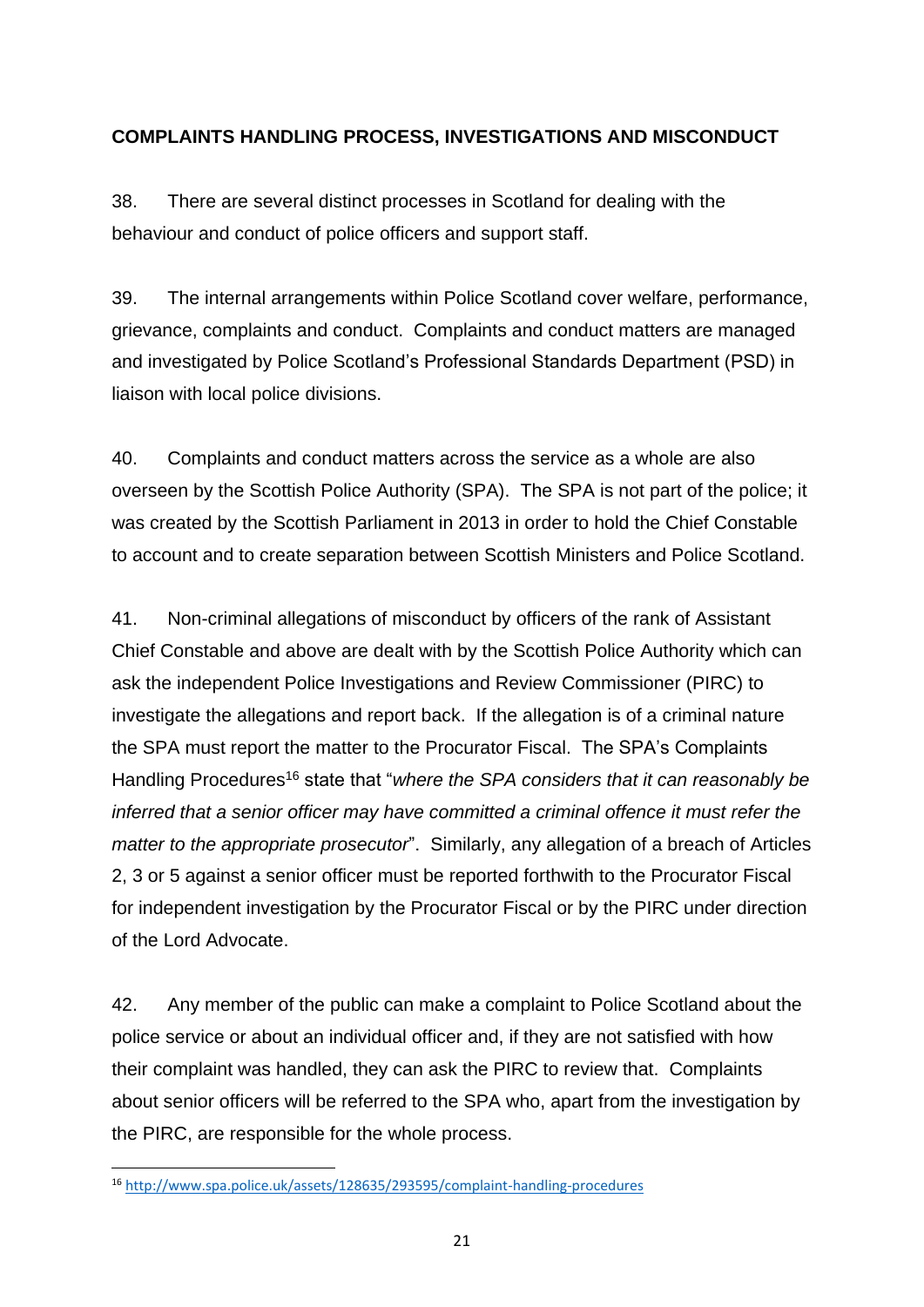43. Members of the public can report to Police Scotland any allegation of criminality by a member of the police service or, if they are not comfortable going to the police, can report the matter direct to the Crown Office and Procurator Fiscal Service (COPFS). COPFS is independent of the police and investigates allegations of criminal conduct.

44. If at any time a constable or employee of Police Scotland is engaged in alleged criminal behaviour on duty that should be reported to the Crown Office by Police Scotland, by the SPA in the case of senior officers, or by a member of the public. On-duty allegations are dealt with by the Crown Office's Criminal Allegations Against Police Division (CAAP-D); allegations of off-duty criminality are reported to the local Procurator Fiscal who may consult with CAAP-D if the allegations are relevant to the officer's capacity as a police officer. CAAP-D will independently consider all on-duty allegations and may carry out further inquiry themselves or instruct the PIRC or Police Scotland. In all cases the investigation will be under the direction and control of the Crown.

#### **How do I make a complaint about the police?**

**.** 

45. Any member of the public who wants to make a complaint about the police can call Police Scotland on 101, or send them a letter or e-mail, or attend at a police station to complete a complaint form, or can complete the same form online**<sup>17</sup>** . Where the complaint relates to a senior officer (Assistant Chief Constable, Deputy Chief Constable or Chief Constable) they should contact (by letter, e-mail, phone or online) the Scottish Police Authority (SPA)<sup>18</sup> which has statutory responsibilities for holding the Chief Constable to account and assessing the conduct of senior officers. The SPA also has the power to suspend or discipline them. Where, at the conclusion of the process a member of the public is not satisfied with the way in which Police Scotland or the SPA has handled their complaint they can ask the PIRC to carry out a complaint handling review (CHR). The PIRC is responsible for carrying out independent reviews of the way in which complaints about the police have been

<sup>&</sup>lt;sup>17</sup> Police Scotland's online complaints page and guide: [https://www.scotland.police.uk/about-us/police](https://www.scotland.police.uk/about-us/police-scotland/complaints-about-the-police/how-to-make-a-complaint/)[scotland/complaints-about-the-police/how-to-make-a-complaint/](https://www.scotland.police.uk/about-us/police-scotland/complaints-about-the-police/how-to-make-a-complaint/)

<sup>18</sup> SPA's complaints guide: <http://www.spa.police.uk/assets/128635/293595/guidetomakingspacomplaints>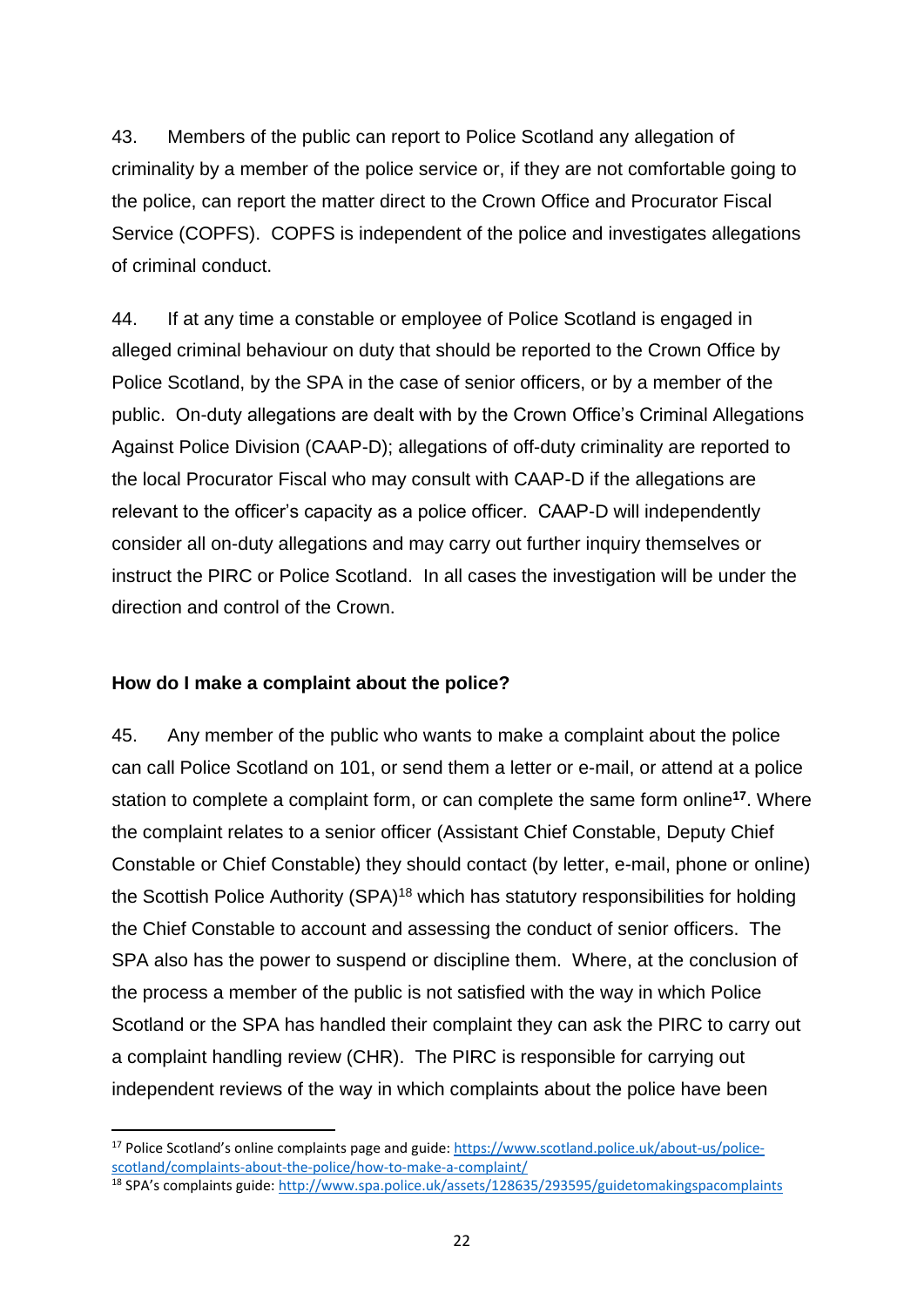handled by Police Scotland or the SPA. The PIRC is also responsible for ensuring that the SPA, Police Scotland, and other police bodies, have suitable systems in place for handling complaints.

46. As can be seen from the above, the provision which exists for members of the public to make complaints about the police in Scotland is complex. The Police Scotland website is challenging to navigate, the online complaints form is not sufficiently prominent and it is not always easy to understand where responsibilities lie or which avenue should be pursued. Depending on the circumstances of the incident and the nature of the complaint or allegation, there may be a role for Police Scotland, the SPA, COPFS or the PIRC on how the complaint should be taken forward. In the event that the complaint is of a highly sensitive nature, there is no indication of the route the individual may take. There is a need to simplify and streamline systems to make it as easy as possible for members of the public to navigate this opaque landscape and as easy as possible for them to access and understand information on how to make a complaint.

47. In terms of standards of customer service, complainers should reasonably expect to receive a sincere apology and any appropriate action when that is justified, know that they will be listened to respectfully and be given a clear and candid explanation of the causes of any failing or perceived failing. They are also entitled to have their telephone calls returned promptly, and be kept advised both of progress and of what steps will be taken to address the issue. The public have a legitimate expectation that they will receive fair treatment at all times; police officers and support staff also have a right to be treated fairly when being held accountable for their actions.

48. Every complaint is important to the complainer. The recipient of the complaint should be receptive and from the start the premise should be that the complaint is taken at face value, will be dealt with politely, with an open mind and from an impartial standpoint.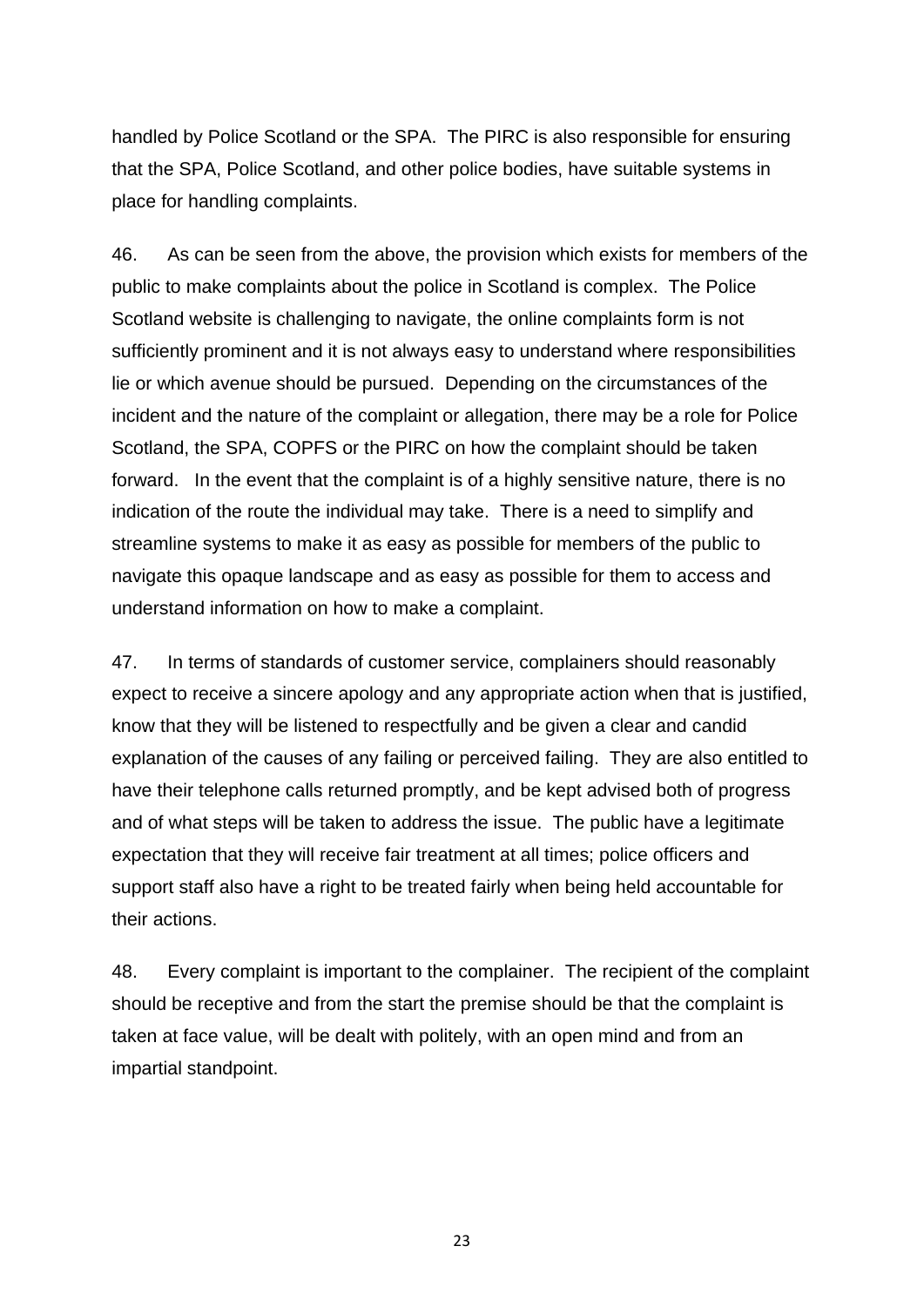49. This Review's remit encompasses a broad range of police and public behaviours. No one response covers all the potential circumstances that might generate complaints, require to be investigated, or be defined as misconduct. It is therefore self-evident that we need a nuanced and careful approach to dealing with them. The table below illustrates that diversity and the possible overlaps between categories of behaviour by officers or support staff while on duty.

| Category                | <b>Example</b>                                    | <b>Proportionate response</b>                                             |
|-------------------------|---------------------------------------------------|---------------------------------------------------------------------------|
| Public complaint        | Rudeness by an on-duty officer                    | Investigation and resolution                                              |
| <b>HR</b> issue         | Unauthorised absence                              | Line management/HR action                                                 |
| Internal grievance      | Unfair treatment by line manager                  | Bilateral discussion and resolution,<br>which failing grievance procedure |
| Organisational failing  | Insufficient local police presence                | Consideration by local Divisional<br><b>Commander or Force Executive</b>  |
| Individual failing      | Failure to follow up a call                       | Remedial action by line manager and<br>individual, and in some cases HR   |
| Poor performance        | Failure to complete paperwork                     | Line management action and<br>individual improvement action               |
| Misconduct              | Failure to obey an instruction                    | Misconduct proceedings                                                    |
| Gross misconduct        | Sexual impropriety on police<br>premises          | Misconduct proceedings or COPFS<br>and the courts                         |
| Corruption              | Abuse of position for personal<br>gain            | For COPFS and the courts                                                  |
| <b>Criminal offence</b> | Assault by an on-duty officer                     | For COPFS and the courts                                                  |
| Whistle-blowing         | Internal reporting of a health and<br>safety risk | Whistle-blowing procedure including<br>statutory protections for reporter |

50. It is impossible to classify precisely the vast range of possible circumstances and human behaviours and interactions in a simple tabular form because the real world is not like that. There are many overlaps between these categories; categorisations may change as evidence emerges or people change their views or recollections; criminality can encompass a number of the other categories; the distinction between human error and wrong-doing is not always clear; and individuals' motivation to make a complaint can vary enormously.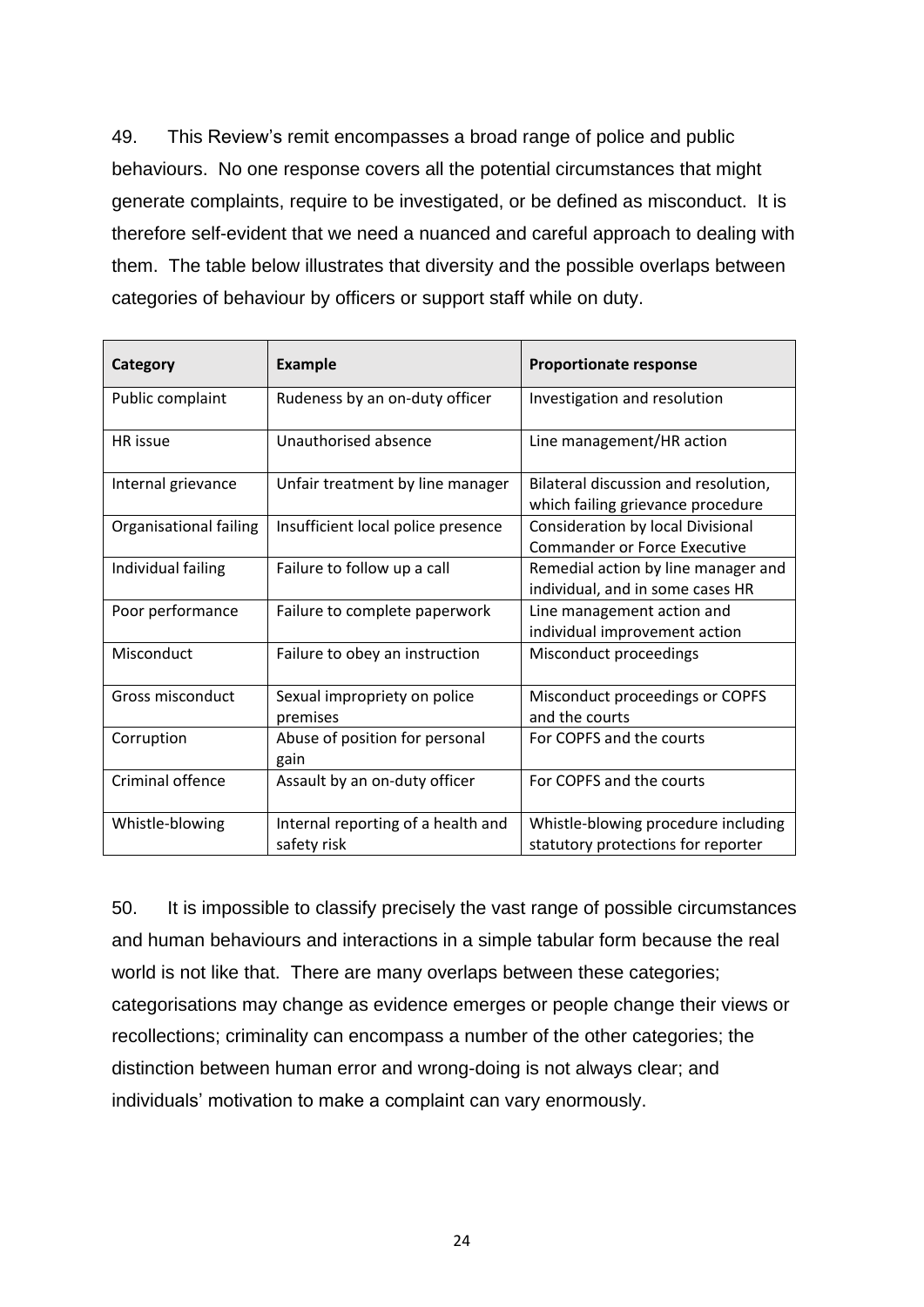51. Elsewhere in this report it is suggested that changes to increase public understanding of how to make a complaint about the police are implemented. There is also an imperative for Police Scotland to improve police and support staff understanding of their own internal complaints system, which matters belong within that system and which properly belong elsewhere. The evidence suggests that very often minor matters follow a complaints route when they should be resolved through discussion, mediation or management action and in some other instances conduct is wrongly categorised, for example as excessive force when the allegation would, if proved, amount to assault.

52. Policing by its very nature often involves situations of stress, conflict and disagreement. Whatever the circumstances, it is in the public interest that each instance is dealt with in a proportionate, timely and effective manner.

53. A large proportion of complaints by the public are about quality of service. This is something that is recognised and constantly addressed by Police Scotland. However, it can be difficult for the public to see this as a failure in the more abstract concept of service delivery, and they are more likely to focus on the individual frontline police officer and thus, unfairly complain about that individual officer rather than the apparatus above him or her that results in his or her inability to provide an adequate response.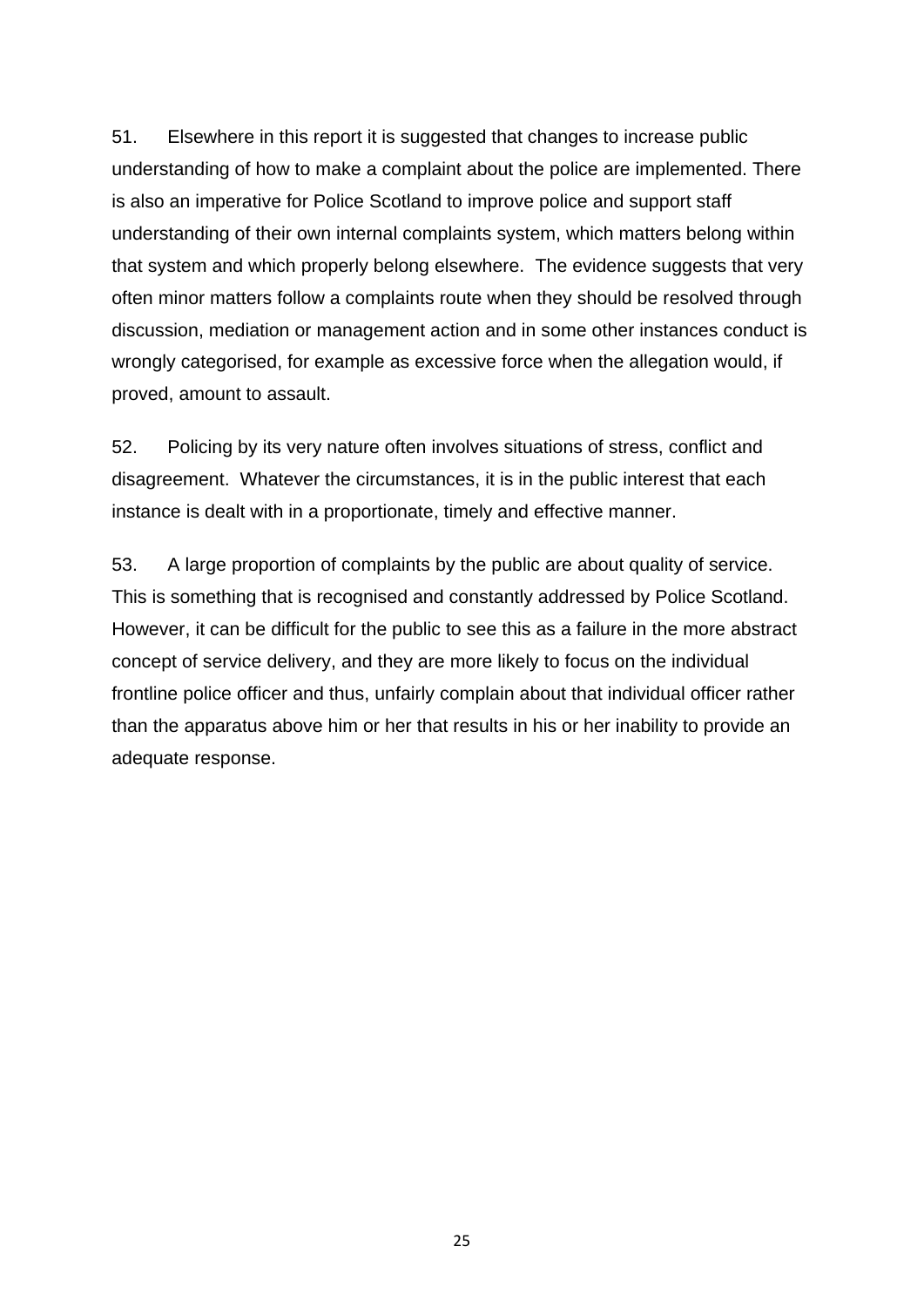# **SCOTTISH PARLIAMENT JUSTICE COMMITTEE POST-LEGISLATIVE SCRUTINY INQUIRY**

54. On 25 March 2019 the Justice Committee of the Scottish Parliament published a report on its Post-Legislative Scrutiny Inquiry into the Police and Fire Reform (Scotland) Act 2012<sup>19</sup> .

55. This important report included a recommendation in relation to police complaints that:

"Police Scotland review its complaint handling processes to ensure that it is able to provide data on how it categorises and investigates complaints, and that the SPA review its oversight and audit processes to ensure that they can effectively determine whether Police Scotland's complaints handling processes are being implemented correctly."

56. I support this recommendation and have more to say on the subject of audit at paragraphs 289-302 of this report.

57. In autumn 2018 the Committee heard oral evidence, which generated a great deal of media coverage, suggesting mis-categorisation by Police Scotland of complaints, including allegations of assault by police officers being wrongly categorised as excessive force. The suggestions of mis-categorisation are a matter of serious concern. Allegations of excessive force or assault engage Article 3 of the European Convention on Human Rights and any early decision as to what the allegation of the conduct amounts to in this context should be taken independently of the police. It is crucial for Police Scotland to understand how such mis-categorisations of complaints come about and to make any necessary changes in practice to deliver the right and appropriate procedures, founded on clear and well understood definitions and training.

58. In November 2018 COPFS instructed Police Scotland to submit a sample of cases for review by its Criminal Allegations Against Police – Division (CAAP-D).

<sup>19</sup> [https://sp-bpr-en-prod-cdnep.azureedge.net/published/J/2019/3/25/Report-on-post-legislative-scrutiny-of](https://sp-bpr-en-prod-cdnep.azureedge.net/published/J/2019/3/25/Report-on-post-legislative-scrutiny-of-the-Police-and-Fire-Reform--Scotland--Act-2012---The-Scottish-Fire-and-Rescue-Service/JS052019R10.pdf)[the-Police-and-Fire-Reform--Scotland--Act-2012---The-Scottish-Fire-and-Rescue-Service/JS052019R10.pdf](https://sp-bpr-en-prod-cdnep.azureedge.net/published/J/2019/3/25/Report-on-post-legislative-scrutiny-of-the-Police-and-Fire-Reform--Scotland--Act-2012---The-Scottish-Fire-and-Rescue-Service/JS052019R10.pdf)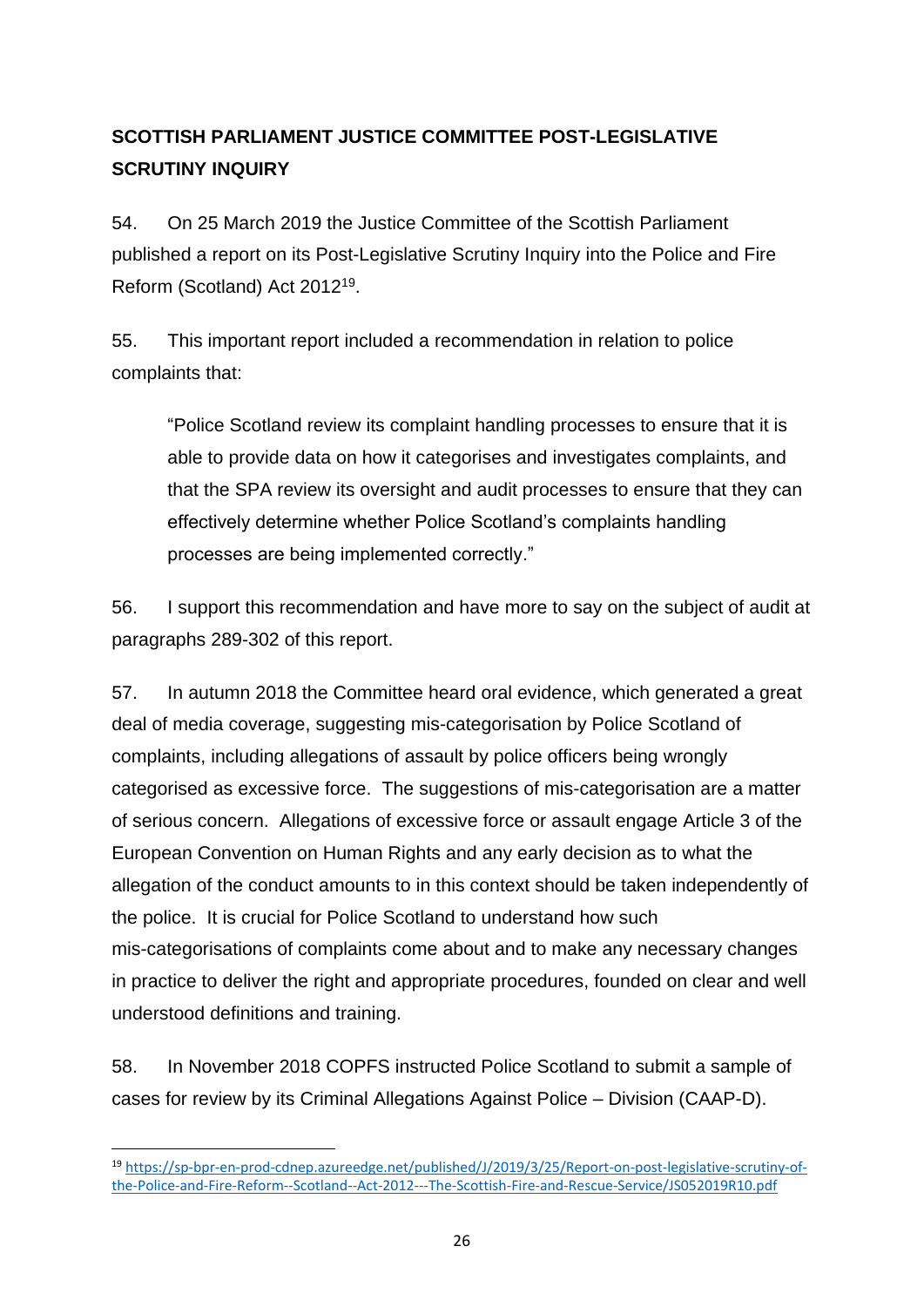This allowed a retrospective review of a representative sample of complaint cases that have been characterised by Police Scotland as complaints of excessive force and/or unlawful detention. COPFS also instructed Police Scotland to report all cases to CAAP-D where they propose to categorise the complaint as one of excessive force.

59. COPFS have informed the Review that they are committed to working closely with the PIRC to identify further categories of cases that may be referred to them at an early stage for investigation and report.

60. With the agreement of the Crown Agent the Review was authorised to view the CAAP-D sample of allegations of excessive force. In the sample I examined, regional variations in Police Scotland's practice were evident. I believe that further audits should be undertaken and evidence gathered by PIRC to examine consistency and correctness of approach.

61. **Recommendation: Given the importance and sensitivity of such allegations it is recommended that all such allegations of excessive force should continue to be reported immediately by PSD to CAAP-D for instruction and investigation by the independent Procurator Fiscal or by PIRC on the directions of the Procurator Fiscal of CAAP-D.**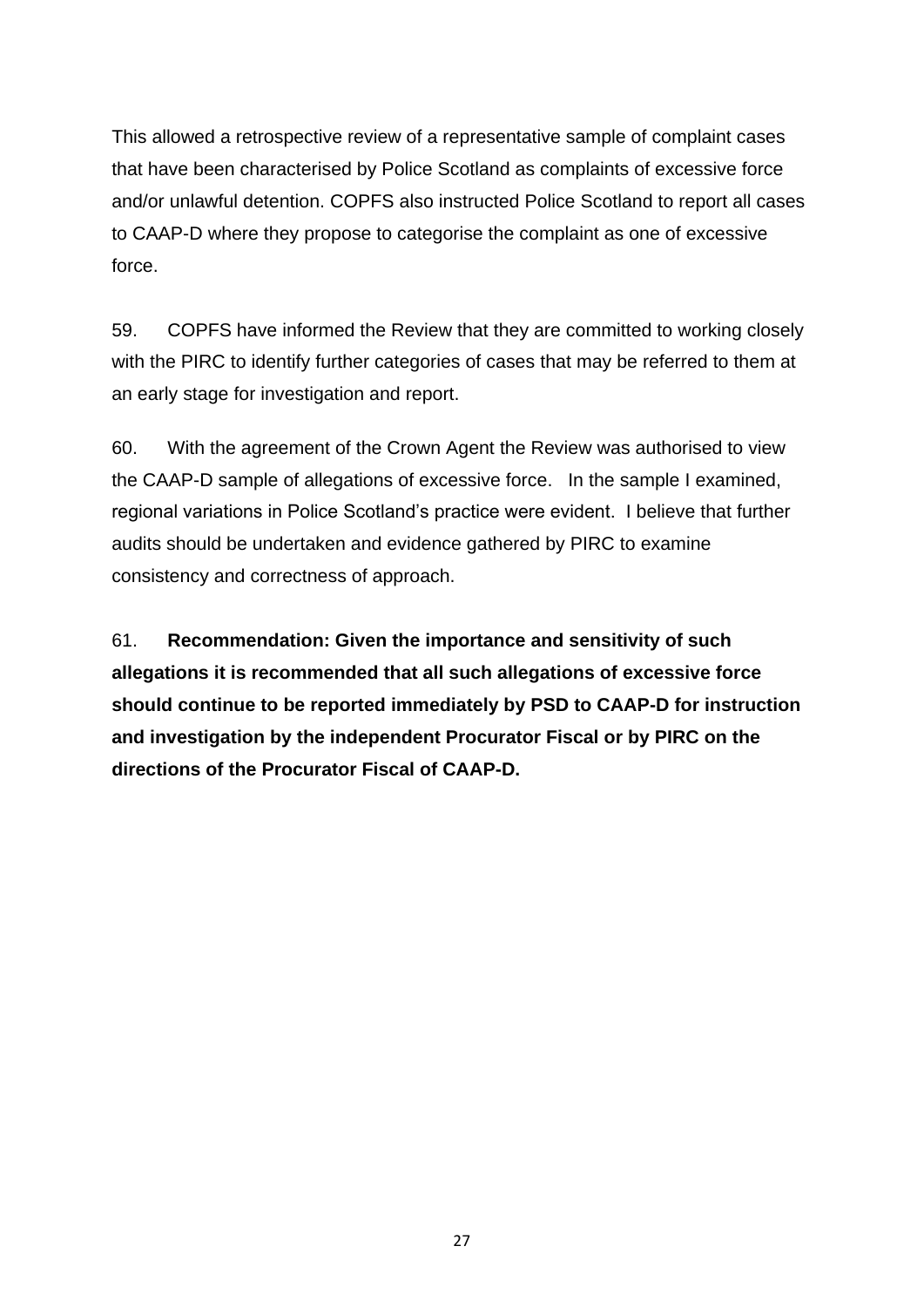### **POLICE SCOTLAND**

62. Police Scotland's stated purpose is to improve the safety and wellbeing of people, places and communities in Scotland; and its stated values are integrity, fairness and respect. It is the second-largest police service in the UK, comprising 13 local policing divisions, each headed by a local police commander at Chief Superintendent rank who is charged with ensuring that local policing in each area is responsive, accountable and tailored to meet local needs. Local policing is supported by a number of national specialist divisions and corporate services.

63. The Chief Constable is the head of the service and is supported by a Force Executive comprising three Deputy Chief Constables, eight Assistant Chief Constables, a Deputy Chief Officer and three Directors. The DCC for People and Professionalism has a wide-ranging portfolio that includes people and development, legal services, corporate communications, professional standards and complaints and conduct. The Professional Standards Department is headed by a Chief Superintendent who reports to the ACC for Professionalism and Assurance.

# **Professional Standards Department of Police Scotland**

64. The Professional Standards Department (PSD) was established in April 2013 to improve efficiency and consolidate professional standards functions across Police Scotland. PSD receives complaints, records and assesses them, allocates them for local or specialist investigation, supports the determination process, records organisational and individual learning and notifies the complainers of the outcome. PSD's objectives are to:

- Support Police Scotland in the delivery of a service, compliant with the requisite code of ethical practice
- Ensure service delivery is achieved in line with the values of integrity, fairness, respect, professionalism and honesty
- Ensure public trust and confidence is secured in the service, which is provided by Police Scotland
- Reduce complaints through a programme of prevention and learning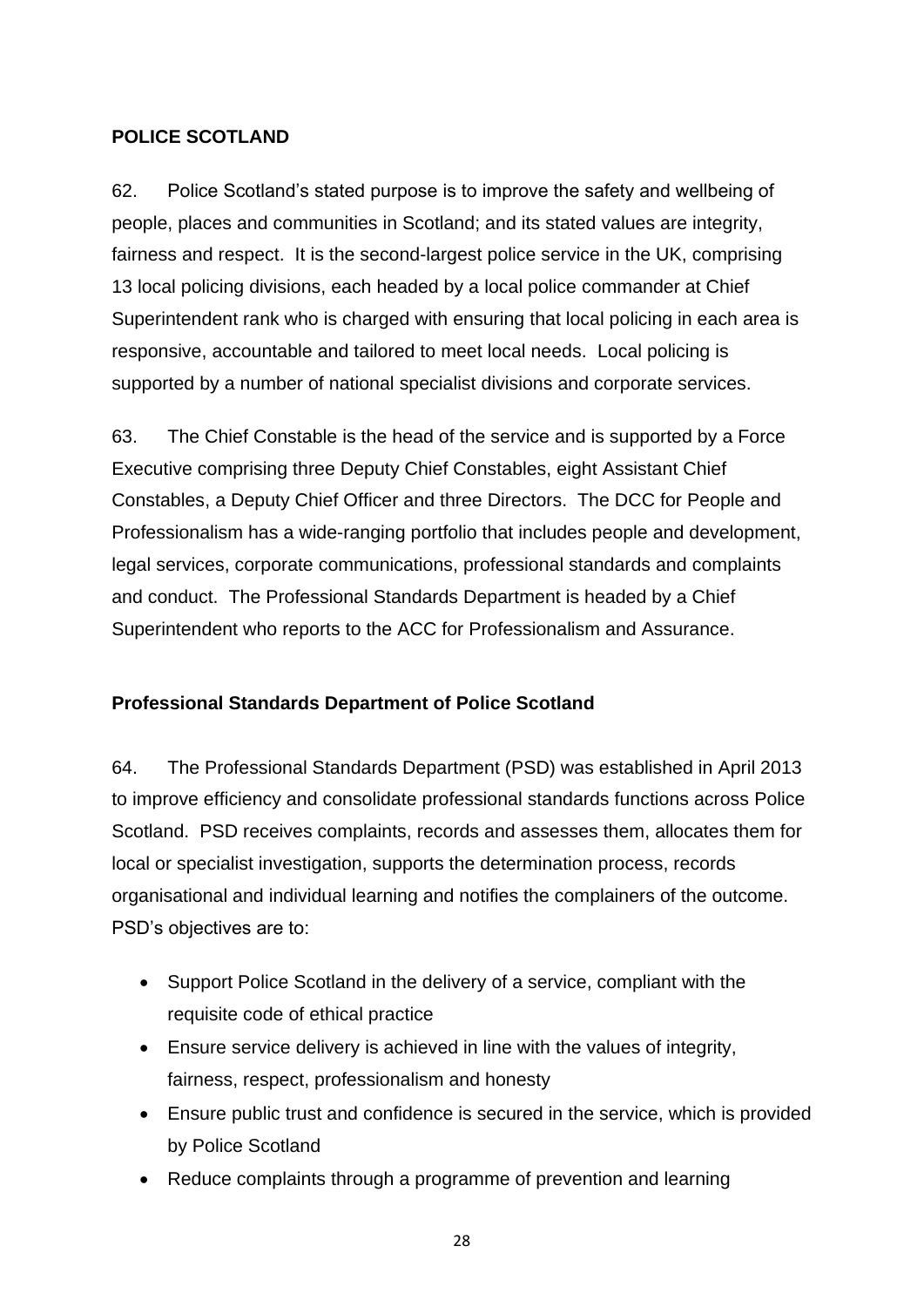- Address concerns pro-actively through organisational learning, training and promoting personal responsibility
- Robustly investigate complaints in relation to the service which is provided to the communities of Scotland

65. In 2016 PSD evolved into the current national functional model which is based in 3 regional hubs (east, north and west). The structure of PSD includes the functions of the Complaint Assessment and Resolution Unit (CARU), National Gateway Assessment Unit (NGAU), Investigations, Misconduct, Partnerships and Support, Vetting and the Anti-Corruption Unit (ACU).

66. The four superintendents for Misconduct, Support and Partnerships, Investigations West and Investigations North and East report to the Chief Superintendent Head of PSD. The geographical deployment of officers in hubs is designed to provide the ability to give independence to investigations if and when required within the context and supervision of a national department. Where required, PSD can call on Police Scotland's specialist units, such as Road Traffic, the National Rape Taskforce or Domestic Abuse Taskforce, to assist with complaints investigations.

67. Police Scotland received 5,919 complaints in 2018-19. The most common on-duty allegation categories are Irregularity in Procedure, Incivility and Excessive Force. Around 22% of complaints related to quality of service, for example lack of police presence or the time taken to respond to a call. Between 1 April 2018 and 28 February 2019 PSD assessed approximately 500 reports of alleged misconduct on the part of police officers. These ranged from minor matters through to those assessed as gross misconduct and relate to conduct both on and off duty. In 2018- 19 21 misconduct hearings and 11 misconduct meetings took place.

68. As the central points for managing Police Scotland's complaints caseload, PSD's three regional Complaints Assessment and Resolution Units (CARUs) receive, assess and endeavour to resolve complaints direct with the complainer. Where they cannot be resolved in this way CARUs can allocate cases for local divisional action. CARUs can also investigate certain complaints themselves or, in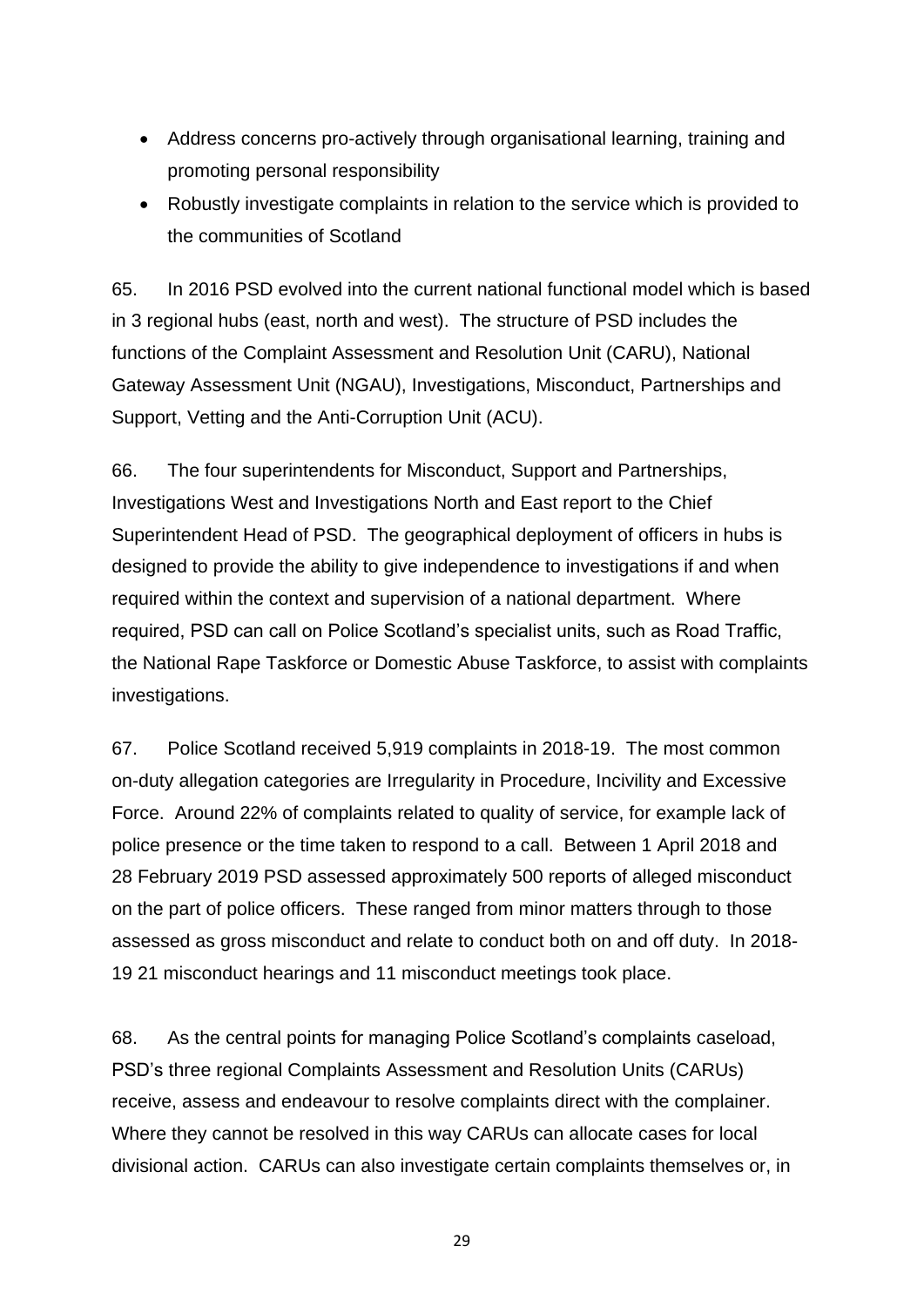more serious cases or cases alleging criminality, pass them to the National Gateway Assessment Unit (NGAU). The NGAU can refer a case for specialist investigation or to the Anti-Corruption Unit (ACU). Complaints which allege criminal behaviour are reported to the CAAP-D Procurator Fiscal.

69. Four of the 13 local police divisions have small dedicated CAP (Complaints Against the Police) Units, which liaise closely with PSD but are not part of PSD. These units co-ordinate complaints to be followed up in their local division. They receive non-serious, non-criminal complaints which have been assessed by PSD's Complaints Assessment and Resolution Units (CARUs) for local divisional action. The units will then investigate those complaints themselves or allocate the complaint to other local sergeants or inspectors to investigate.

70. All complaints will be recorded by PSD on the Centurion database. PSD staff in CARU agree with the complainer the specifics of the complaint (known as Heads of Complaints) and assess the appropriate route for the complaint, and may allocate complaints to a local division to respond to if the matter is not suitable for resolution over the telephone. Where a complaint is initiated and resolved at a local police station, details of the complaint will be recorded and passed to PSD.

71. The PSD staffing profile consists predominantly of police officers at sergeant rank and above. The majority of complaints relate to the rank of constable. (Police Scotland has over 13,500 constables compared with around 2,400 sergeants.) Most roles within PSD require police officers with experience and understanding of policing and the law, but there may be scope to employ more non-police officer support staff in PSD with appropriate seniority, skills and level of knowledge of complaints handling. This is an option that Police Scotland may wish to ask HMICS to review.

72. The Review received evidence that PSD personnel did not receive training in mediation. For the relevant officers in PSD Police Scotland should consider the importance of providing all officers involved in frontline resolution with training in mediation and customer-handling. This would ensure a consistent approach that is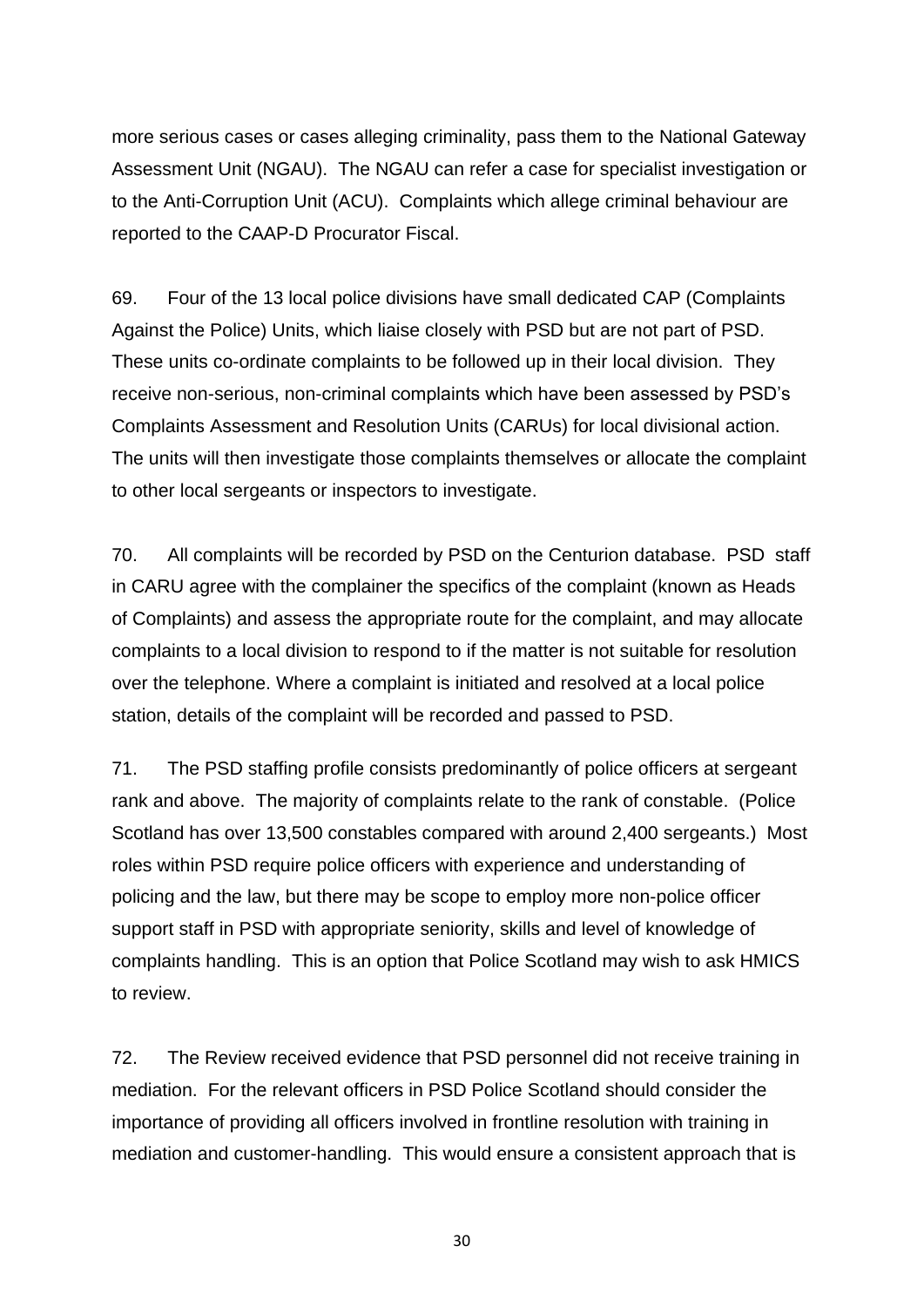aligned with the objectives and the values of the organisation, including the ethos and values set out in the statutory guidance provided by the PIRC in its publication "*From sanctions to solutions*" 20.

### Frontline resolution

73. The National Complaints Assessment and Resolution Units (CARUs) have teams in the North, East and West Hubs and these are the initial first points of contact in PSD with members of the public. The CARUs receive phone calls, letters, e-mails, online complaint forms and referrals from Police Scotland's service centres. They assess the information and log the complaint. Where the CARU identifies potential criminality from the information provided, it will be passed to the PSD Investigations team to investigate the allegations which may subsequently be notified to COPFS.

74. Frontline resolution (FLR) is the process whereby complaints are resolved through a telephone conversation between the complainer and an officer in the CARU. Frontline resolution can also involve a local supervisor resolving a complaint. In 2018-19 39.8% of all complaints were resolved by PSD Frontline Resolution and 8.5% were resolved by Divisional Frontline Resolution. Police Scotland's Standard Operating Procedure on Complaints<sup>21</sup> makes clear that frontline resolution is only suitable for complaints which are 'non-criminal, non-serious and non-complex', and can be resolved without investigation other than familiarisation with the  $circumstances$  of the incident. Police Scotland provided a paper<sup>22</sup> to the SPA Complaints and Conduct Committee which stated that in 2018-19 39.8% of complaints were frontline resolved by PSD through explanation. Frontline resolution is an appropriate and proportionate response where the matter is not serious, not complex and non-criminal, and where an apology, an explanation, or local action or assurance is sufficient remedy for the member of the public making the complaint.

<sup>&</sup>lt;sup>20</sup> [https://pirc.scot/media/1211/pccs\\_statutory\\_guidance\\_web.pdf](https://pirc.scot/media/1211/pccs_statutory_guidance_web.pdf)

<sup>21</sup> <https://www.scotland.police.uk/assets/pdf/151934/184779/complaints-about-the-police-sop>

<sup>22</sup> <http://www.spa.police.uk/assets/126884/182288/552914/item7>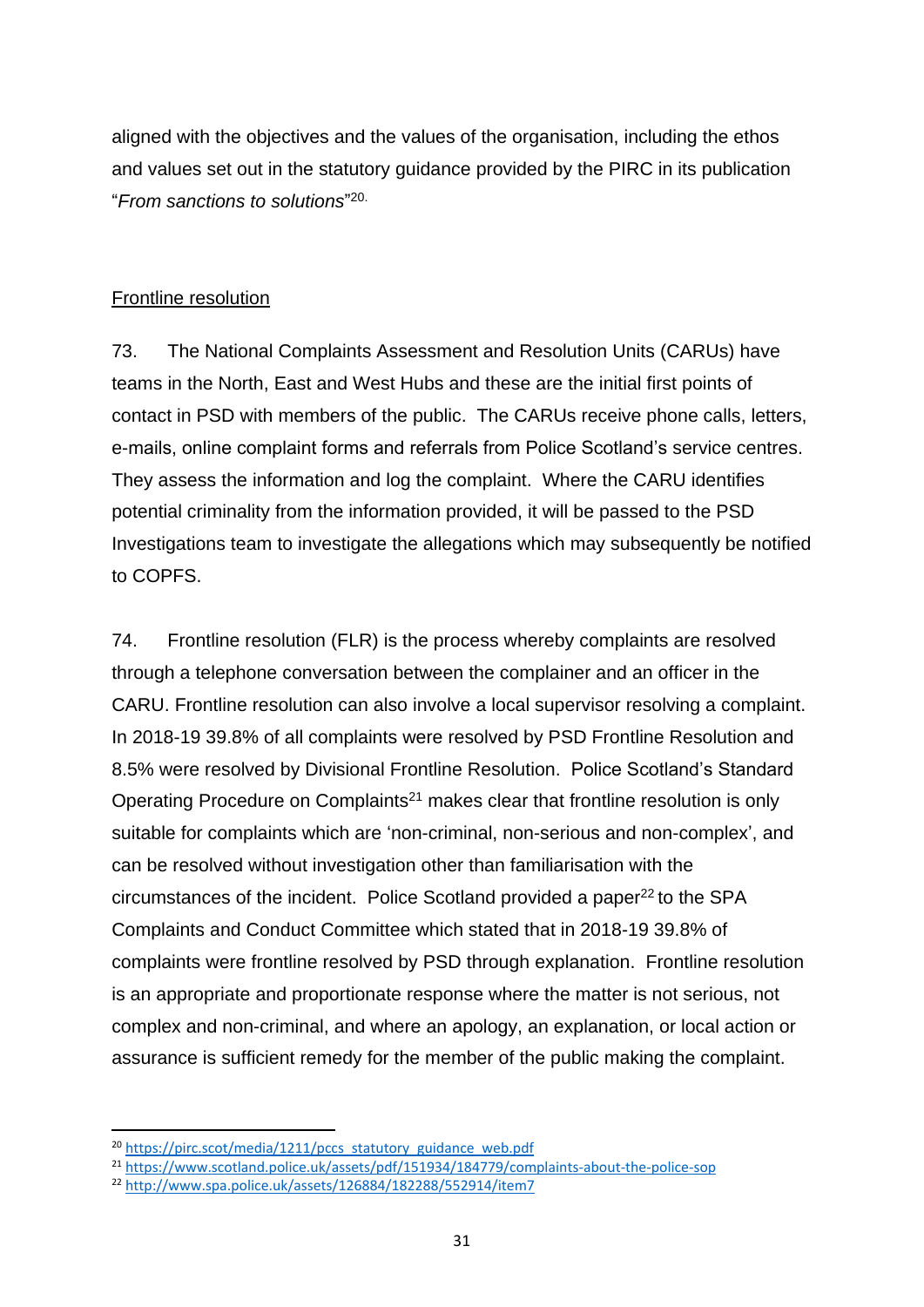75. This vital aspect of complaints should however be subject to close and regular monitoring through internal and meaningful audits of decision-making. It is also critical that the process is subject to regular external audit by the PIRC and SPA. Although it is part of the statutory responsibility of the PIRC, no such audits of frontline resolution have been carried out by the PIRC since 2014; and while the SPA have carried out regular quarterly dip-sampling these exercises have until very recently been superficial and unsatisfactory. In the following sections consideration will be given to whether this function should remain with Police Scotland or, as has been suggested by the PIRC, transferred elsewhere outwith the police.

76. Another possible method of ensuring confidence in the use of FLR would be to provide PIRC with the capacity to carry out concurrent supervision of decision-making through remote access to Police Scotland's computer system known as Centurion, to ensure that it is used only in appropriate circumstances and is not subject to error or misuse to influence complainers in any way. The SPA is seeking direct access to Centurion for audit purposes and is developing a business case to that end.

#### Resolution letters

77. Where complaints cannot be resolved by frontline resolution or complainers remain dissatisfied, candid and frank written responses outlining the outcome are critical to maintaining public confidence; responses which are not clear or open have the potential to undermine the process. Evidence of the use of ambiguous language in correspondence was provided. For example, it is common practice for a final resolution letter to the complainer to feature the phrase "the matter has been resolved" in circumstances where the final determination of that complaint by Police Scotland was that the complaint was not justified. Describing that outcome as "resolved" might readily be interpreted by the complainer as a positive outcome when in fact what is recorded on the Centurion complaints database in such cases is "Not upheld". This practice could be viewed as disingenuous and I understand has now ceased.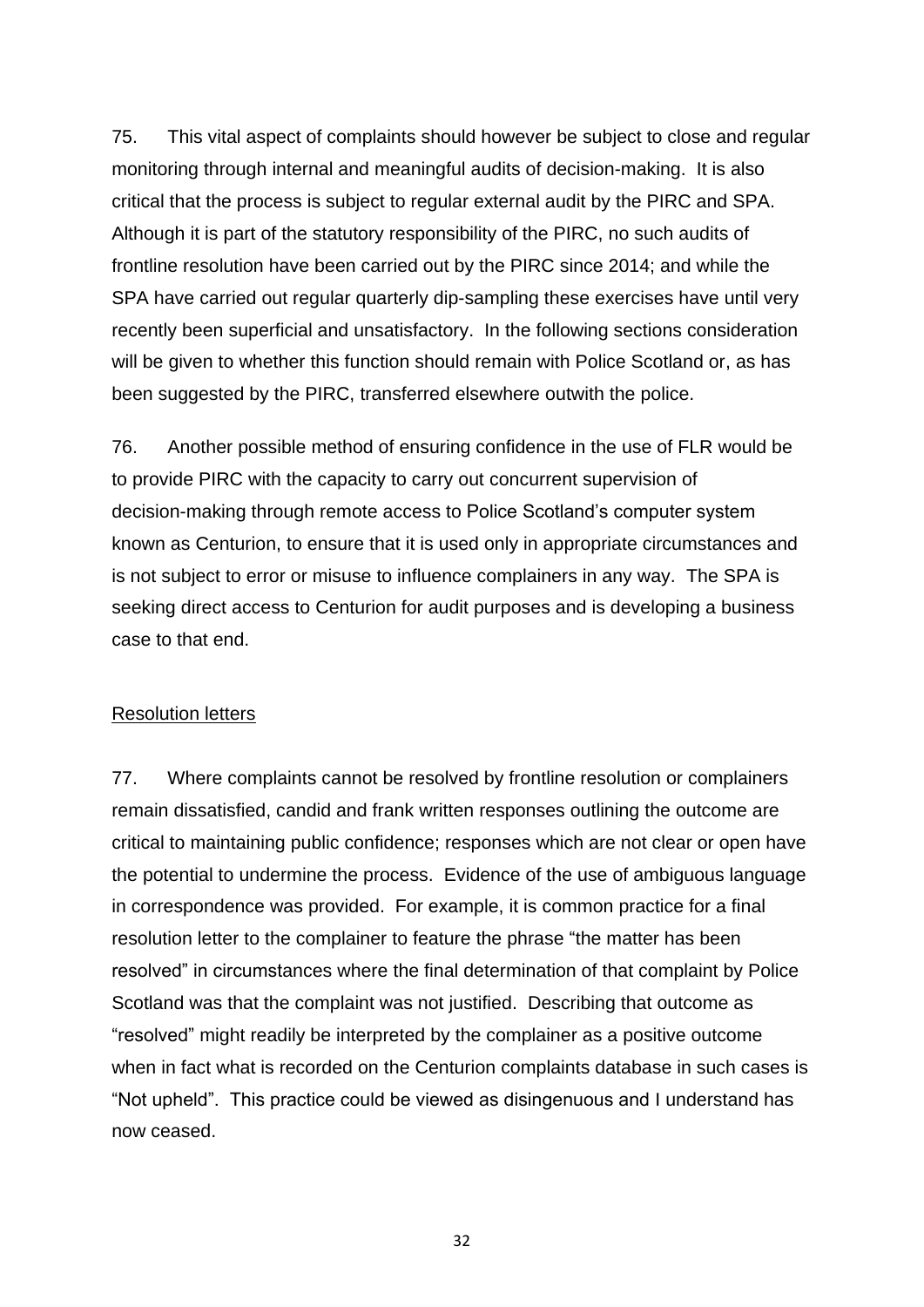78. The Working Group that I have proposed at paragraph 285 should have a role in reviewing the language used by Police Scotland in its correspondence with complainers, simplifying and clarifying the language used, with a view to increasing openness both with complainers around outcomes and with those who scrutinise Police Scotland. Furthermore, the group should oversee a review of the guidance on the categorisation of complaints published in 2011. That task should consider in particular use of "incivility", "excessive force" and "unlawful detention".

#### **Triage**

79. Triage in the context of police complaints is the process of assessing the information provided in order to decide how serious the matters are and how it should be dealt with. It is a critical stage in the whole system which takes place prior to any investigation and includes the initial decision on whether the complaint is assessed as a quality of service issue, poor individual performance, potential misconduct, or criminal in nature. That decision can have significant ramifications for everyone involved. The Review heard evidence that these processes and practice lack flexibility and that once a complaint starts down a particular route, it is seldom reconsidered when it becomes clear that it should be re-routed down a more appropriate and proportionate avenue. Complaints could escalate very quickly and disproportionately in an unhelpful way that was described as "*from flash to bang*".

#### Malicious or vexatious complaints

80. Anyone who knowingly makes a false complaint or allegation about a police officer or member of police support staff may be prosecuted by the Procurator Fiscal for the offence of wasting police time or attempting to pervert the course of justice. (In recent years there have been two such cases arising out of complaints against the police where proceedings were taken by COPFS for wasting police time.) Such individuals may also be liable to civil action by the person complained about. In order to deal effectively with malicious complaints all the receiving organisations should have a policy that ensures consistency in handling, and helps to mitigate potential reputational damage from false allegations. Those policies should be consistent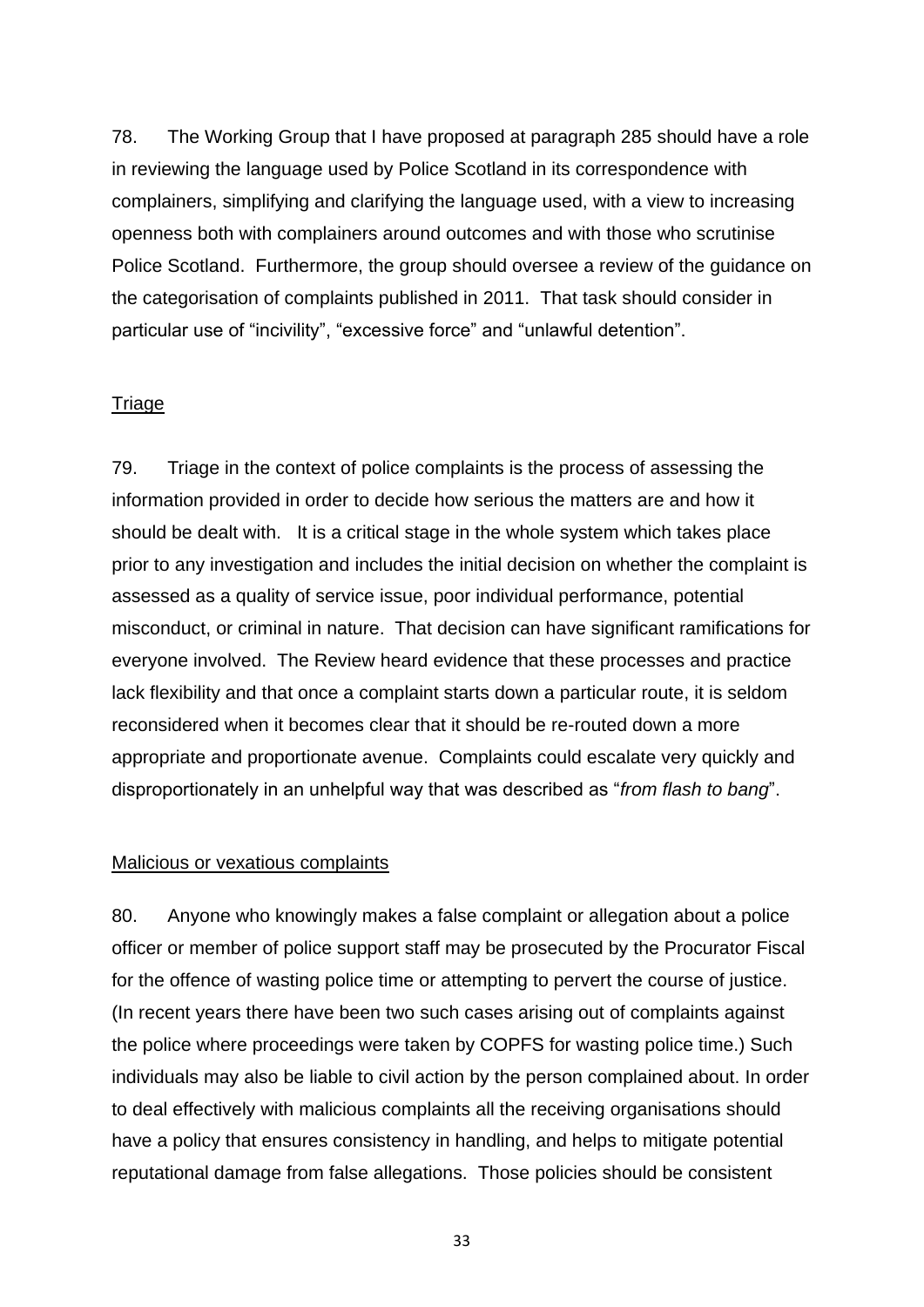and, in appropriate circumstances, the organisations should be able to confer about their lists of malicious or vexatious complainers.

81. In 2014 the Chapman report<sup>23</sup> recommended that the relevant legislation in England and Wales should be amended to include a provision to tackle vexatious complainers. The Scottish Government should also consider the case for legislation on this subject.

82. While Police Scotland's *Unacceptable, Persistent or Unreasonable Actions by Complainers* Standard Operating Procedure<sup>24</sup> makes clear that "All complainers" have a right to be heard, understood and respected" it also sets out the process for restricting contact with complainers whose behaviour justifies that.

## Anonymous complaints

83. There are a number of different reasons why people make anonymous complaints. It may be because they wish to protect their privacy, it may be that they fear some form or reprisal or it may be because their complaint is spurious or malicious. Arrangements for handling anonymous complaints should be set out in policy and, as with any other complaint, the starting point should be that the allegation should be treated with an open mind. Anonymous complaints are more difficult to investigate because the complainer cannot always be contacted or the allegation verified. The response needs to be proportionate based on an assessment of the reliability and credibility of the information provided and the individual complaining, as far as that is possible, as well as the seriousness of the allegations. Because of the very nature of anonymity these complaints require to be treated with caution because of the potential false, vexatious and defamatory nature of the allegation.

 $\frac{1}{23}$ 

[https://assets.publishing.service.gov.uk/government/uploads/system/uploads/attachment\\_data/file/385911/](https://assets.publishing.service.gov.uk/government/uploads/system/uploads/attachment_data/file/385911/An_Independent_Review_of_the_Police_Disciplinary_System_-_Report_-_Final....pdf) An Independent Review of the Police Disciplinary System - Report - Final....pdf

<sup>24</sup> <https://www.scotland.police.uk/assets/pdf/151934/184779/unacceptable-actions-by-complainers-sop>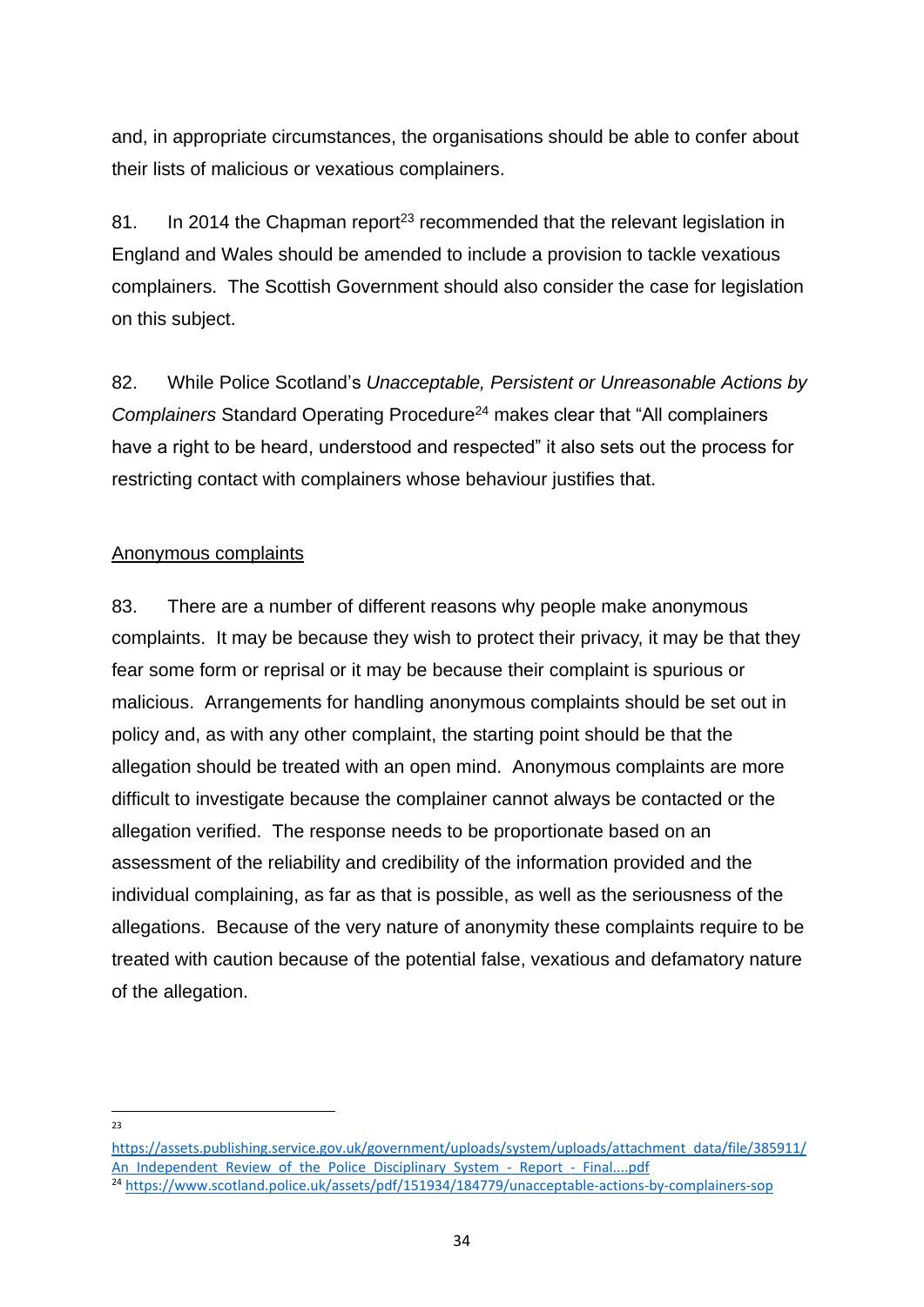## **Early intervention**

84. When any police officer is the subject of four complaints within a twelve-month period the recording of those complaints on the police Centurion database will, following investigation, trigger what is referred to by Police Scotland as "Early intervention". At that point the complaints procedure<sup>25</sup> provides that the officer will be spoken to (up until that point the officer may not have been made aware that the complaints have been made if the complaints have been resolved through frontline resolution by PSD or their line manager). The purpose of the intervention is to allow the officer to act on the feedback, review and modify their behaviour as appropriate or undertake further training. These are exactly the right steps that should be considered but I believe that "Early intervention" that takes place at the end of a 12-month period is a misnomer and in some circumstances these steps should in fact be considered at a much earlier stage.

85. Although a line manager might want to observe the officer over a period prior to intervention, there can seldom be any justification for delaying feedback for as long as 12 months. Members of the public may reasonably expect an officer about whom they had complained would be advised of a complaint at an early stage to allow the officer to address his or her behaviour and change their approach. While acknowledging that some complaints can be spurious, malicious or vexatious, in general it is important and in the interests of transparency and service improvement that officers should be told about complaints against them as soon as practicable, unless there are clear operational or welfare reasons suggesting otherwise.

# **Independent investigation**

86. The European Court of Human Rights has developed five principles<sup>26</sup> for the effective investigation of complaints against the police that engage Article 2 or 3 of the European Convention on Human Rights including 'Independence' meaning that there should not be institutional or hierarchical connections between the

**<sup>.</sup>** <sup>25</sup> <https://www.scotland.police.uk/assets/pdf/151934/184779/complaints-about-the-police-sop> <sup>26</sup> [https://rm.coe.int/opinion-of-the-commissioner-for-human-rights-thomas-hammarberg](https://rm.coe.int/opinion-of-the-commissioner-for-human-rights-thomas-hammarberg-concern/16806daa54)[concern/16806daa54](https://rm.coe.int/opinion-of-the-commissioner-for-human-rights-thomas-hammarberg-concern/16806daa54)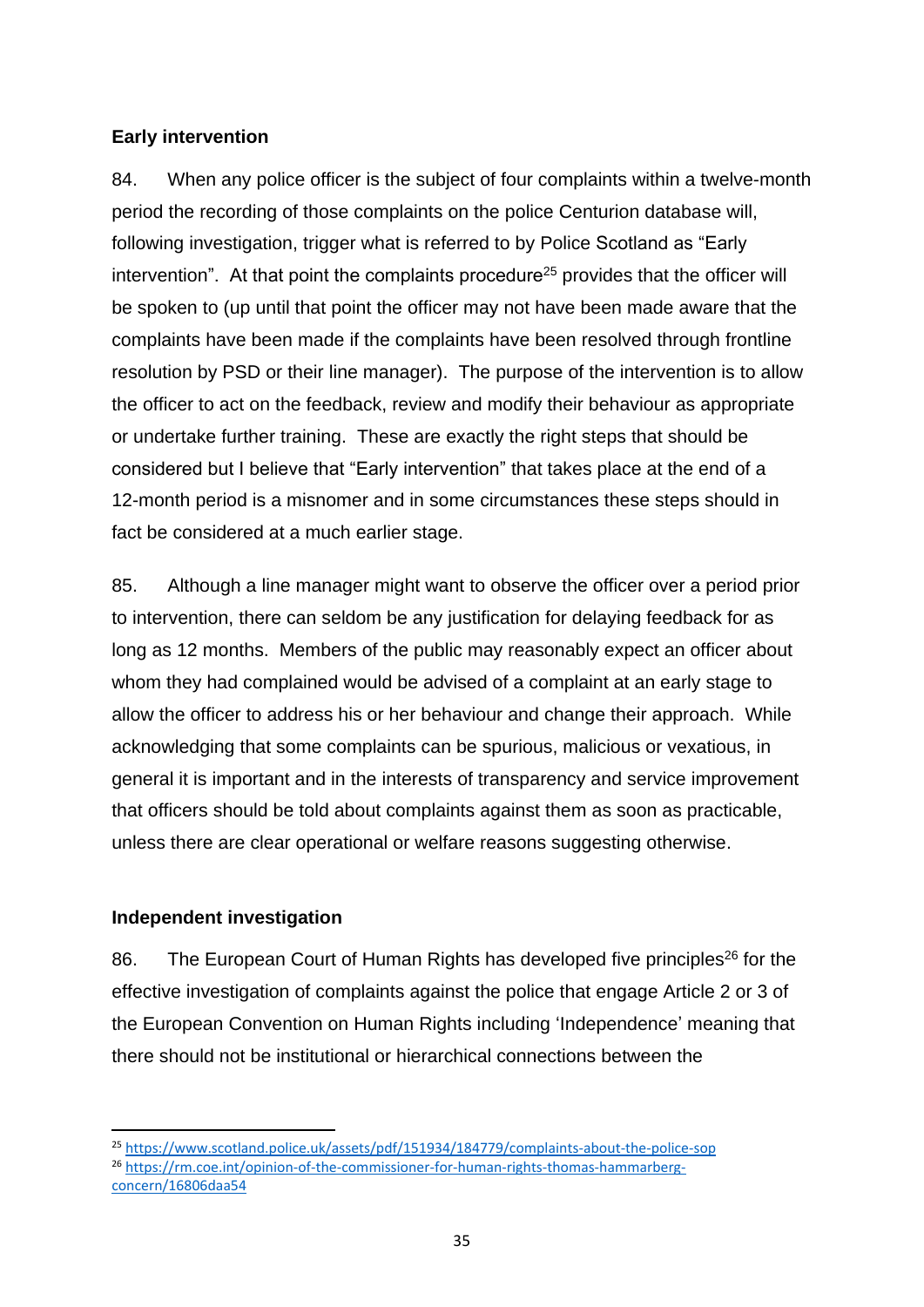investigators and the officer complained against and there should be practical independence. Those five principles are:

- **Independence**: there should not be institutional or hierarchical connections between the investigators and the officer complained against and there should be practical independence;
- **Adequacy**: the investigation should be capable of gathering evidence to determine whether police behaviour complained of was unlawful and to identify and punish those responsible;
- **Promptness**: the investigation should be conducted promptly and in an expeditious manner in order to maintain confidence in the rule of law;
- **Public scrutiny**: procedures and decision-making should be open and transparent in order to ensure accountability; and
- **Victim involvement**: the complainant should be involved in the complaints process in order to safeguard his or her legitimate interests.

87. This principle of independence was the crux of the Court of Session judgement in the Ruddy case $^{27}$  in 2013, and was also reflected by retired Major-General Chip Chapman who expressed the view in his 2014 Independent Review of the Police Disciplinary System in England and Wales that "investigations relating to Chief Officers must be independently conducted by the IPCC and not another external Home Department Police Force to ensure transparency".

88. Where the allegation is one that relates to a death in police custody or at the hands of the state, the allegation could amount to a breach of Article 2 of the Convention Rights, assault or inhuman or degrading treatment could amount to a breach of Article 3 or where it relates to unlawful detention these matters must also be dealt with independently of the police. It is incumbent upon the police therefore that where a complaint is made that reasonably infers conduct of a criminal nature or a breach of the Convention rights under Articles 2, 3 and 5 these matters must be reported forthwith to the Procurator Fiscal, who is entirely independent of the police. In the case of a death in custody or following police contact the PIRC should also be informed. Likewise, any other allegations of criminality by any police officer should also be referred to the Procurator Fiscal for instruction or consideration.

**<sup>.</sup>** <sup>27</sup> <https://www.scotcourts.gov.uk/search-judgments/judgment?id=e3b186a6-8980-69d2-b500-ff0000d74aa7>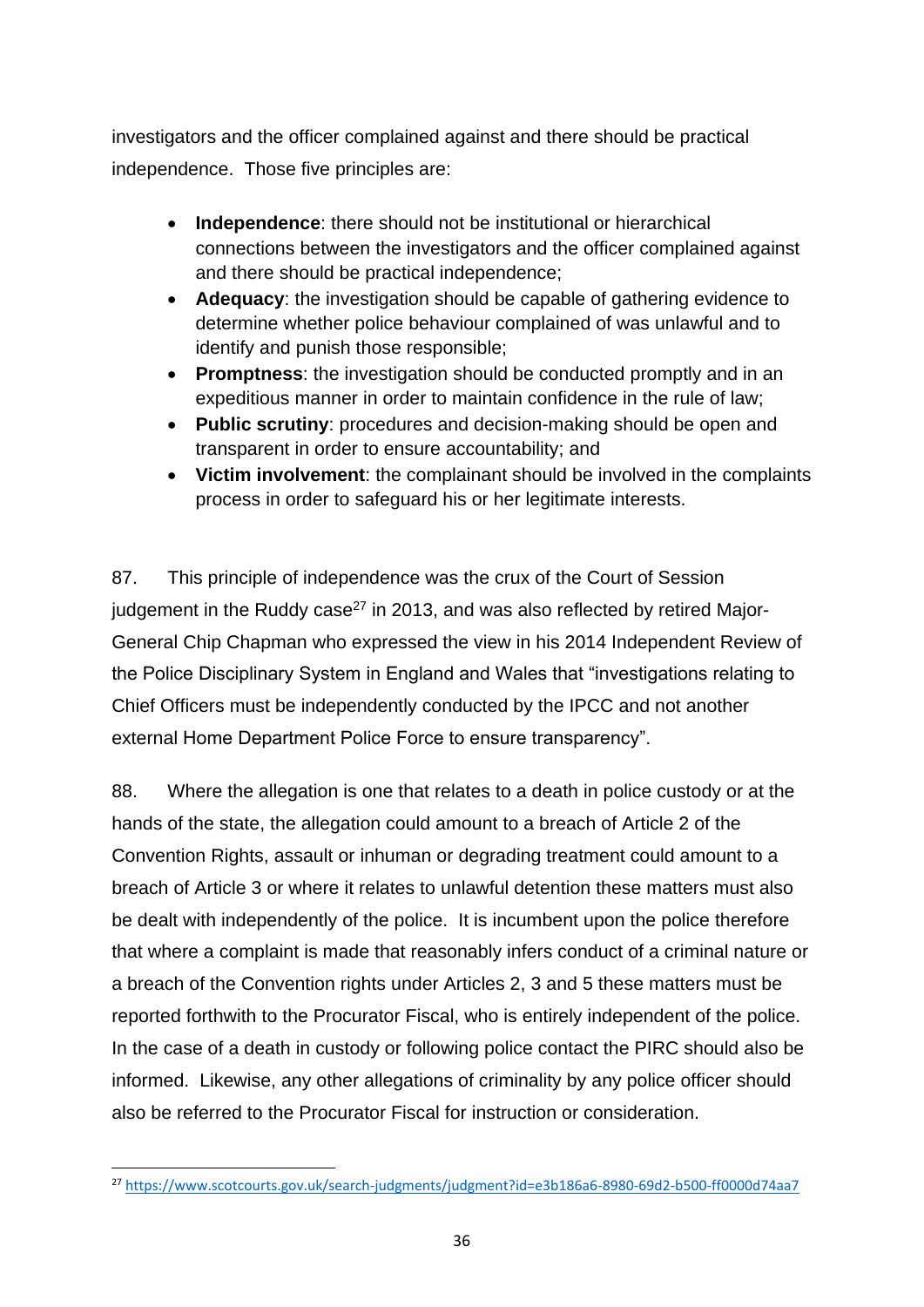89. Independence is a fundamental principle that provides greater confidence to the public, and to any individual who is under investigation, confidence that the matter under investigation will be dealt with in an impartial way. Strengthening the independence of those charged with investigating complaints against the police where independence is a necessary component raises a number of questions. For example, the use of police officer line managers to investigate a non-criminal matter may not be impartial, either because the investigator knows the subject officer and already has a positive or negative knowledge or perception of them. On the other hand, if the matter is of a minor non-criminal nature such investigations may be best carried out by those who have responsibility for leading and managing that individual.

90. PSD officers carry out investigations of more serious non-criminal complaints and may therefore be perceived as the police investigating the police and lacking institutional independence. The question is one of degree. The Police Investigations and Review Commissioner is independent of the police but employs several very experienced former police officers as well as investigators from non-police backgrounds. While these people are no longer police officers, members of the public may nonetheless have concerns about the perception of impartiality of such investigations. (This has been a major issue for the Independent Office for Police Conduct (IOPC) in England and Wales; but two thirds of its staff in investigative roles now do not have any type of policing background.) On the other hand serving police officers have indicated in their evidence that former police officers within the PIRC may take an overly robust disposition to the investigations they carry out by being hard on police officers. This aspect of the PIRC's responsibilities is discussed further at paragraphs 227-231. The PIRC has a statutory duty to investigate the most serious matters, that is those referred to it by the Chief Constable or COPFS, but there is evidence that where the investigators are former police officers, members of the public have expressed views that this still feels as if the police are investigating the police.

91. A third-party investigatory function needs to be mature, proportionate and trusted; the level of actual or perceived independence is very often a critical determining factor in gaining or losing that trust. There are degrees of independence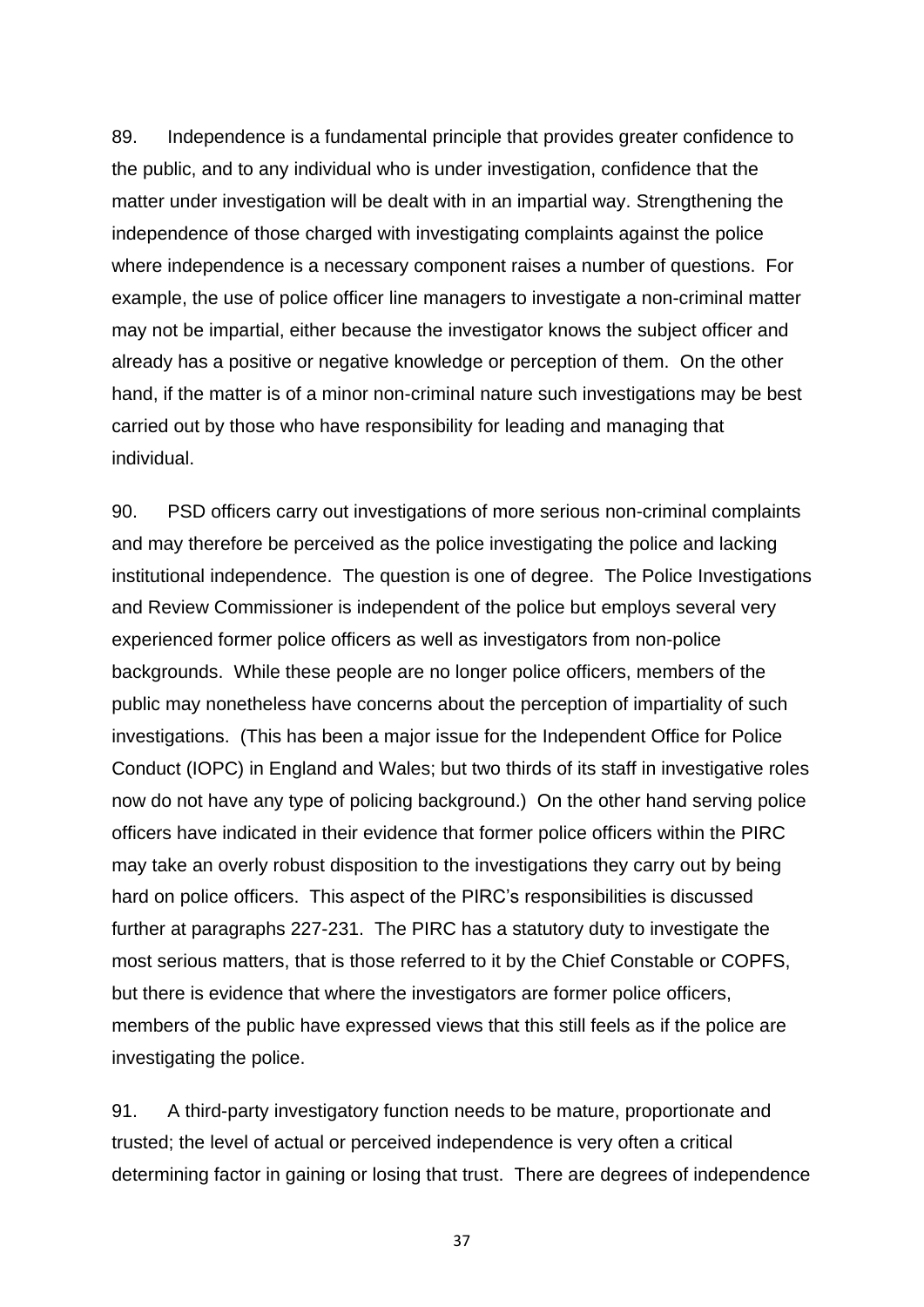and the more serious complaint or incident will always demand a higher degree of separation. Independence matters enormously and brings clear benefits but it is in the public interest that the systems in place also provide a proportionate response.

92. It is sensible to deal with high-volume, low-level cases within Police Scotland, but that has to be dependent on effective triage/assessment arrangements and robust internal and external audit. It requires regular and meaningful audit by Police Scotland, by SPA and most importantly by the PIRC. At present there is evidence that no such audits have been carried out by the PIRC since 2017 and those carried out by SPA have, until very recently, been superficial and inadequate.

93. If the triage system is working correctly it is a reasonable system to have in place to deal with complaints as soon as possible and to allow the organisation to learn from any deficiencies in the response or behaviours of officers or in their own organisation. It is imperative that such information regarding these complaints is used to allow the organisation to improve with a view to driving up its standards of performance and service. The recent creation of an Assistant Chief Constable post for Professionalism and Assurance in Police Scotland will ensure that the information gleaned from these reports is put to the greatest effect in ensuring that Police Scotland continuously improves its performance.

94. At the other end of the spectrum, in cases involving allegations of criminality against police officers, COPFS fulfils the role of the independent investigator and can also direct the PIRC or the police to investigate on its behalf. The most serious cases would be referred to the PIRC or retained within the COPFS.

95. Between the less serious and non-criminal allegations and those which are criminal as described above there is a range of incidents where the degree of independence demanded for investigation has been the subject of considerable discussion and disagreement between the PIRC and Police Scotland. This debate has centred on the discretion afforded to Police Scotland in how they investigate certain categories of complaint and the scope afforded to the Chief Constable in deciding which serious incidents he will refer to the PIRC for independent investigation. Where the Chief Constable is made aware of a serious incident which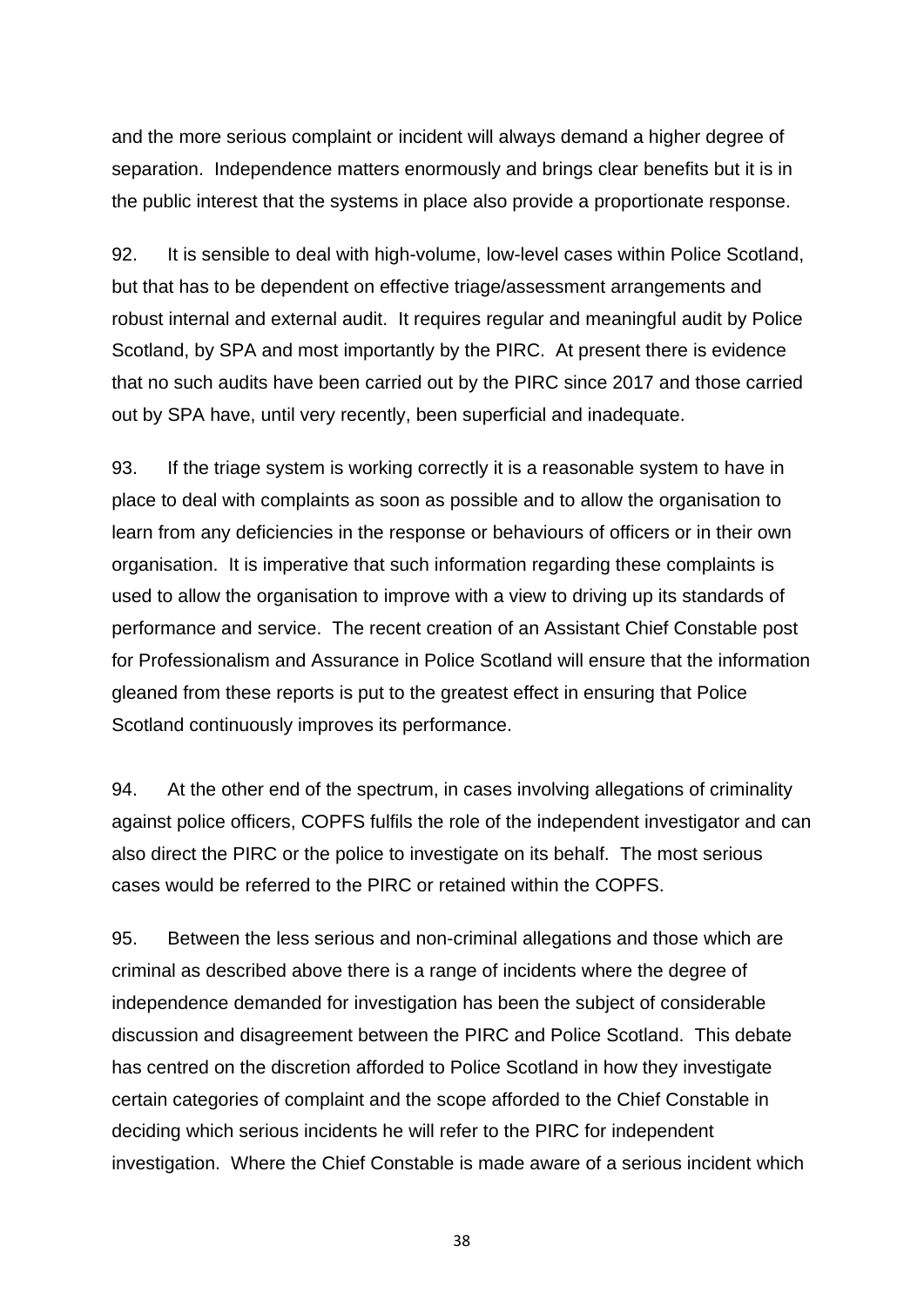may come into this category, he should as a matter of good practice consult the Commissioner before he or she decides whether to refer.

96. In her submissions to the Review the Police Investigations and Review Commissioner expressed concern that matters which appropriately should be independently investigated, may be routed away from an independent PIRC investigation, due to the level of discretion the police retain in dealing with complaints from members of the public. She proposed allowing all complaints by members of the public to be made to an independent body such as the PIRC; and she reiterated an earlier proposal that the minimum standard should be that within 48 hours of any allegation of criminality being made, an initial report should be submitted by the police to COPFS. The PIRC also considered that within 48 hours of receipt, COPFS should indicate whether or not the matter is to be referred to the PIRC for an independent investigation.

97. I comment on the first structural proposal later in this report at paragraph 224, but at this point I consider there is merit in the second proposal by the PIRC that COPFS in its role as independent investigator should have early (that is, within 48 hours) notification of allegations of criminality against on-duty police officers so that it can determine whether and how they should be investigated. It is for the Lord Advocate to consider whether he would wish to set a deadline for the Procurator Fiscal to provide directions to the PIRC. At paragraph 76 I also propose that the PIRC should be given direct and supervisory access to monitor the Centurion system to more readily facilitate early PIRC awareness of criminal allegations. This access should be followed by regular triage meetings between PIRC and Police Scotland to ensure consistency and accuracy of approach to decision-making.

98. In their evidence on criminal complaints against police officers, Police Scotland compare and contrast definitions related to how allegations of criminality by police officers are identified and dealt with at various stages within the overall complaints process. They highlight the importance of consistency of interpretation, and cite three relevant documents: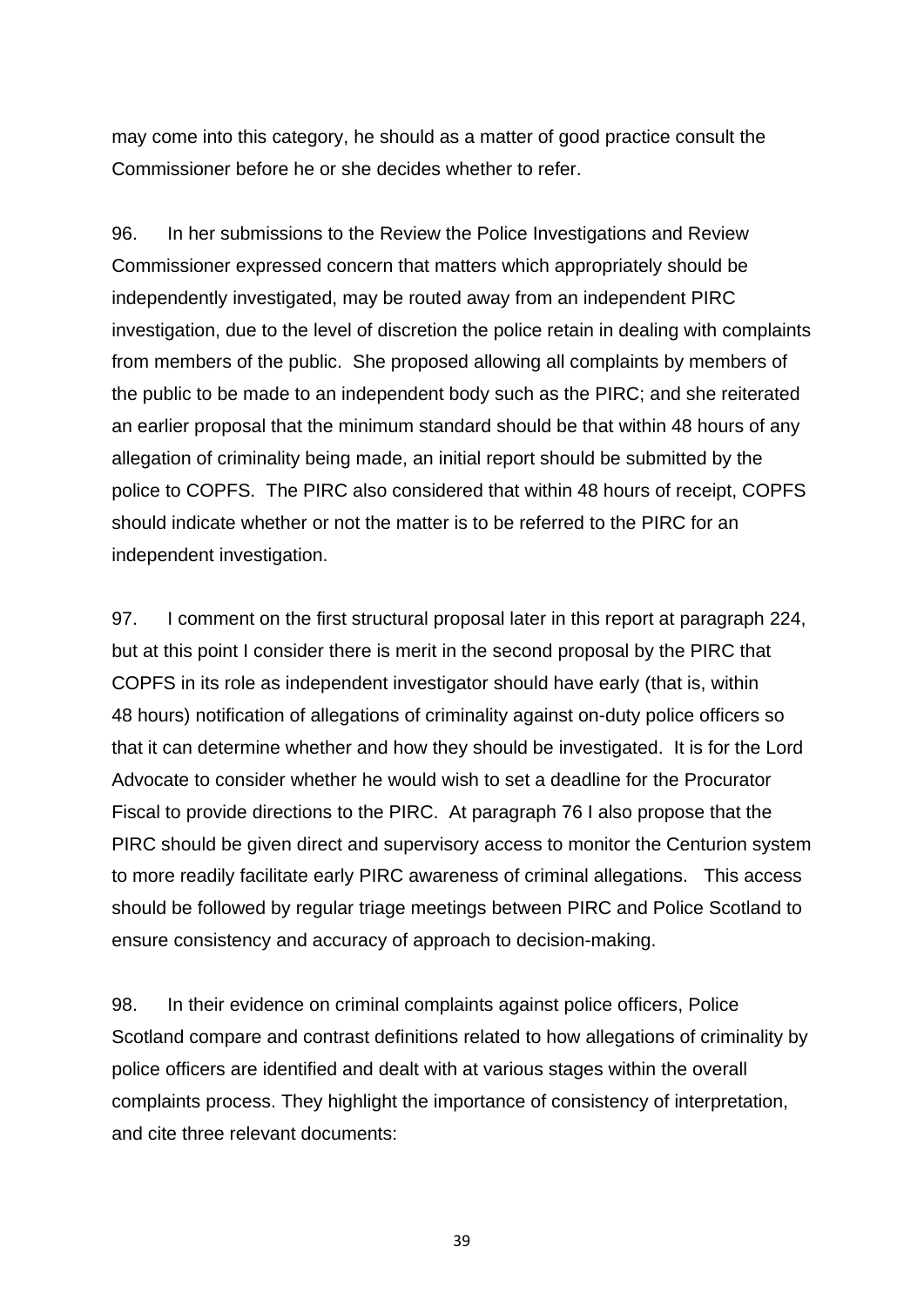- "The Lord Advocate's Guidelines on the Investigation of Complaints Against the Police published in 2002 however it is not clear if they are still considered 'live'. They state: 'Area Procurators Fiscal have a duty to investigate all complaints and allegations which are made against police officers where it is alleged that a crime may have been committed by a police officer or officers in the course of their duty' "
- "Regulation 9(1) of the Police Service of Scotland (Conduct) Regulations 2014, provides: 'If the Deputy Chief Constable considers that it can reasonably be inferred that a constable may have committed a criminal offence, the Deputy Chief Constable must refer the matter to the appropriate prosecutor' "
- "Further to this, Section 33A(b)(i) of The Police, Public Order and Criminal Justice (Scotland) Act 2006 highlights it is a general function of the Commissioner: 'where directed to do so by the appropriate prosecutor, to investigate any circumstance in which there is an indication that a person serving with the police may have committed an offence' "

99. While acknowledging the different functions of the respective parties involved, this is an area where it would be appropriate to have consistency. In paragraph 276 I have suggested that COPFS may wish to consider whether the Lord Advocate's Guidelines on the Investigation of Complaints Against the Police should be updated, and this issue could be considered in that context.

#### **Grievance procedure**

**.** 

100. The ACAS Code of Practice on Disciplinary and Grievance Procedures<sup>28</sup> defines grievances as concerns, problems or complaints that employees raise with their employers. Within Police Scotland support staff and officers may have issues with other members of the service which they wish to register that may appropriately

<sup>&</sup>lt;sup>28</sup> http://www.acas.org.uk/media/pdf/p/f/11287 CoP1 Disciplinary Procedures v1 Accessible.pdf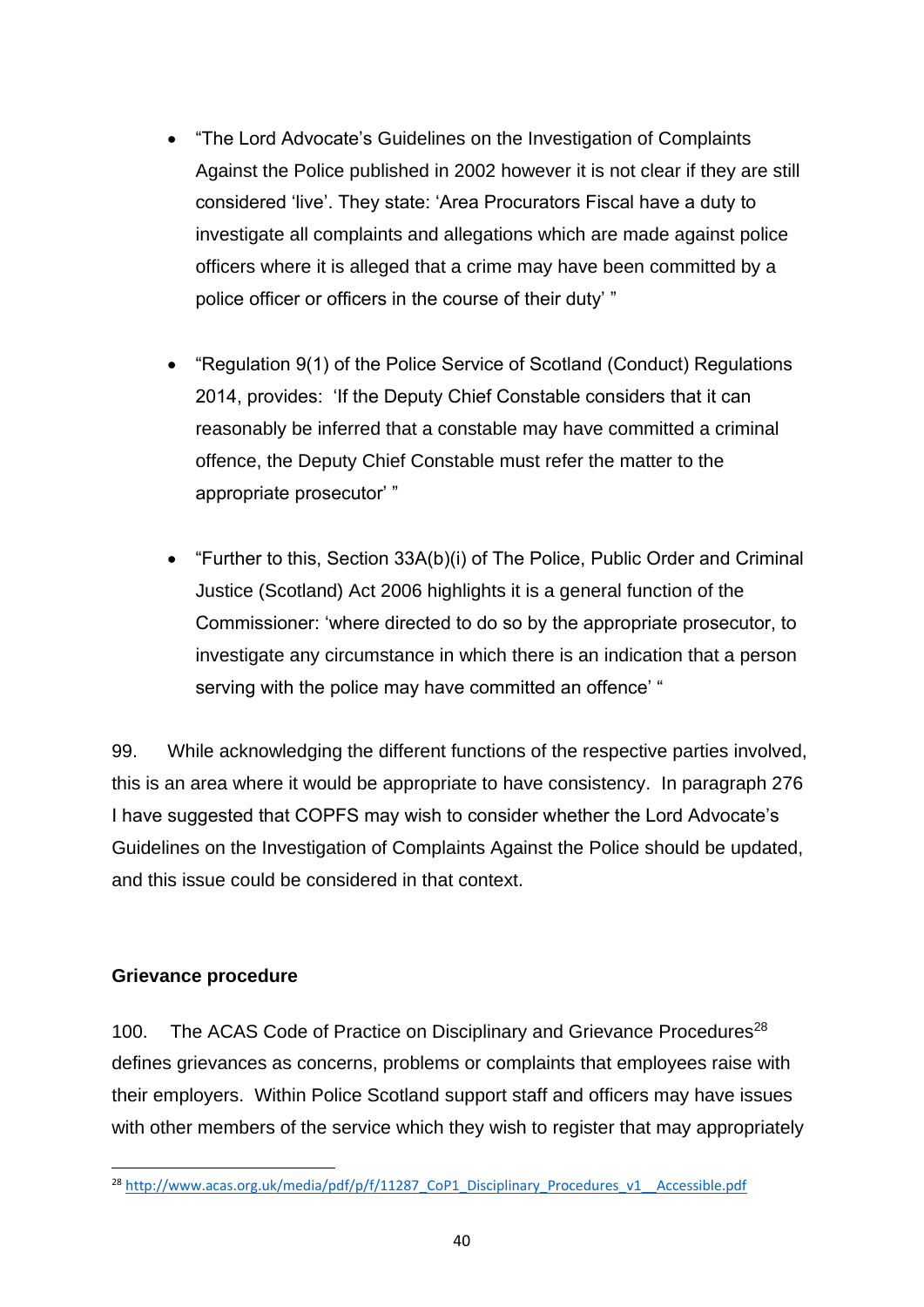be categorised as grievances. The grievance Standard Operating Procedure<sup>29</sup> applies to all SPA staff, Police Scotland officers and support staff. It applies to all senior officers and where a grievance concerns the Chief Executive Officer of SPA or the Chief Constable the matter should be referred to the SPA Board.

101. There is a spectrum of behaviour that generates grievances and complaints and in some cases allegations about different levels or types of behaviour may be more serious and may amount to bullying or even criminal matters. There are procedures for the different categories, however there was evidence that suggested that matters were inappropriately escalated by the aggrieved parties to the complaints route when the matters in question should, appropriately and proportionately, have been dealt with under the grievance procedure. This precipitate escalation may reflect a cultural or structural reluctance to engage with the normal employment law grievance practices.

# **Policing culture**

**.** 

102. At one level Scotland's distinctive policing culture derives from the historical context within which Scottish policing has operated: in a separate jurisdiction and legal system, the unique role of the Lord Advocate, the ethos of the Scottish Police College where all new recruits complete their training and the traditions of the prereform forces, constabularies and agencies. At another level the culture of Police Scotland is shaped by the men and women who serve in it and their public service values, their sense of fairness, morality and solidarity, their common sense, and their desire to help the community, the victim, the bereaved and the vulnerable. Such values motivate them to become police officers or support staff in the first place. Many of the strengths of our policing organisations are down to that motivation to fulfil a unique and privileged role in society. Police Scotland's Code of Ethics, based on the values of fairness, integrity and respect supports that culture by setting very clear standards and expectations for all members of the service.

<sup>&</sup>lt;sup>29</sup> SPA/Police Scotland Grievance Standard Operating Procedure, June 2018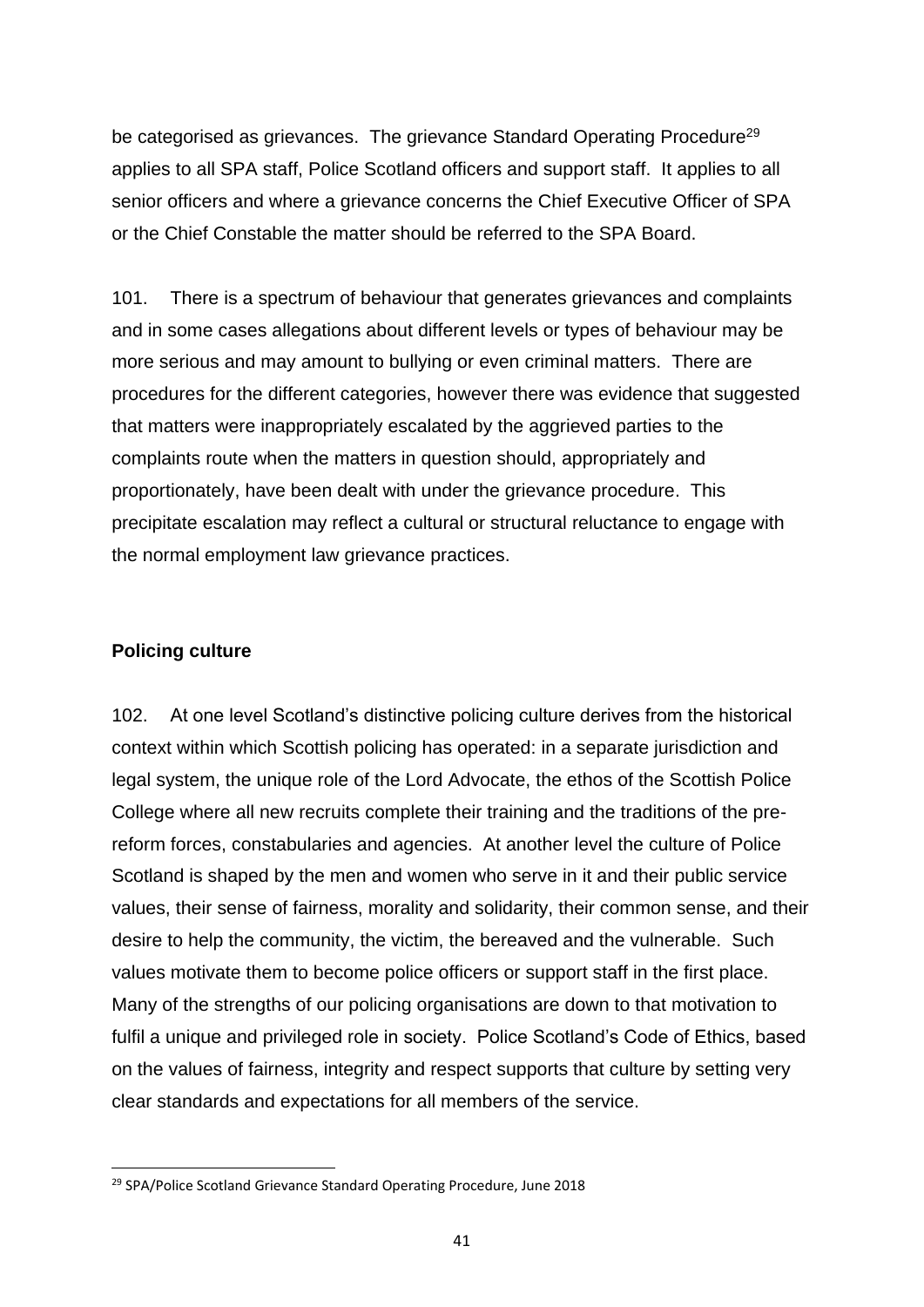103. Policing culture is not monolithic and there are variations across Scotland. The cultures of the eight regional forces still exert a strong influence, not least because the majority of the officers now serving in Police Scotland began their policing careers with those pre-reform forces.

104. The tone and culture of policing comes from the top: in the case of Police Scotland from the Chief Constable and his Force Executive, for the SPA it means the Chair, Chief Executive and Authority members and in the case of the PIRC it stems from the Commissioner and her senior management team. Those leaders are critical in creating a constructive atmosphere between Police Scotland, the SPA and the PIRC, and those relationships are one of the mechanisms which should facilitate the effective operation of the checks and balances within the oversight and scrutiny arrangements. Police Scotland is a young but now established national organisation with a stable leadership team. This is a good opportunity to reflect on the culture of the new service, address any long-standing issues and consider how everyone in the organisation can help to change that culture for the better.

105. A number of cultural factors affect how police officers and support staff engage with the public and interact with each other in the workplace. The police service has always been structured around a command and control hierarchy, strict discipline, adherence to lawful instructions from a senior rank and rules that are often set out in statute. As a result, the culture is formal, deferential and respectful of rank.

106. The broad-based pyramid structure of Police Scotland makes it likely that most constables will serve their police careers as constables, and the Review heard evidence that, for those who are promoted, the average time to reach the rank of sergeant is 15 years. The rank structure and lack of opportunities - Police Scotland has over 13,500 constables compared with around 2,400 sergeants - means that promotion at all ranks is highly competitive and can be a source of frustration that drives internal grievances and complaints. This has been compounded by the reduction in the number of sergeant posts, changes to police pensions and a higher likely retirement age. Resentment around promotion could also be exacerbated by factions, favouritism or litigiousness which existed historically within different parts of policing. There is an obligation on serving police officers and support staff to resolve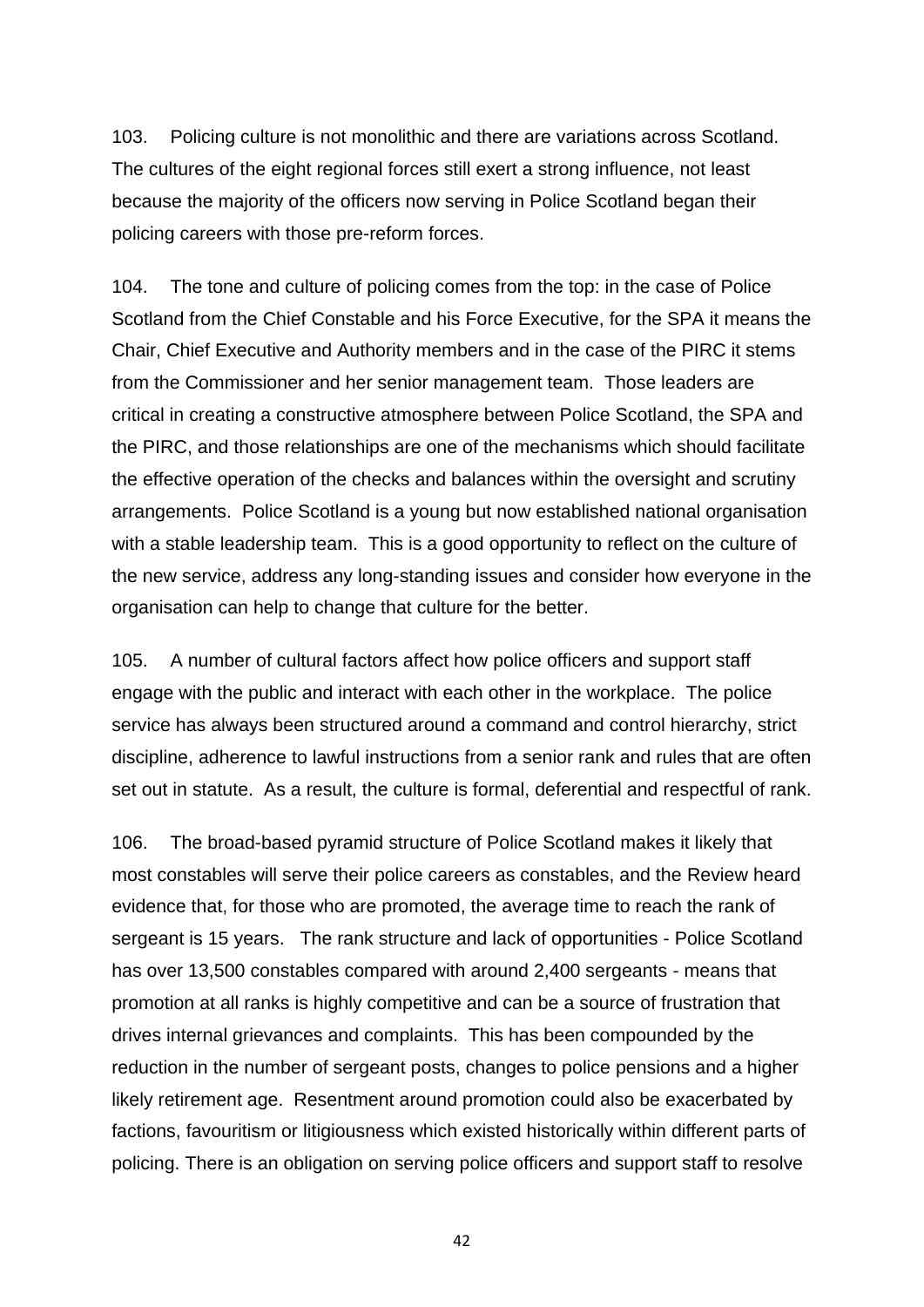non-serious internal differences or disagreements in a professional and respectful way through discussion or mediation rather than by disproportionate use of formal systems.

107. Some evidence was provided of over-stretched line managers: sergeants facing little respite in carrying out their operational and line management responsibilities, and inspectors with increased burdens who were also asked to deal with complaints referred to them from the Complaints Assessment and Resolution Unit (CARU). Against the background of these pressures it was suggested to the Review in focus groups that there was a need to re-empower first and second line managers to take decisions rather than always escalate matters to a more senior rank. There was evidence of a tendency to put things on paper, formalise them and escalate them to the next level of process, when use of the Performance Regulations would represent a more appropriate response to officer behaviour based on learning and improvement rather than punishment. Over-reliance on the Conduct Regulations was seen by some contributors as disproportionate escalation.

108. In the focus group the Review was told that not all line managers understood the management of performance and how to use the Performance Regulations. There was a tendency to shy away from tackling difficult issues, giving negative feedback or telling constables that they were not ready for promotion, and a reluctance to consult HR professionals in Police Scotland to get advice on staffing issues.

109. In its evidence to the Review HMICS highlighted risk aversion on the part of frontline officers and supervisors caused by the complaints process, and the stress caused to subject officers:

*"Unfortunately, the complaints process tends to take a long time, and officers can become risk averse and avoid taking bold but correct actions for fear of registering a complaint. Officers who are subject to complaint can find this an extremely stressful experience and this can have a significant impact on their career and wellbeing especially if they are placed on restricted duties until the investigation is complete."*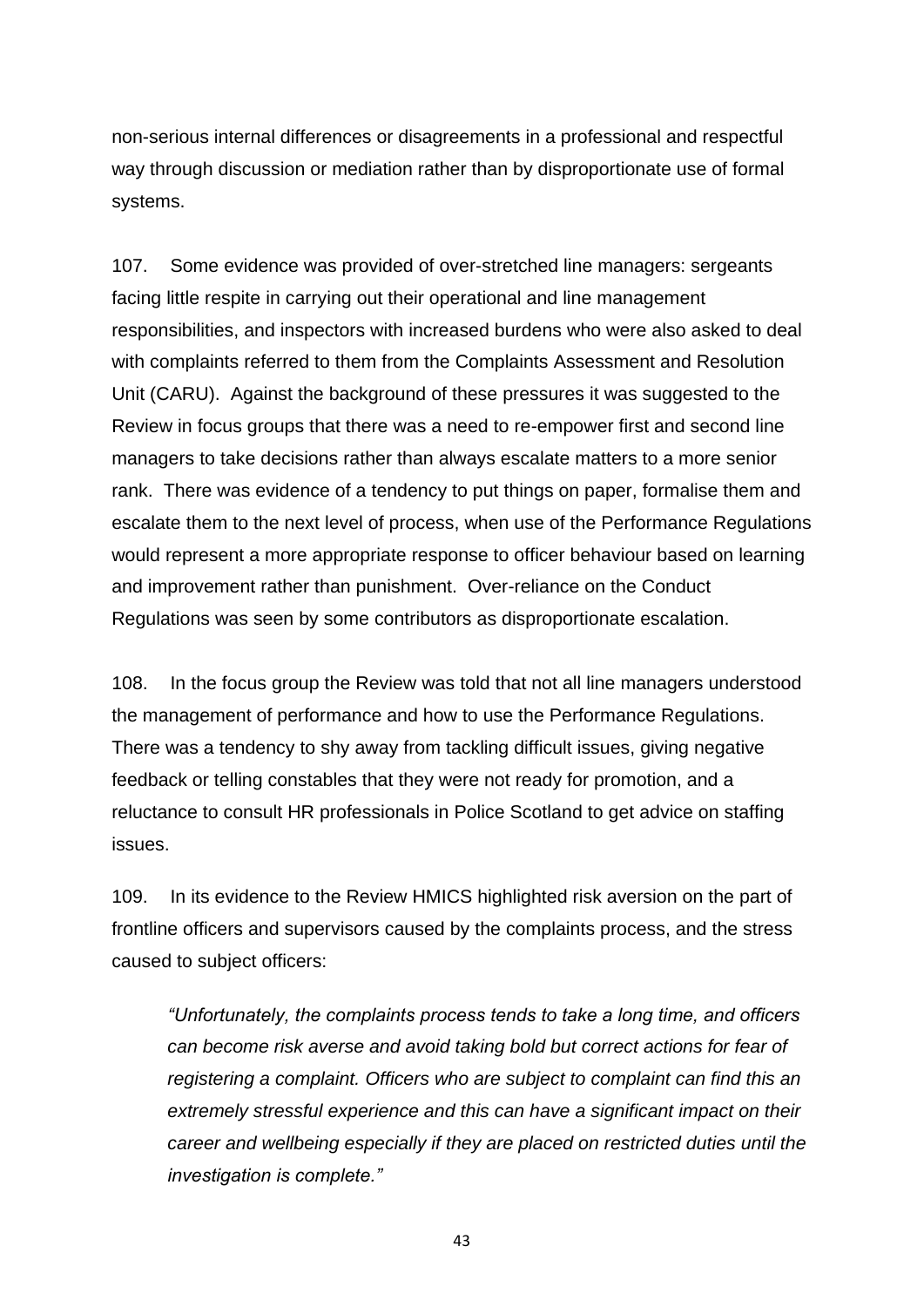*"…officers' perceptions of complaints have started to influence operational behaviour and indeed the culture of the force. Officers have told us that supervisors have become more risk averse particularly when dealing with situations involving risk to the public, such as missing person investigations. There is a perceived concern amongst officers that if an officer makes a mistake then a subsequent PIRC investigation will find fault with individual officers' actions..."*

110. Police Scotland rightly aspires to be a learning culture, rather than a blame culture, and that is the underlying ethos of *From sanctions to solutions<sup>30</sup>*, but the systems in place, and more importantly the way that they are operated, does not always encourage that approach. There is evidence that police officers feel exposed, stressed, and fearful of making a mistake that could result in disciplinary action or, at the extreme end of the spectrum, losing their job.

111. Being a police officer is a stressful profession that puts individuals into pressurised situations where they may be dealing on a daily basis with crime, violence, vulnerable people, victims, deaths and the bereaved. There is an obligation on the service and the other agencies involved to ensure that the conduct and complaints arrangements are fair, so that those at the frontline can enforce the law and take decisions in the best interests of the public with whom they are dealing, without fear of an unjustified complaint against them or their behaviour being distorted by perceptions of unfairness or excessive delay in the system.

#### **Post-incident conferral**

**.** 

112. Conferral happens when police officers or support staff who may have been involved in a serious incident come together at the conclusion of the incident to recover from the trauma of the incident and talk with each other. That is an entirely natural human response but where it happens it has a number of potential implications for the justice process and, in this context, for the complaints process. Post-incident procedures designed to manage the aftermath of a serious incident are

<sup>&</sup>lt;sup>30</sup> [https://pirc.scot/media/1211/pccs\\_statutory\\_guidance\\_web.pdf](https://pirc.scot/media/1211/pccs_statutory_guidance_web.pdf)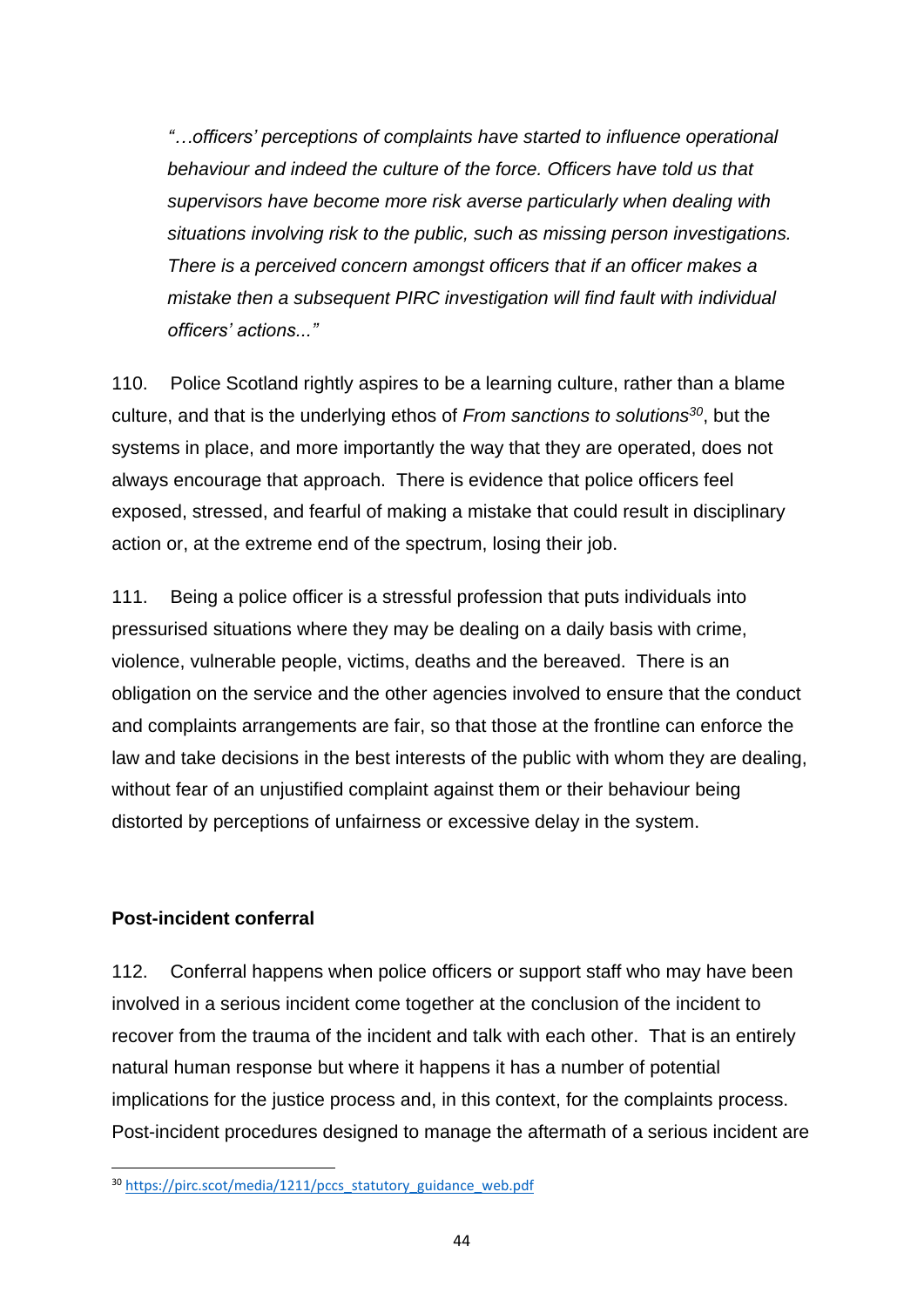critical because they mitigate the risk of evidence being contaminated, including the risk that in talking with each other officers who are witnesses might unknowingly influence the views of their colleagues. The perception that such interactions have happened can also have a detrimental impact on public confidence generally and the attitude and involvement of victims, families and other witnesses.

113. I have previously made clear my position on post-incident conferral by police officers in my 2017 report<sup>31</sup> for the then Home Secretary. This is a particularly important issue where police officers are involved in a major or fatal incident which may be traumatic and in which they will undoubtedly be required to provide evidence. In the case of a death in custody or following police custody, or in certain other circumstances, unless there are reasonable grounds to suspect criminal activity about the actions of an officer or officers, each individual officer should be interviewed as a witness as soon as practicable after the event and without reference to or conferral with other police officers or other witnesses. If during the course of a witness statement the status of the officer changes and the investigating officer is forming a suspicion about the conduct of the police officer being interviewed, the police officer should be cautioned immediately and the interview should become one subject to the usual rights of any individual suspected of criminal conduct.

114. Early separation of officers, other than in pressing operational circumstances, is the best way to ensure non-conferral in practice, give transparency to the process and preserve the integrity of each individual's evidence. This is in the interests of both the individual police officers themselves and the public interest in order to safeguard public confidence in the integrity of their evidence. In any group of people there is a danger of group-think that could contaminate or colour evidence inadvertently or otherwise. The interests of one officer present in a group may also be quite distinct from, and in conflict with, another's interests.

115. Where an officer considers, or is advised, that he or she should have legal advice or representation immediately after a serious incident it is important to be

<sup>&</sup>lt;sup>31</sup> Independent Review of Deaths and Serious Incidents in Police Custody, Home Office: <https://www.gov.uk/government/publications/deaths-and-serious-incidents-in-police-custody>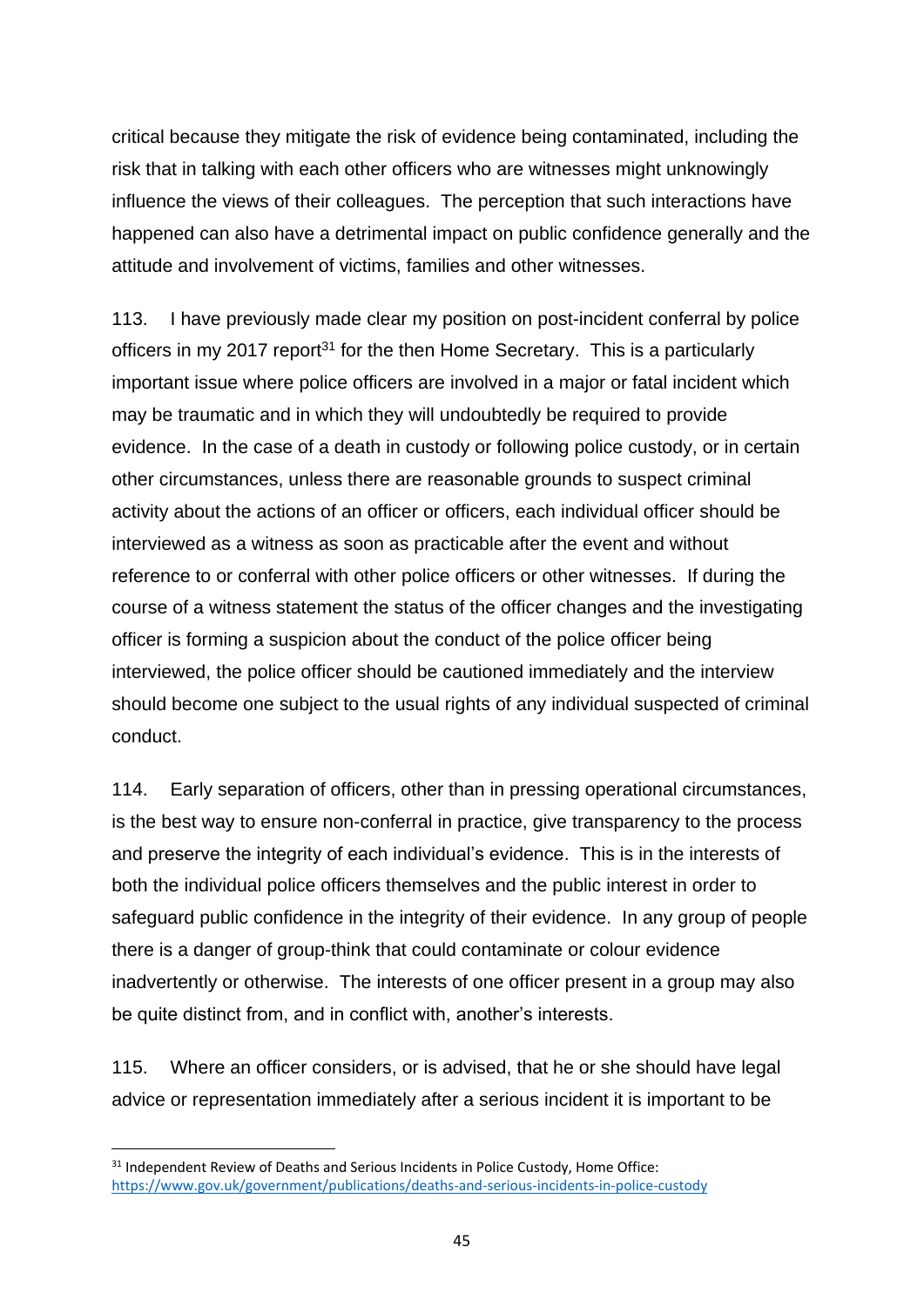aware that the individual officers may have conflicting or different interests from each other.

116. Following a death or serious incident police officers may be traumatised and need support in the immediate aftermath. They should have their welfare needs addressed and have support from colleagues as necessary, including their staff association, but support should not, so far as possible, come from colleagues who were also witnesses of fact at that critical point in time.

117. This approach will help to preserve the integrity of evidence, protect the rights of all those involved and the welfare of the police officers. In my report to the then Home Secretary<sup>32</sup> I recommended that "other than for pressing operational reasons, police officers involved in a death in custody or serious incident, whether as principal officers or witnesses to the incident should not confer or speak to each other following that incident and prior to producing their initial accounts and statements on any matter concerning their individual recollections of the incident, even about seemingly minor details. As with civilian witnesses, all statements should be the honestly held recollection of the individual officer".

# **The obligation of a constable to assist the investigation of a death or a serious incident**

118. Evidence to the Review has raised questions, in the context of the investigation of serious complaints, about the importance of securing evidence speedily, for example the retention period for CCTV evidence can be limited to as short a period as 28 days. It has also raised issues about delays in witness interviews and delays in the provision of operational statements or witness statements.

119. A constable's duties are set out in the 2012 Act, in the declaration<sup>33</sup> that each constable makes on taking up office, in Police Scotland's Code of Ethics, and in the

<sup>32</sup> <https://www.gov.uk/government/publications/deaths-and-serious-incidents-in-police-custody>

<sup>&</sup>lt;sup>33</sup> The constable's declaration is prescribed in Section 10 of the Police and Fire Reform (Scotland) Act 2012 <http://www.legislation.gov.uk/asp/2012/8/section/10>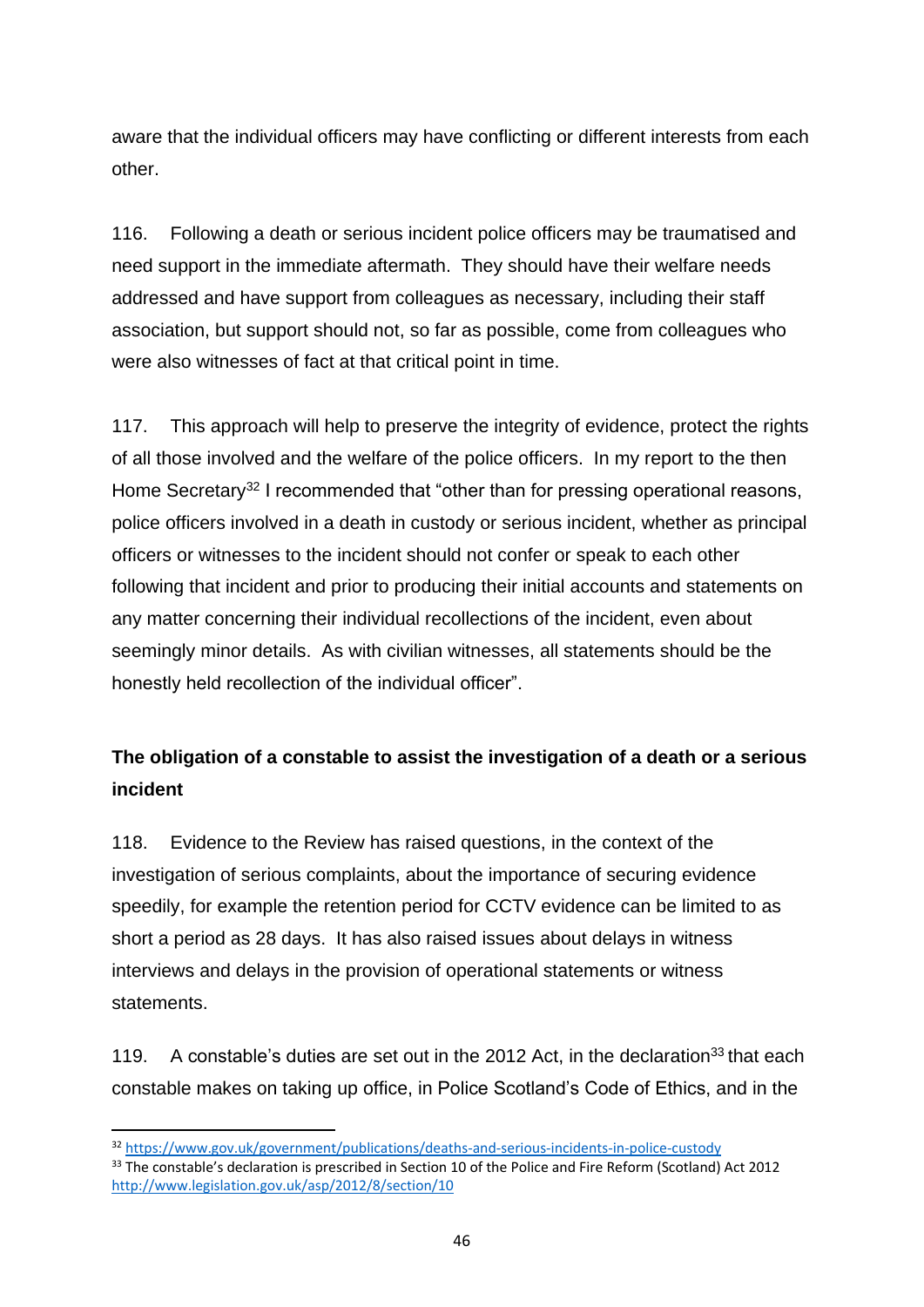statutory Standards of Professional Behaviour, all of which to some extent express or imply a statutory, ethical or procedural duty on that person to assist in the investigation of a serious incident and uphold Convention rights.

120. In my 2017 report<sup>34</sup> on deaths and serious incidents in custody in England and Wales, I noted that when police officers are questioned, "there should be a duty of candour for the police to answer all questions based on their honestly held recollection of events". It could be argued that duty of candour is an obligation under Article 2 of the European Convention on Human Rights which requires parties to positively assist the state in conducting thorough and effective investigations.

121. The Review has begun to consider whether the current position is sufficiently clear to police officers, and to the public who have a legitimate expectation that police officers will give every assistance after a serious incident. That assumption of co-operation should be put beyond doubt in the primary legislation, including in the wording of the constable's declaration. Where such an incident is being investigated by the PIRC, the investigators should also have a power, where it is necessary and proportionate, to compel police officers to attend within a reasonable timescale for interview.

122. In certain incidents, different and sometimes competing Human Rights obligations of the state may be engaged. The fundamental Article 6 right of a suspect to remain silent outweighs the Article 2 obligation of the state to provide an effective investigation in the event of a death at the hands of the state or in an investigation of an alleged breach of Articles 3 (inhuman or degrading treatment) or Article 5 (unlawful detention). Other than in those very restricted circumstances any officer who is a witness to a serious incident should be under an obligation to assist.

123. It has been suggested to me that, subject to the fundamental right to silence or privilege against self-incrimination of a suspect under Article 6, consideration should be given to the creation of a duty of candour for officers in Scotland in the execution of their duty. In the meantime I would welcome specific evidence and

<sup>34</sup> <https://www.gov.uk/government/publications/deaths-and-serious-incidents-in-police-custody>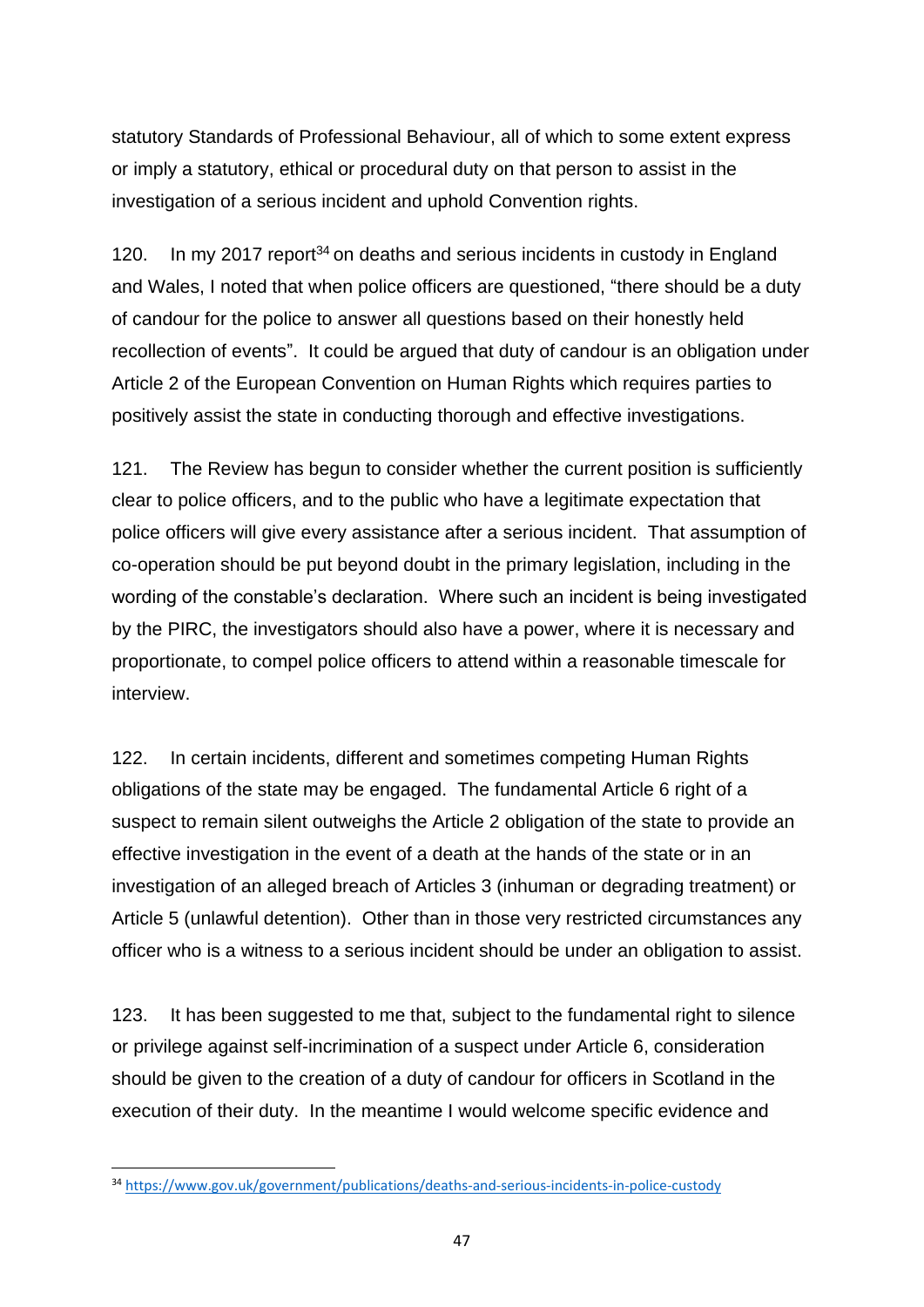views from interested organisations and individuals on this particular matter to help inform my final report.

124. My starting point is that those in the office of constable and holding the powers of that office have a higher duty than others to account for their actions and record what they did or saw in the execution of their duties.

# **Officer and support staff welfare**

125. As this report has acknowledged earlier, police officers do a difficult and often dangerous job in Scottish society. The issue of how they are supported in that role and their welfare needs is one that will form an important part of the next phase of evidence-gathering. The final report will look in detail at the impacts that complaints can have on officers and their families, including impacts on mental health and the effects of trauma, confrontation and anger. It will also examine the existing welfare provision.

126. There has been some disparity in evidence gathered on this subject. On the one hand evidence of what is on offer in terms of welfare provision and other support mechanisms suggests provision is adequate; and on the other hand officers describe difficulties in accessing what is available for any meaningful length of time. The evidence also suggests a lack of recognition that some behaviours may be attributable to the environment in which police officers operate and a need for underlying causes of those behaviours to be identified and addressed at the earliest opportunity before they manifest themselves in performance or conduct issues.

127. The Review also noted the recent Court of Session judgement<sup>35</sup> by Lord Woolman in respect of ill-health retirement by police officers in which he said: "There is an unbridged gap between the alleged involvement of the officers in a high profile incident and the conclusion that it was in the public interest that they should be prevented from retiring."

**<sup>.</sup>** <sup>35</sup> [https://www.scotcourts.gov.uk/docs/default-source/cos-general-docs/pdf-docs-for](https://www.scotcourts.gov.uk/docs/default-source/cos-general-docs/pdf-docs-for-opinions/2019csoh35.pdf?sfvrsn=0)[opinions/2019csoh35.pdf?sfvrsn=0](https://www.scotcourts.gov.uk/docs/default-source/cos-general-docs/pdf-docs-for-opinions/2019csoh35.pdf?sfvrsn=0)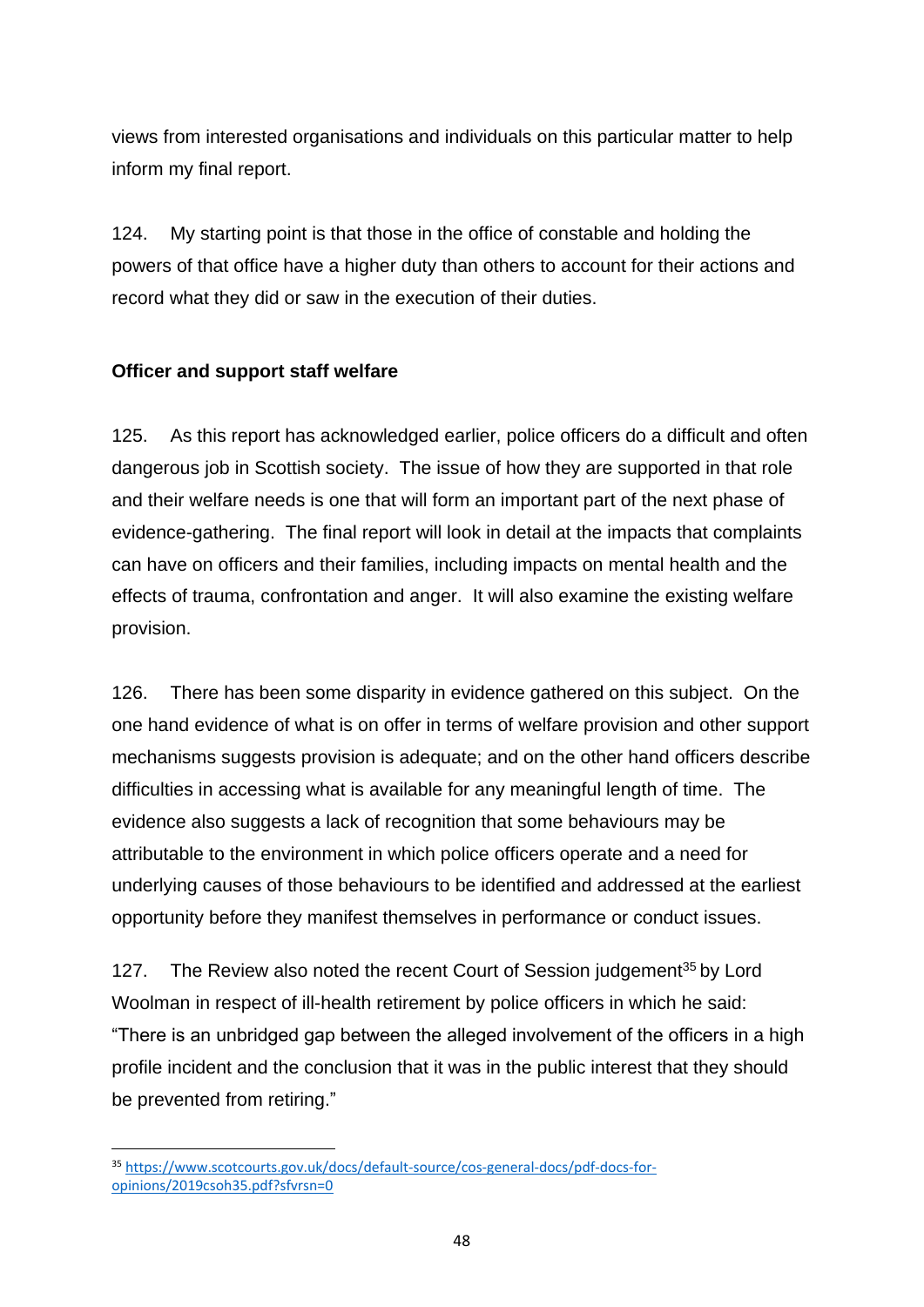# **Capturing best evidence and reducing complaints**

128. The availability of a recorded account of an incident provides significant assistance in investigating complaints against the police or wider investigations. Over the last few decades the availability of such evidence has increased significantly and has been of immense assistance in many investigations and subsequent trials.

129. In some areas of the public services, body-worn cameras have been introduced in order to facilitate transparency, trust within the community and to assist courts when addressing the actions of officers.

130. The arguments in favour of the use of body-worn cameras include keeping the police accountable by providing evidence and corroboration; protecting officers from assaults or false accusation because the action of recording moderates the behaviour of all parties; reducing time and money spent on investigating complaints; it also reduces time spent in court proceedings and increases the likelihood of guilty pleas.

131. The risks associated with the use of body-worn cameras include violation of the privacy of third parties who are not the subject of interaction; and insufficient capacity of IT systems to store and transmit footage. In order to mitigate those risks, clear and consistent guidelines and Codes of Practice would be necessary to govern operational practice and manage the data in accordance with the relevant legislation.

132. Scottish Police Federation representatives gave evidence that where all systems were in place in COPFS and Police Scotland, body-worn video could be an asset to the service. However, they considered that the issue of funding was one that has to be addressed.

133. Police Scotland have a long-term aim in Policing 2026<sup>36</sup>, their 10-year strategy document, to expand the use of body-worn cameras, but this objective will only be a realistic prospect when financial and structural constraints are addressed.

**<sup>.</sup>** <sup>36</sup> <https://www.scotland.police.uk/assets/pdf/138327/386688/policing-2026-strategy.pdf>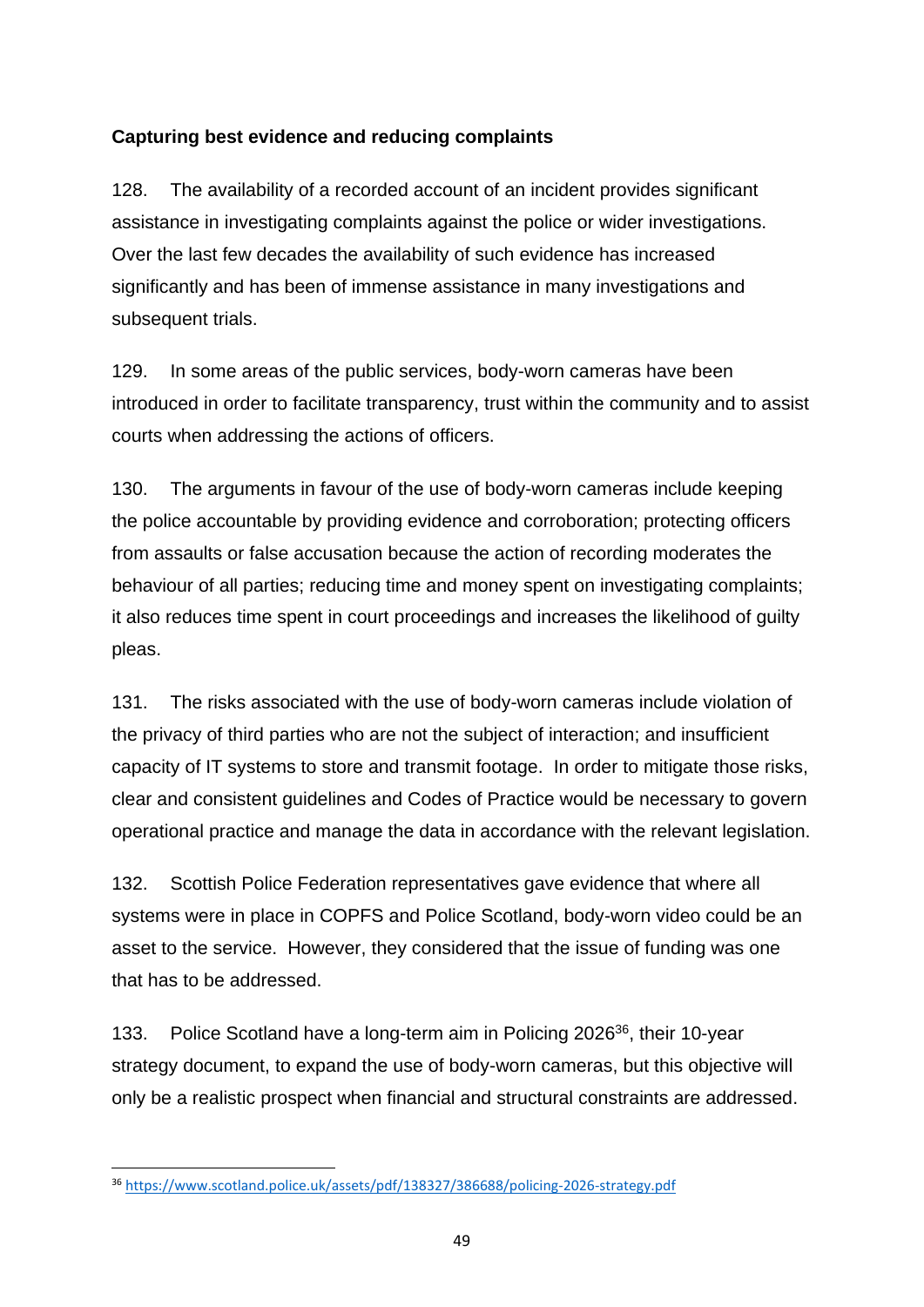The associated Implementation Plan<sup>37</sup> states that Police Scotland will, "Undertake body-worn video public consultation to inform appropriate implementation and use".

134. There is a range of evidence about the pros and cons of body-worn video but relatively little that deals specifically with the impact on complaints. Research carried out with the Tulsa Police Department in the USA suggests that the benefits in relation to gathering evidence on complaints could be significant: "We have found the body-worn camera system to be very beneficial thus far as the cameras have not only provided transparency, but provided valuable video evidence in investigations." (Police Chief Chuck Jordan, Tulsa Police Department). A 2014 study<sup>38</sup> in the United States found that the likelihood of force being used in control conditions, that is, without cameras, was roughly twice that when cameras were in use; and analysis of use-of-force and complaints data also supported this result with the number of complaints filed against officers dropping from 0.7 complaints per 1,000 contacts to 0.07 per 1,000 contacts.

135. The potential benefits of body-worn video cameras in reducing and resolving complaints against police officers support the aspiration of Police Scotland to make more use of body-worn cameras. Subject to the supporting infrastructure being in place, cameras should be rolled out nationally to all police officers working in the custody environment or in a public-facing role.

#### **Support and liaison for members of the public**

1

136. Victim involvement, that is, allowing the complainer to be involved in the complaints process in order to safeguard his or her legitimate interests, is one of the five principles that the European Court of Human Rights has developed for the effective investigation of complaints against the police that engage Article 2 or 3 of the European Convention on Human Rights.

<sup>37</sup> <https://www.scotland.police.uk/assets/pdf/138327/386688/policing-2026-3-year-programme-2017-2020> 38 Ariel B, Farrar W, Sutherland A (2014) The Effect of Police Body-Worn Cameras on Use of Force and Citizens' Complaints Against the Police: A Randomized Controlled Trial, Journal of Quantitative Criminology, September 2015, Volume 31, Issue 3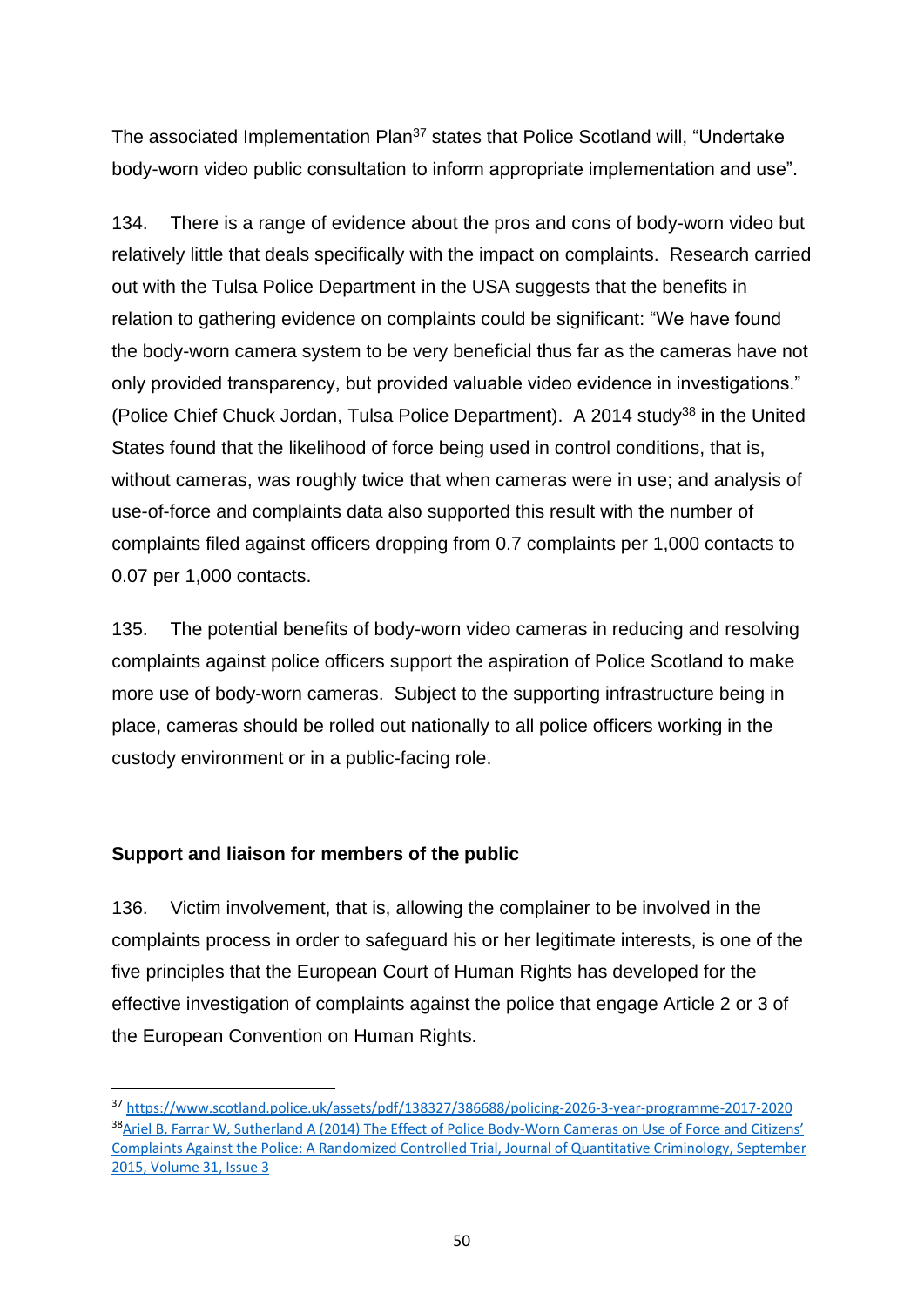137. In all complaints it is vital that individuals submitting a complaint to the police are supported throughout the process. The level of support should be proportionate to the seriousness of the complaint and the vulnerability of the complainer. The principal organisations provide varying degrees of support to members of the public whether they be complainers, victims of crime, witnesses or relatives. For example, Police Scotland and the PIRC employ specially trained Family Liaison Officers, and COPFS have a Victim Information and Advice service (VIA) with offices around Scotland. All three organisations also give information on a variety of appropriate support and advocacy groups on their websites.

138. In the final report this important element of the systems in place will be explored and addressed.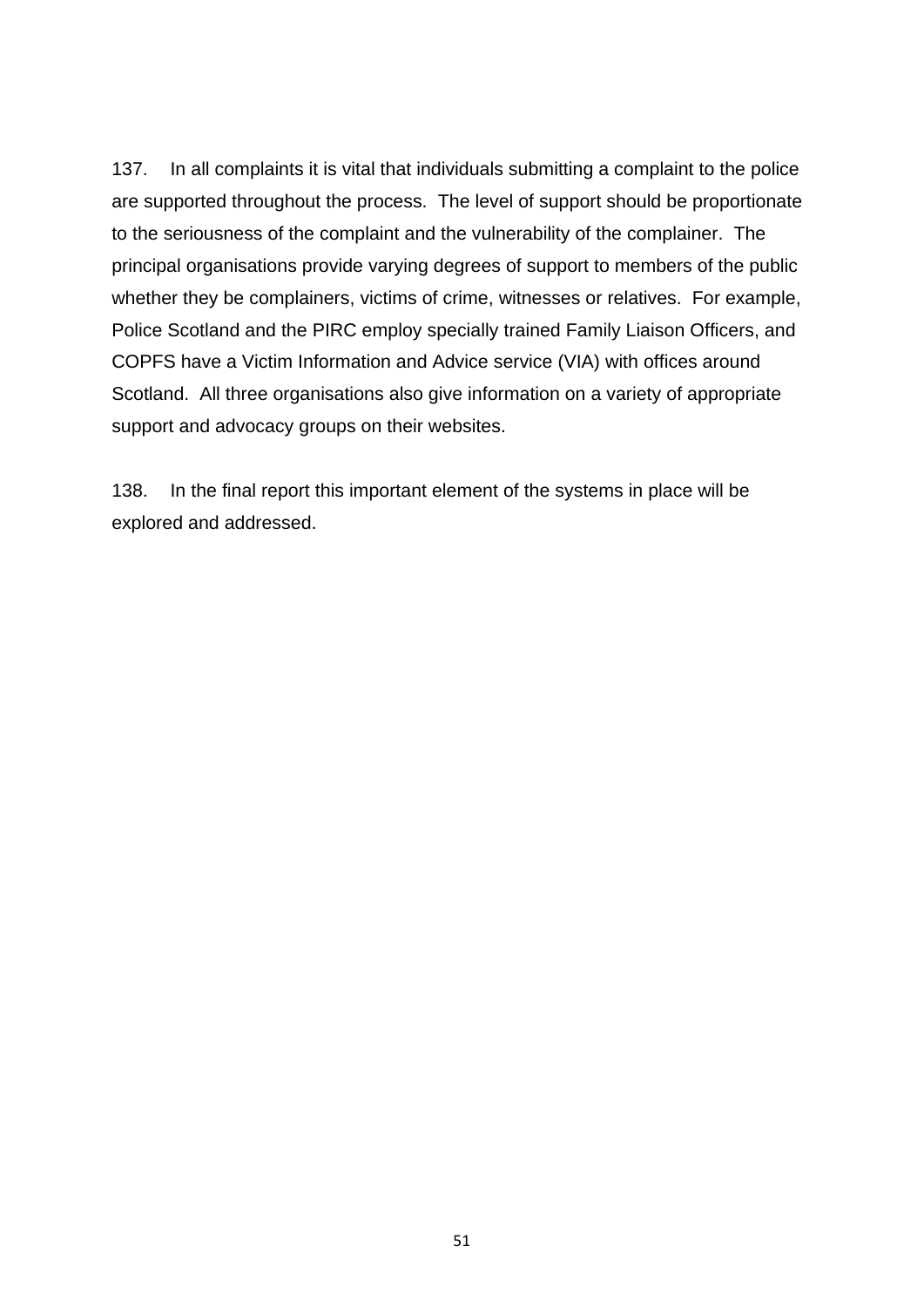**Recommendations in relation to Police Scotland**

139. **Recommendation: Police Scotland should review the service-wide capability of its line managers to line manage effectively, including the adequacy of training and mechanisms of support for line managers.**

140. **Recommendation: Police Scotland should consider the scope for employing more non-police officer support staff in PSD with appropriate seniority, skills and level of knowledge of complaints handling. This is an option that Police Scotland may wish to ask HMICS to review.**

141. **Recommendation: Police Scotland should scrutinise complaints thoroughly on receipt so as to ensure that grievance matters that would in any other walk of life be treated in an HR context are not artificially elevated and dealt with as conduct matters.**

142. **Recommendation: Frontline resolution of complaints should be subject to close and regular monitoring through regular, meaningful internal and external audits, and monitoring of decision-making.** 

143. **Recommendation: Police Scotland should adjust its practice in respect of "Early intervention". Officers should be made aware that they are the subject of a complaint against them at the earliest practicable point, provided that such early disclosure would not prejudice any investigation of a complaint.**

144. **Recommendation: PIRC should be given appropriate access to the Police Scotland Centurion system for the purposes of contemporaneous audit of complaints and to help facilitate early PIRC awareness of criminal allegations.**

145. **Recommendation: Police Scotland should simplify and streamline systems to make it as straightforward as possible for members of the public to**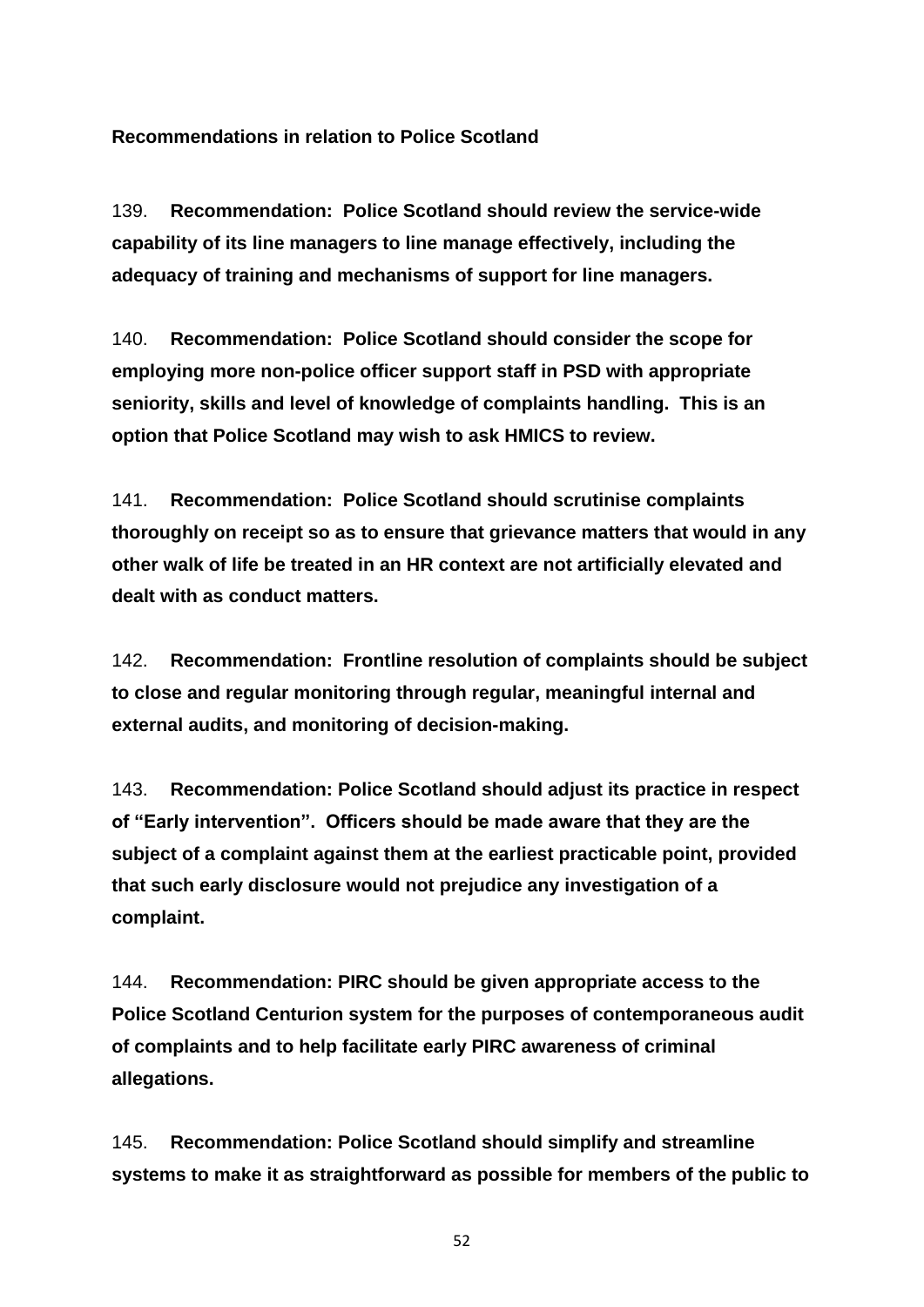**navigate this rather opaque landscape and as easy as possible for them to access and understand information on how to make a complaint. In particular the online complaints form on the Police Scotland website should be made more prominent.**

146. **Recommendation: To encourage appropriate use of mediation and grievance procedures Police Scotland should raise awareness and understanding amongst all members of the service of their own internal systems and which matters belong where in order to ensure a proportionate response.**

147. **Recommendation: Police Scotland should consider the importance of providing all officers involved in frontline resolution with training in mediation and customer handling.**

148. **Recommendation: Police Scotland should accelerate its plans to expand the use of body-worn video technology.**

149. **Recommendation: Police Scotland is a young but now established national organisation with a stable leadership team. This is a good opportunity to reflect on the culture of the new service, address any longstanding issues and consider how everyone in the organisation can help to change that culture for the better.**

150. **Recommendation: The Scottish Government should consider the case for amending the legislation to include a provision to deal with vexatious complainers.** 

151. **Recommendation: Subject to the fundamental right to silence or privilege against self-incrimination of a suspect under Article 6 of the Convention Rights, police officers should give every assistance after a serious incident. That assumption of co-operation should be put beyond doubt in the primary legislation, including in the wording of the constable's declaration.**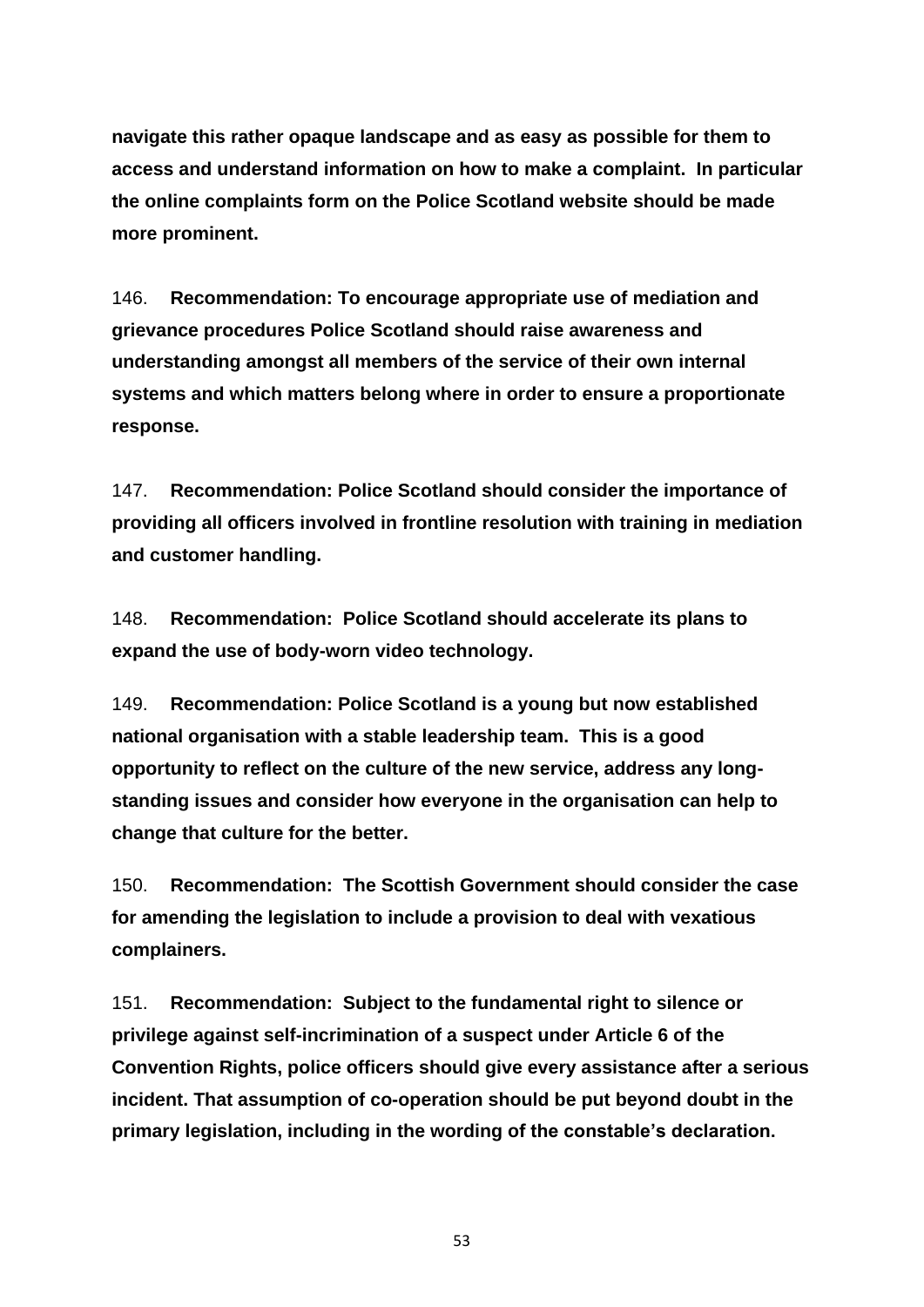152. **Recommendation: Where a serious incident is being investigated by the PIRC, the investigators should also have a power, where it is necessary and proportionate, to compel police officers to attend within a reasonable timescale for interview.**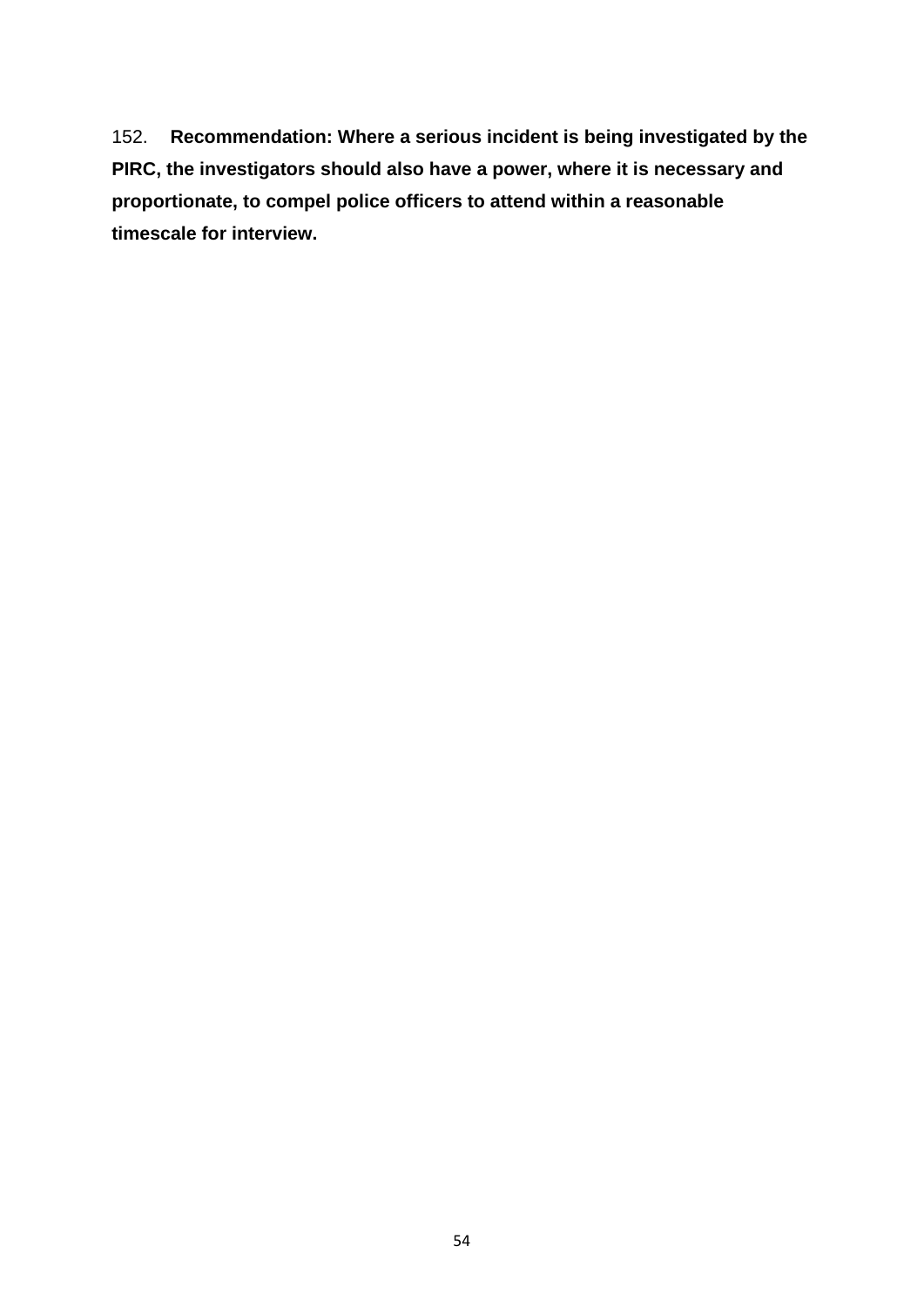# **SCOTTISH POLICE AUTHORITY**

153. The Scottish Police Authority is a creature of statute established in 2013 to support, oversee and hold Police Scotland to account. It is a separate entity from Police Scotland but does have responsibility for recruiting senior police officers. The SPA is governed by a Board of up to 15 non-executive public appointees, appointed by Scottish Ministers. The Board is supported by an Executive team which consists currently of approximately 40 staff. The civilian Chair of the Authority is accountable to Scottish Ministers.

154. The SPA was established by the Police and Fire Reform (Scotland) Act 2012. The Act sets out the five key functions of the authority:

- to maintain the Police Service
- to promote the policing principles
- to promote and support continuous improvement in the policing of Scotland
- to keep under review the policing of Scotland
- to hold the Chief Constable to account for the policing of Scotland

155. The SPA also has a number of statutory responsibilities in relation to "relevant complaints" under Section 41 of the Police, Public Order and Criminal Justice (Scotland) Act 2006 as amended. Specifically, the handling of complaints about:

- the SPA itself:
- staff members of the SPA; and
- senior police officers of the rank of Assistant Chief Constable, Deputy Chief Constable and Chief Constable.

156. The SPA also performs functions under the Police Service of Scotland (Senior Officers) (Conduct) Regulations 2013 (the 2013 Regulations). These include the preliminary assessment of "misconduct allegations" about senior officers, the appointment of panels to determine misconduct hearings, and the determination of appeals against the decisions of those panels.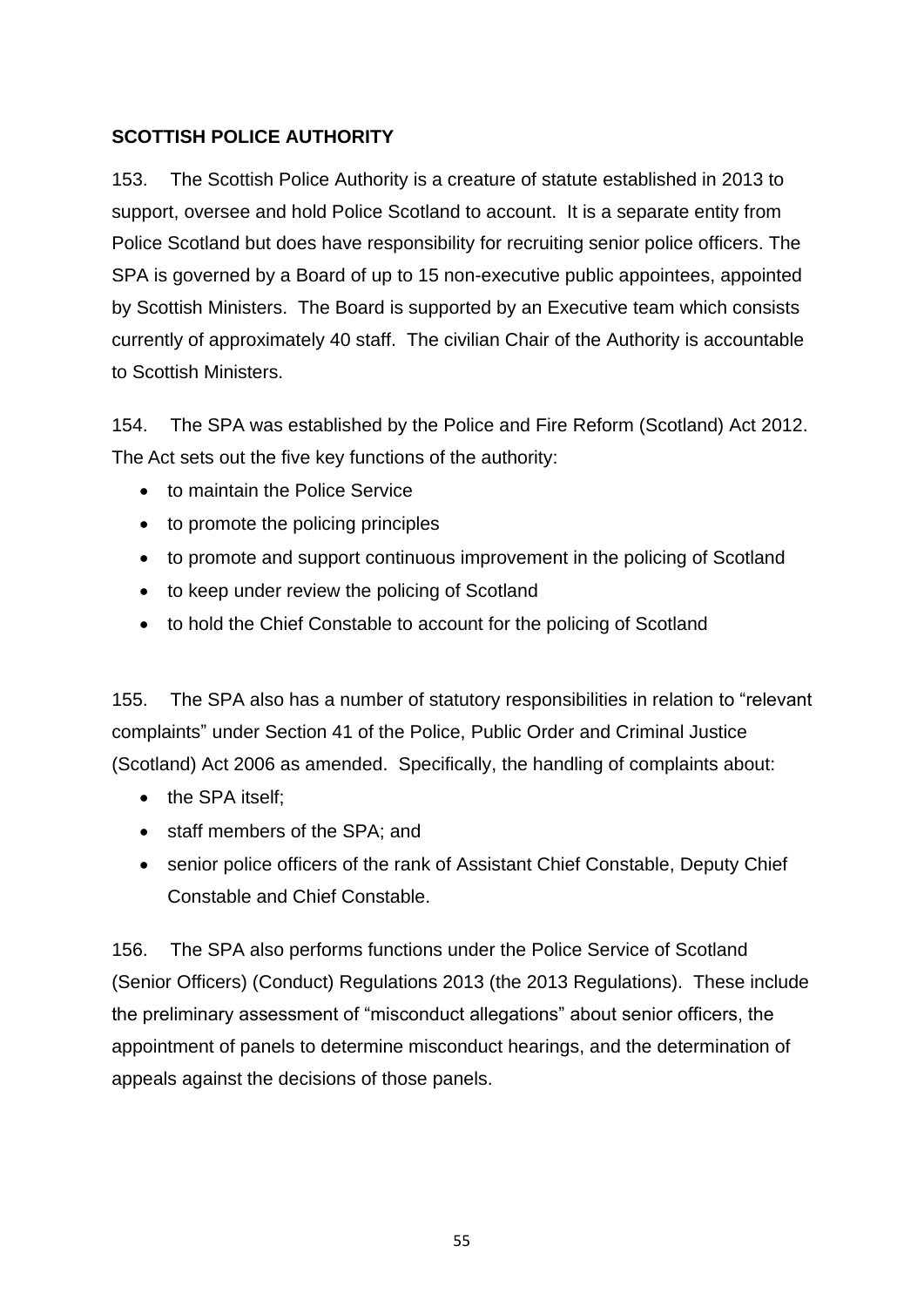157. The Act requires the SPA to "keep itself informed as to the manner in which relevant complaints are dealt with by the Chief Constable, with a view to satisfying itself that the arrangements maintained by the Chief Constable for handling relevant complaints are suitable" (Section 60 of the 2012 Act). The SPA does this through:

- dip-sampling complaints received by Police Scotland;
- receiving automatic notification of complaints made against officers and staff of the Anti-Corruption Unit for further independent review;
- working with the PIRC on reviewing audits; and
- receiving and reviewing reports into Police Scotland's own complaints handling performance.

158. The evidence given to the Review suggests that the relationship described at the third bullet above is not working as it might and there should be more effective co-operation and interaction between the SPA and PIRC in their oversight and review of Police Scotland's complaint handling arrangements.

159. The SPA is the legal employer of all support staff within Police Scotland and the SPA itself (including SPA Forensic Services). The Authority carries out some "employer" functions in respect of senior officers, although like all other constables they are office-holders rather than employees. Unlike other constables, senior officers have a fixed tenure agreed on appointment which may be extended by the Authority. Those functions include recruitment and selection, appointment, termination of contract, suspension and, in the case of the Chief Constable, grievance and leave of absence.

160. Although the SPA is the legal employer of all support staff in the Authority, Police Scotland and SPA Forensic Services, it only has a small HR capacity and relies on Police Scotland HR staff to provide the bulk of HR services. The Head of HR Governance in the SPA is able to draw on advice from the Director of People in Police Scotland. There is evidence that that imbalance in capacity has affected the SPA's ability to deal with some complex and challenging employment issues, and this has been a contributory factor to the tendency, also seen within Police Scotland, to escalate to conduct procedures issues which are truly HR matters.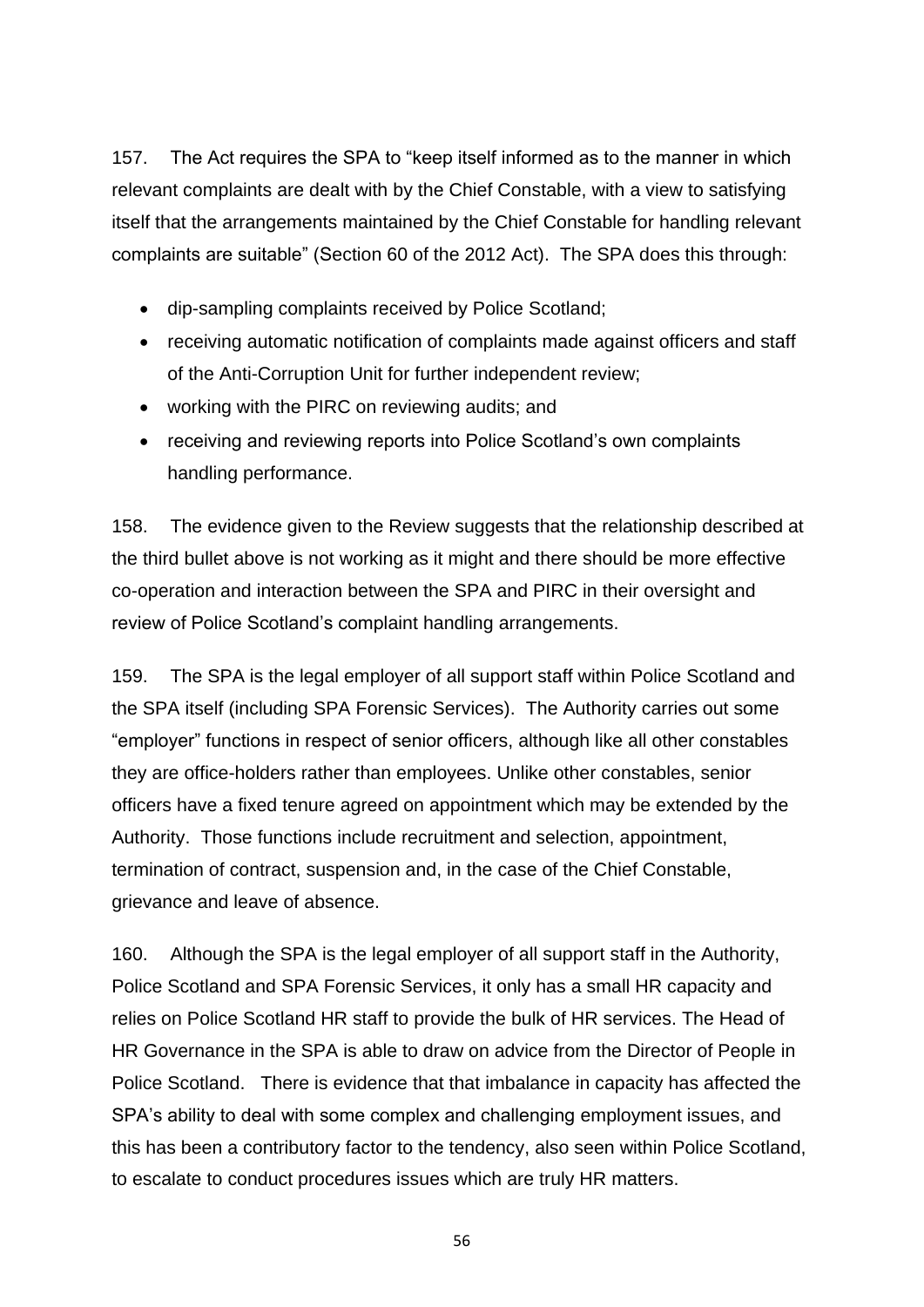161. Complaints against senior officers (Assistant Chief Constable and above) are not dealt with by Police Scotland but by the SPA to whom the Chief Constable is accountable, and which has the statutory duty to deal with complaints against all senior officers.

162. Complaints against senior officers are not uncommon. Great scrutiny and vulnerability come with such authority and complaints can stem from public dissatisfaction with the actions or inaction on part of the organisation, or of the office-holder or from an internal source such as an aggrieved subordinate or an anonymous source. There is also ample scope for those engaged in organised crime to create disruption through malicious anonymous complaints against senior officers. Processes for dealing with complaints against senior officers must therefore be robust, timely and fair.

163. In its evidence to the Review, the SPA noted that "almost as many complaints and conduct cases assessed by the SPA relate to complaints from within the police service (46%) as come from members of the public (54%)".

#### **SPA's governance and decision-making in relation to complaints**

164. When the SPA was established in April 2013, a complaints handling team was set up to support the Authority's statutory functions and to put in place written complaints handling procedures. The Complaints and Conduct Committee, comprising members of the Board of the SPA, oversaw this work, commissioned dip-sampling of Police Scotland's complaint handling and took steps to develop accessibility for complainers. Complaints cases were presented to the Committee, which generally met on a quarterly basis, for discussion and decision based on the recommendations of the SPA Complaints Team.

165. At the end of 2016, the SPA Complaints and Conduct Committee was stood down following publication of a Governance Review of the SPA carried out by its then Chair. As a result, decisions in relation to complaints cases were delegated to the Chief Executive, with full SPA Board involvement on an *ad hoc* basis.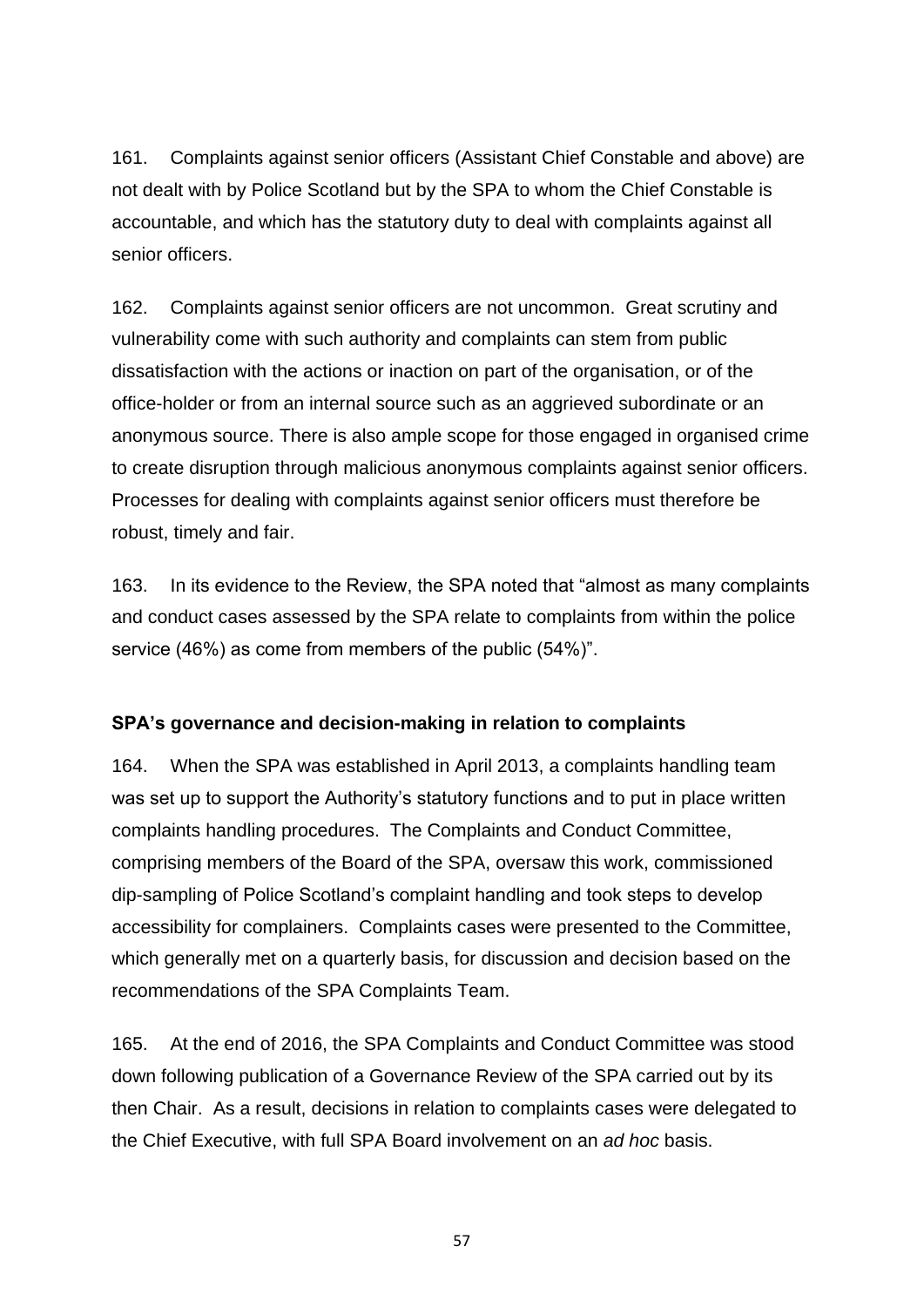166. The SPA experienced a challenging, unstable and disruptive period between 2013 and 2017 with numerous changes of Chair and Chief Executive, while facing hostile media scrutiny and dealing with a high level of complaints against senior officers.

167. In evidence to the Review, the SPA advised that following the appointment of the current Chair in December 2017, a number of improvements to their handling of complaints were set in train including:

- the re-establishment of the Complaints and Conduct Committee in January 2018;
- the introduction of a lead Director to support the Complaints and Conduct Committee's activities and requirements, and a requirement for all Committee decisions to be supported by professional written advice and legal opinion when required, for all decisions to be properly recorded; and
- introduction of quarterly meetings between senior officials within SPA, Police Scotland, COPFS and PIRC (known as the Quad meeting) to identify and address any strategic or system-wide issues.

168. The SPA's evidence also confirmed that a number of other improvement actions have been implemented to strengthen their complaint handling procedures:

- additional training undertaken by the SPA Complaints Team;
- a joint working group with Police Scotland to review and improve the complaint handling procedures across all complaints received by the SPA, including misconduct allegations, 'relevant complaints', internal grievance matters and whistle-blowing;
- Director-level triaging and supervision of complaints on at least a monthly basis;
- a new reporting format to the Committee to allow for more streamlined case assessment; and
- a substantial reduction in the number of complaints awaiting determination.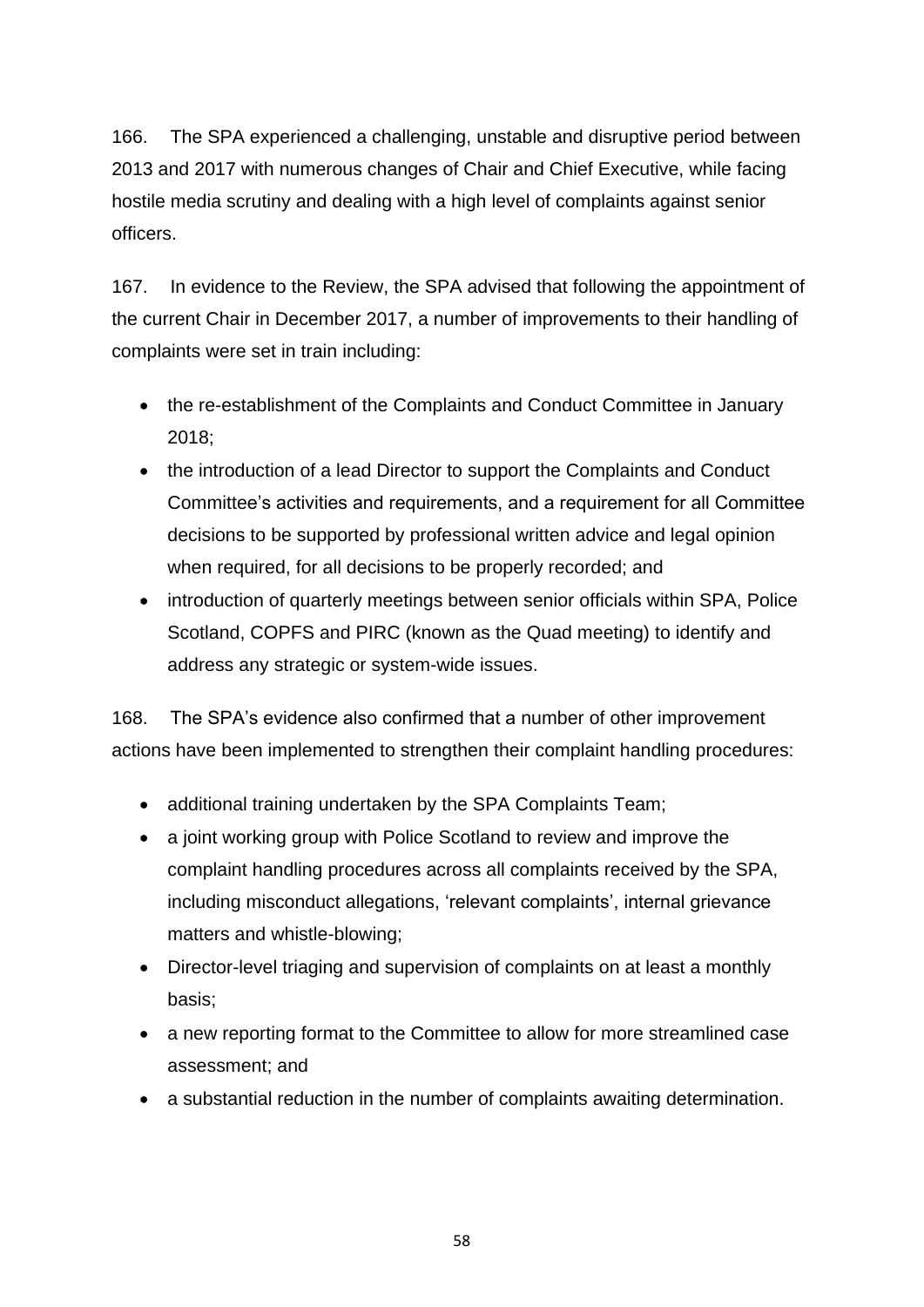169. The issue of what amounts to a 'relevant complaint' has been the subject of some confusion and is dealt with at Chapter 16.

### **Preliminary assessment of alleged misconduct**

170. For conduct on or after 1 April 2013, Regulation 8<sup>39</sup> of the Police Service of Scotland (Senior Officers) (Conduct) Regulations 2013 requires the SPA to undertake a 'preliminary assessment' where a misconduct allegation about an officer of Assistant Chief Constable or above comes to its attention.

171. The Regulations do not otherwise specify what action should be taken in support of that preliminary assessment. Nor is it clear whether the assessment relates simply to whether what has been received in writing libels a relevant complaint or a more active process of evaluating the substance of the complaint through preliminary enquiries. An assessment is not the same as an investigation but it is obvious that the term has created uncertainty and insecurity as to just what steps the SPA can legitimately take without trespassing into the territory more properly occupied by the jurisdiction of the PIRC. This gap in the drafting can lead to problematic differences in interpretation and expectation – between and within supervisory organisations, as well as amongst complainers and subject officers – as to who does what, when, and why. (The Oxford English Dictionary definition of *preliminary* is initial, and *assessment* is defined as evaluation, judgement, or appraisal, all of which are qualitative actions.)

172. Against this background, it is perhaps not entirely surprising that the PIRC's 2017 Audit of SPA Complaints<sup>40</sup> noted that, between 1 April 2015 and 31 March 2017, having "received 14 complaints about senior officers that should, in the view of the audit, have been progressed as potential misconduct allegations against senior officers" and "in 8 misconduct allegations, the SPA's Complaints Department did not carry out sufficient enquiries to establish details of the misconduct allegations to enable or assist the SPA with a preliminary assessment".

<sup>39</sup> <http://www.legislation.gov.uk/ssi/2013/62/regulation/8/made>

<sup>40</sup> <https://pirc.scot/media/4447/spa-audit-report-2017.pdf>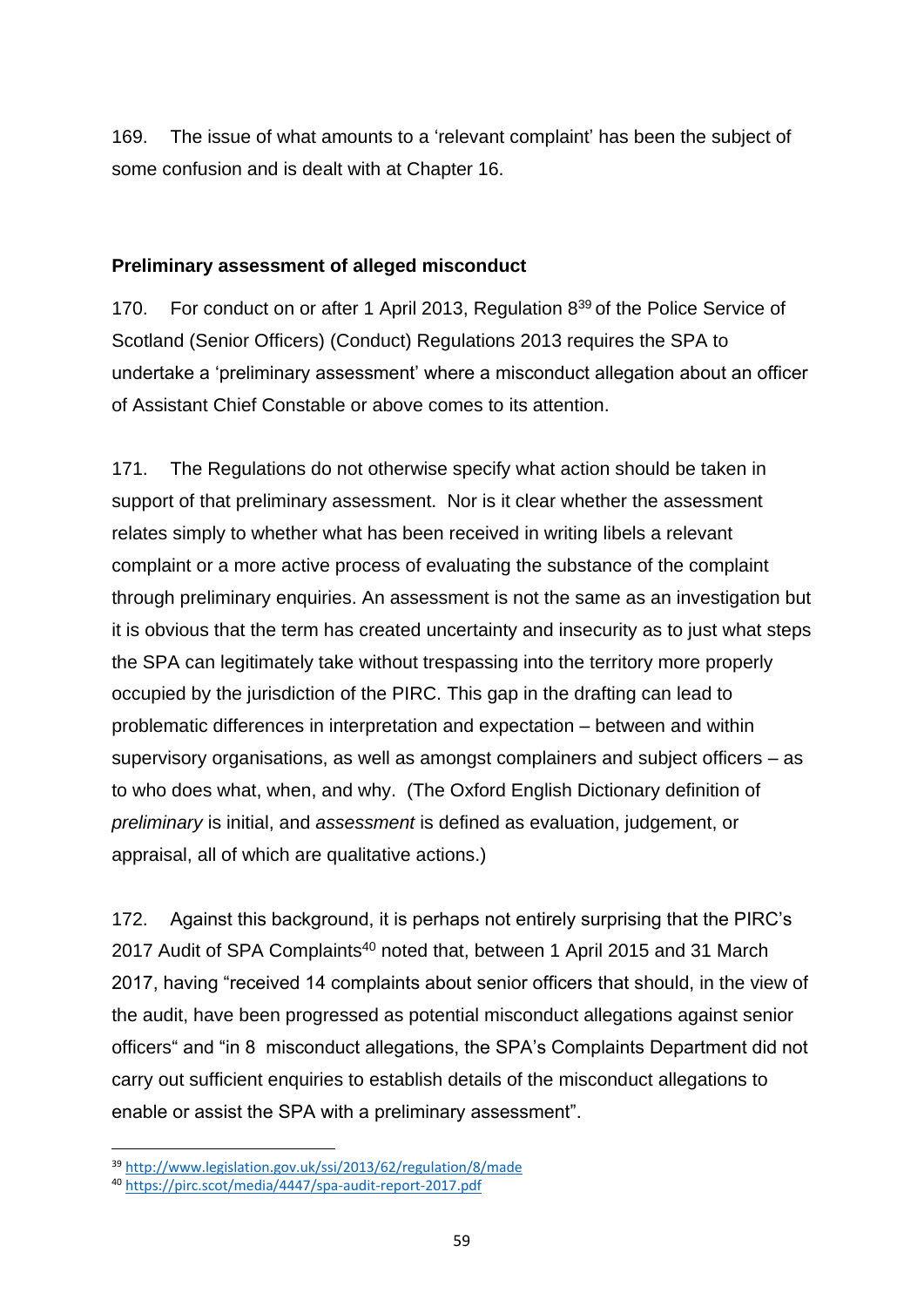173. Evidence was provided about the challenges that the SPA faces in discharging effectively the role currently assigned to it in relation to the preliminary assessment of misconduct allegations against senior officers. The challenges are in:

1) identifying at the outset whether any particular referral constitutes a  $i$ relevant complaint' (as per the 2006 Act's definition<sup>41</sup>), or a misconduct allegation, or both, or neither (such an identification is required early on, in order to determine which further process to follow); and

2) in identifying the scope of the information that the SPA can properly take into account, and the sources from which that information can properly be obtained, at this 'preliminary' stage – too little and there may be a risk of illjudged or premature decisions, too much and there may be a risk of preempting or prejudicing subsequent investigations.

174. Further challenges stem potentially from the perceived familiarity – for good or ill – of the SPA members and senior officials with the senior officers within its remit, and the relatively limited resources of the SPA Complaints and Conduct Team, both of which I comment on elsewhere in this report.

175. The challenges, significant in themselves, appear to be exacerbated by the SPA's sense of being overshadowed in some measure by the knowledge that their decisions are subject to review and audit by PIRC and concern that the PIRC's yardstick is not necessarily clear and fully understood.

176. In her evidence to this Review Her Majesty's Chief Inspector of Constabulary in Scotland said that:

"The conduct regulations for senior officers are silent on how the SPA will undertake its preliminary assessment of a misconduct allegation and there is no provision to appoint an investigator or commence an investigation until

**<sup>.</sup>** <sup>41</sup> <http://www.legislation.gov.uk/asp/2006/10/section/34>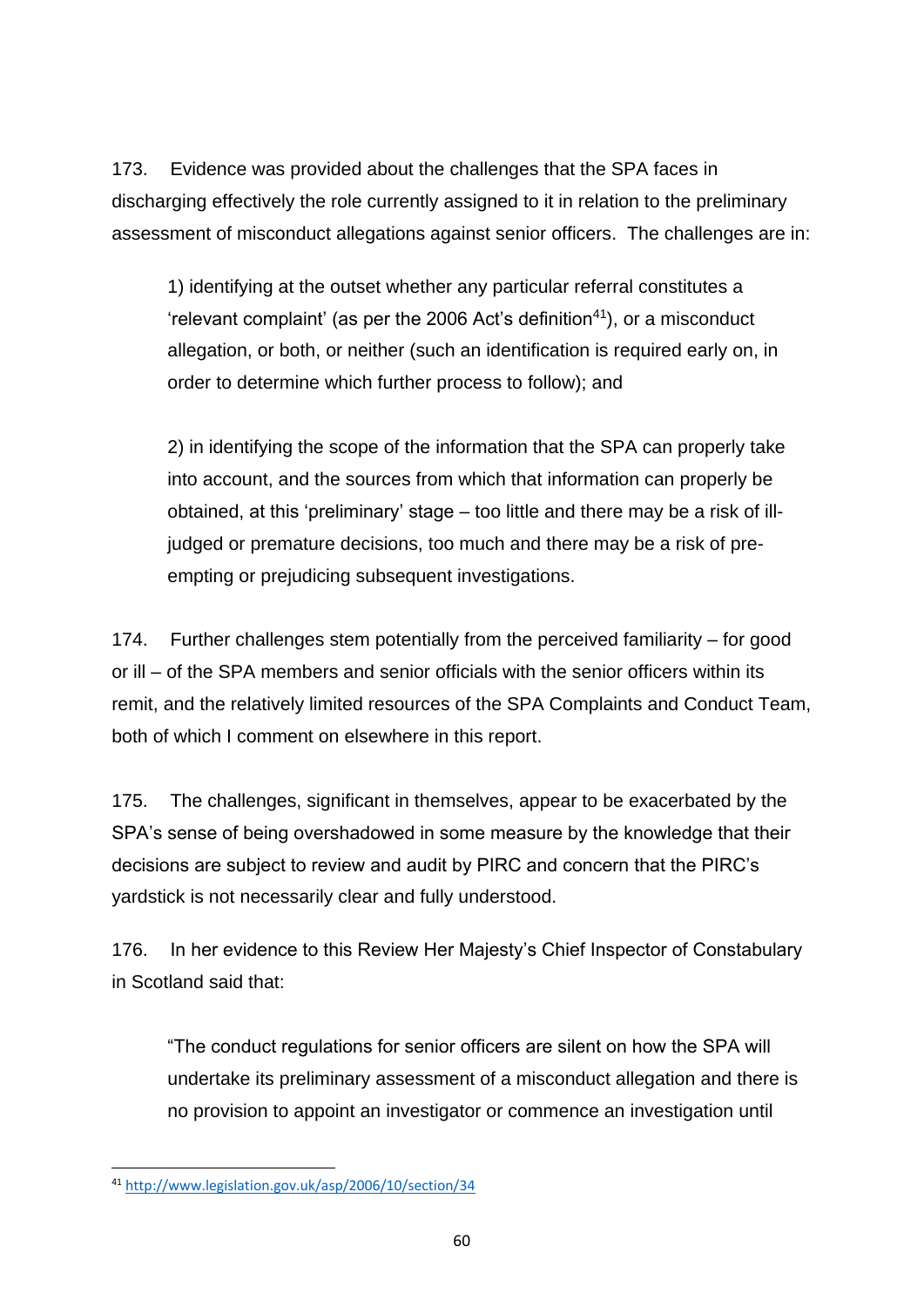after the preliminary assessment has been made. HMICS believes clarity is required on the activity that constitutes "preliminary assessment". "

"HMICS does not believe that the SPA currently has the skills, experience or knowledge to undertake the assessment role for chief officer complaints to the standard required. A review of the SPA's capability in this area is required and other options, such as immediate referral to the PIRC, should be considered."

177. For the longer term, there may be a case for removing the preliminary assessment function from the SPA, although with appropriate safeguards to ensure that the SPA has sufficient information about allegations to enable it to discharge its wider statutory functions. This will be a matter for further consideration and recommendation in the Review's final report.

178. The senior officer conduct preliminary assessment, to the agreed higher standard proposed below, could be carried out by senior PIRC staff but be decided by the Commissioner or one of the two Deputy Commissioners proposed in this Review at paragraph 208.

179. For the more immediate future, it is imperative – and the Review recommends – that PIRC should work collaboratively with the SPA to agree and embed a proportionate and effective approach to preliminary assessment (for Regulation 8 of the senior officer regulations). That approach should be one which takes account of the important aim (explicitly recognised in previous Regulations and arguably implicit in the latest ones) of weeding out allegations which, on the basis of relatively routine fact-checking, can reasonably be inferred to be unfounded, frivolous or trivial in nature. It should be a fact-checking process that assesses objectively and readily verifiable facts supporting or undermining the credibility and reliability of the information provided rather than an investigatory process, and it should consider if any allegation is malicious or vexatious. The SPA is not an investigating body and does not have the necessary capacity to carry out investigations. Insofar as possible, because they are undertaken for similar purposes, the approach to preliminary assessments by Police Scotland under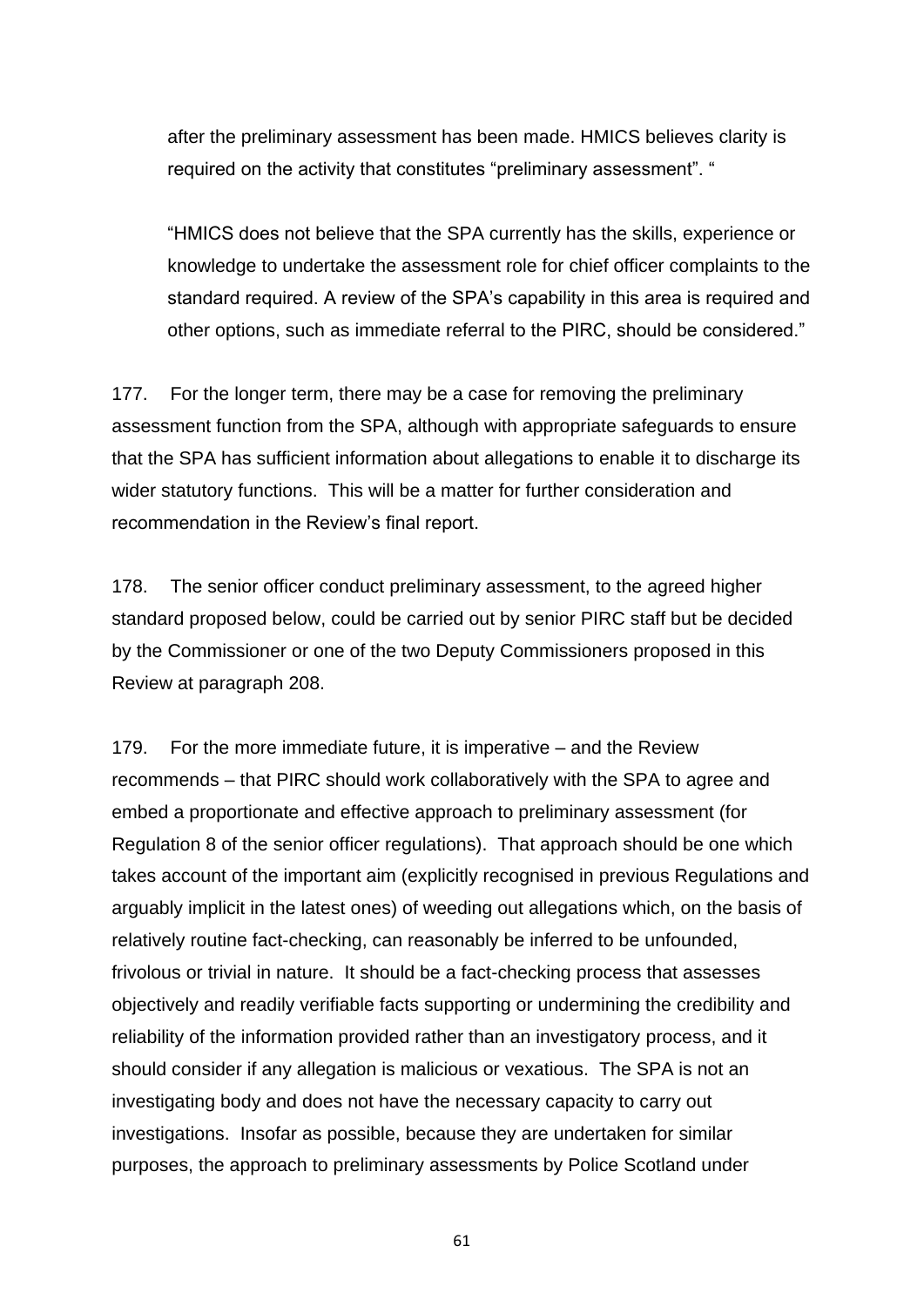Regulation 10 of the Police Service of Scotland (Conduct) Regulations 2014<sup>42</sup>, in respect of more junior officers, and preliminary assessments under Regulation 8 of Police Service of Scotland (Senior Officers) (Conduct) Regulations 2013<sup>43</sup> should be consistent. In all cases, the fact-checking involved in preliminary assessment should avoid prejudicing any subsequent investigation.

180. The preliminary assessment to be made is currently defined in regulations as, "whether the conduct which is the subject matter of the misconduct allegation would, if that conduct were proved, amount to (a) misconduct, (b) gross misconduct, or (c) neither". It is recommended that any future process for preliminary assessment should also require the relevant authority to take into account whether the allegation is made anonymously, is sufficiently specific in time and location, and whether it appears, on the face of the allegation, to be either vexatious or malicious. The relevant authority should then take a decision, in the public interest, taking account of all of the above factors, on whether the matter should be referred to the PIRC. This approach should be reflected in the legislation and guidance on senior officer conduct.

#### **Misconduct proceedings**

**.** 

181. Police Scotland's senior officers form a small group of 12 officers above the rank of Chief Superintendent. The members of this group are in regular contact with members and officials of the SPA at meetings of the Board of the Authority and its committees. The SPA, by its nature, also consists of a small group of members and executives. Regular engagement is right and proper and an essential part of the current accountability arrangements whereby it is the statutory function of SPA to hold the Chief Constable to account for the policing of Scotland. However, the regularity of that contact and the familiarity of senior police officers with board members and senior officials could lead to actual or perceived partiality, or antipathy, when it comes to disciplinary matters in which any of those same officers might be involved as the officer under complaint, a supporter to a subject, or a witness.

<sup>42</sup> <http://www.legislation.gov.uk/ssi/2014/68/regulation/10/made>

<sup>43</sup> <http://www.legislation.gov.uk/ssi/2013/62/contents/made>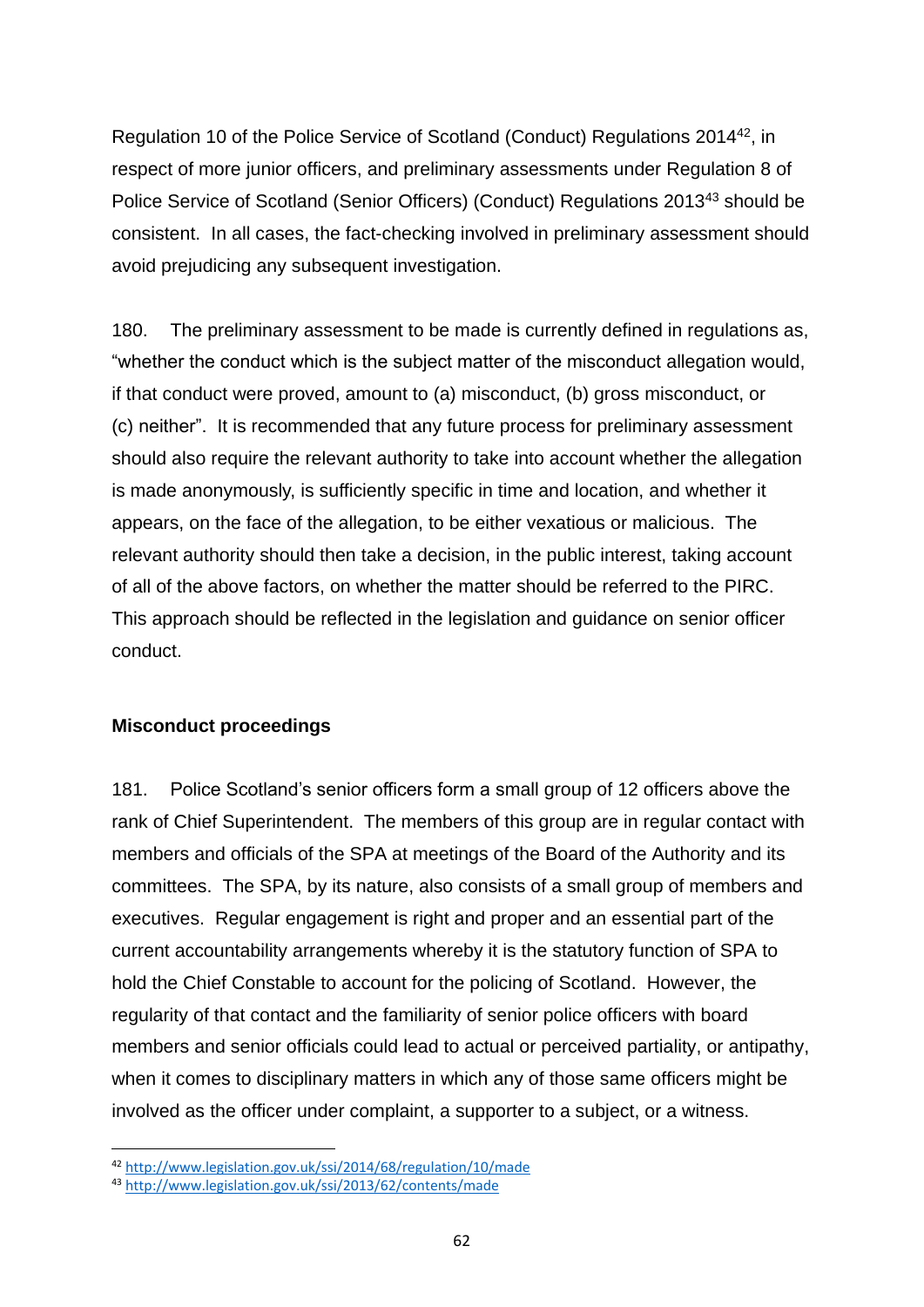182. The key stages of the senior officer misconduct proceedings (both misconduct and gross misconduct) should in future be removed from the responsibility of the SPA and made subject to consideration by an independent legally chaired panel appointed by a very senior member of the judiciary such as the Lord President. The Lord President should be consulted on this matter. The other members of the Panel should consist of an expert in senior policing and a lay person. The process should follow the steps specified below:

1) receipt of the complaint/allegations by SPA;

2) meaningful preliminary assessment and scrutiny of the complaint (within a strict deadline) by a senior Director;

3) prompt referral to the PIRC, or in the case of a criminal allegation to COPFS;

4) an independent investigation by the PIRC of the allegations which should remain confidential unless or until a *prima facie* case is established;

5) referral by the PIRC to an independent legally chaired panel and determination by the panel as to whether, in the light of the PIRC's report, there is a case to answer of misconduct or gross misconduct;

6) a preliminary independent hearing by an independent, legally chaired panel to identify any evidence that is not in dispute and can be agreed, and any other matter which can be resolved prior to the formal hearing of the misconduct;

7) a hearing by the panel to consider the evidence, to determine the matter and if proven to decide the appropriate disciplinary action;

8) a right of appeal to a further and different legally chaired independent panel; and finally;

9) the implementation of the disciplinary action by the SPA as the "employer" of the senior officer.

(Any constable may further appeal to a Police Appeals Tribunal against any decision to dismiss or demote him or her, and that should remain the case.)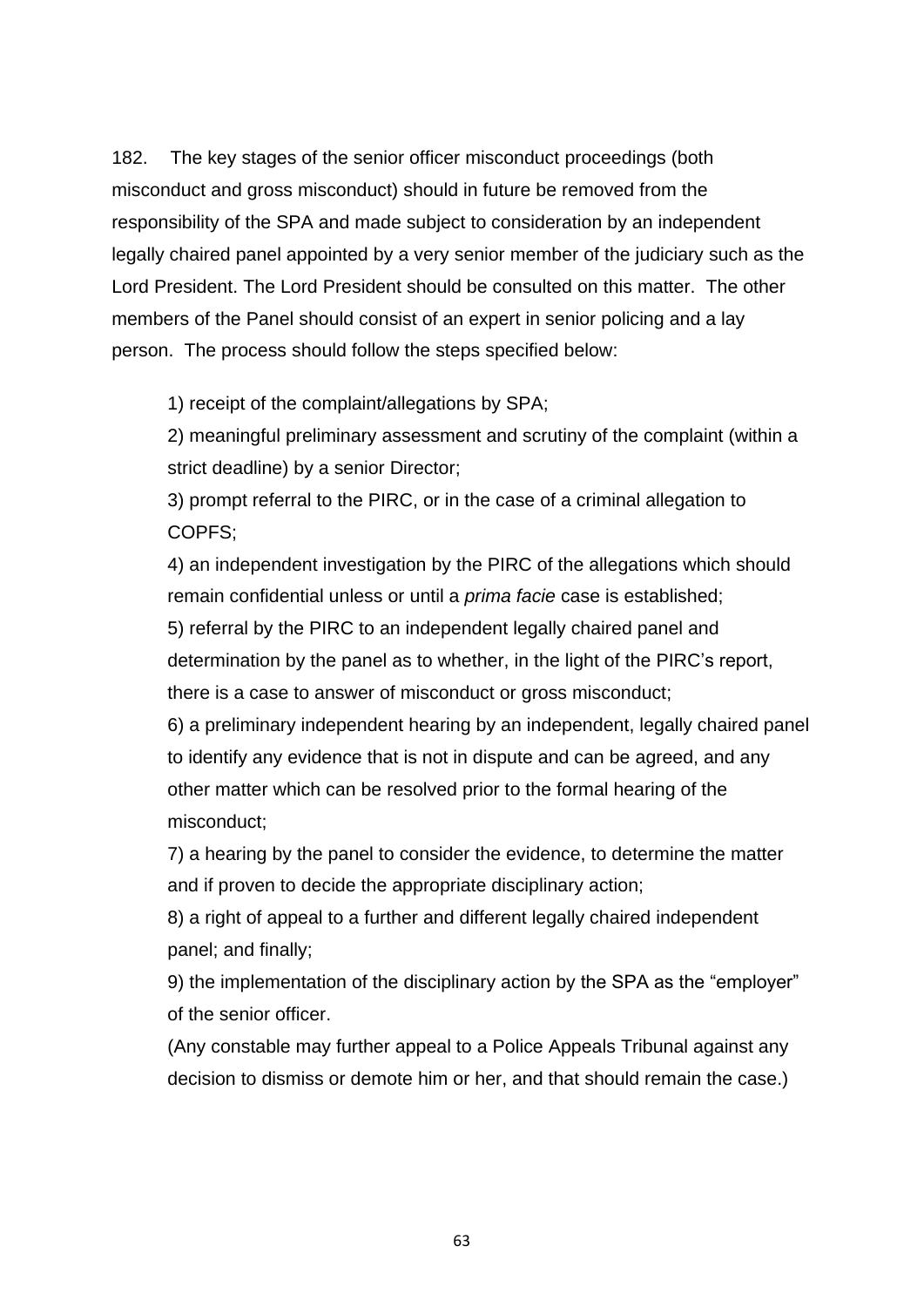183. The Panel should consist of independent people from other organisations or jurisdictions, and the Lord President should be consulted by the Scottish Government about the proposal that he should appoint suitable individuals. It is suggested that stages 5, 6 and 7 described in the preceding paragraph could be carried out by an independent 3-person panel comprising a legally qualified chair, one member with a senior UK policing background and one lay member; while the role of the SPA would be limited to stages 1, 2, 3 and 9. The appeal stage could also be conducted by a different independent panel appointed by the Lord President.

184. I believe that the principle of having an independent legally qualified chair for a misconduct hearing should also be extended to gross misconduct hearings for non-senior officers, that is, the rank of Chief Superintendents and below.

185. I will address this issue of separation of functions and whether the SPA should be responsible for deciding misconduct cases against senior officers in depth in my final report and would welcome views on these preliminary proposals.

186. I believe that introducing independent consideration and determination of the complaint alongside independent investigation by the PIRC would serve to increase public confidence in the process and I would welcome further views and evidence on this suggestion or on alternative approaches.

187. It would be of practical assistance to the SPA if the range of options available to the Authority when a senior police officer is under investigation was clarified and expanded. The options should be determined having regard to the particular circumstances and an assessment of the risk of interference in any investigation. They should include: the possibility of a senior officer remaining in post with their duties otherwise unaffected by the process; placing the senior officer on restricted duties (although at a senior level that option is seldom practicable); seconding them to another police force or third party organisation; and suspension. Suspension is however a significant step to take and may not be seen as a neutral act.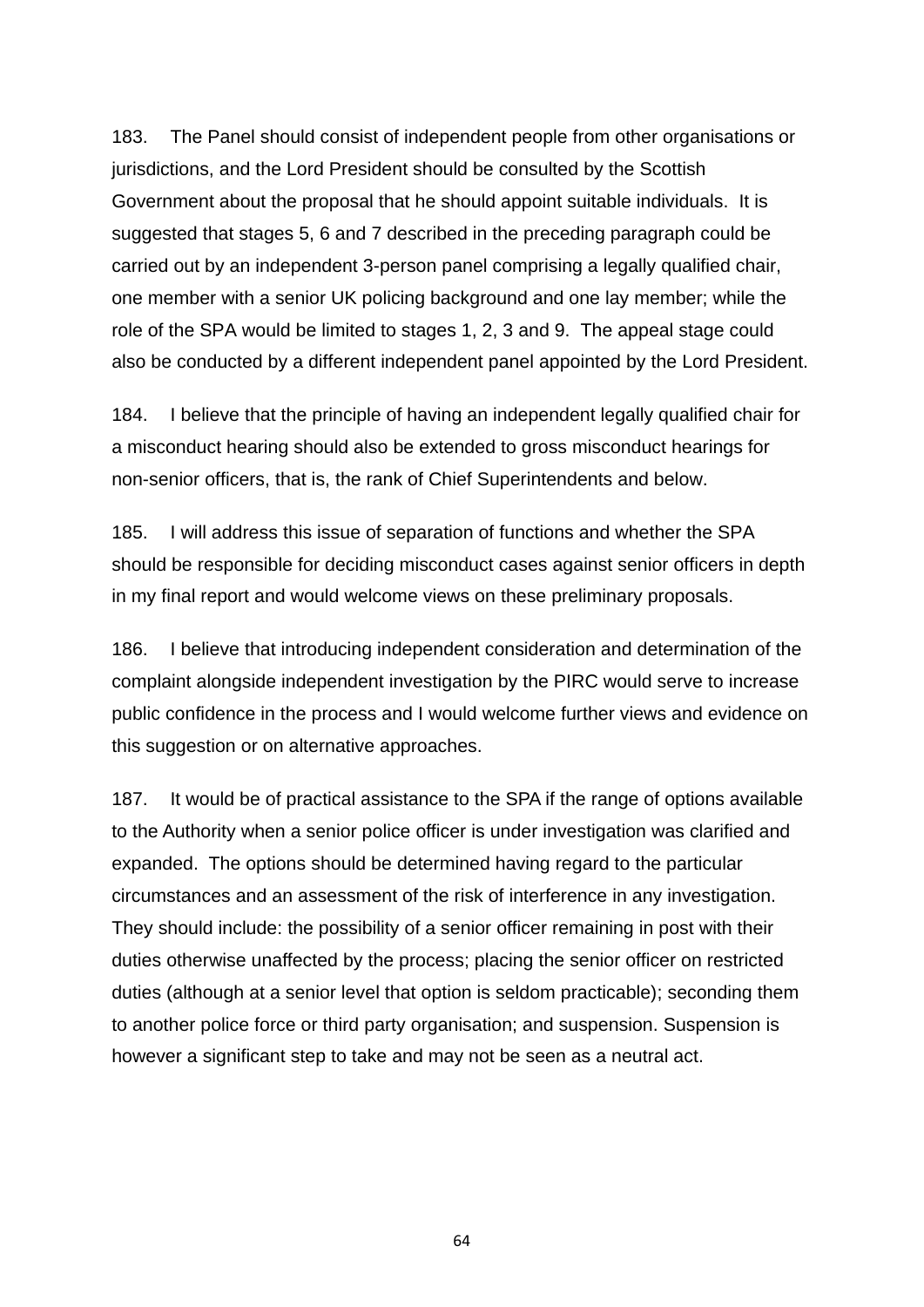188. Given the overwhelming public interest and private interest in fair and expeditious investigation, complaints against senior officers should be prioritised and dealt with, by both the PIRC and the SPA, as speedily as is reasonable, not because senior officers who are a subject officer should be accorded some special status but because of the destabilising impact a prolonged investigation can have on the leadership of Scotland's police service and public confidence in the same.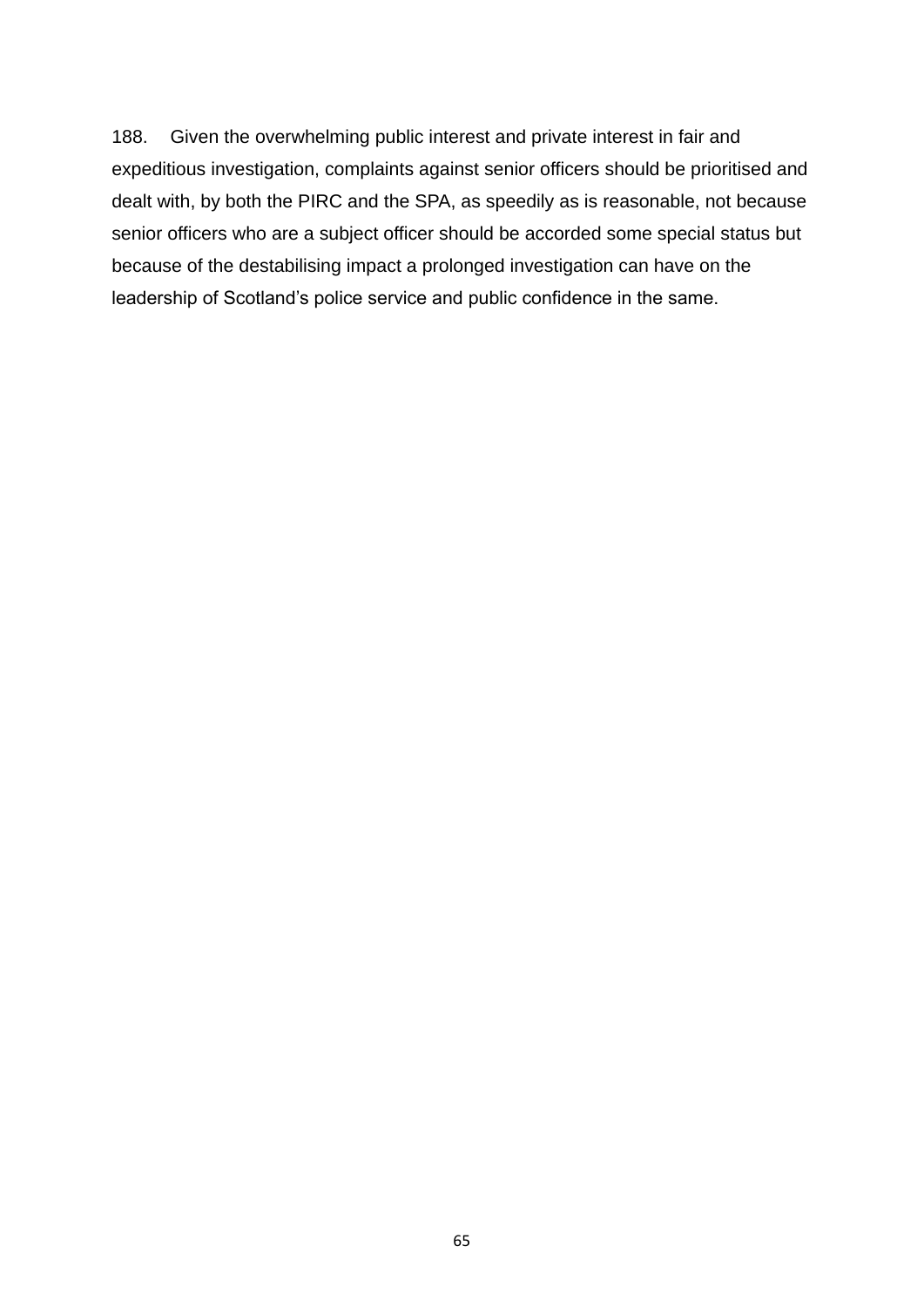**Recommendations in relation to SPA**

189. **Recommendation: Complaints against senior officers should be prioritised and dealt with, by both the PIRC and the SPA, as speedily as is reasonable, because of the destabilising impact a prolonged investigation can have.**

190. **Recommendation: Further training for complaints and conduct officers in SPA should be consolidated and broadened in order to ensure the right skillset and up-to-date knowledge of complaint handling best practice in other sectors.**

191. **Recommendation: The range of options available to the SPA when a senior police officer is under investigation under the conduct regulations should be clarified and expanded, to provide alternatives to suspension.**

192. **Recommendation: Any process for preliminary assessment of senior officer misconduct should require the relevant authority both to take into account whether the allegation is made anonymously, is specific in time and location, or whether it appears, on the face of the allegation, to be either vexatious or malicious. Scottish Government should consider amending the conduct regulations to reflect this process.**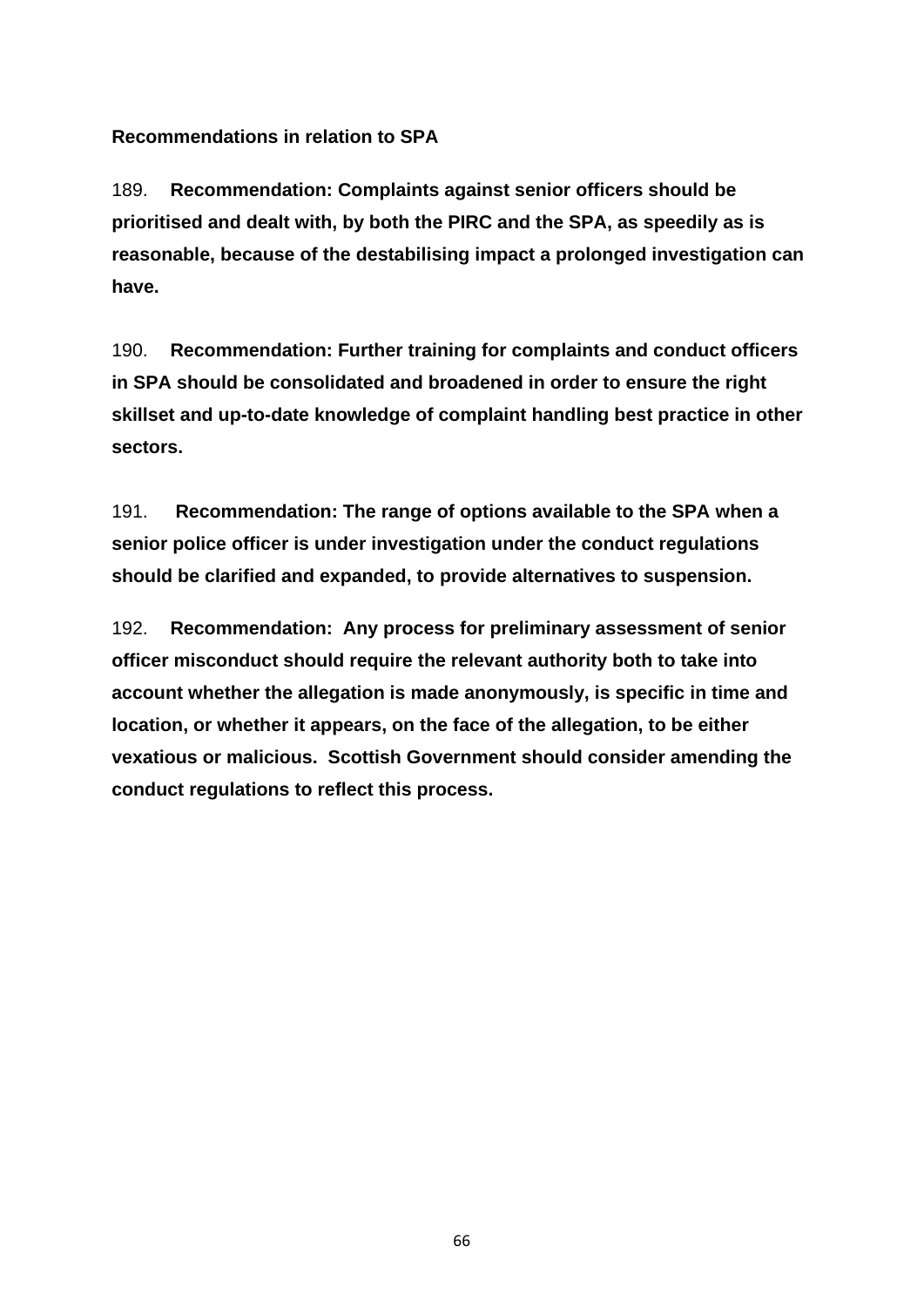# **POLICE INVESTIGATIONS AND REVIEW COMMISSIONER**

193. The PIRC's stated purpose and vision is "to increase public confidence in policing through independent scrutiny of police actions and promoting continuous improvement."

194. Section 45 of the Police, Public Order and Criminal Justice (Scotland) Act 2006<sup>44</sup> gives the PIRC the power to issue statutory guidance on the handling of complaints about the police. The current guidance, *From sanctions to solutions*<sup>45</sup> was published in 2011 and was subject to minor revision in 2013 at the time of police reform. The purpose of the guidance is "to contribute to the modernising of police complaint handling in Scotland by moving from a culture of blame and sanction towards one of learning from complaints, which in turn strengthens the accountability and integrity of the police complaint handling system".

### **Functions of the PIRC**

195. The office of the Police Investigations and Review Commissioner was created in April 2013 to provide a new independent investigatory service for certain police matters. The PIRC inherited the former Police Complaints Commissioner for Scotland complaint handling review functions which had operated since 2007 under the Police, Public Order and Criminal Justice (Scotland) Act 2006 and assumed the new investigatory functions prescribed in the Police and Fire Reform (Scotland) Act 2012. The PIRC's remit also includes carrying out specific functions set out in the Police Investigations and Review Commissioner (Investigations Procedure, Serious Incidents and Specified Weapons) Regulations 2013 and the Police Service of Scotland (Senior Officers) (Conduct) Regulation 2013.

**<sup>.</sup>** <sup>44</sup> <http://www.legislation.gov.uk/asp/2006/10/section/45>

<sup>&</sup>lt;sup>45</sup> [https://pirc.scot/media/1211/pccs\\_statutory\\_guidance\\_web.pdf](https://pirc.scot/media/1211/pccs_statutory_guidance_web.pdf)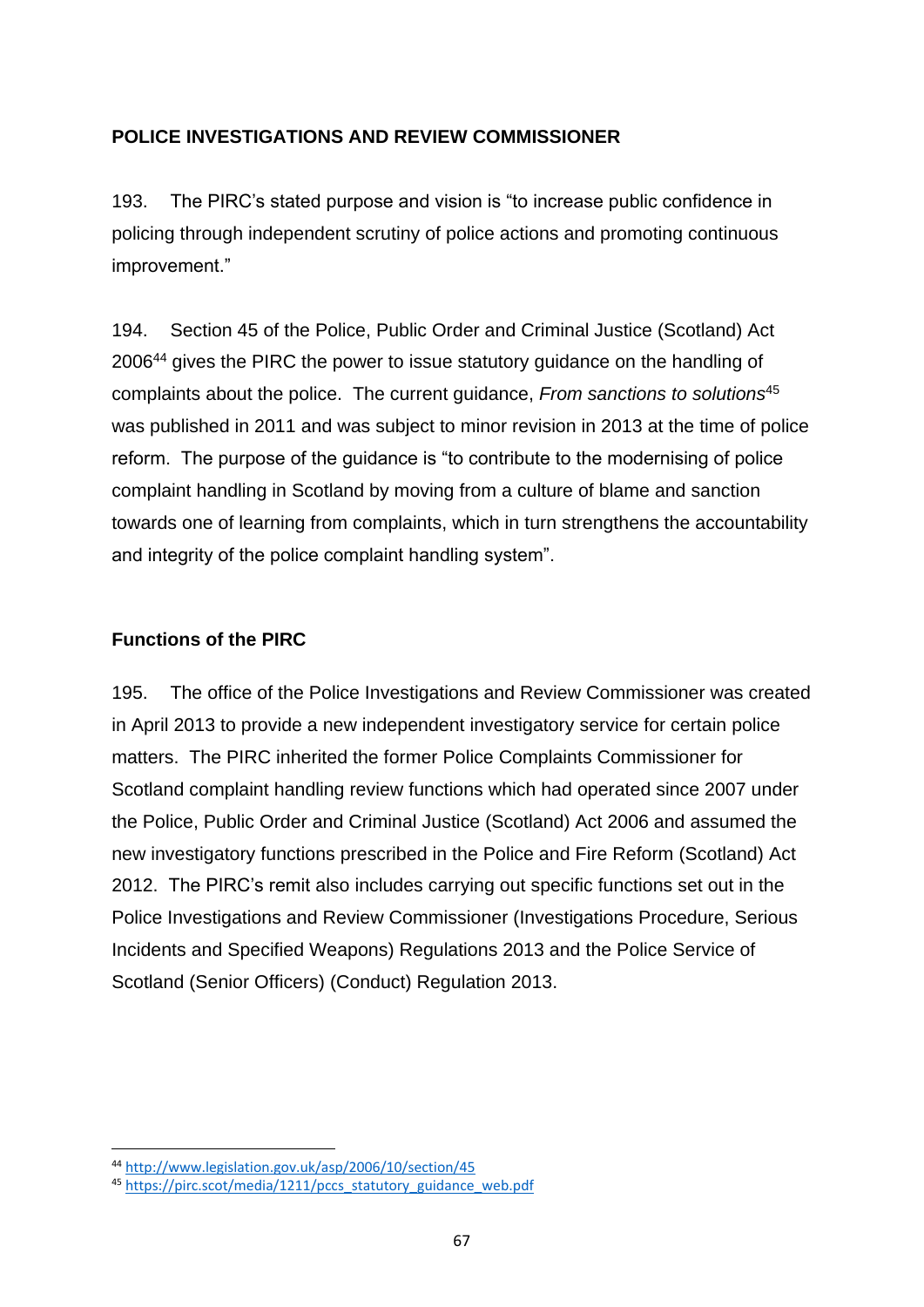#### 196. The PIRC can investigate:

- incidents involving the police, where directed to do so by COPFS. These may include any death involving a person serving with the police, and allegations of criminality made about police officers;
- serious incidents involving the police, at the request of the Chief Constable or the SPA. Reasons for requests for investigations from the Chief Constable may include the serious injury of a person in police custody, the death or serious injury of a person following contact with the police or the use of firearms by police officers. (Firearms for this purpose includes TASER weapons and PAVA spray);
- allegations of misconduct by senior police officers of the rank of ACC and above, if requested by the SPA; and
- relevant police matters which the Commissioner considers would be in the public interest.

197. At the conclusion of an investigation, the Commissioner can recommend improvements to the way the police operate and deliver services to the public in Scotland.

198. The PIRC in her evidence seeks additional powers to investigate former police officers who at the time of the act or omission in question were serving with the police. She also suggested that the Lord Advocate's guidelines be amended to provide that the reporting of both on and off duty criminality by police officers is expedited to COPFS and/or the PIRC. These issues are addressed in Chapter 15.

199. The PIRC also independently reviews the way the police and the SPA handle complaints from the members of the public. If a complainer is dissatisfied with the response at the conclusion of the police or SPA process, they may then apply to the PIRC for a Complaint Handling Review (CHR). Once the CHR is completed PIRC may publish the findings.

# **Accountability**

200. The Police Investigations and Review Commissioner is appointed by the Scottish Ministers for a fixed term of office. The 2006 Act prescribes that the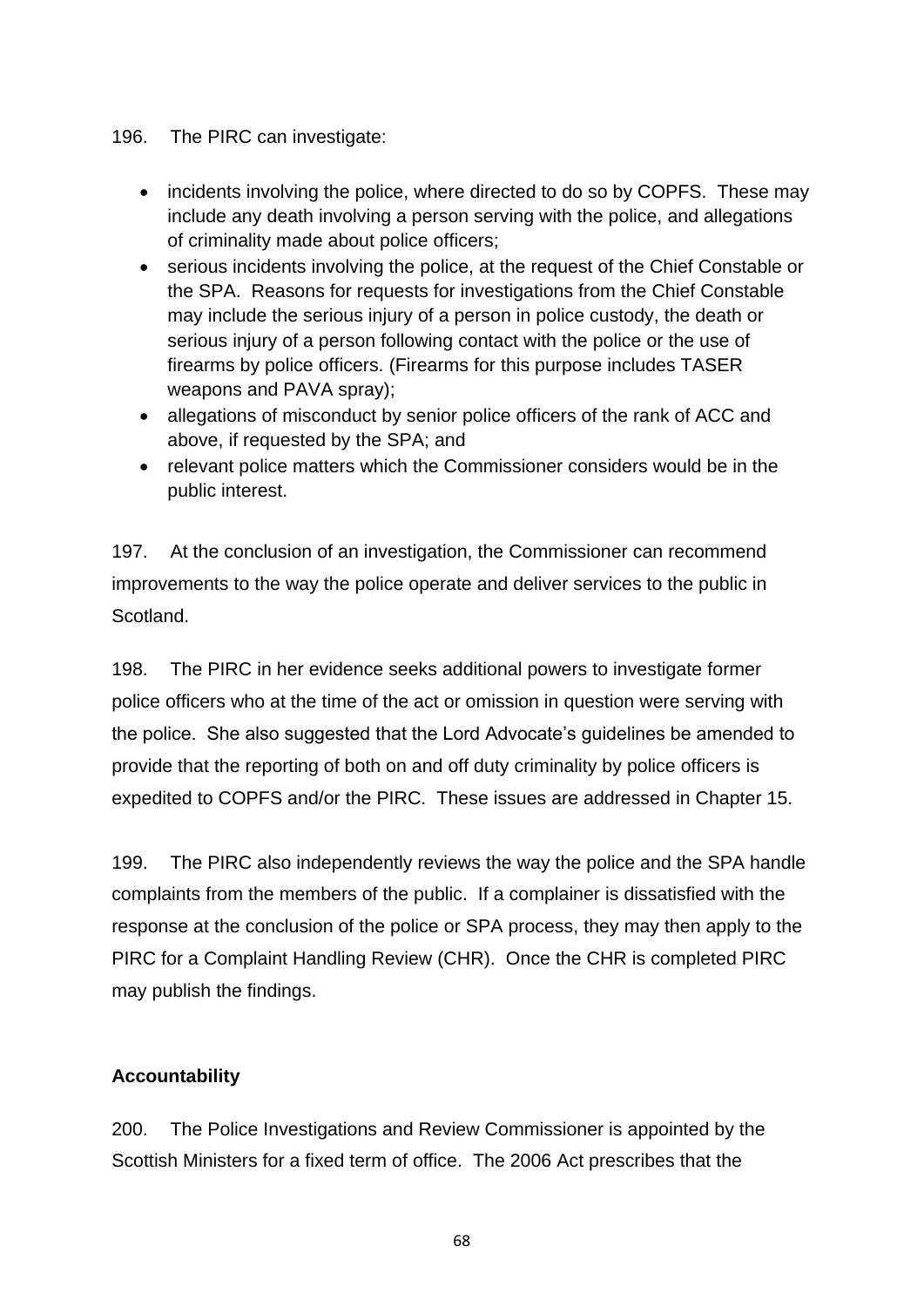Commissioner is not a servant or agent of the Crown, and it precludes former police officers from being appointed to that office. The PIRC as an organisation is an independent Non Departmental Public Body.

201. The Commissioner is accountable to the Scottish Ministers for certain matters which are set out in a Governance and Accountability Framework<sup>46</sup>. The Framework states that "the Scottish Ministers are ultimately accountable to the Scottish Parliament for the activities of the PIRC and its use of resources. They are not however responsible for day to day operational matters". The Director General for Education, Communities and Justice in the Scottish Government is responsible for ensuring that there is continuous assessment and appraisal of the performance of the Commissioner.

202. The Commissioner is also held accountable for financial matters by the Auditor General for Scotland. Like any other devolved Scottish public body the PIRC may be held to account by the Scottish Parliament, primarily through its committees.

203. The Commissioner is accountable to the Lord Advocate in respect of investigations into deaths in custody and allegations of criminality which the appropriate Procurator Fiscal directs the PIRC to carry out.

204. Prior to police reform the PCCS created an Audit and Accountability Committee to advise on audit, finance and risk. This remains a helpful administrative arrangement to assist the Commissioner and the PIRC senior management team. It has four members who were invited to join the Committee. The Committee's functions are providing independent oversight and scrutiny of finances; providing risk management and governance; approving the appointment of internal auditors; reviewing PIRC's annual accounts and internal audit reports. Apart from this Committee however there is no formal Board or other governance mechanism within the PIRC structure.

<sup>46</sup> [https://www.gov.scot/publications/police-investigations-review-commissioner-governance-accountability](https://www.gov.scot/publications/police-investigations-review-commissioner-governance-accountability-framework-document-2019/)[framework-document-2019/](https://www.gov.scot/publications/police-investigations-review-commissioner-governance-accountability-framework-document-2019/)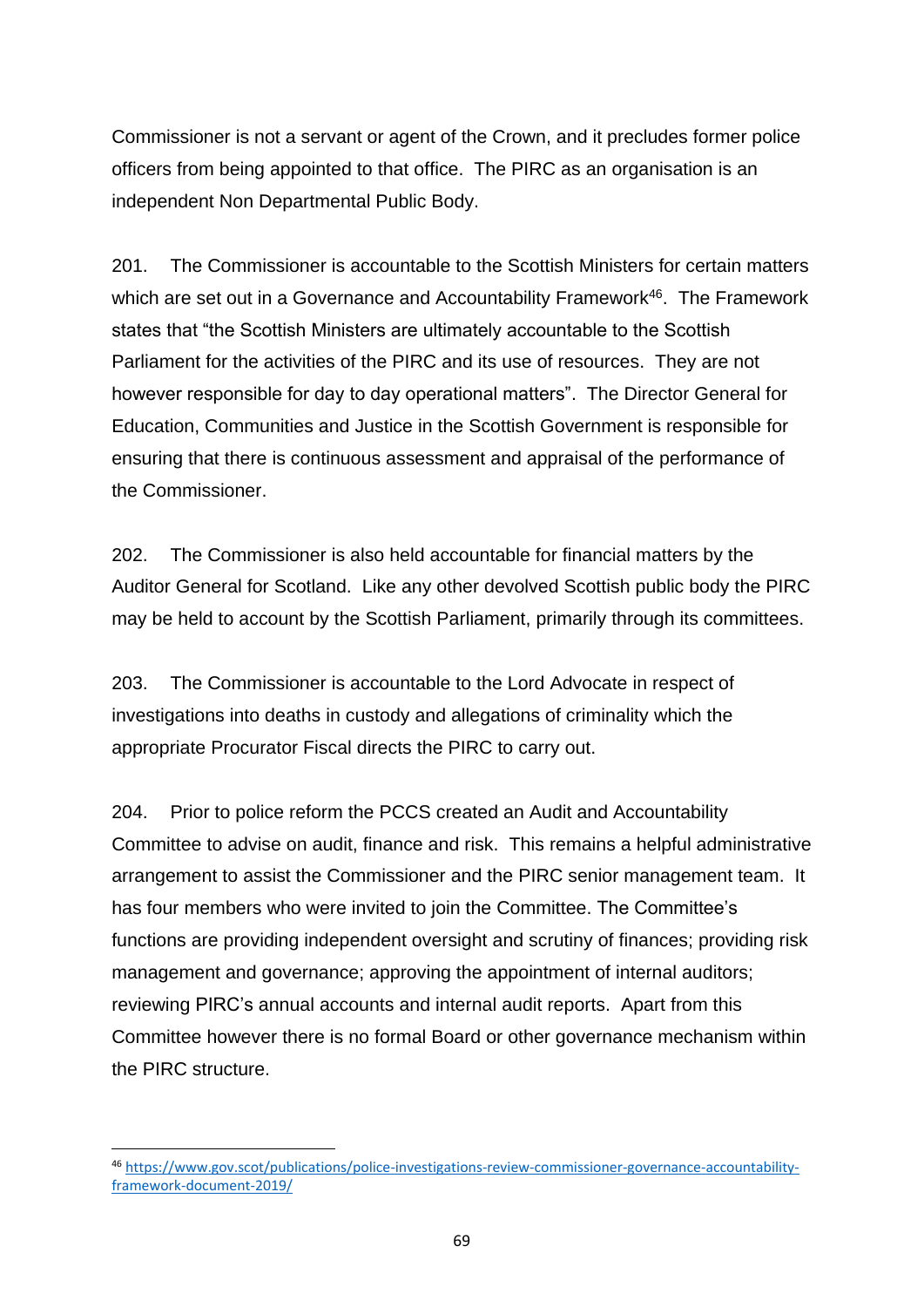205. The operational independence of the body which investigates the police is of paramount importance as it is in the public interest that the Commissioner and the investigation teams can act without fear or favour. The role of the Commissioner is central to the effective investigation of policing and crucial to public confidence in that system. The Commissioner must be independent and must be seen to be independent. The office places heavy responsibilities on the individual appointed to hold what is a singleton post with neither Board nor peers to give support.

206. COPFS may direct the Police Investigations and Review Commissioner or the Professional Standards Department of Police Scotland to undertake further investigations into allegations of criminality. Whichever course is taken, the investigation remains under the direction and control of COPFS, consistent with the fundamental principle that the responsibility for overseeing and investigating any allegation of criminality rests with the Lord Advocate and COPFS as independent public prosecutor.

207. In considering evidence to this Review I have formed the view that the accountability and support arrangements for the PIRC should be clarified and strengthened. In reaching this view I have taken into account written evidence from HMICS that PIRC accountability is "an area of weakness with the current arrangements. It is not clear to whom the PIRC is accountable for the progress or quality of its work".

208. This is a matter of fundamental importance and in the final report it will be considered in detail, but views would be welcome over the next six months on a number of options that could help to clarify accountability, reduce the involvement of Scottish Ministers, strengthen support and make the PIRC more accountable for matters for which the PIRC is not otherwise accountable to the Lord Advocate. Those suggestions, which are not all mutually exclusive, are set out below:

• The PIRC could be made accountable to the Scottish Parliamentary Corporate Body in the same way that independent parliamentary commissioners appointed by the Parliament are accountable to and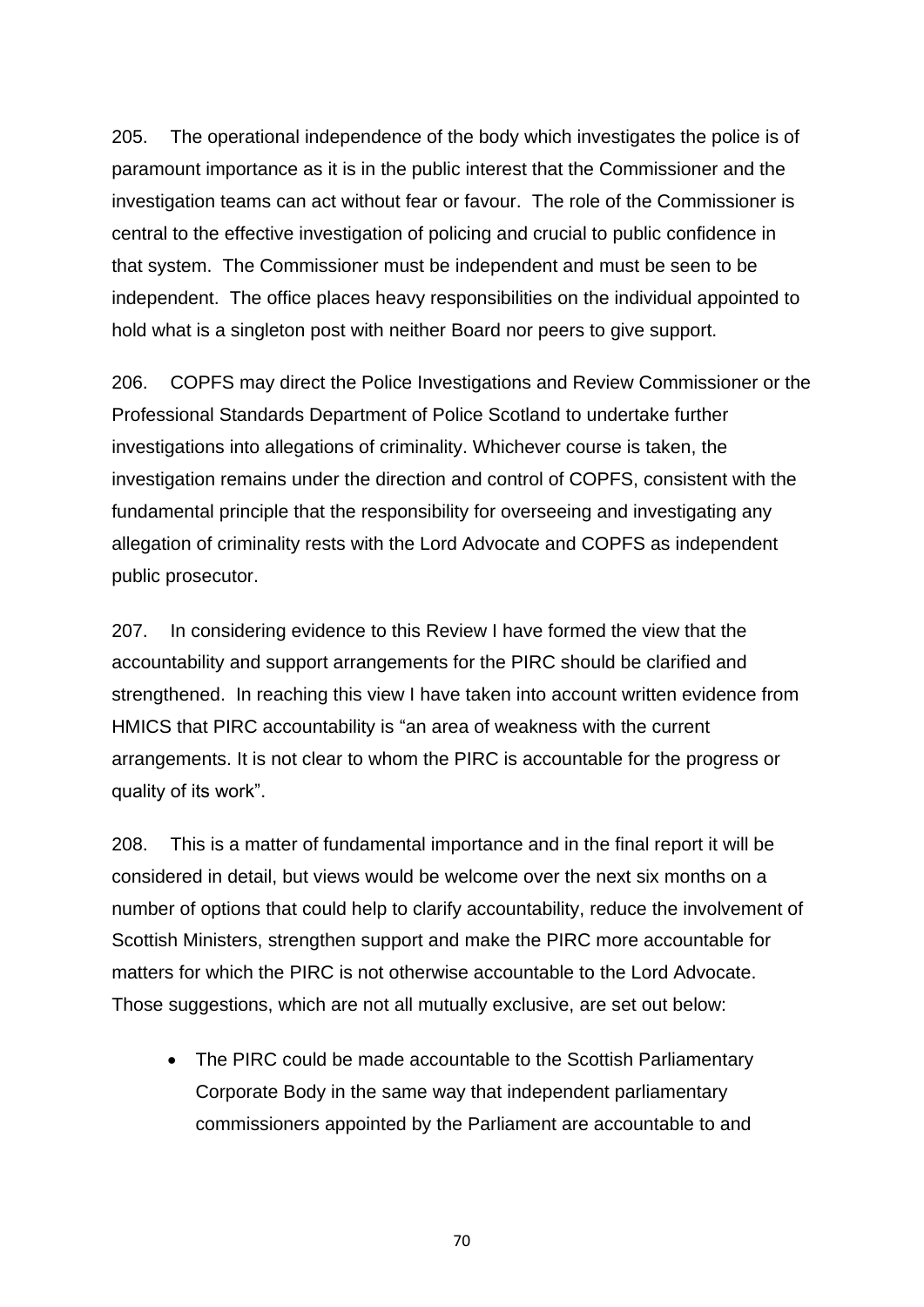scrutinised by the relevant parliamentary committee. The Scottish Parliament would have to be consulted on this matter.

- The PIRC could be made accountable to the Lord Advocate for non-criminal matters in the same way that the office of Commissioner is accountable to the Lord Advocate for criminal matters and the investigation of deaths involving the police. The Lord Advocate would have to be consulted on this matter.
- Given the sensitivity of the office of Commissioner the role could be strengthened and supported by the creation of two additional part-time Deputy Commissioners with relevant legal expertise and experience who are not former senior police officers.
- The PIRC should be made accountable to a new statutory Board of members appointed through the Scottish public appointments process whose role would be to scrutinise the work of the organisation, review the performance of the Commissioner and offer supportive advice and expertise.

209. I would welcome further views and evidence on these proposals.

210. The Police Investigations and Review Commissioner has suggested that the name, "Police Investigations and Review Commissioner" is "ill-conceived as it immediately suggests to the public that the organisation is part of the police". That assertion is supported by the evidence to the Review from PIRC investigators.

211. Consideration should be given to adjusting the title of the organisation. This may or may not involve primary legislation to effect the change as it would be possible for the organisation to function under a different title even if its legal name was unaltered. What matters is the public perception. The precise wording is a matter for the PIRC and Scottish Government, but it should emphasise the inherent and crucial independence of the Commissioner and give some indication of the core functions. If the number of Commissioners were to be increased, as suggested in one of the options set out in paragraph 208, consideration should be given to re-designating the PIRC as a "Commission".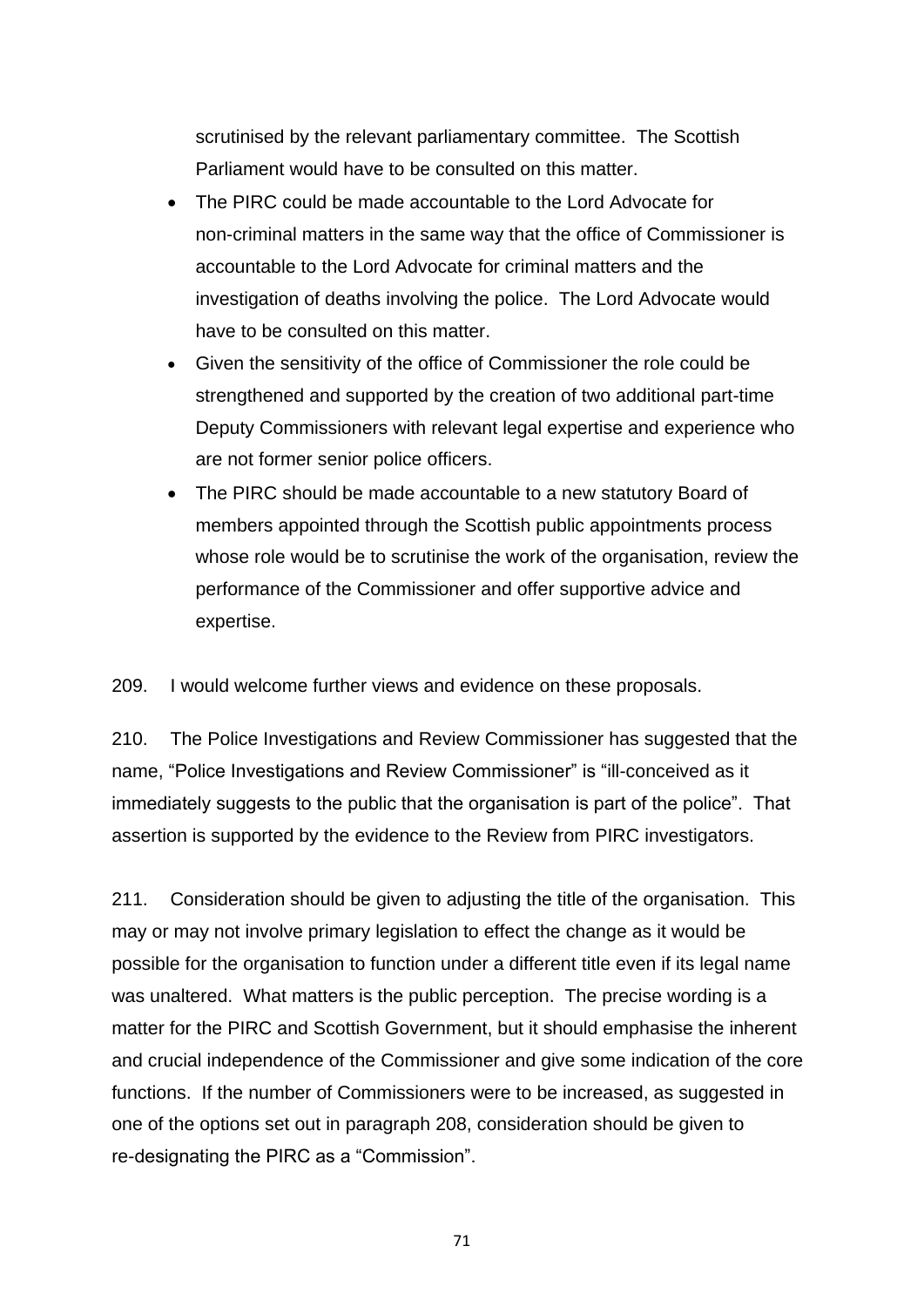# **Location of PIRC staff**

212. A number of contributors in their evidence have commented on the location of the PIRC's office which is based entirely in Hamilton in Lanarkshire. This is perceived as an operational weakness in the arrangements because of the logistical difficulties associated with attending deaths or other serious incidents which require the PIRC teams to travel long distances in response to referrals from Police Scotland or directions from COPFS. In evidence to the Review the Commissioner explained that investigators could travel by car to most locations in Scotland in a few hours. The PIRC operates an on-call system which provides 24-hour cover but the more distant the location from the central belt, the longer the gap before the local Police Scotland officers hand over the incident scene to the PIRC investigation team. In certain circumstances the local procurator fiscal may attend the scene but that is not always the case. As stated in my report to the then Home Secretary<sup>47,</sup> the first hours following a death or serious incident, referred to as "The Golden Hour" are crucial. Not only can they fundamentally set the shape and tone of an ensuing investigation because of the importance of evidence-gathering, but an individual's or a family's experience of the entire process may be coloured by the way they are treated in these crucial hours.

213. The PIRC should consider the case for creating some measure of regional presence to enhance its capacity to respond immediately to the most serious incidents wherever they occur. Furthermore, guidance should be agreed between the PIRC, COPFS and Police Scotland about the criteria for attendance at the scenes of deaths or serious incidents by the PIRC investigator and the local Procurator Fiscal, and the handover of a potential crime scene to the PIRC by Police Scotland.

**<sup>.</sup>** <sup>47</sup> <https://www.gov.uk/government/publications/deaths-and-serious-incidents-in-police-custody>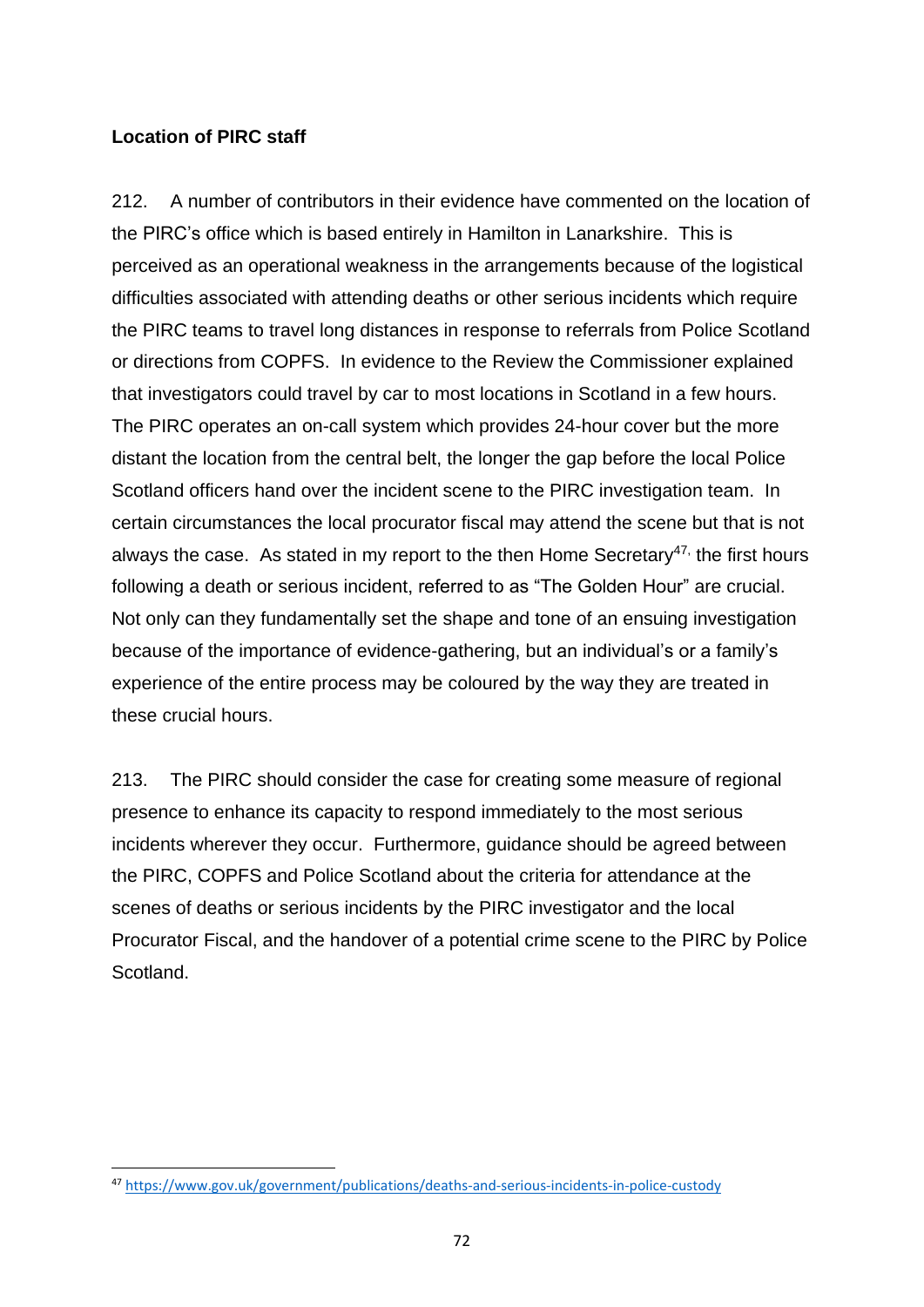## **Statutory powers on complaint handling**

214. One of the statutory functions of the Police Investigations and Review Commissioner (PIRC) is to carry out complaint handling reviews of non-criminal complaints against the police. After a relevant complaint has been dealt with by Police Scotland or dealt with by the Scottish Police Authority, the Commissioner may, at the request of a complainer or the appropriate authority, carry out a review of the manner in which the complaint has been dealt with.

215. The 2006 Act, as amended by the 2012 Act, provides that the Commissioner must draw up a report of any complaint handling review including conclusions, reasons and any action proposed by the Commissioner.

216. After completing a review of the handling of a complaint the Commissioner may direct Police Scotland or the SPA to reconsider a complaint. The Commissioner may also require that reconsideration of the complaint be carried out under PIRC supervision. The person appointed to carry out the reconsideration must be someone who has no previous involvement and, in the case of a supervised reconsideration, must comply with any requirements imposed by the Commissioner as to how the reconsideration should be carried out.

217. The Commissioner does not have the power to overturn a decision on a complaint or to instruct Police Scotland or the SPA to do so.

218. PIRC's complaint handling reviews often include recommendations that are relevant to the specific complaint and may also include generic recommendations relevant to Police Scotland or SPA practices.

219. The Commissioner may also issue guidance to Police Scotland or the SPA, and regularly does so in the form of Learning Points which are made public on the PIRC's website.

220. We received evidence that the use of reconsideration directions by the PIRC had increased with the intention of ensuring a higher level of compliance by Police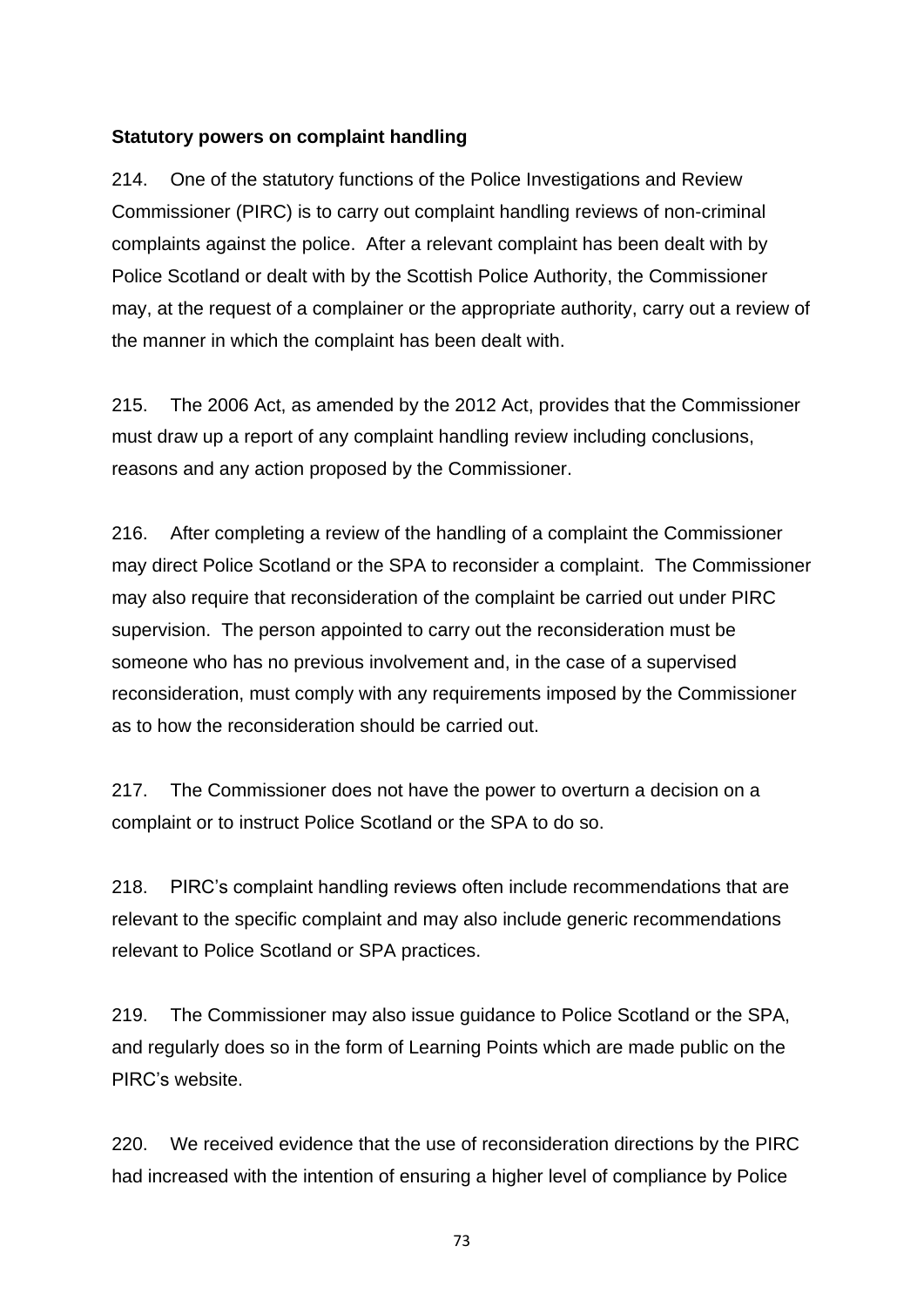Scotland. The PIRC took the view that this change in practice was necessary because too many of their non-statutory recommendations were not being implemented. This change in PIRC practice has had a resource implication for Police Scotland who noted that it was "causing significant additional enquiry".

221. The Commissioner has suggested that the primary legislation, Section 35(3) of the 2006 Act, be amended to clarify that the actions proposed in a complaint handling review report may include recommendations as well as directions. I support this suggestion as a means of ensuring action on complaint handling review recommendations and learning points, without the highly labour intensive requirements of a direction.

222. In evidence to the Review, the Police Investigations and Review Commissioner also suggested that all complaints about the police should go to an independent organisation in the first instance: "There would appear to be merit in all complaints about the police, by members of the public, being directed to an independent body, right from the outset. It is appreciated that such a model would represent a transformation of the investigation of police complaints in Scotland but perhaps such a change is necessary in the new environment in order to maintain public confidence and ensure that the police complaints system is seen to be independent and fair. This would require new legislation and adequate resources to be put in place."

223. This suggestion is supported by the Law Society of Scotland in its evidence: "There appears to be a case possibly for the creation of a single investigatory body (such as an ombudsman) that can independently deal with all police complaints raised by members of the public."

224. I am unconvinced at this stage about such a fundamental change in functions and structures. The majority of complaints about Police Scotland go in the first instance to Police Scotland and are dealt with by them. I comment elsewhere in the report on ensuring effective triage, the possibility of direct and supervisory monitoring of the Centurion system by the PIRC, the identification of potential criminality or breaches of Convention Rights, the crucial importance of independent oversight and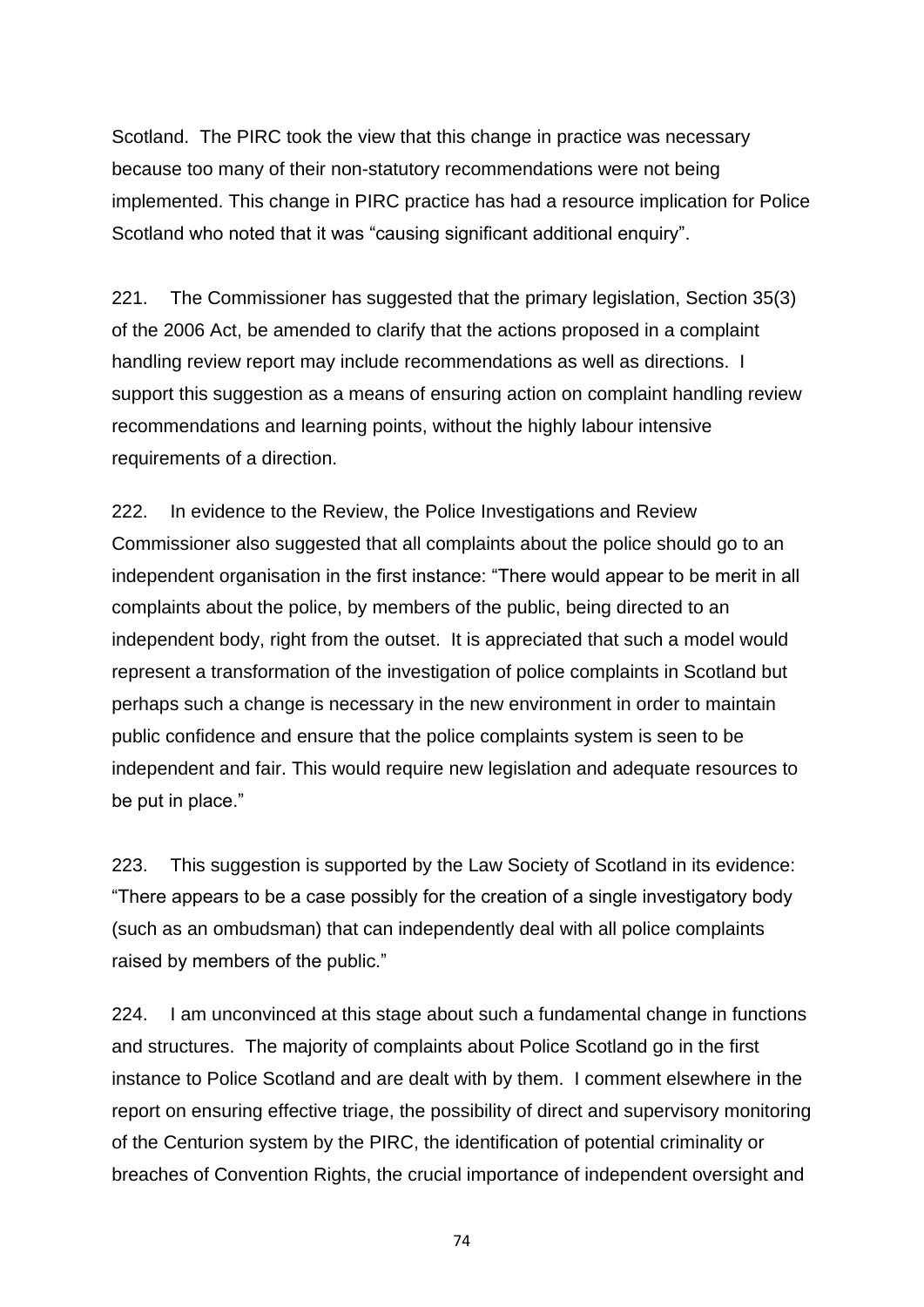how all those elements can be strengthened. These can be achieved under the current structures. Directing all complaints from the most minor to the more serious to an enlarged independent body may be a disproportionate and bureaucratic arrangement which will create further delay for those individuals complaining about quality of service matters.

## **PIRC structure and staffing**

225. The structure of the PIRC organisation includes investigation teams, a Complaint Handling Review Team, HR professionals, Communications, Finance and corporate services. A striking omission is the absence of any legal support within the staff. Although the current Commissioner and the Head of Reviews and Policy are legally qualified this might not be the case in the future.

226. Given the sensitive nature of the functions of the PIRC, the key role the organisation plays in the Scottish justice system, the complexity of the legal framework around complaints and investigations, the wide-ranging investigatory powers of many staff, and the level of interaction with COPFS and law enforcement agencies the PIRC should consider the case for building legal support and advice capacity into its structure.

# **Composition and profile of PIRC investigation teams**

227. I support the current policy of the PIRC to reduce reliance on the employment of retired police officers as investigators. At the point at which the PIRC was establishing the investigation teams in 2012-13 it made complete sense to recruit retired police officers. The new, expanded organisation was put together very rapidly after the passage of the legislation and there was an imperative to get it up and running in time for 1 April 2013. This policy was appropriate and necessary for a new organisation taking on new investigative functions.

228. There are significant benefits in making good use of investigation skills and previous policing experience, but it is also true that this can be perceived as diminishing the independence of the investigation because it has the appearance of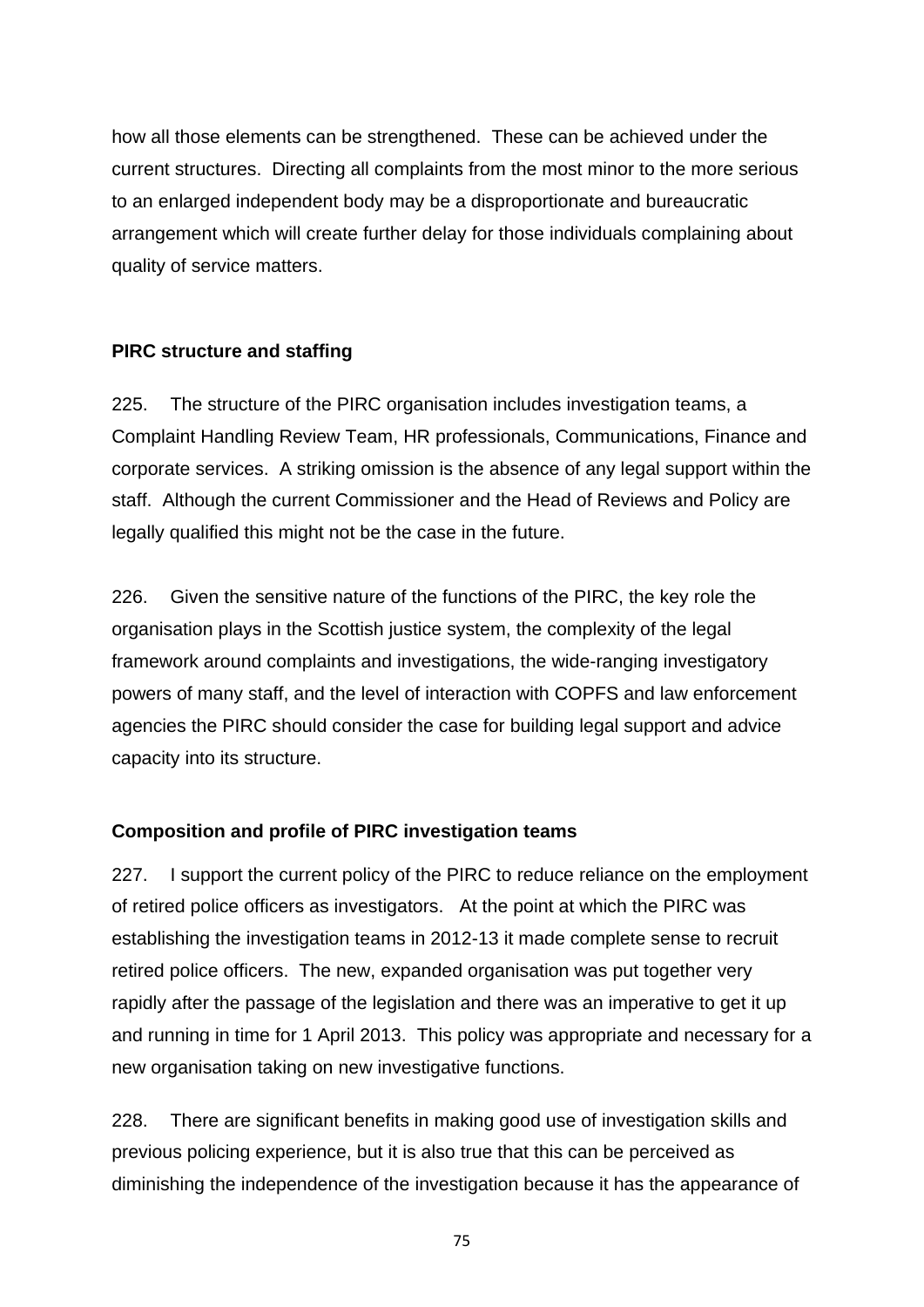the police investigating their former colleagues in the police. There is also a risk that as policing practices change, skills will diminish, particularly in specialist areas, and therefore there is a need to maintain current skills and knowledge in those who have come from a policing background.

229. The process of diversifying the investigator cadre, and training recruits from outwith policing should continue and evidence was provided by PIRC investigators who come from different backgrounds and have brought relevant skills to the organisation. There will in the next 5 to 10 years be a place for former police officers in the functions of the PIRC, however following the retirement of former police officers the aim should be to replace them with non-officers. Investigative skills are not the sole domain of the police service. They exist elsewhere and can be learned through training on and off the job. The PIRC might also consider as part of its recruitment policy whether there would be benefit in employing former Procurators Fiscal as investigators.

230. Currently most senior investigative personnel in the PIRC are former police officers who served in Scotland. This contrasts with the situation in England and Wales where the most senior posts within the Independent Office of Police Conduct (IOPC) must now be filled by non-police officers. As in the case of the Police Investigations and Review Commissioner, the legislation prescribes that a former police officer cannot be appointed as the Director General of the IOPC. In its one-year report, the (then) IPCC pointed out that the most senior members of its management team were all from a non-police background. The PIRC should adopt a similar policy. There are obvious benefits in drawing on the experience and expertise of those who have served with the police but it does leave the PIRC open to criticism based on the danger of unconscious bias. It is important that public confidence is not affected by the perception of a close relationship between the investigator and those being investigated. The need for balance and the risk of loss of organisational memory suggest that any changes in staffing should be gradual.

231. It is neither feasible nor desirable for the PIRC to replicate the full range of specialist policing skills that exist within Police Scotland, and I support the current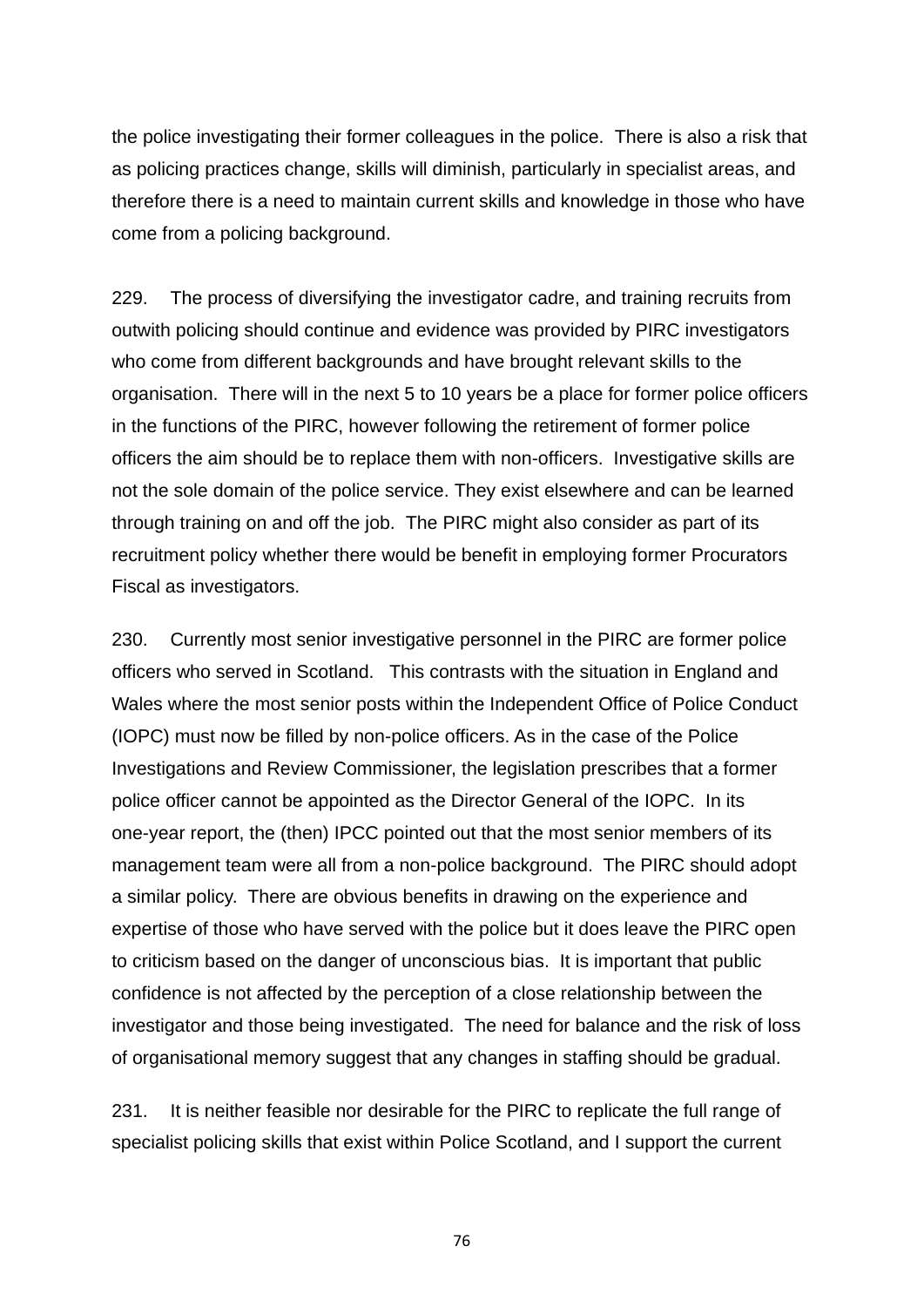practice of the PIRC to draw on those specialists whenever their skills are required to conduct an investigation.

#### **Access to the Criminal History System**

232. The Review heard evidence that PIRC investigators did not always find it easy to get access to relevant information from Police Scotland's Criminal History System (CHS) when they were preparing to visit witnesses. Given the nature of PIRC's business this is a genuine business need and Police Scotland should facilitate or provide access to CHS to PIRC investigators promptly as a matter of course in order to mitigate any personal safety risks PIRC officers face when interviewing certain witnesses in locations outwith official premises.

## **Confidentiality and transparency**

233. The PIRC has until recently adopted the practice of putting into the public domain information relating to the investigations it was carrying out into the conduct of senior officers on receipt of the referral from SPA. At the point when a referral is received by the PIRC from the Scottish Police Authority there has been no more than a preliminary assessment of the complaints or allegations. At this early stage of the investigation the need for confidentiality is important to avoid deterring or intimidating potential witnesses or subjecting officers or their families to media attention when there is still very often no evidence and certainly no *prima facie* case in the PIRC's possession. I raised my concern with the Commissioner in the early stages of the Review and this practice has since ceased. On 6 November 2018 the Commissioner confirmed this change of practice to the Justice Committee of the Scottish Parliament that, "In light of our experience last year, we agree that there should be confidentiality around the process and, like the SPA, have determined that in future we will not normally provide comment on senior officer misconduct investigations."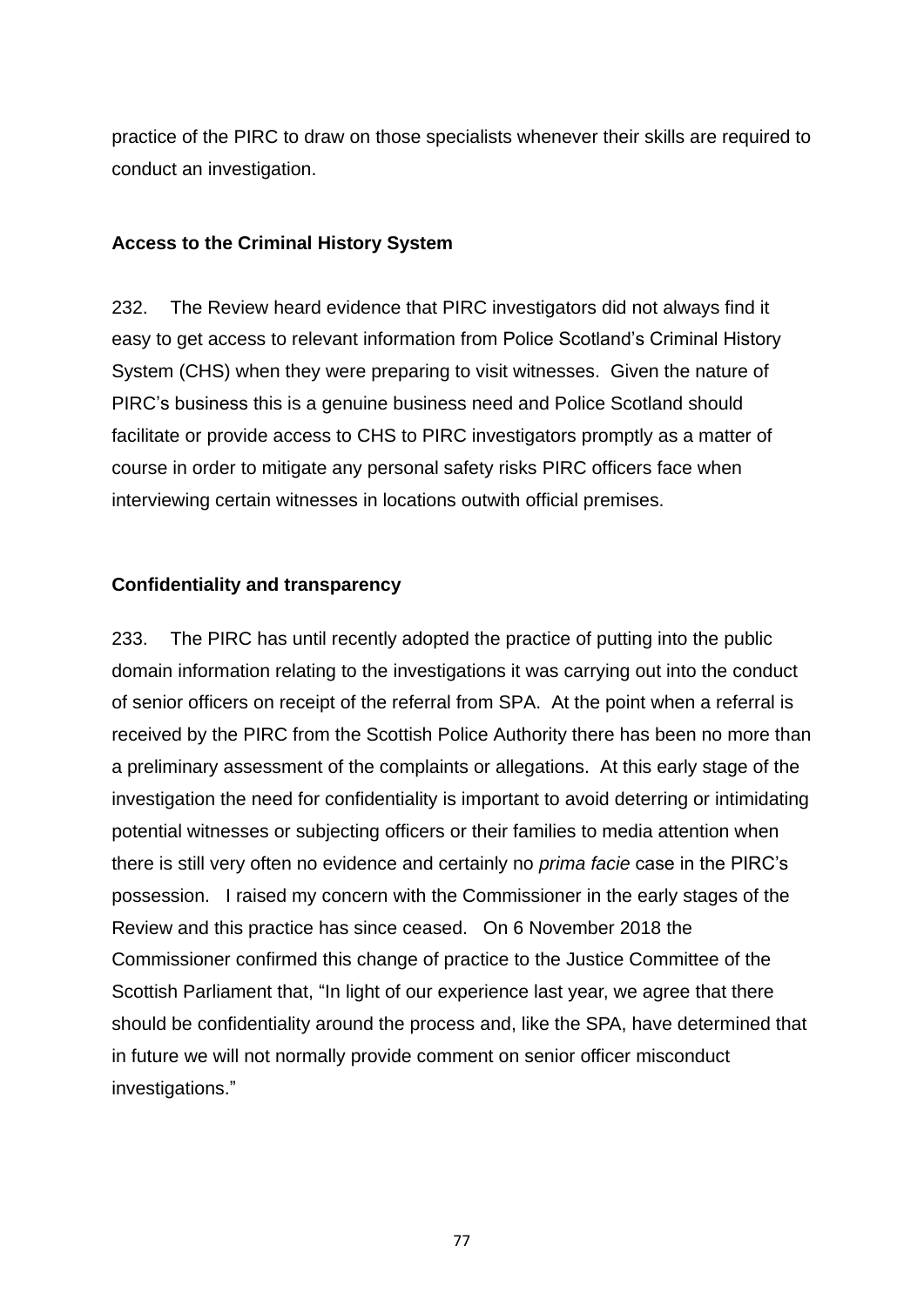234. While the principle of transparency is appropriate in relation to many of the functions of public bodies it is not always appropriate in relation to any public body charged with investigating allegations of misconduct or criminality at the earliest stages. Investigations into such matters should be sealed temporarily, not only to protect individual and family privacy when the investigation is only at a very early and crucial stage, but in order to create a safe space in which witnesses feel more comfortable to come forward with their evidence against senior and powerful people/officers as well as for those giving exculpatory evidence. There may be a time for transparency about the outcomes but not while the investigation is at its earliest stages, is ongoing or the decision on any action yet to be determined.

235. Premature publication of information and unauthorised disclosure of sensitive information, from whatever source, detracts from the efficacy of the investigation, may create unhelpful and distorted speculation, place potential witnesses under immense pressure and cause profound reputational damage without good cause.

236. I will give further consideration to the whole question of privacy, the public interest and the role of the media in my final report, but welcome further views on this issue from the public and members of the press and media.

# **The Complaint Handling Review Team and relationships within the PIRC organisation**

237. In the process of gathering evidence it has become apparent that as an organisation the PIRC consists of two distinct and quite disparate parts: the small Complaints Handling Review Team which existed previously and was the core function of the PCCS organisation, and the much larger investigations teams. This historical dichotomy has a number of manifestations and effects that persist today.

238. We heard evidence that the CHR Team is perceived to have, and often perceives itself to have, the status within the PIRC of the "poor relation"; that a lack of coherence and unity of purpose exists within the organisation, and that there exists a perception within the CHR team that they are under-resourced to carry out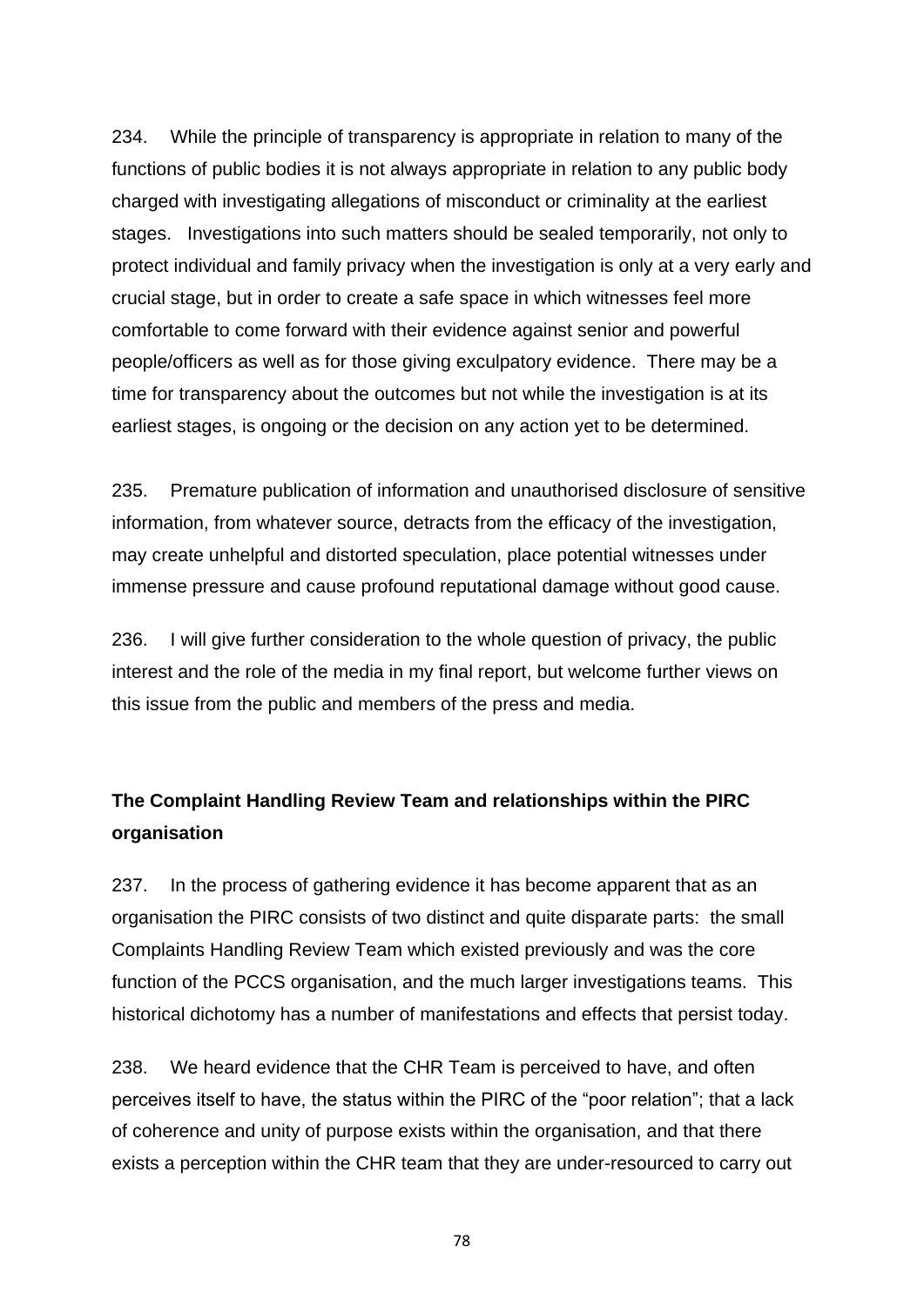their audit function is a matter of concern. This inevitably has a detrimental impact on staff morale and motivation in the team, which is compounded by a lack of obvious career development within the organisation and, until more recently, training opportunities. The impact of dealing with complaints, an inherently negative subject matter, every working day is not moderated by the wider research and audit activities which PIRC have the power to carry out but have not done since 2017.

239. In the Commissioner's written evidence to the Review she explained that the functions of the CHR Team are distinct from the investigation functions and, because they are more akin to complaint handling than policing, they would sit more comfortably elsewhere within the office of the Scottish Public Services Ombudsman (SPSO). The point is also made that this option was considered when the PIRC legislation was being drafted in 2011-12. I am not currently persuaded of the merits of this proposal. Complaint handling reviews, audits and research provide an opportunity to identify whether the categorisation and treatment of complaints is appropriate. This has been a major concern of the PIRC and has been discussed before the Justice Committee. Having this function conjoined with the investigation team allows familiarity with the developing criminal law to be maintained in order that wrongly categorised complaints can be spotted. I will give further consideration to this proposal in the full report and any other major proposals for structural changes elsewhere. In the meantime there is considerable merit in greater interaction, co-operation and training with the SPSO to share best practice.

240. The benefits of a transfer of these functions to SPSO are in my initial view outweighed by the benefits of a closer alignment of the CHR team with the investigations team and the ability and opportunity within the CHR team to recognise and highlight issues of potential criminality or liaise with the investigations team when they have not been identified and addressed by the police. For example, it is because the CHR Team observed the inappropriate categorisation of conduct as excessive force, rather than assault, that a change of practice was instituted whereby the Procurator Fiscal charged with investigating complaints against the police now sees all allegations of excessive force and unlawful detention before determining where such complaints should be directed for investigation. The CHR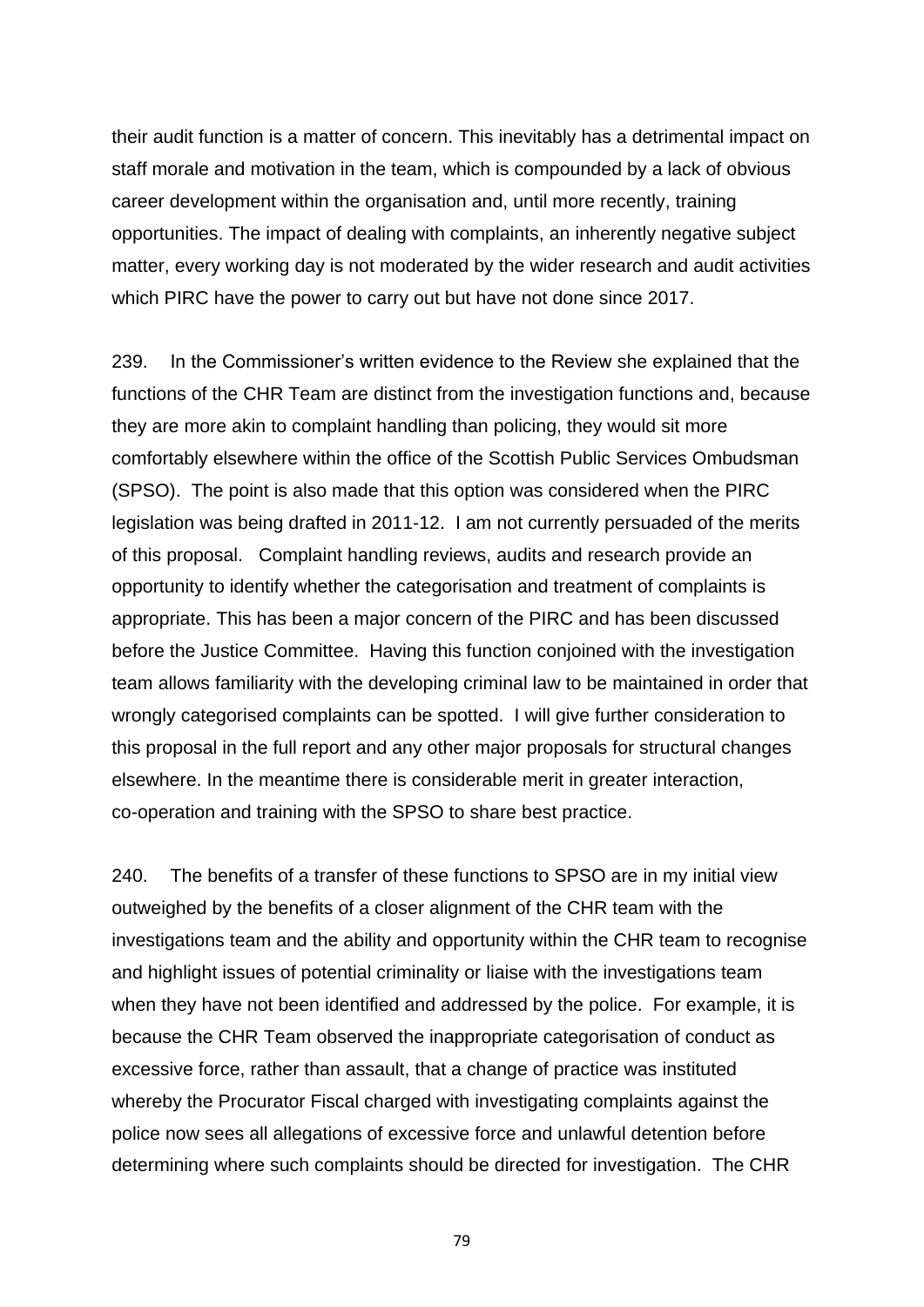function is a critical part of the system which provides an appropriate and impartial check not only on handling but also on the appropriate categorisation of complaints.

241. I am also concerned about the suggested wholesale removal of the CHR team from the PIRC but will give further consideration to the PIRC's proposition in my final report.

242. There is significant scope to enhance and widen the current functions of the CHR team and how it pursues its role by engaging in its statutory responsibilities of audit and research. Their focus should be on what the complainers' complaints are focused on, but they may also observe collateral issues that should go back to Police Scotland systematically and be brought to the attention of the ACC and the DCC on a thematic basis. Currently, too much time and effort is spent identifying every single issue at fault in the complaint handling, even those aspects of the complaint which were handled to the satisfaction of the complainer. This is disproportionate and can be better directed into thematic reviews rather than reworking of a whole case by the police.

243. In 2015 the Commissioner asked Robert Gordon, until recently a member of PIRC's Audit and Accountability Committee, to lead a *Review of PIRC Procedures in relation to Complaint Handling Reviews*. The insight and conclusions of that review have much to commend them despite the passage of time. In respect of relations between the CHR Team and Police Scotland the review concluded that: "…by determined and sustained effort, much could be done to build a real spirit of common endeavour without offending the need for separation and independence in the consideration of individual complaint handling reviews (CHRs)."

244. The tension then apparent between the two organisations was captured in this section: "PIRC reviewers argue that the police should be doing more to improve the quality of complaint handling by following their own operational and complaint handling guidance. On the other hand the police will argue for the review activity to pay more attention to outcomes and less to procedural minutiae, to focus on materiality and proportionality and resist pedantic and bureaucratic counsels of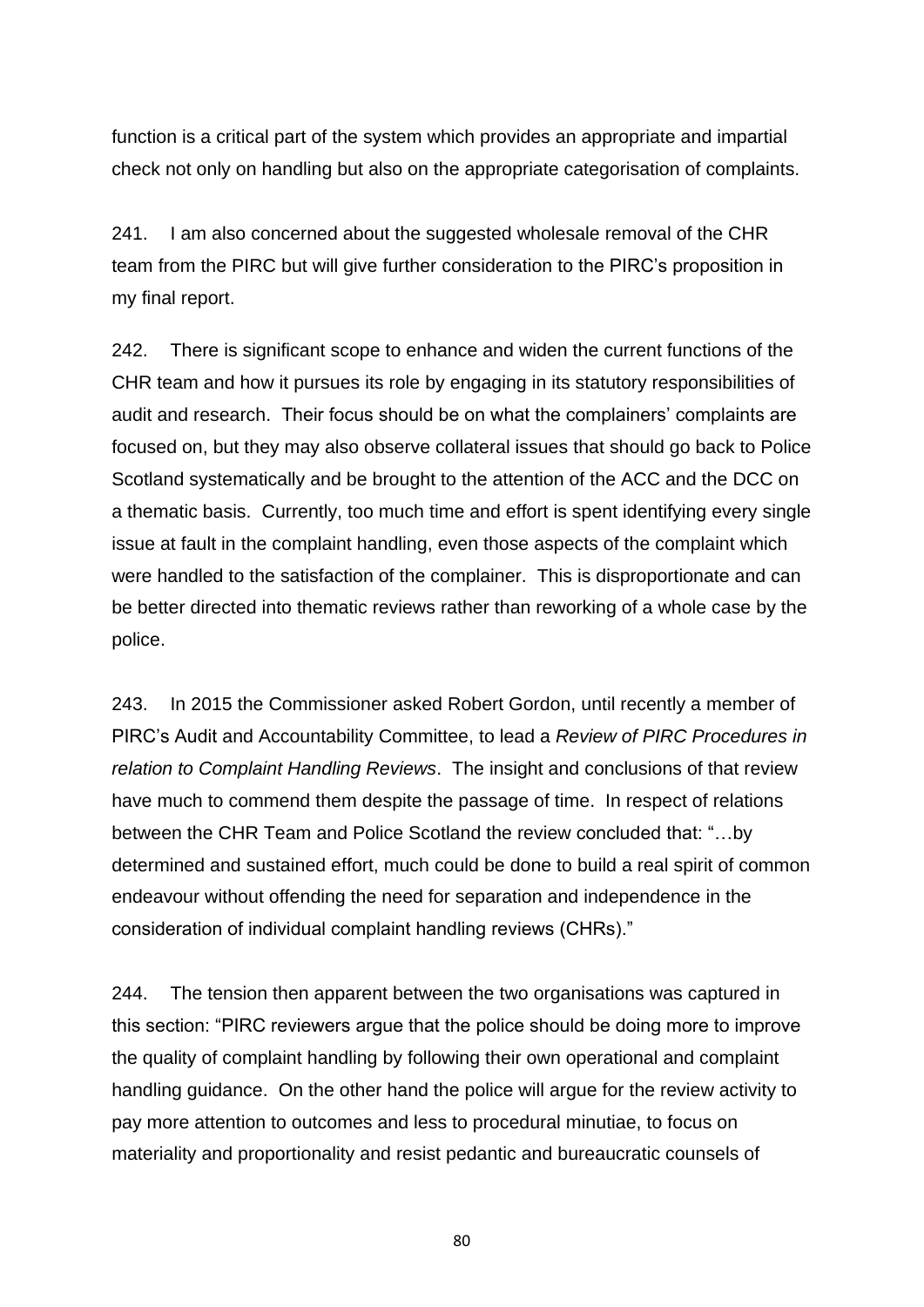perfection". The review also commented that: "there needs to be developed a greater sense of fitness for purpose in conducting reviews".

245. The 2015 Review also commented on supervision and checking of CHR work: "In comparing the management hierarchy for PIRC review work with the oversight structures for similar activities elsewhere, I was surprised by the high ratio of senior managers to review officers. I was also surprised by the limited delegated authority enjoyed by experienced review officers – again in comparison with other organisations discharging similar functions. … I consider that given the range of responsibilities PIRC discharges compared with the predecessor body, there is a need to reflect on the level of management resource devoted to review work and the scale of revising of review officers' work which seems to be undertaken. It is, of course, ultimately for the Commissioner to determine the scheme of delegation which should apply and the level of checking and quality assurance she requires."

#### **PIRC training**

246. I welcome the additional training that has been put in place within PIRC over the last nine months but consider that this should have been implemented much earlier in the lifetime of the organisation. It was clear that staff had benefited from the new provision of training. For the CHR staff to understand complaints against the police there must be significant understanding, familiarisation with real-life policing and experience of what officers face in unregulated and sometimes frightening environments. The training that has been available to the CHR should be extended to ensure that they have that kind of informative familiarisation, and a concerted effort made to ensure closer liaison with the Complaints and Conduct Team in the SPA.

247. Later in this report comment is made on learning from outwith Scotland and that was a theme picked up in the 2015 Review led by Robert Gordon: "Experience elsewhere…has shown that a strong focus on work flow, swift inquiry handling, case filtering and early disposal of less complex cases yields productivity improvements and enhanced staff and customer satisfaction". The Commissioner has met with her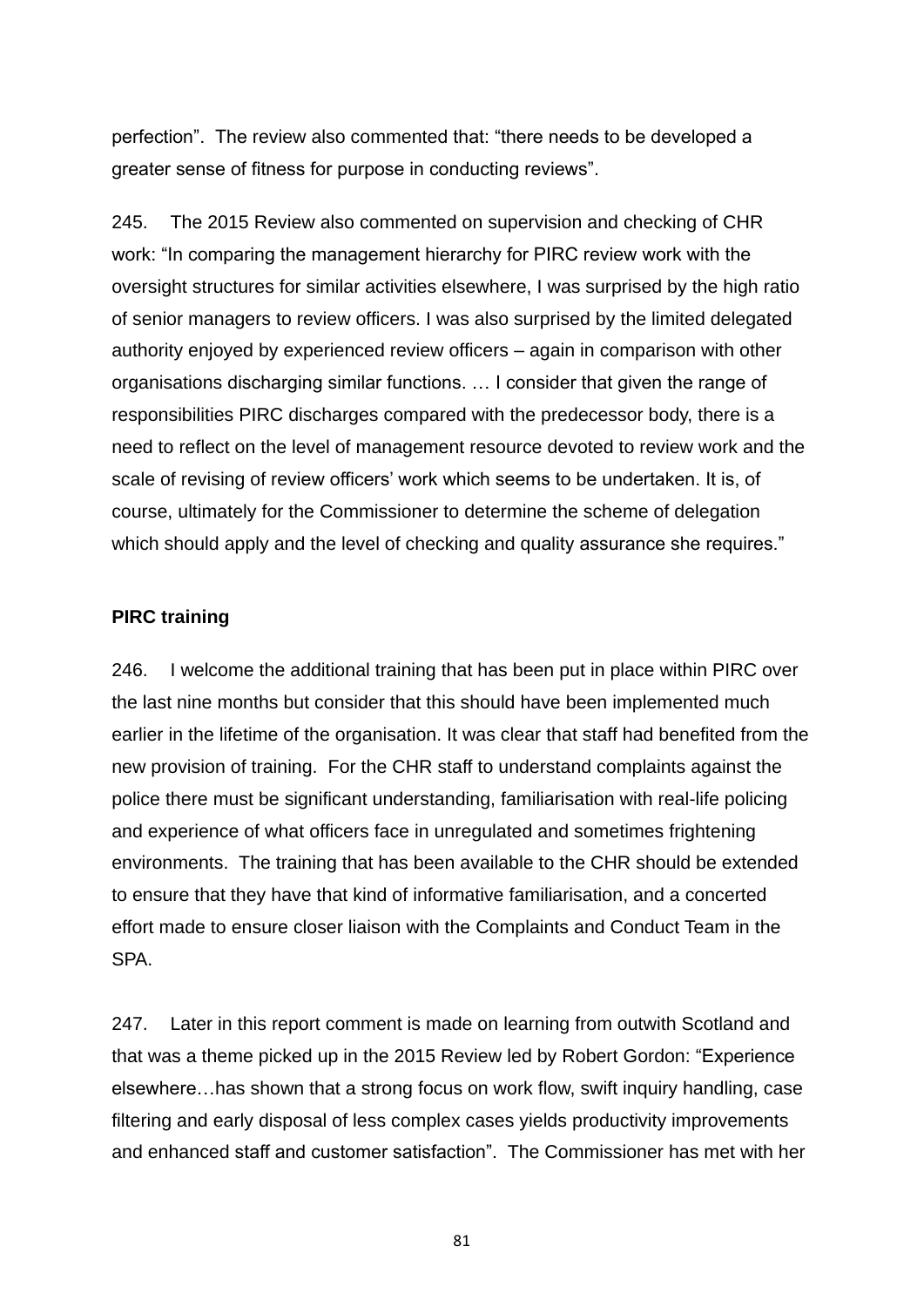counterparts in other jurisdictions in the United Kingdom and that engagement and learning should be extended to other levels of the organisation.

## **PIRC culture**

248. The PIRC is a relatively young organisation and is still developing. The Review has considered evidence around its staffing, training, structure and culture. The cultural issues and tone of the organisation will be addressed more fully in the final report. The PIRC vision includes promoting continuous improvement. There is much more that can be done to realise that vision, and the essence of that is adopting a more positive approach, emphasising improvement and driving up Police Scotland's standards, rather than adopting a predominantly punitive, fault-finding approach.

249. While the investigative role and the CHR function are both critical to thorough examination of what may have occurred to cause a complaint or public dissatisfaction, there was little evidence of the philosophy described in the PIRC's overarching statutory guidance, *From sanctions to solutions<sup>48</sup>*, in which the executive summary is introduced with the purpose of the guidance as "to contribute to the modernising of police complaint handling in Scotland by moving from a culture of blame and sanction towards one of learning from complaints…".

250. The PIRC is one of the vital checks and balances within policing in Scotland created to instil public confidence in independent investigations and the complaints system. The culture of the organisation should reflect and engage the ethos of *From sanctions to solutions* with a view to assisting the police with continuous improvement in policing services.

251. The roots of the organisation lie in the complaints handling review function described earlier in this report, however the PIRC is now much more heavily focused on its investigatory functions and this was very much reflected in evidence. This

**.** 

<sup>&</sup>lt;sup>48</sup> [https://pirc.scot/media/1211/pccs\\_statutory\\_guidance\\_web.pdf](https://pirc.scot/media/1211/pccs_statutory_guidance_web.pdf)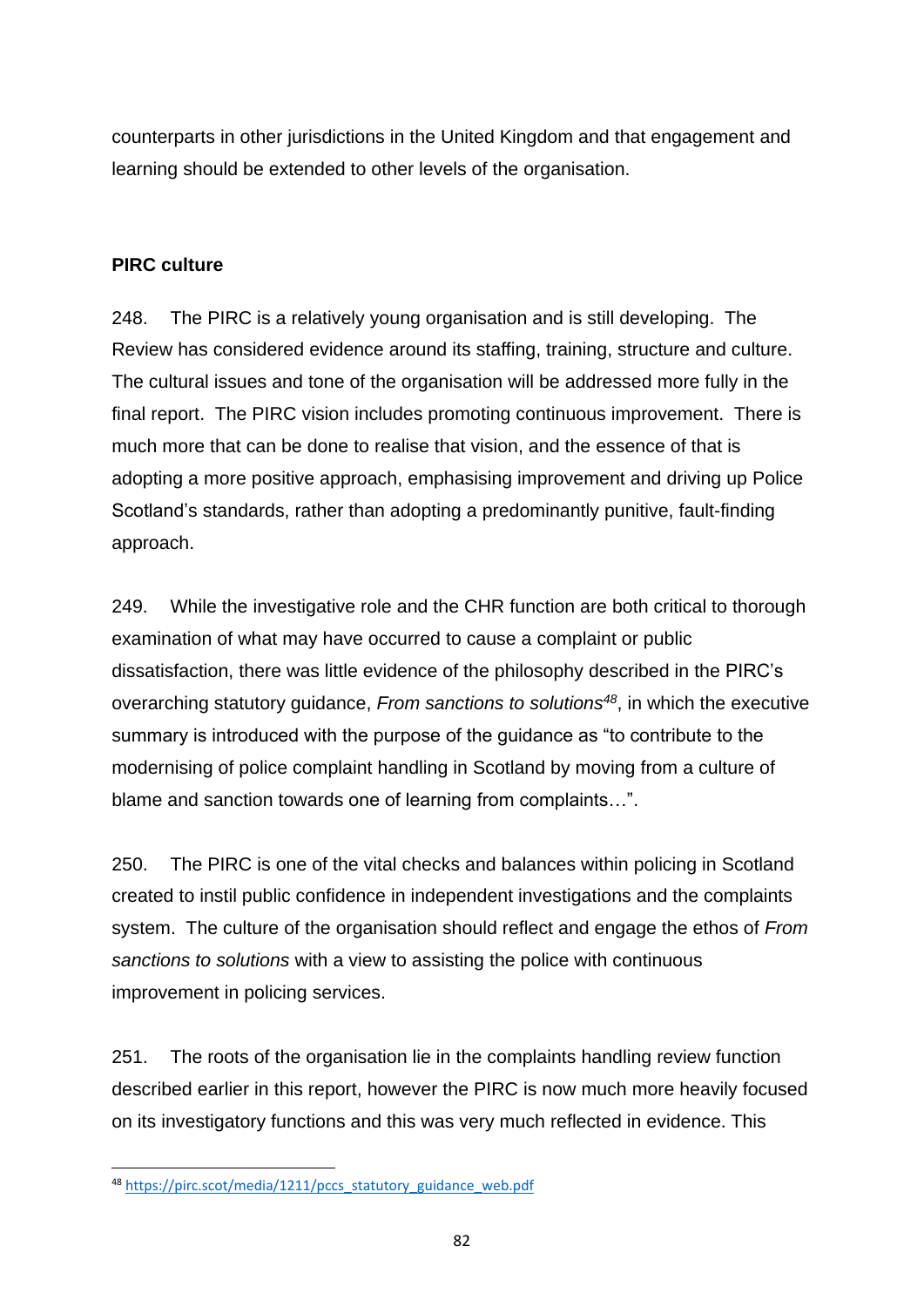evidence included indications of a 2-tier organisation where investigators heavily outnumber other functions and the Complaint Handling Review team is perceived as the second tier.

252. The PIRC employs a large number of very able and very experienced former police officers in its investigation teams who share with serving police officers a commitment to public service, a sense of fairness and a desire to help others. They carry out a challenging role in investigating serious and sensitive matters. Dealing with allegations or situations that can range across the whole gamut of policing specialisms from within a relatively small organisation presents challenges. These were highlighted in the HMICS evidence to the Review:

"It is difficult for retired officers to maintain competence in contemporary investigation techniques, particularly if those officers reached senior rank and had not have carried out operational roles for some time prior to retirement. This explains anecdotal evidence from serving officers that PIRC investigations can feel more like the 1990s than 2019."

253. While keeping skills up to date is a challenge that should be addressed through training programmes, a related issue that also needs to be considered is the tenure of investigators and what the optimal duration for such a role is taking into account, experience, training and career development.

254. The key product from PIRC investigations is the investigator's report. The evidence given to the Review suggested that the time and effort devoted at many layers of management to the quality assurance of these reports was excessive; in some instances reports were checked five times before being completed. There was evidence that this kind of excessive supervision caused delays, disempowered staff and had an effect on morale. Notwithstanding that level of intensive supervision, there was evidence that the product that goes to partners can on occasion be lacking in focus, over-lengthy, and does not always identify the relevant material.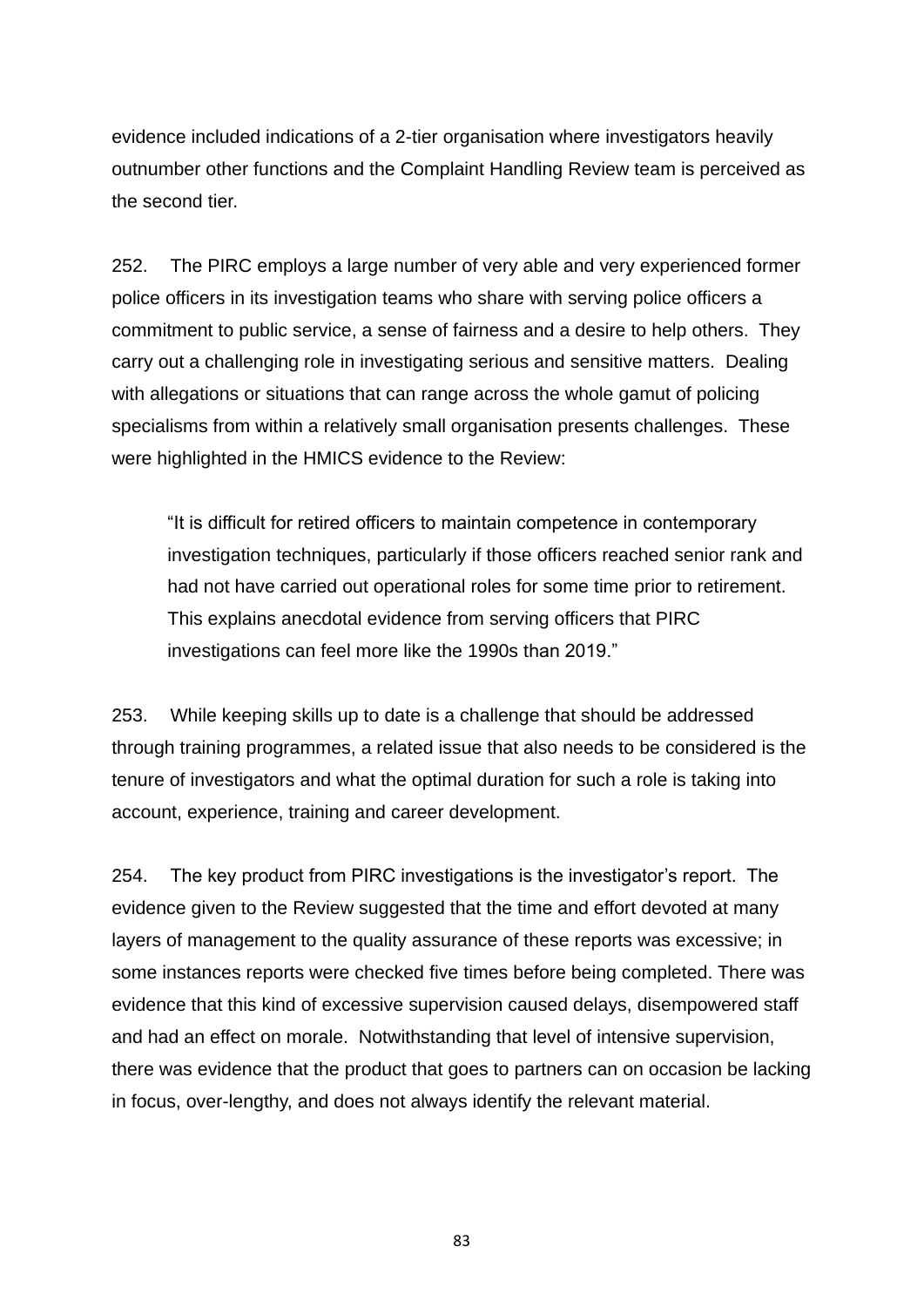255. There would be benefits to both the organisation as a whole, its staff and its partners if its focus was more strategic, its engagement more constructive and its approach more outward-looking. Not only would a shift in emphasis and tone enhance external relationships but it would also boost the confidence and motivation of staff across all teams.

256. In the light of the evidence provided about the organisation and its culture, I consider that there should be an immediate management review by an independent consultant to ensure that it has appropriate leadership, skills and culture to carry out its functions in the future, and to examine interactions with other stakeholders and how they can be improved.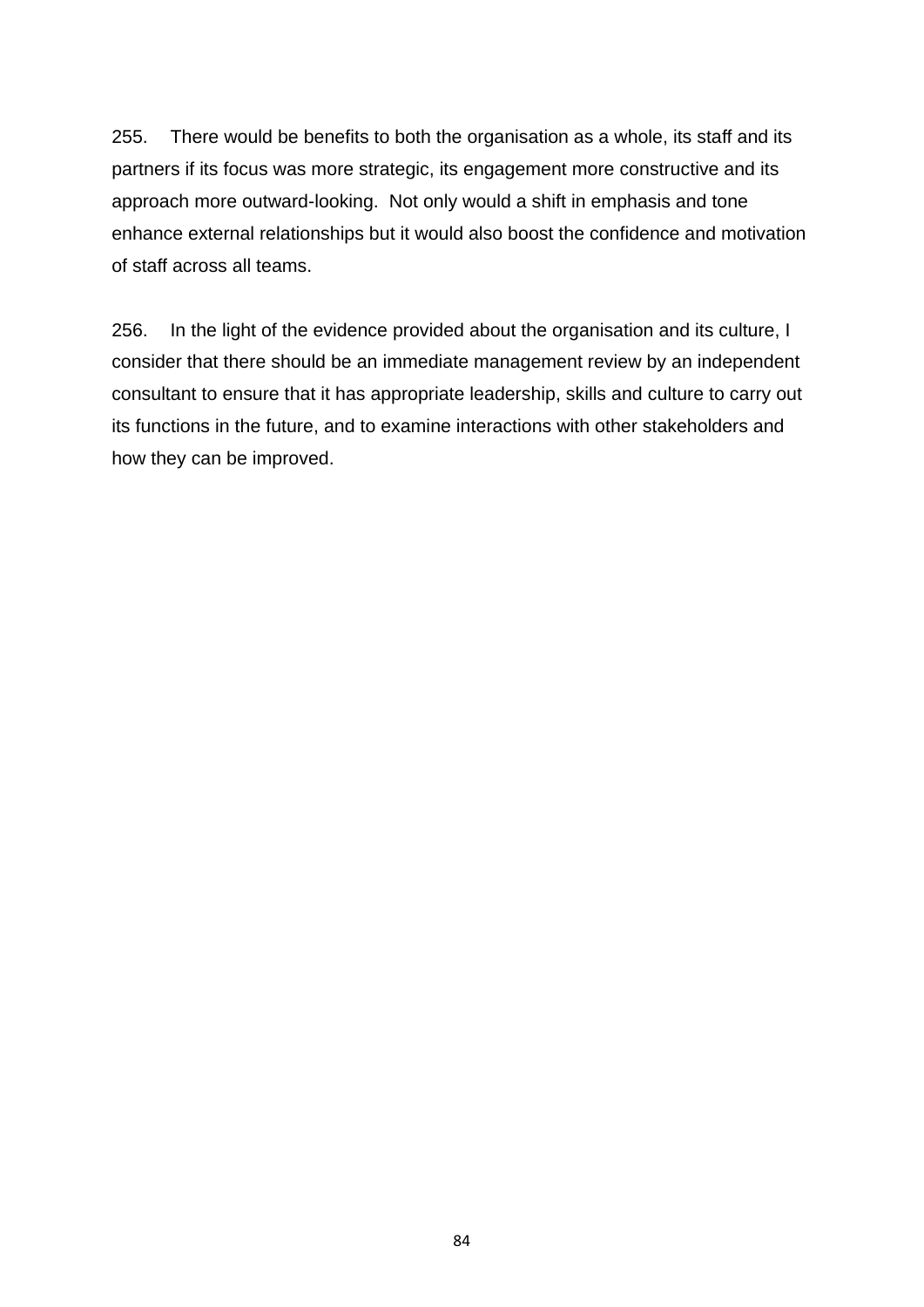#### **Recommendations in relation to the PIRC**

257. **Recommendation: The PIRC should consider the case for creating some measure of regional presence to enhance its capacity to respond immediately to the most serious incidents wherever they occur.**

258. **Recommendation: The PIRC should have the support of a new statutory Board of members appointed through the Scottish public appointments process whose role would be to scrutinise the work of the organisation, review the performance of the Commissioner and offer supportive advice and expertise.** 

259. **Recommendation: The Commissioner, or potentially a Deputy Commissioner, should be vested with a statutory power to make recommendations in addition to the existing powers to direct reconsideration of complaints. The corollary to that is that there should be a statutory duty, subject to a public interest test, on the Chief Constable to comply with recommendations unless there are sound overriding operational or practical reasons for not complying with a PIRC recommendation and an obligation on PSD to report progress back to the PIRC. Those statutory arrangements should be supported by agreement between the PIRC and Police Scotland on how the PIRC will be kept advised of progress.**

260. **Recommendation: The PIRC should consider the case for building into its structure legal support and advice capacity.**

261. **Recommendation: Following the retirement of former police officers PIRC policy should be to replace them with non-police officers. The PIRC should also adopt a similar policy to the IOPC's in England and Wales by recruiting non-police officers when recruiting to the most senior posts.**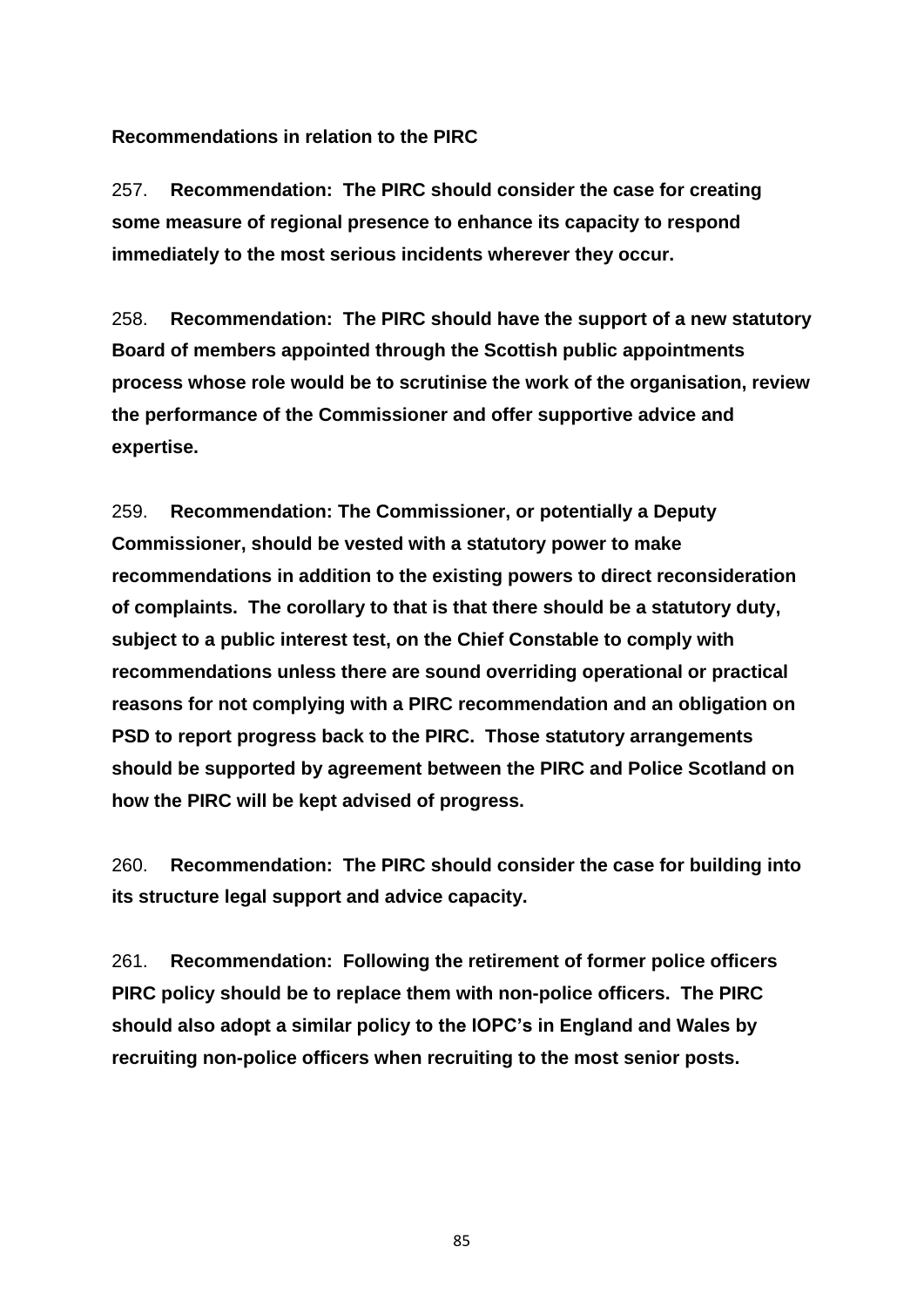262. **Recommendation: There should be a management review by an independent expert to ensure that the PIRC has appropriate leadership, skills and culture to carry out its functions in the future, and to examine interactions with other stakeholders and how they can be improved.**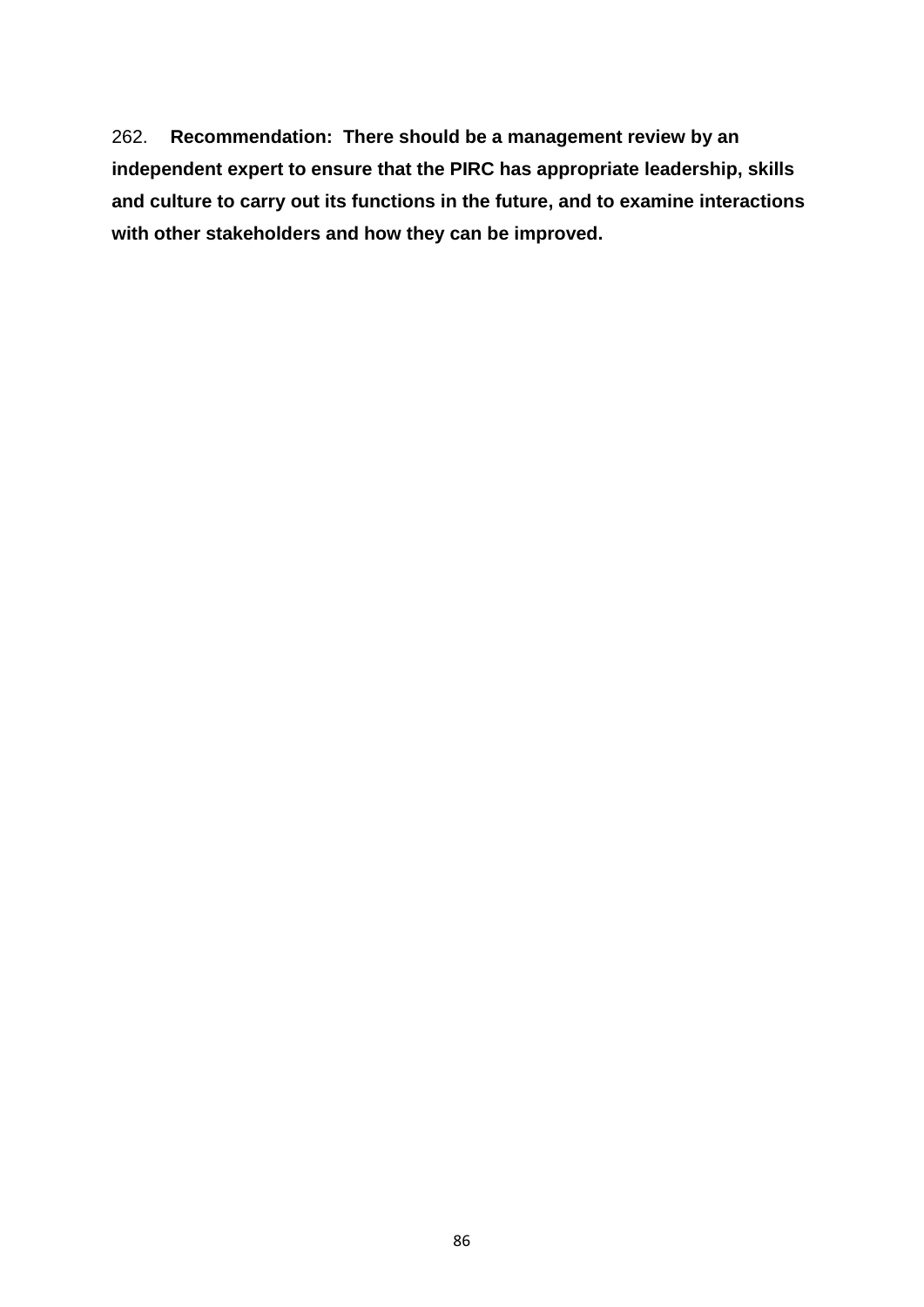#### **CROWN OFFICE AND PROCURATOR FISCAL SERVICE**

263. As noted earlier in this report, the role of the Crown Office and Procurator Fiscal Service does have a bearing on the operations of Police Scotland, the Scottish Police Authority and the Police Investigations and Review Commissioner, and the efficacy of the system for handling complaints against the police. The following sections take cognisance of, and should be read in the context of, the Review's Terms of Reference which state that, "Whilst the Review will encompass the investigation of criminal allegations against the police, it will not address the separate role of the Lord Advocate in investigating criminal complaints against the police".

#### **Role of the Lord Advocate**

264. The Lord Advocate is the head of the systems of prosecution and investigation of deaths in Scotland, functions which he exercises independently of any other person. Within that system, COPFS, as Scotland's independent public prosecution service, fulfils the responsibility for overseeing and investigating any allegation of criminality – and, by contrast with the position in the other parts of the UK, in Scotland the work of the police in investigating crime is subject to direction from the Crown. The Crown's responsibility extends to the investigation of allegations of criminality by police officers and is reflected in Police Service of Scotland (Conduct) Regulations 2014, which require that all allegations inferring criminality by police officers must be referred for independent investigation by COPFS.

265. Reports alleging criminal conduct by police officers acting in the course of their duties are made to and investigated by a specialist division within COPFS: the Criminal Allegations Against Police Division (CAAP-D). This division is headed by a senior prosecutor who leads an experienced and senior team of investigators and prosecutors. It deals with a significant number of allegations of criminal conduct that are of wide-ranging sensitivity and complexity. CAAP-D was created to provide a high level of consistency of practice and decision-making across Scotland. The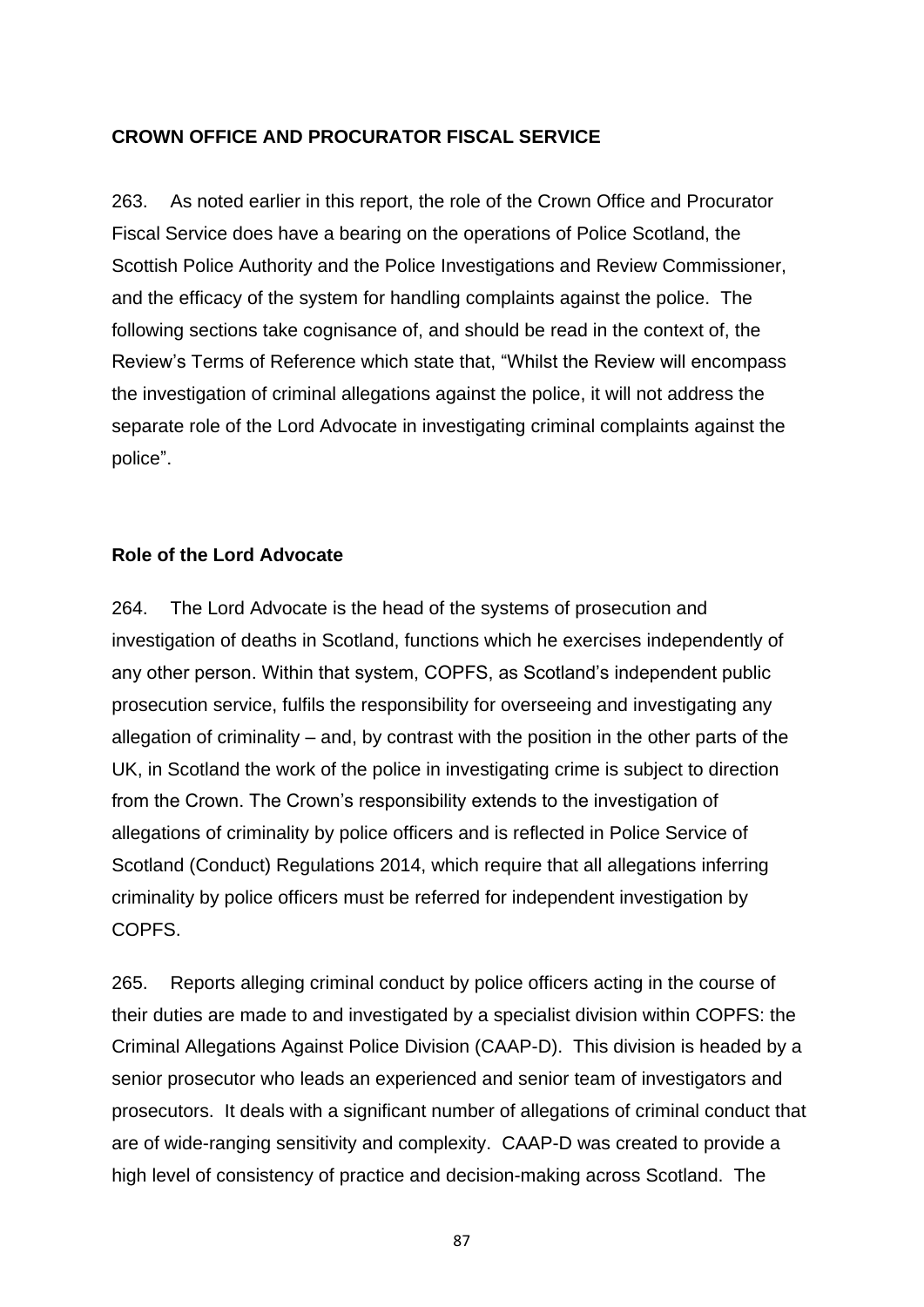practice of COPFS directing and overseeing investigations into criminal allegations against the police has existed for many years. The thorough and independent investigation of such allegations is essential in a democratic society.

266. The framework for a report to be submitted to COPFS differs from the position in criminal cases where the accused person is not an on-duty police officer. Where the accused person is not an on-duty police officer, a case will normally only be reported to COPFS where it is assessed by the police (or other reporting agency) that there is sufficient evidence to establish that a crime has been committed and that the accused person is the perpetrator. Where the criminal allegation is against an on-duty police officer, there is a statutory requirement that the matter be reported to COPFS where the Deputy Chief Constable considers that it can be reasonably inferred that a constable may have committed a criminal offence, irrespective of the question of sufficiency of evidence.

267. COPFS may direct the PIRC or the Professional Standards Department of Police Scotland to undertake further investigations into the allegation. Whichever course is taken, the investigation remains under the direction and control of COPFS, consistent with the fundamental principle that the responsibility for overseeing and investigating any allegation of criminality rests with the Lord Advocate and COPFS as independent public prosecutor.

268. In every case where there appears to CAAP-D to be a sufficiency of evidence, a report will be submitted by CAAP-D to Crown Office for Crown Counsel's instructions. Crown Counsel<sup>49</sup> may instruct further enquiry before reaching a final decision as to whether criminal proceedings should be instituted in any case.

269. COPFS policy is that criminal proceedings will only be instructed against an on-duty police officer on the personal instructions of a Law Officer, who will usually have available to them both CAAP-D's analysis and a recommendation from Crown Counsel. The decision is made in accordance with the criteria in the Scottish Prosecution Code, that is, before a prosecution is instituted, there must be sufficient

**.** 

<sup>&</sup>lt;sup>49</sup> Together, the Lord Advocate, Solicitor General and the Advocate Deputes are known as "Crown Counsel".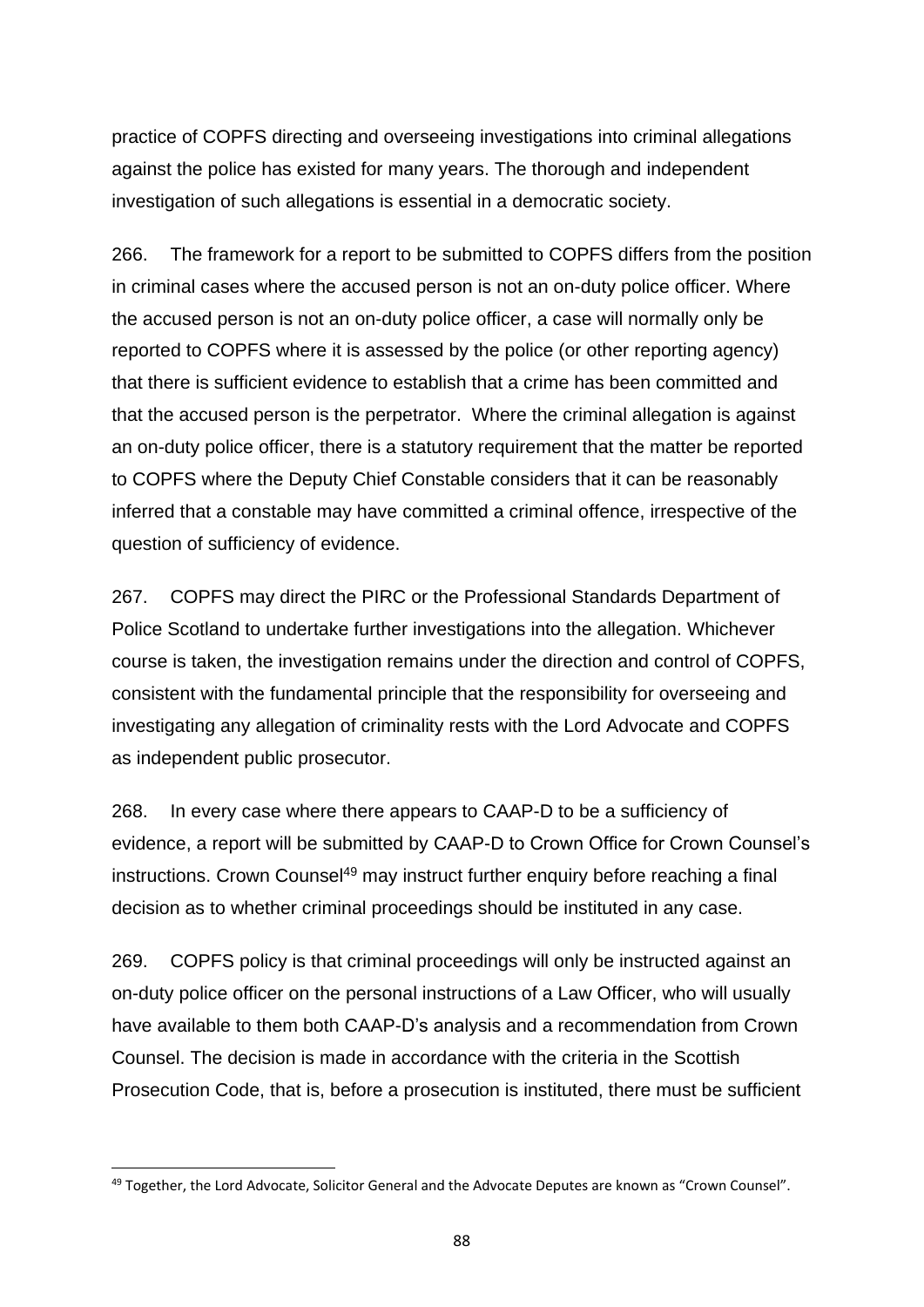credible, reliable and admissible evidence, and where proceedings are in the public interest.

270. One of the emerging themes from the evidence to the Review is that delays at various stages of the principal organisations' processes are inimical to the effectiveness and efficiency of the arrangements. This has included comment in relation to CAAP-D. Police Scotland said in their submission that:

"There are recent examples of criminal allegations having been reported to CAAP-D and officers placed on restricted duties for between two and three years before a decision was made regarding 'No Proceedings'. Matters consistently take a disproportionate amount of time at CAAP-D before a determination is reached with ultimately the vast majority concluding with 'No Proceedings'".

271. The evidence from the PIRC also commented on the absence of a timescale for COPFS decisions: "Where this organisation submits its reports expeditiously to the COPFS, there is no overarching target for the COPFS to aim for in reaching a determination on proceedings". Oral evidence from PIRC investigators also indicated that receiving increased feedback and clarity around decisions by CAAP-D would be beneficial.

272. There should be a collective effort on the part of all the principal organisations to reduce delays in the system. Some investigations are complex and require wide-ranging evidence gathering from different sources and experts, but where this is not the case it is in the interests of justice, and all parties concerned, that cases are dealt with expeditiously. In addition to contributing to a joint examination of how processes can be made more efficient, COPFS may wish to consider whether there is a case for increasing the resources available to CAAP-D in order to address the issue of delay. I understand that additional resources have, since this Review commenced, been allocated to CAAP-D.

273. The evidence suggests that there has been relatively little joint training involving CAAP-D and PIRC staff. Given the very close proximity of the CAAP-D office in Hamilton to the nearby PIRC office that appears to be an opportunity for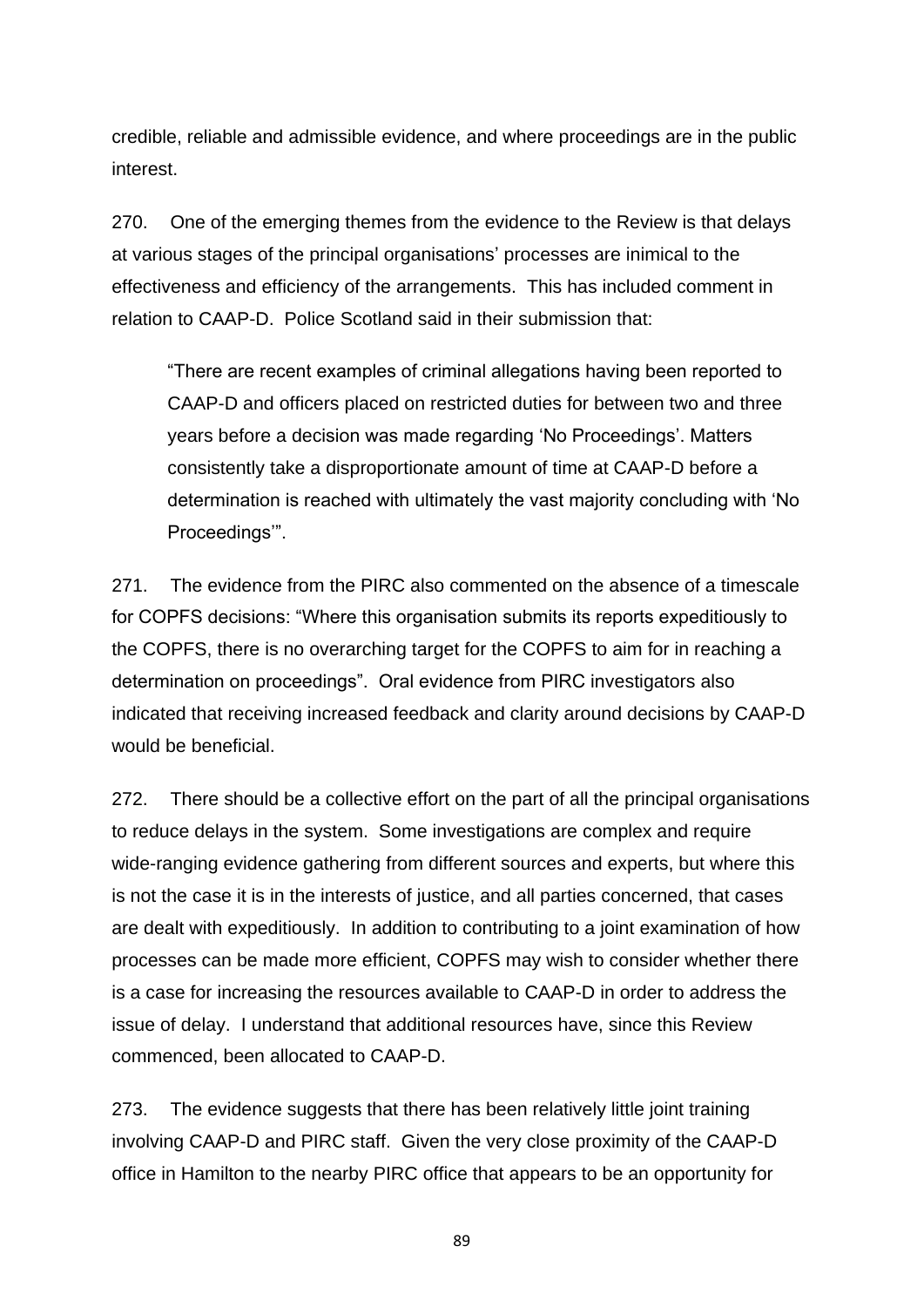familiarisation and learning that has been missed. Participation in Police Scotland's Officer Safety Training has been offered and taken up by both organisations and this is an excellent example of giving those who investigate the police an insight into the dangers they face and the techniques that they deploy when responding to situations of conflict, situations that can readily result in complaints against the police.

# **Reporting of off-duty criminality to COPFS by Police Scotland**

274. In her submission to the Review the Police Investigations and Review Commissioner suggested that the Lord Advocate's guidelines be amended "to provide that the reporting of both on and off duty criminality by police officers is expedited to COPFS and/or the PIRC", and notes that "those guidelines provide that off-duty criminality should be reported to the District Procurator Fiscal in the same way as any criminality by a member of the public. Accordingly, they are frequently investigated by local police officers and later reported to COPFS once that investigation is complete, without the opportunity for COPFS to instruct an independent investigation".

275. I believe there is merit in adjusting the reporting arrangements so that cases involving allegations of criminality against off-duty police officers are reported simultaneously to both the local Procurator Fiscal and to CAAP-D. Such an arrangement would ensure that CAAP-D are sighted, can make any connections to any ongoing on-duty case involving the off-duty officer (or his or her immediate colleagues) and can have the opportunity to discuss with the local Procurator Fiscal how the allegation will be investigated.

276. COPFS may wish to consider whether the Lord Advocate's Guidelines on the Investigation of Complaints Against the Police should be updated to take into account the new police structures and the PIRC. COPFS may also wish to consider how best this could be done to take into account current legislation and recent experience, and any other pertinent issues arising from this Review. COPFS might also wish to draw upon any work that might be done in future by the cross-agency Working Group to review guidance across the board which is recommended at paragraph 285.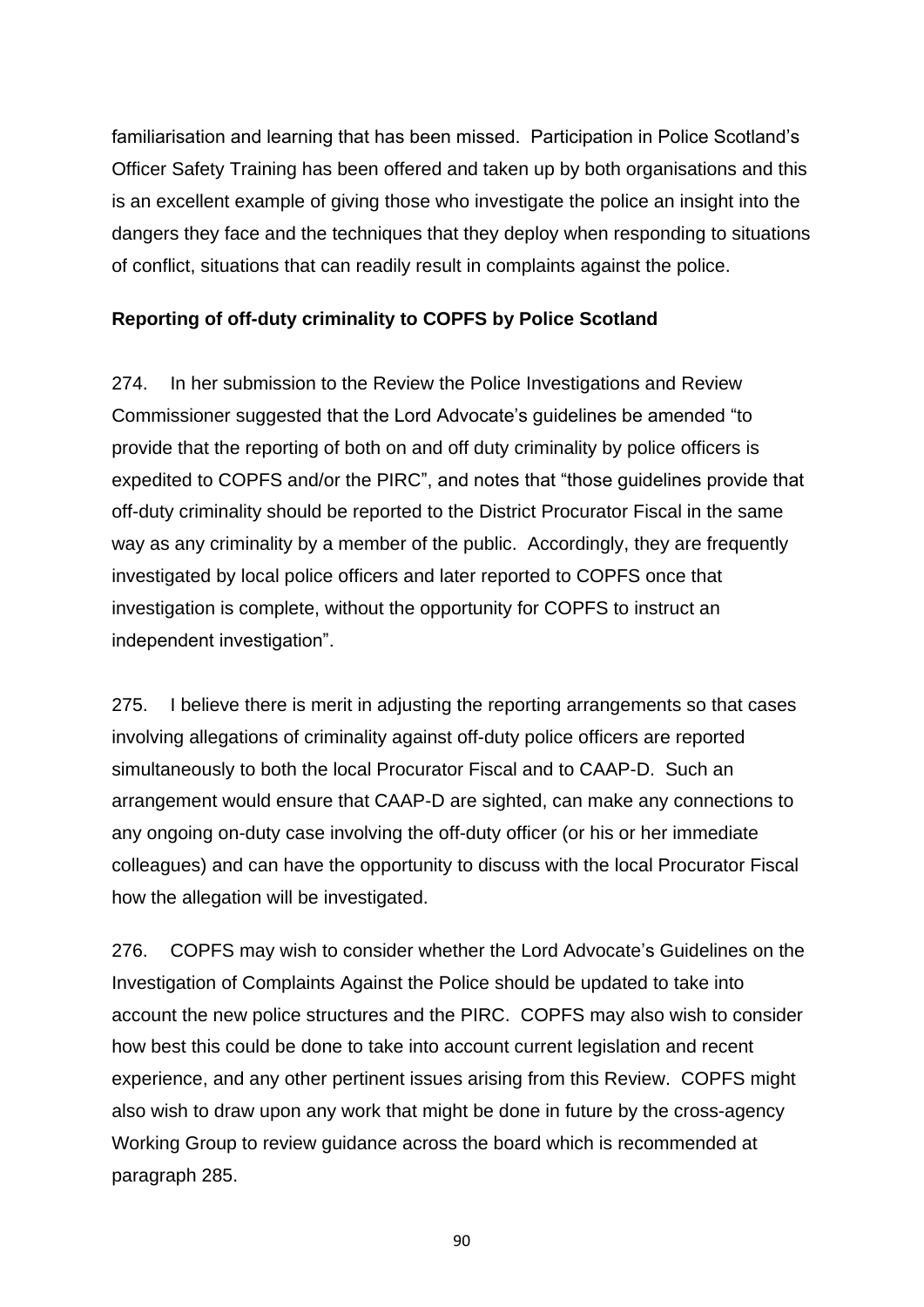# **INTERACTIONS BETWEEN THE FOUR PRINCIPAL ORGANISATIONS, RELATIONSHIPS AND CULTURE**

277. This preliminary Report describes the role of the principal organisations that have a crucial role in dealing with complaints against the police. In the main they are motivated to carry out their functions in a thoroughly professional way. What has however become clear through the evidence to the Review (and from recent media coverage) and is a matter of serious concern, is that certain aspects of those relationships are sub-optimal, are characterised by an absence of constructive engagement and coloured by a tone of cynicism. Suspicious is not impartial, and impartiality is the foundation of every component part of the justice system. Suspicion can breed a lack of professional respect and a lack of confidence in other parties which can be corrosive. Suspicion must not be allowed to damage the trust on which relationships depend and the responsibility for ensuring that does not happen rests with the leadership teams.

278. A concerted effort is required to make these crucial professional relationships work more effectively. Better liaison at every level of interaction is needed to increase understanding and to reduce the unnecessary tension evident over the first few years of new structures. I very much welcome the establishment in August 2018 of the Quad meeting, which brings together senior representatives of Police Scotland, the SPA, the PIRC and COPFS, as a means to address some of the problems which have arisen and to consider practical issues collectively. There would have been benefit in having such a mechanism in place earlier but now that it is in place it needs to meet on a regular basis. The senior cross-agency joint Working Group to review guidance that is recommended at paragraph 285 below should take direction from, and report to the Quad meeting. That meeting might also be the forum at which the prioritisation of the most serious cases is discussed, trends analysed prior to papers being submitted to the SPA Complaints and Conduct Committee and information-sharing protocols updated.

279. In setting the tone for future engagement and improvement, the Quad meeting should be guided by the ethos of *From sanctions to solutions<sup>50</sup>* and turn into

**.** 

<sup>&</sup>lt;sup>50</sup> [https://pirc.scot/media/1211/pccs\\_statutory\\_guidance\\_web.pdf](https://pirc.scot/media/1211/pccs_statutory_guidance_web.pdf)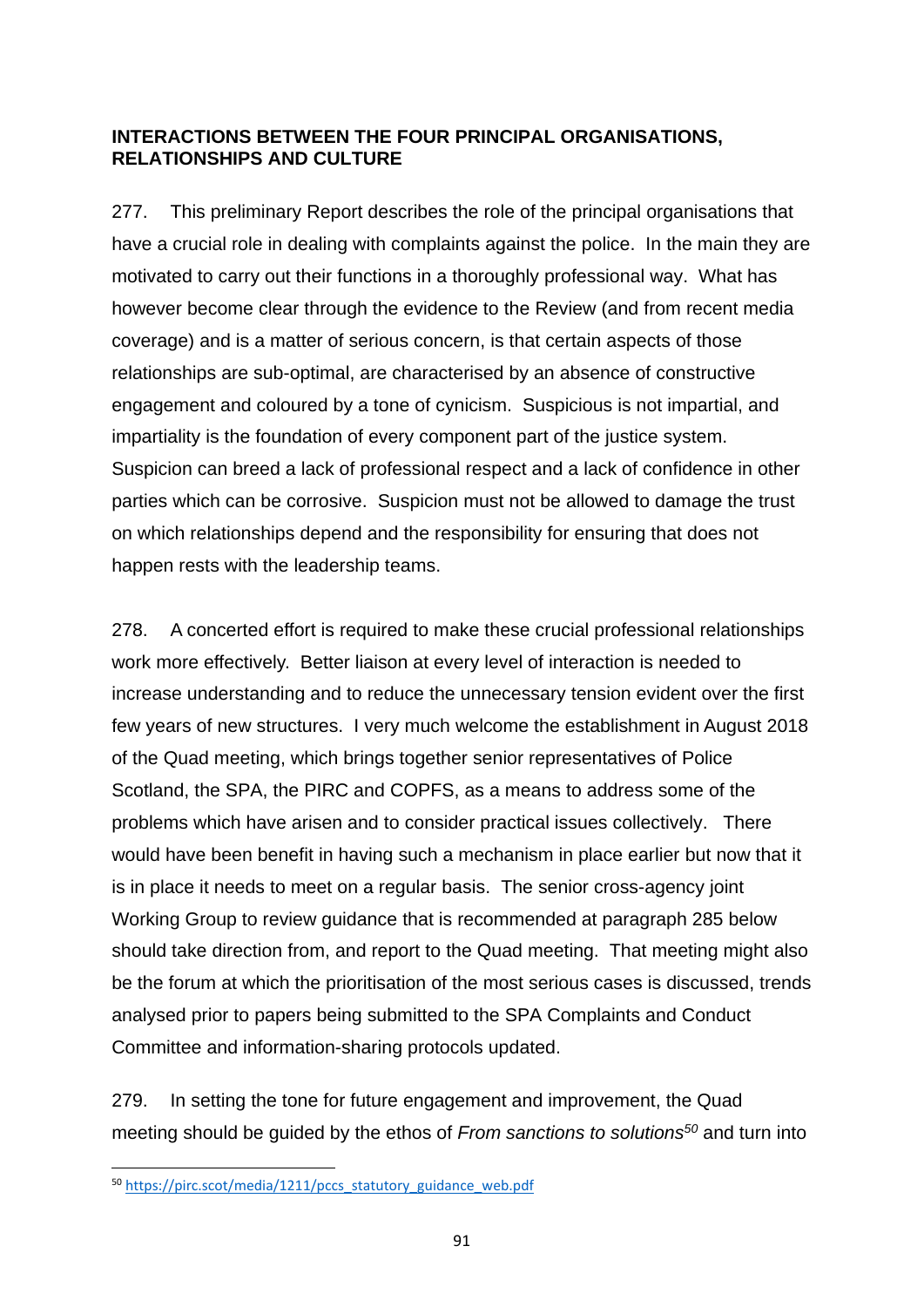a reality its philosophy of non-punitive learning from complaints that do not involve misconduct, gross misconduct or criminality.

280. The Quad meeting brings together organisations that have to be structurally and constitutionally independent but which cannot effectively function in isolation from each other. The efficacy of the system requires professional and positive relationships that can and must take into account distinct responsibilities and essential structural independence, but there has to be a recognition on the part of all those organisations that they are also interdependent.

281. There should be a common understanding and expression of what the organisations are trying to achieve collectively and the kind of culture that they are trying to engender. It is important that the Scottish Parliament, the public, the staff associations and all the other main stakeholders understand and buy in to that philosophy.

282. The approach being adopted south of the border in the light of the Chapman Report will be examined further, but it is worth noting that the developing Home Office approach is based on creating a learning culture which focuses on prevention, early intervention and support for the people involved, and a culture that applies equally to all parties, who should be willing to listen, reflect and learn lessons. Their intention is to remove the explicit link between a complaint and the conduct of an officer, and to make the system less about blame and more about the customer.

283. The evidence suggests that improving communication between organisations needs to be addressed. The evident non-sharing of certain information between organisations concerns me. Memorandums of Understanding (MOUs) exist between a number of the organisations but these tend to be very short and in need of updating. In addition to updating, expanding and adhering to these documents, there is a huge potential benefit in creating and adopting a new 4-way Memorandum of Understanding based on a common purpose and shared objectives. The creation of such a document is a matter for Police Scotland, the SPA, the PIRC and COPFS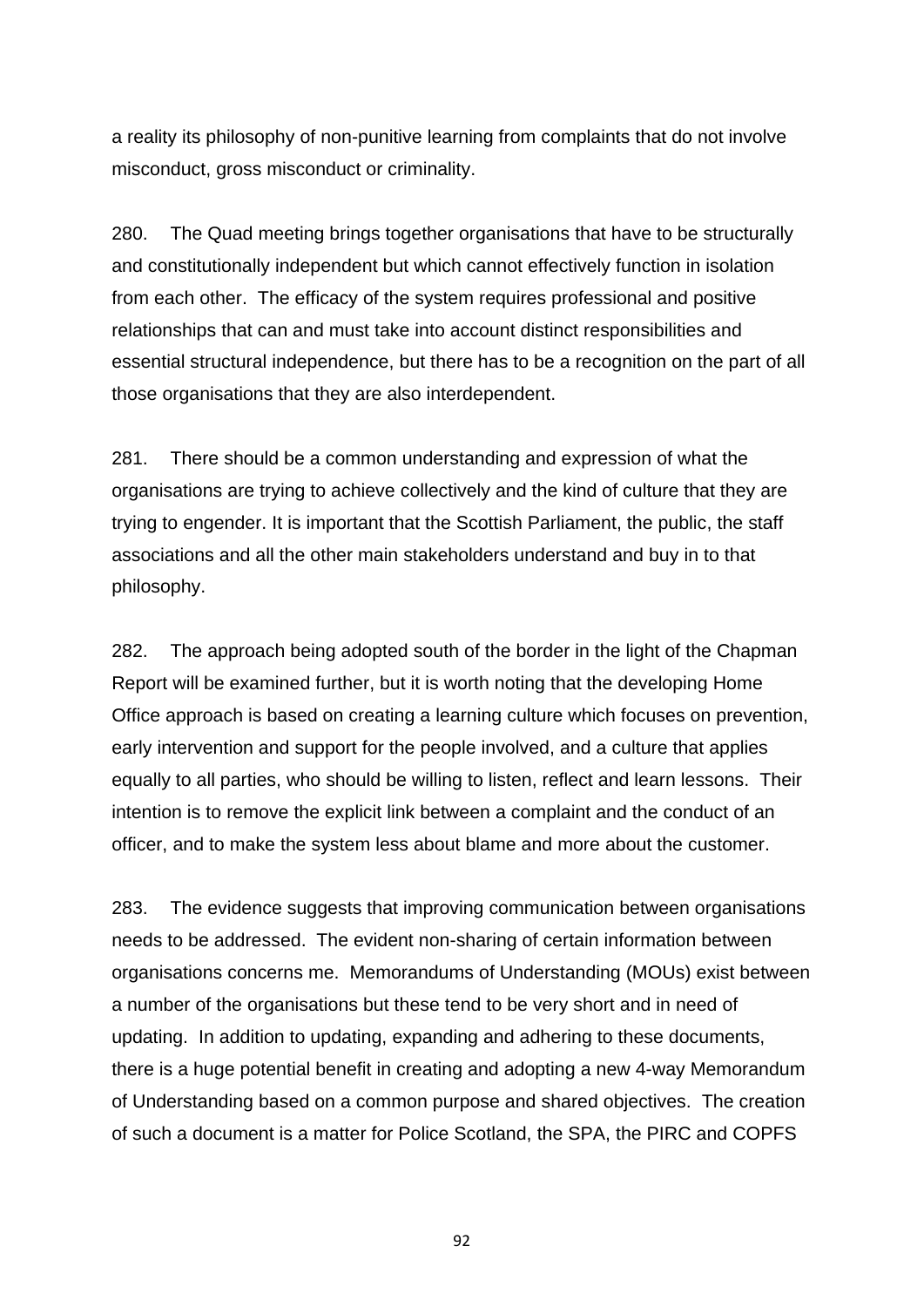to take forward but I believe that it should encapsulate shared objectives shaped around these seven headings:

- Increasing public confidence and satisfaction with service
- Ensuring consistent practice
- Dealing effectively and expeditiously with complaints to reduce delays
- Increasing public awareness and understanding
- Improving communication with the public around progress
- Fostering proactive co-operation between organisations
- Sharing information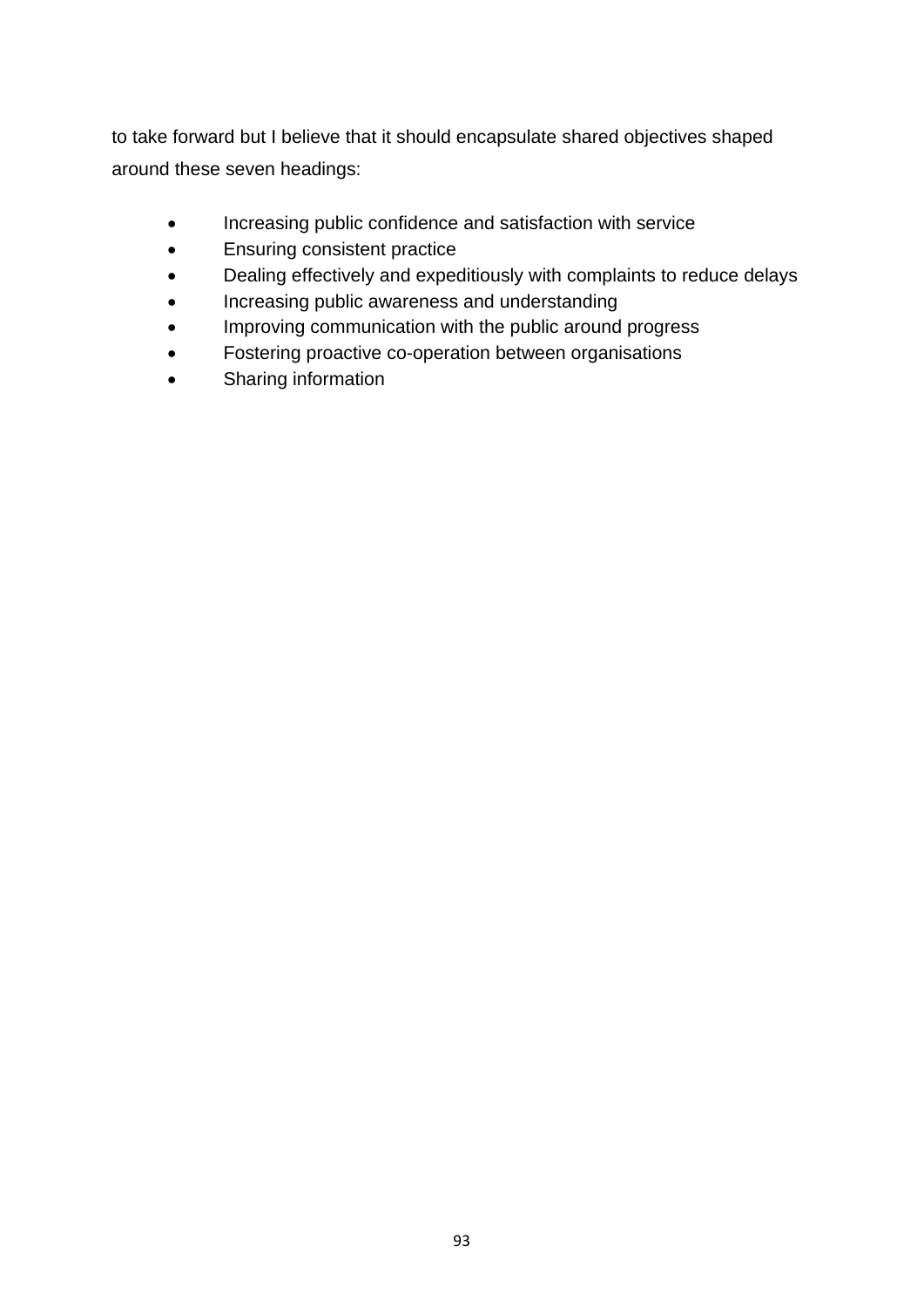## **GUIDANCE**

284. In addition to the statutory framework on conduct, the police and other agencies rely on guidance documents produced to assist implementation of the statutory obligations. The current set of guidance in operation within and across the main agencies involved in complaints against the police is piecemeal, elderly and incomplete and in some significant respects is inconsistent in approach. That is a matter of serious concern because misunderstandings and conflicts between organisations might arise from members of different agencies working from different texts which have not been fully updated or reconciled to take into account the new legislative framework and the new landscape in which they are operating and exercising their responsibilities.

285. It is recommended that there should be the immediate establishment of a senior cross-agency joint Working Group involving the SPA, Police Scotland and the PIRC to develop appropriate and up-to-date guidance drawing on the considerable knowledge and expertise that exists within, and outwith those organisations, consulting other experts and external organisations as and when required.

286. Representation from COPFS to assist with that cross-agency approach would also be extremely helpful. The Crown Office may also wish to consider updating the guidance to the police in this area of their functions and any guidance regarding the PIRC's responsibilities for investigating allegations of criminality.

287. This approach, the remit, the scope of relevant guidance, the membership and chair of the Working Group should be agreed by all from the outset. The Group should report to and take its instructions from the Director-level cross-agency Quad meeting referred to in paragraph 278 above.

288. **Recommendation: There should be the immediate establishment of a senior cross-agency joint Working Group involving the SPA, Police Scotland and the PIRC to develop appropriate and up-to-date guidance.**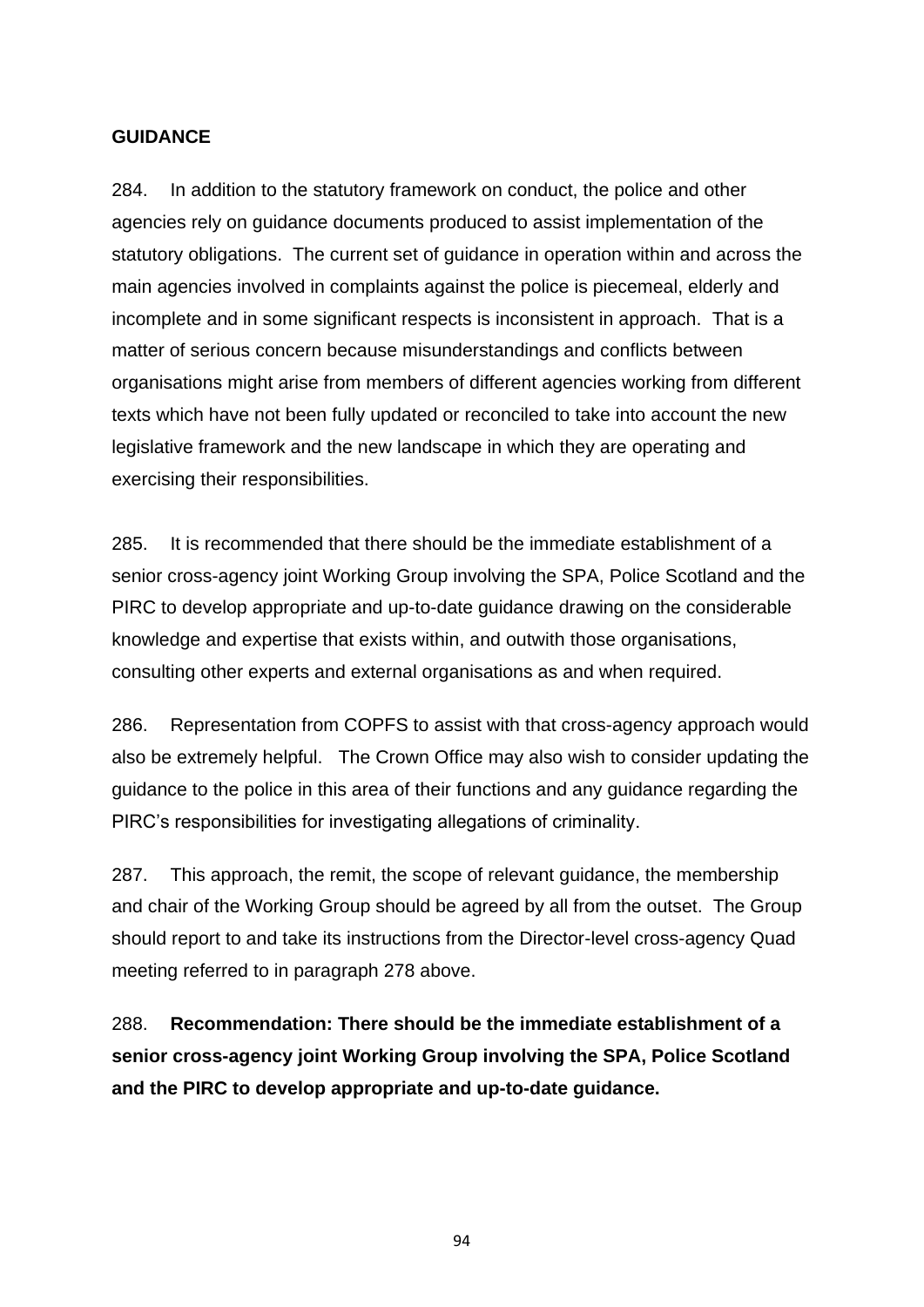## **AUDIT**

289. In relation to thematic scrutiny of the Scottish Police Authority and Police Scotland, there are areas of similarity and interaction between the roles of the Auditor General for Scotland (AGS), HM Inspectorate of Constabulary in Scotland (HMICS), and the Police Investigations and Review Commissioner (PIRC). In recognition of this, therefore, Section 85 of the Police and Fire Reform (Scotland) Act 2012 obliges this triumvirate of scrutiny bodies to "*co-operate and co-ordinate activity with each other with a view to improving the carrying out of their respective functions*" in this regard.

290. Following on from this provision, three broadly analogous bilateral Memorandums of Understanding have been put in place:

- AGS and PIRC in July 2013<sup>51</sup>, "*to optimise the skills and experience involved in audits, reviews or investigations, avoid duplication of effort and minimise the burden of scrutiny*".
- HMICS and AGS in September 2014<sup>52</sup>, "*to optimise the skills and experience involved in audit and inspection, avoid duplication of effort and minimise the burden of scrutiny*".
- PIRC and HMICS in October 2017<sup>53</sup>, "*to optimise the skills and experience involved in inspections, reviews or investigations, avoid duplication of effort and minimise the burden of scrutiny*".

291. Within this general framework for the police landscape, the AGS's particular focus – consistent with her general remit as regards dozens of organisations across Scotland's public sector – is financial, ensuring propriety and value for money in the spending of public funds. Central to this is a programme of annual audit. The 2017-18 audit of the Scottish Police Authority, which was published in November 2018, was the seventh such report on the Scottish Police Authority/Police Scotland.

**.** 

<sup>51</sup> [https://pirc.scot/media/1277/mou\\_audit\\_scotland.pdf](https://pirc.scot/media/1277/mou_audit_scotland.pdf)

<sup>52</sup> [https://www.audit-scotland.gov.uk/work/scrutiny/docs/as\\_140925\\_hmics\\_memorandum.pdf](https://www.audit-scotland.gov.uk/work/scrutiny/docs/as_140925_hmics_memorandum.pdf)

<sup>53</sup> <https://www.hmics.scot/sites/default/files/publications/PIRC%20and%20HMICS%20MoU%20-%202019.pdf>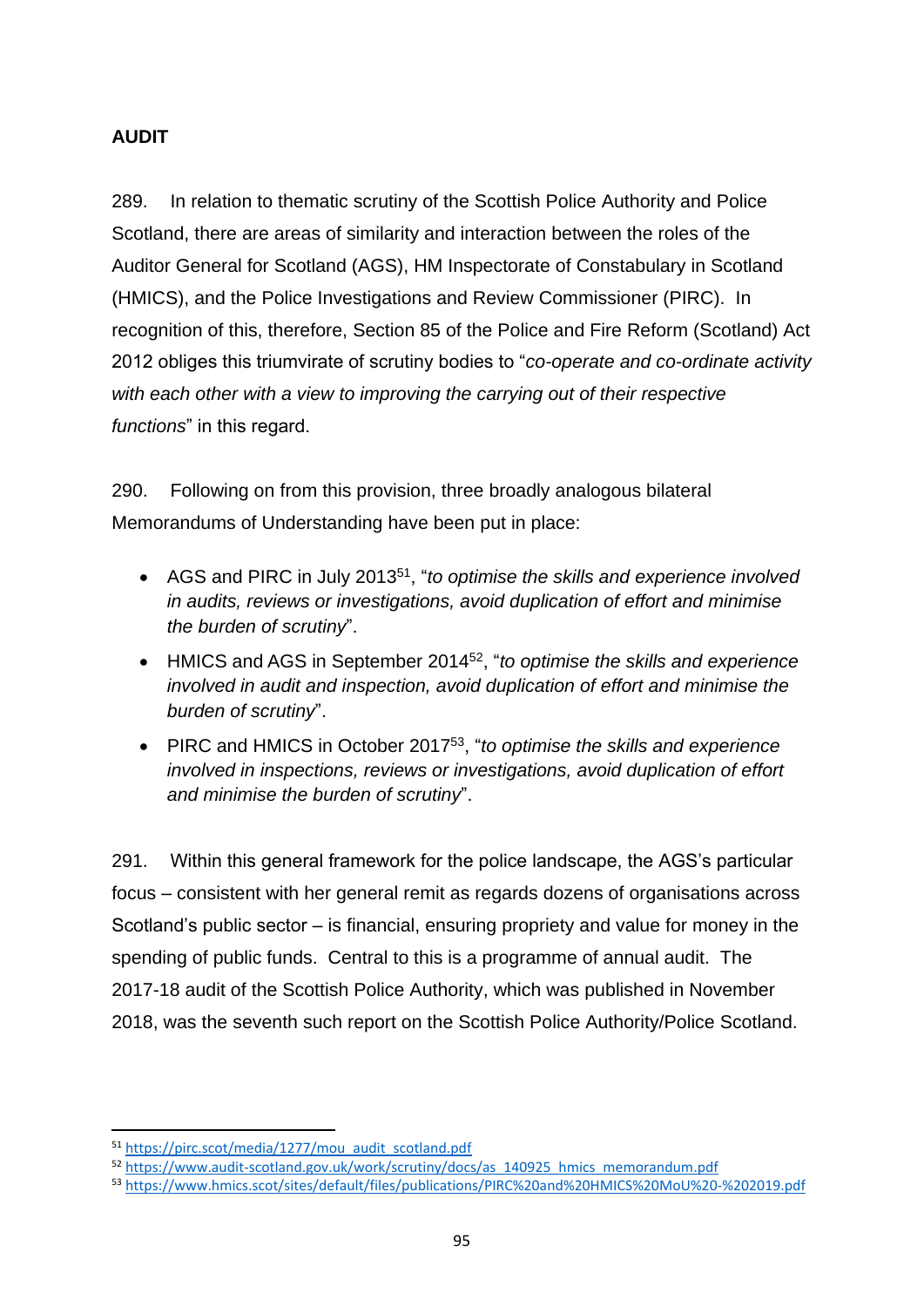292. While HMICS also has a statutory role in ensuring that obligations are met in terms of best value and continuous improvement, this is in the context of a wider operational remit which is to look into the "*state, effectiveness and efficiency*" of the Scottish Police Authority/Police Scotland. An Annual Scrutiny Plan sets out how HMICS intends to meet its statutory purpose, specifying its key priorities for inquiries over the year.

293. Insofar as it relates to their general remits, there is nothing to prevent the AGS or HMICS auditing/inspecting/evaluating how the Scottish Police Authority/Police Scotland handle complaints (as evidenced, for example, within the June 2019 report from HMICS on "*Inspection of the strategic arrangements for the*  delivery of police custody<sup>'54</sup>). However, of the three scrutiny bodies, it is the PIRC alone<sup>55</sup> that, amongst its other duties, has explicit responsibilities on this matter conferred by statute (Chapter 2 of the Police, Public Order and Criminal Justice (Scotland) Act 2006), notably Section 33A(a):

"*to maintain, and to secure the maintenance by the Authority and the chief constable of, suitable arrangements for—*

*(i) the handling of relevant complaints; and (ii) the examination of the handling of relevant complaints and the reconsideration of such complaints*".

294. In large part PIRC discharges these responsibilities by reactively conducting individual Complaint Handling Reviews (CHRs) in cases where a complainer remains dissatisfied after having initially gone through the relevant internal Scottish Police Authority or Police Scotland procedures. There is also a proactive element to PIRC's responsibilities, in that it is also charged with initiating audits and assessments of the organisations' practices.

**.** 

<sup>54</sup> <https://www.hmics.scot/sites/default/files/publications/HMICS20190606PUB.pdf>

<sup>55</sup> A caveat to this statement is that the Auditor General has a statutory role as regards complaints about fraud, corruption or wrongdoing from employees who have the status of whistle-blowers.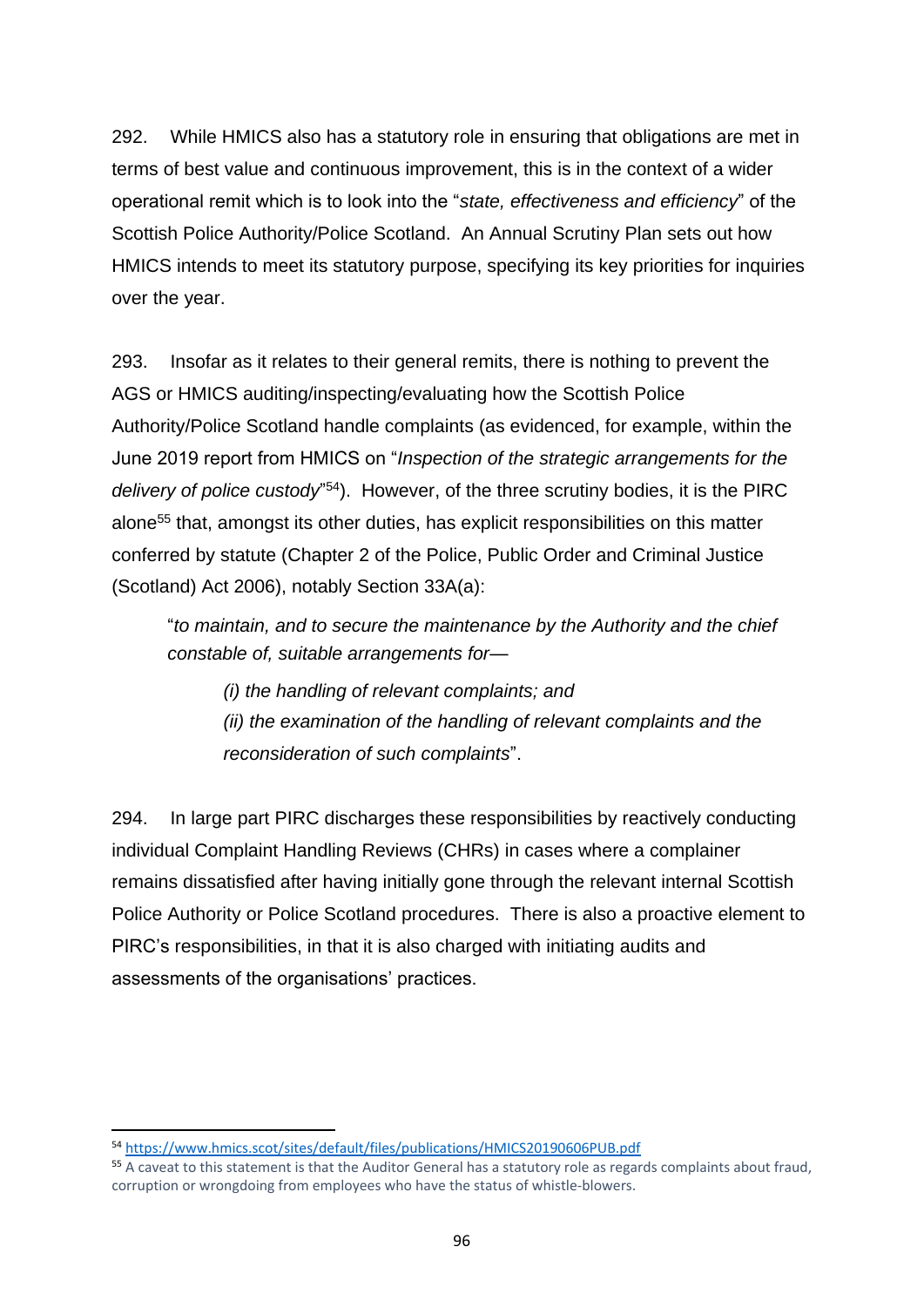295. Since April 2013 reports of the following audits have been published by the PIRC:

| 2013 | None, since April. (Two prior to April.)                                                 |
|------|------------------------------------------------------------------------------------------|
| 2014 | Audit of police adherence to timescales in the handling of<br>complaints (February 2014) |
|      | Police Scotland Frontline Resolution Audit (July 2014)                                   |
|      | SPA Complaints Audit (July 2014)                                                         |
| 2015 | SPA Complaints Audit (April 2015)<br>٠                                                   |
| 2016 | Police Scotland Complaint Timescales Audit (November 2016)<br>$\bullet$                  |
| 2017 | SPA Complaints Audit (December 2017)                                                     |
| 2018 | None.                                                                                    |
| 2019 | None.                                                                                    |

296. Thus, there does appear recently to have been some tailing-off in the proactive element. This is a concern. While it is absolutely right for PIRC to focus attention on dealing with individual CHRs (especially given the backlog which has been reported to the Review), the value of the proactive element should not be overlooked. While it is certainly not a panacea, it does offer an important means of gaining a broader perspective, one which should enable the identification of significant points which might otherwise remain hidden, for instance as regards:

- cases in which there have been particular examples of very good practice, which should be identified, highlighted and disseminated;
- cases in which, although he/she chose for some reason not to progress the matter to PIRC, the complainer (perhaps unwittingly) received an inappropriate service;
- cases in which, although the complainer was happy with the handling of his/her complaint and the outcome, the police officer who was the subject of the complaint was inappropriately treated; or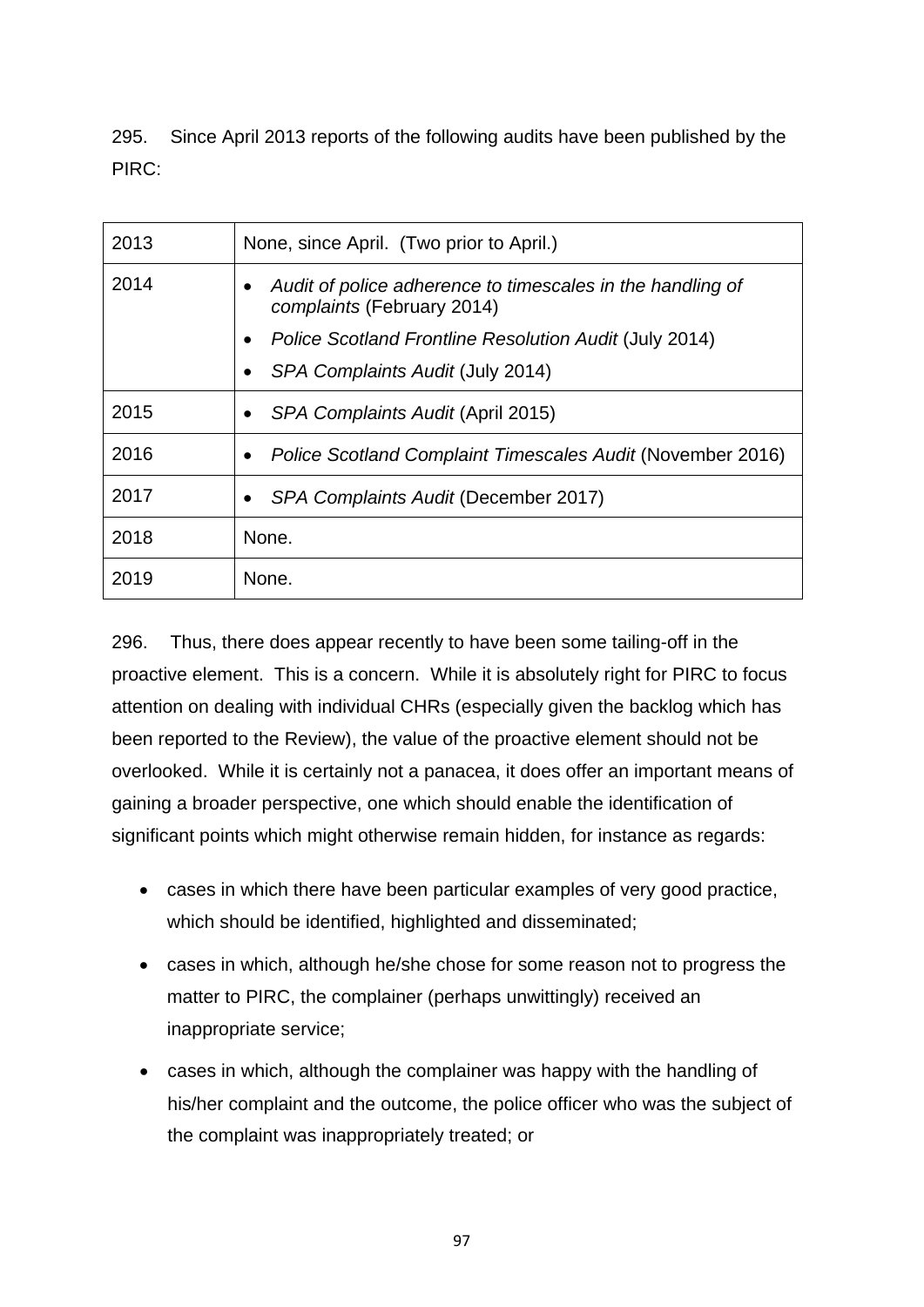• cases which collectively show a pattern of systemic concern, for example as regards timescales or categorisation.

297. It is understood that PIRC has sought additional funding, to enable it to establish a 'Compliance Team' which would have auditing various aspects of Police Scotland's complaints process as one of its primary objectives. This is a welcome indication that the value of proactive audit work is recognised in principle within PIRC. However, the implicit suggestion that such work may be viewed as something of a luxury add-on and that, if additional resources are not forthcoming, other work will continue to have greater priority is a matter of concern. Resources within the PIRC should be allocated in such a way that the audit of complaints, the identification of trends and the promotion and support of continuous improvement in policing is prioritised.

298. Alongside these arrangements, the Crown Office and Procurator Fiscal Service (COPFS) has longstanding responsibility for overseeing and investigating any allegation of criminality, including the investigation of allegations of criminality by police officers. In addition to dealing with individual allegations, COPFS also has oversight of the effectiveness of the overall system. Thus, earlier this year, the Crown Agent advised the Justice Committee that, to provide additional reassurance that Police Scotland categorises and routes such allegations correctly:

- the Criminal Allegations Against Police Division (CAAP-D) within COPFS would carry out a retrospective review of a representative sample of complaint cases that have been characterised by Police Scotland as complaints of 'excessive force' and/or 'unlawful detention'.
- Police Scotland would meantime be expected to report all cases to CAAP-D where they propose to categorise the complaint as one of 'excessive force'.

299. Aside from the external audit, review and inspection activities undertaken by COPFS and the three scrutiny bodies specified in Section 85 of the 2012 Act, as summarised above, there is clearly a vital internal quality control function for the Scottish Police Authority/Police Scotland. A pivotal role in this is played by the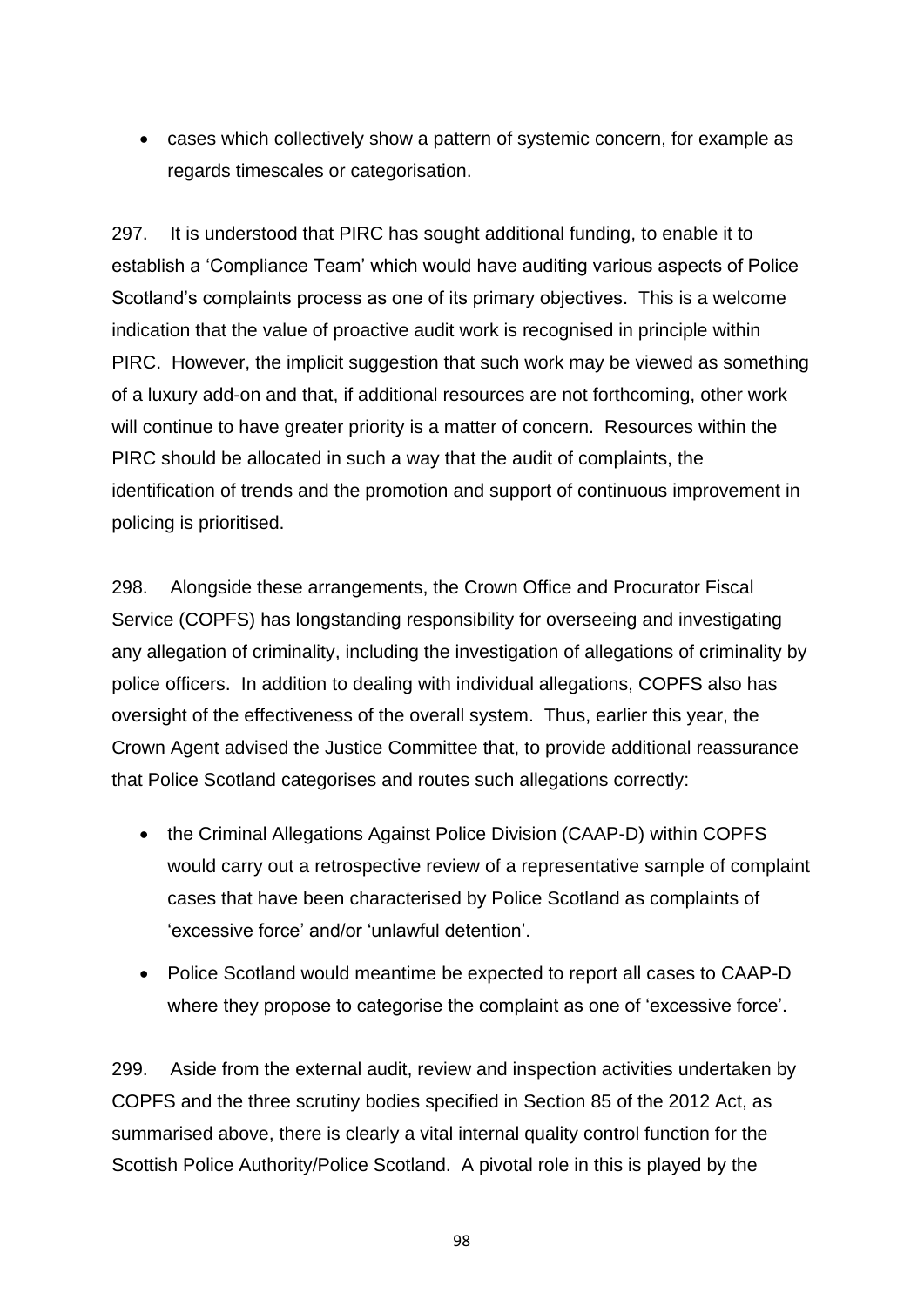Scottish Police Authority's Complaints and Conduct Committee, since it was re-established 18 months ago, and Police Scotland's Professional Standards Department (PSD).

300. The Complaints and Conduct Committee considers information from a range of sources, including statistical reports from PSD, dip-sampling reports produced by the Scottish Police Authority's own staff and trend analysis. There is clear evidence from the Complaints and Conduct Committee's published material of an ongoing effort to focus on thematic and systemic issues, with a view to drawing generally applicable lessons and facilitating organisational learning for the Scottish Police Authority/Police Scotland. It appears, however, that – notwithstanding the view in PIRC's 2017 Audit that "*the current level of resources dedicated by the SPA to complaint handling is sufficient*" – resource and skills constraints in the Authority may at times inhibit its ability to pursue a rigorous, in-depth approach, not least when the small support team is under exceptional pressure, for example on occasions when it is operating below complement and/or is diverted by having to deal with individual complaints about senior police officers or the Authority itself. Against that background, the Review welcomes indications from HMICS that the Complaints and Conduct Committee is making positive efforts to increase its capability. The Chair of the SPA recognises the challenges in this area and is seeking to develop a more robust position.

301. Even now, however, it appears that the Complaints and Conduct Committee provides a useful, open forum for addressing statistically-based emerging themes and systemic issues. The reports that are presented to the Complaints and Conduct Committee and minutes of its discussions are available online to all the aforementioned scrutiny organisations and, indeed, to the general public. However, it is generally the case that the Complaints and Conduct Committee is attended only by the Scottish Police Authority/Police Scotland. Other relevant bodies, such as the PIRC, should consider whether more direct engagement with the Complaints and Conduct Committee could facilitate a clearly focused, whole-system approach to complaints handling. This may offer one additional means of achieving more co-ordination, with regular, thematic, analytically robust outcomes.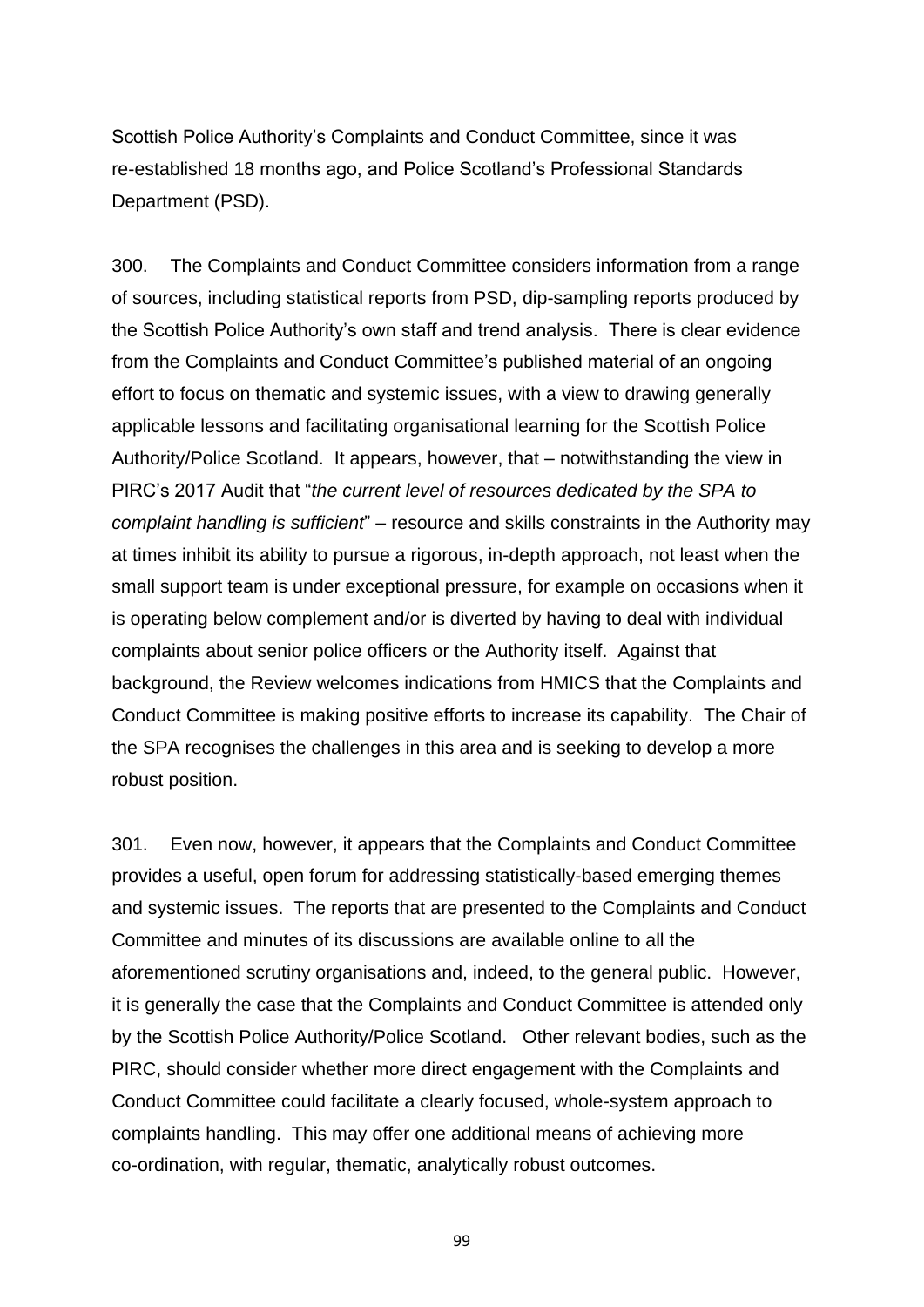302. **Recommendation: All the audit arrangements, including regular dip-sampling, designed to identify poor practice, good practice and emerging trends should be prioritised and co-ordinated to support the common objective of improving standards and service to the public.**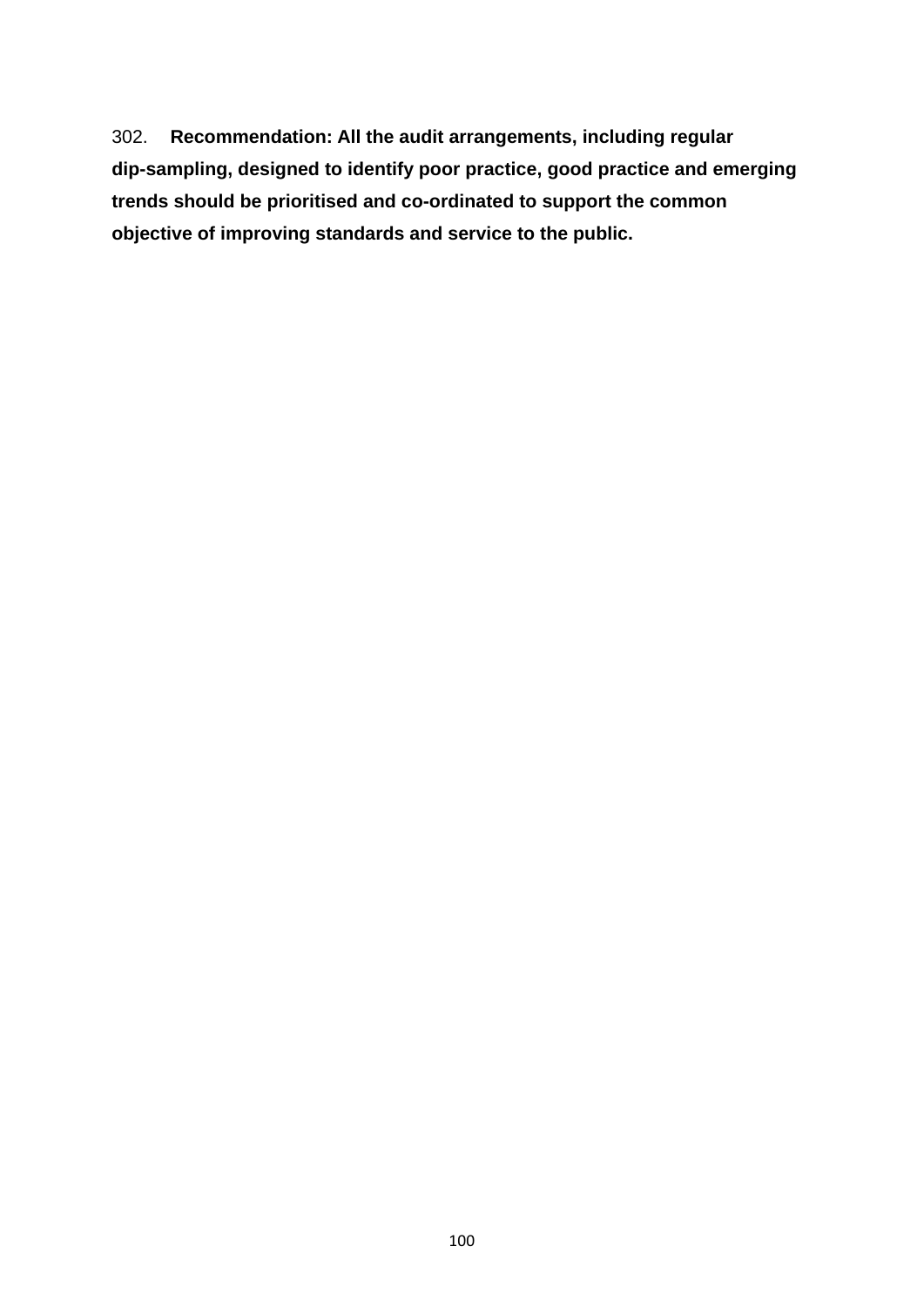#### **TRAINING**

304. In recent months additional training and programmes have been implemented and these are to be welcomed, especially the training that has been undertaken across or between organisations. It is vital that people have a better knowledge of others' roles, and improved communication along with joint training will assist in this.

305. There are instances where audits of organisations have previously identified gaps in their training needs. For example, PIRC's 2017 audit of the Scottish Police Authority concluded that no staff had undertaken formal complaint handling training since taking up post, and that there was no formal or structured annual training, or continuing professional development programme made available to staff. PIRC therefore recommended more training for staff in the SPA's Complaints and Conduct Team and this has been progressed.

306. In the context of misconduct, the Association of Scottish Police Superintendents (ASPS) expressed the view in their evidence that those in charge of conduct procedures, especially hearings, lacked specific training, and stressed that it is important that those charged with independent oversight are properly trained and resourced.

307. The 2015 *Review of PIRC Procedures in relation to Complaint Handling Reviews* of PIRC led by Robert Gordon recommended that the Scottish Public Services Ombudsman (SPSO) should share their training materials and courses where appropriate, and that a quality assurance check of decisions issued by review officers could offer feedback to identify any training needs. The PIRC should also consider the operational and career development merits of interchange between PIRC staff and SPSO staff.

308. The identification of relevant training for officers, investigators, hearing or chairs of proceedings and support staff across all organisations will be considered in the final report.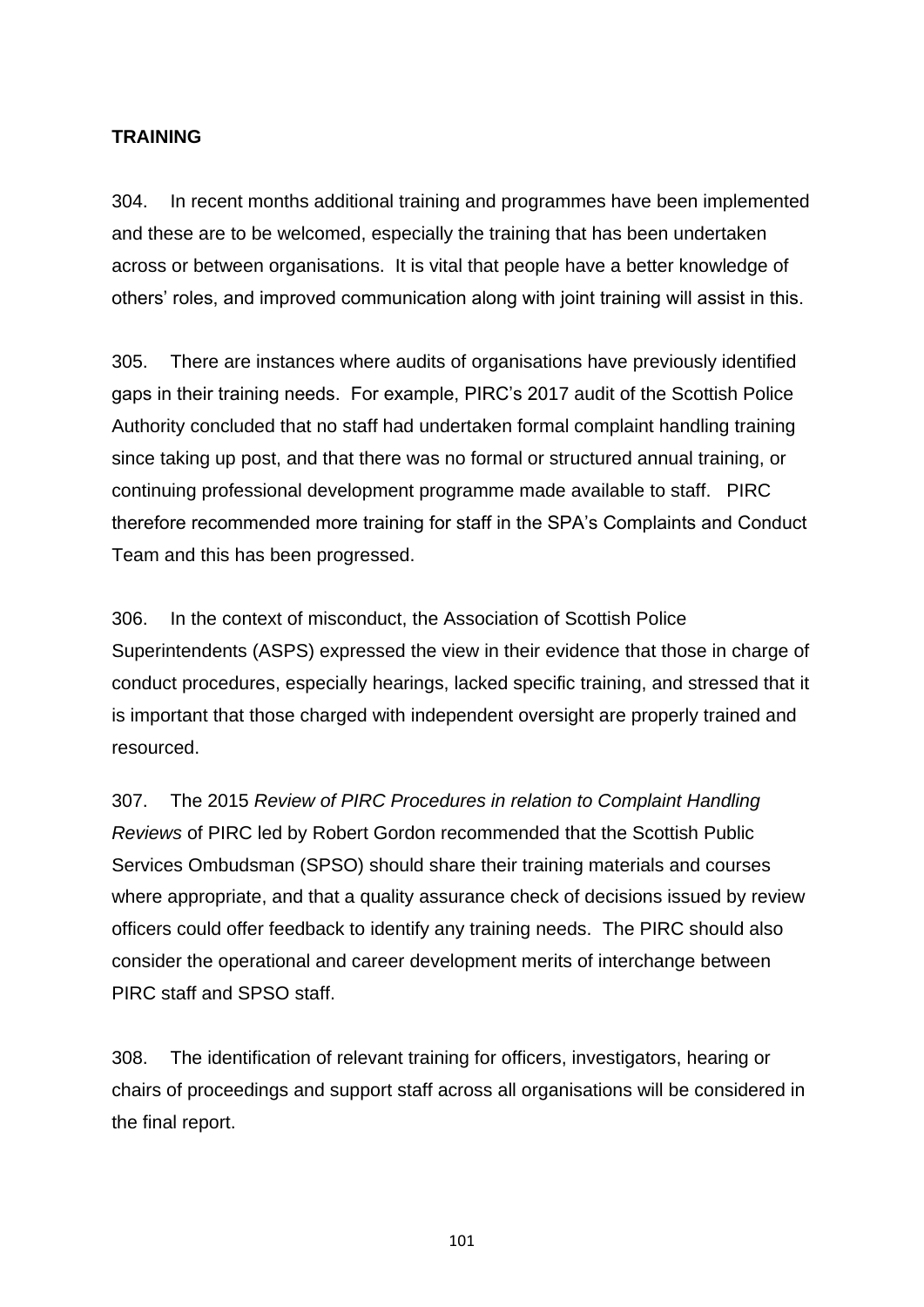# **WHISTLE-BLOWING BY POLICE OFFICERS AND SUPPORT STAFF**

309. The term "whistle-blowing" relates to a worker who reports a certain type of wrongdoing where it is in the public interest for that wrong-doing to be disclosed. Reports, which can be anonymous, must be dealt with confidentially by the body which receives them. The worker is protected by law if they report on any of the following actions:

- a criminal offence
- someone's health and safety is in danger
- risk or actual damage to the environment
- a miscarriage of justice
- the organisation is breaking the law
- they believe someone is covering up wrong-doing

310. In their evidence to the Review Police Scotland stated that it is good practice to create an open, transparent and safe working environment where staff feel able to speak up. They have recently published up-to-date guidance in order to allow officers to report concerns, or whistle-blow. In February 2019, the company PROTECT (Whistleblowing Advice Ltd) were awarded the contract to provide an independent advice line on behalf of Police Scotland for whistle-blowing matters. Officers have access to specific whistle-blowing report forms. Police Scotland's publication of new whistle-blowing guidance, was accompanied by a communication programme and an e-learning package.

311. Enhancing protection for whistle-blowers within policing could be achieved by prescribing in legislation another Scottish third-party reporting body or person. In England and Wales the Independent Office of Police Conduct (IOPC) is such a prescribed body, but in Scotland the PIRC is not. In her evidence to this Review the PIRC suggested that "to facilitate independent investigations of appropriate whistleblowing concerns, legislative amendment could be made to provide the PIRC with 'prescribed person' status and legislative powers to independently investigate these matters".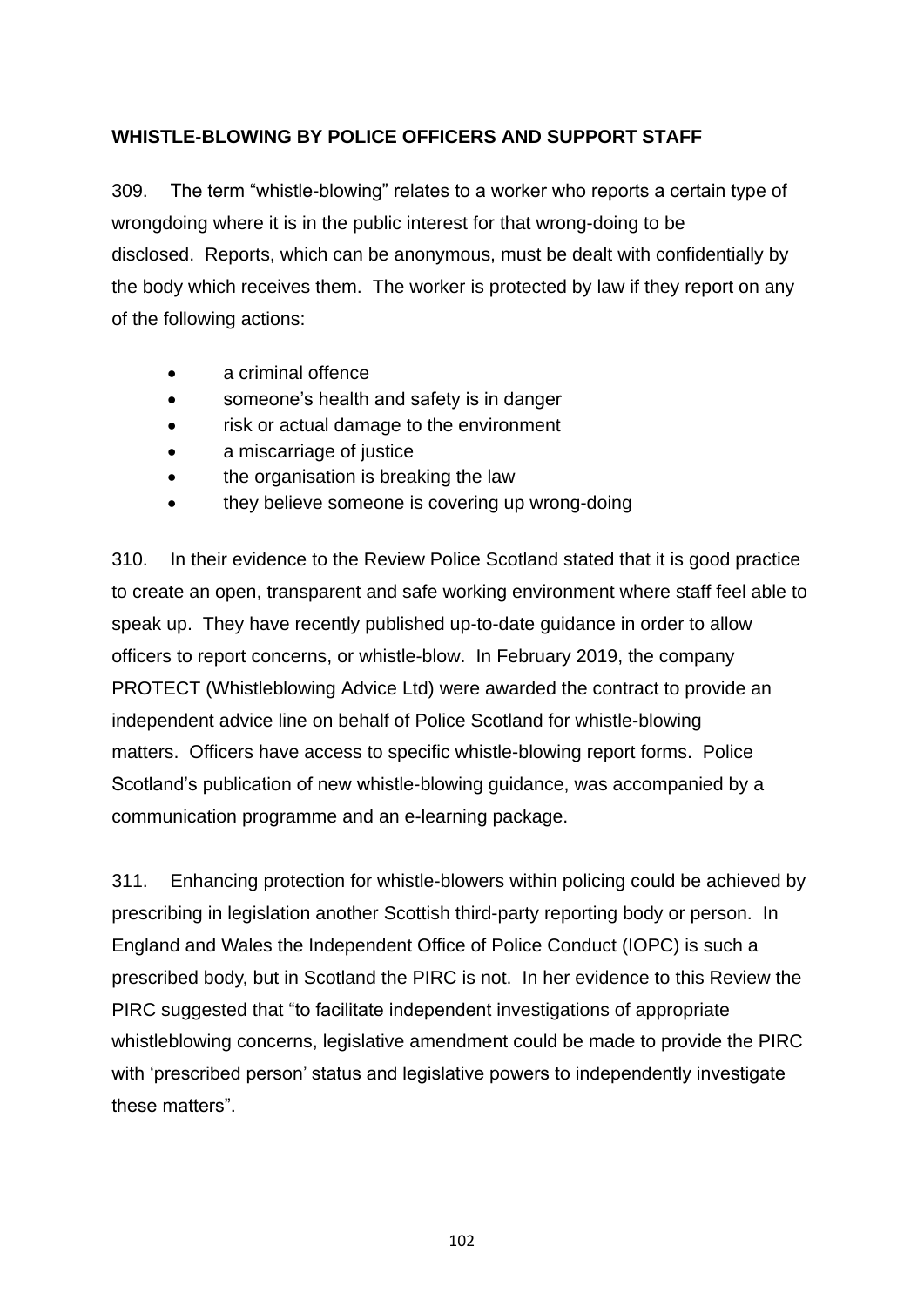312. The whistle-blowing processes will be examined in detail and further evidence taken from relevant stakeholders on how these processes work in practice. Further consideration will be given to this matter in the final report, and views would be welcome on whistle-blowing generally, and specifically on the question of whether a policing body, such as the PIRC, should have prescribed status as the IOPC does south of the border.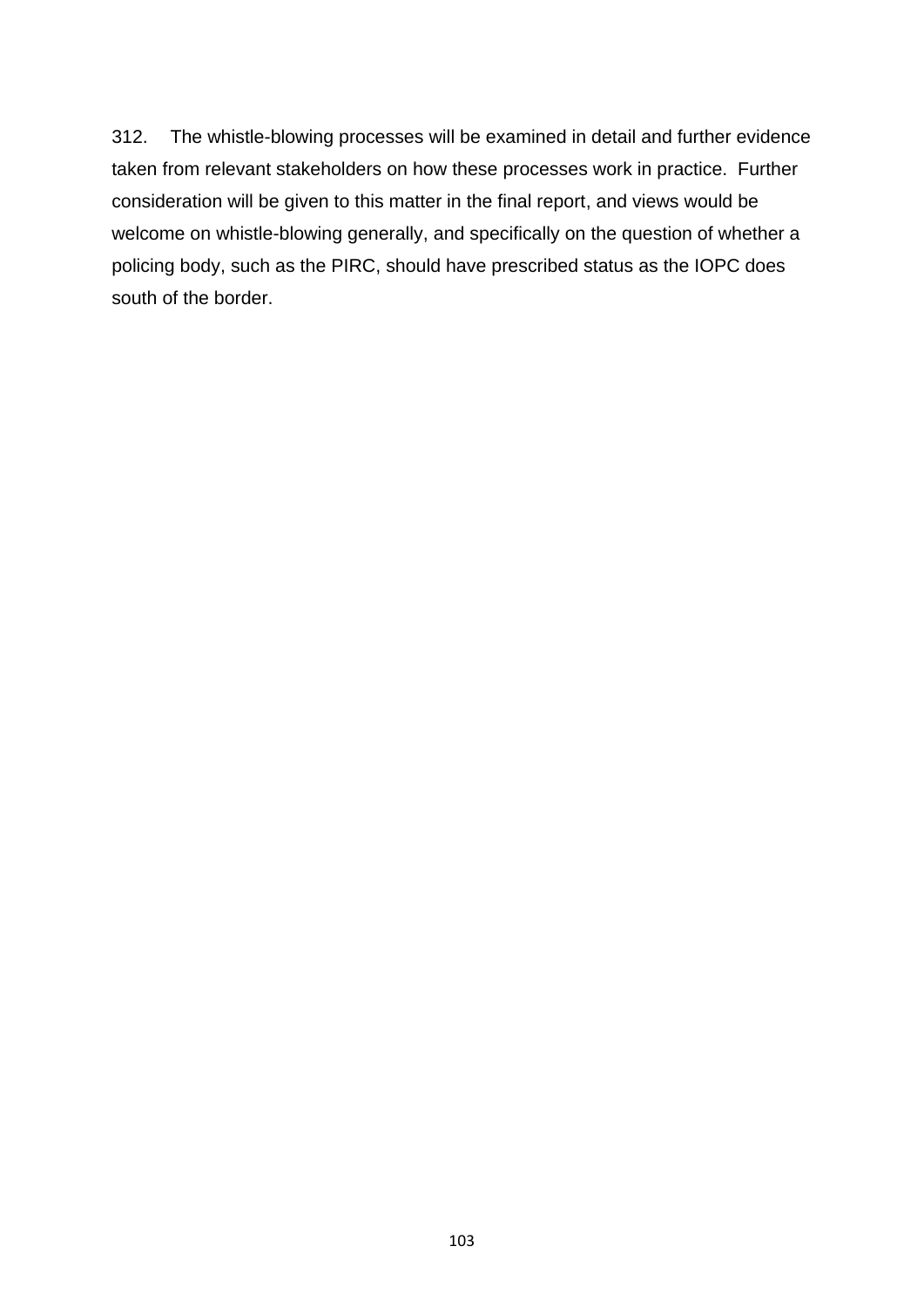## **PROTECTING VULNERABLE PEOPLE**

## **Independent custody visiting**

313. Since 1 April 2013, the Scottish Police Authority has had a statutory duty to maintain and manage an independent custody visiting scheme to monitor the welfare of people detained in police custody facilities throughout Scotland. Independent Custody Visitors are volunteer members of the local community who visit police stations unannounced to check on the treatment of detainees, the conditions in which they are being held and that their rights and entitlements are being observed.

314. As I stated in my 2017 report on *Deaths and serious incidents in Police Custody*<sup>56</sup> for the then Home Secretary, Independent Custody Visitor schemes need to be recognised and valued for the vital role they play in helping to safeguard conditions within police custody. This means that they should have all necessary support required to collate and disseminate learning, and see it acted upon.

315. The main focus of the police and other agencies should therefore always be to divert the most vulnerable people from police custody at the earliest stage possible. It is also vital that the police and healthcare providers are properly resourced to do so and that the most effective disposals become more readily available.

316. In the context of the current Review and the scope for complaints to arise from detention, the interaction between members of the public and the police at custody suites should be seen as an area of risk and the scrutiny of independent custody visitors as an additional means of using the learning gained to mitigate that risk.

**<sup>.</sup>** <sup>56</sup> <https://www.gov.uk/government/publications/deaths-and-serious-incidents-in-police-custody>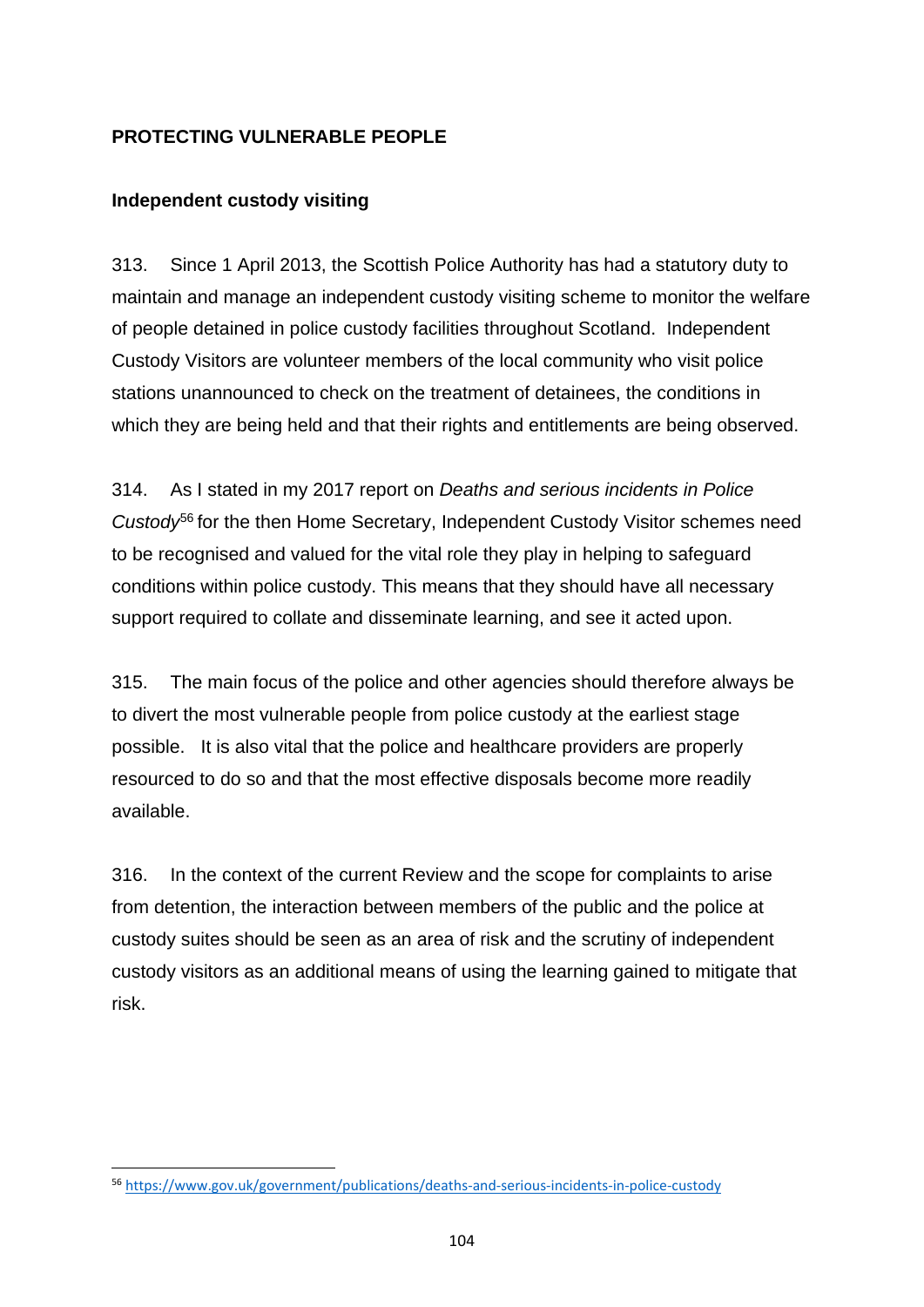# **Mental health**

317. Increasingly the police are being called to deal with individuals who have mental health problems. Such situations may generate complaints against the police. Many people who come into contact with the police are taken to police stations rather than to a health-based place of safety. In cases where there has been serious criminal wrongdoing this approach may be warranted. However, for more minor offences, healthcare should be a priority where there is an acute need. Even in serious cases the mental fitness of an accused person to be interviewed or detained may require an urgent medical assessment. The necessary communication, de-escalation and diversion required to prevent unwell detainees being detained by the police requires multi-agency co-operation and a clear understanding of the roles, responsibilities and skillsets of the police and healthcare bodies.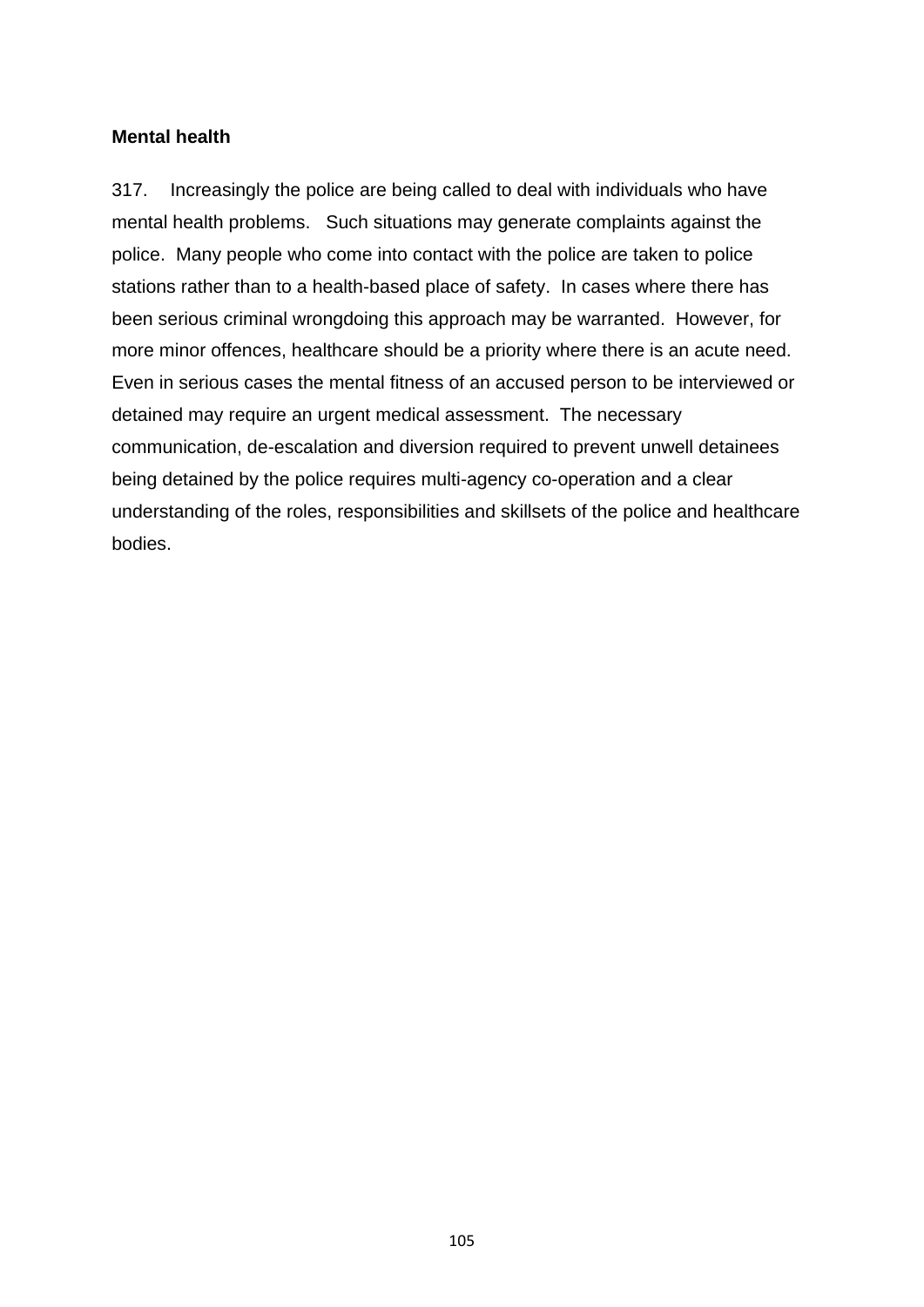#### **JURISDICTIONAL ISSUES**

318. While they are sometimes merited, it is the case that boundaries, demarcations and divisions can bring added complexity in many areas of life. In relation to the handling of complaints, investigations and misconduct, there is a range of divisions which can result in jurisdictional challenges.

#### **Former officers**

319. At the moment, an officer who is alleged to have been responsible for a wrong and expects to be subject to a finding of misconduct or gross misconduct, can simply resign and bring all those proceedings to a halt. Of course such a departure can have no impact on any criminal proceedings. This "escape route" has some redeeming features (it allows the service to shed alleged wrong-doers relatively quickly, without protracted and costly proceedings), however it does not appear compatible with the principles of natural justice, especially where the alleged misconduct is associated with detriment to members of the public or there is a major issue of public interest at stake.

320. Preventing officers from retiring when they are genuinely ill cannot be justified, nor can any unreasonably punitive approach to pension rights (which has a range of detrimental implications, not least for family members and which could engage Article 8 Convention Rights). Pension forfeiture provisions do currently exist but are seldom used.

#### 321. I consider that:

there may be merit  $-$  for example in terms of the public interest in transparency and justice, and in line with the practice introduced in England and Wales by the Policing and Crime Act 2017 – in allowing/requiring misconduct proceedings to operate, even after an officer has resigned and even if he or she is unable or unwilling to engage with the proceedings; and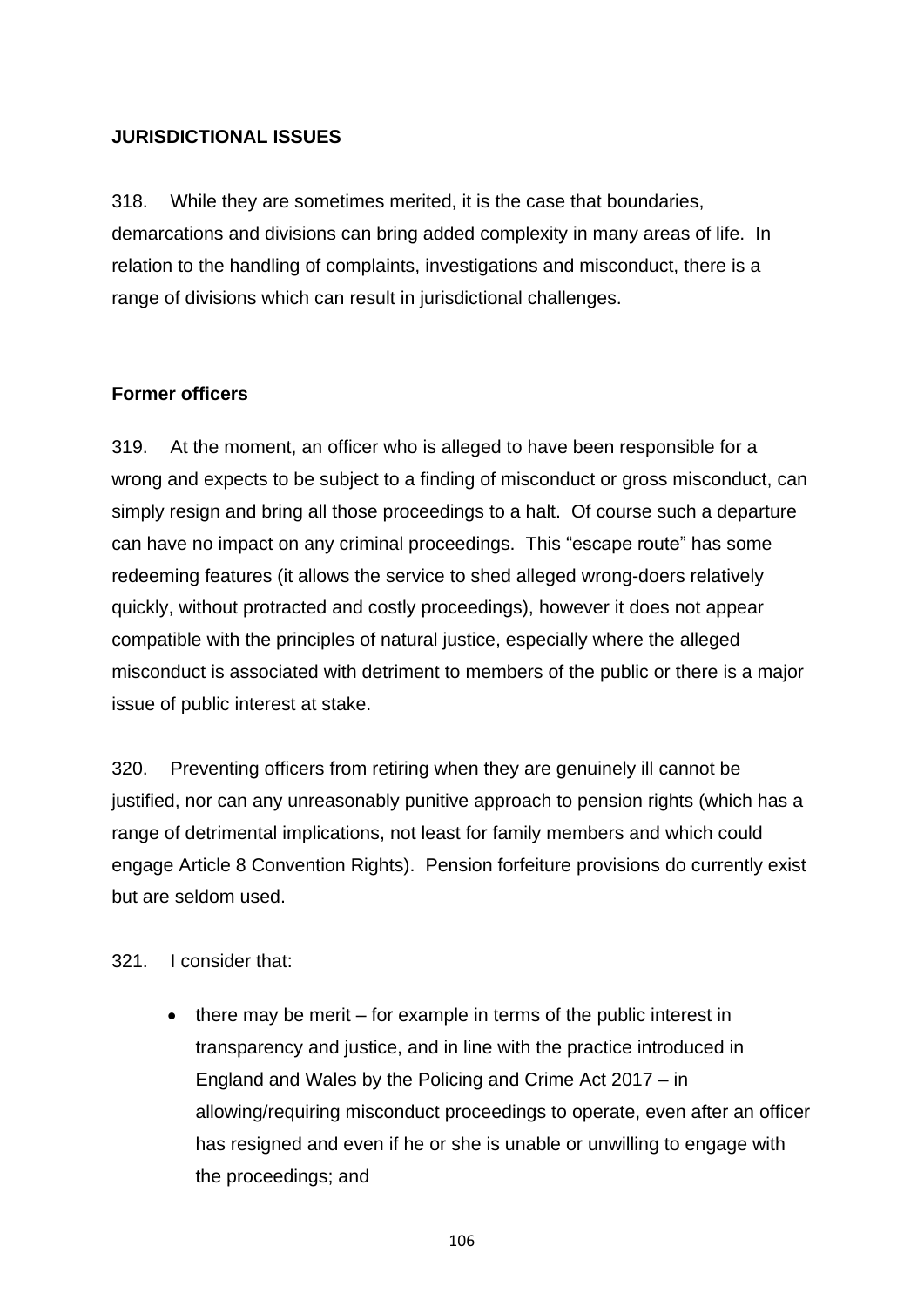• there is also a strong ethical and presentational case for adopting Barred and Advisory Lists, along the lines of those which exist in England and Wales by virtue of Policing and Crime Act 2017. The value of such an innovation and the mitigation of risk to the public sector would be likely to be enhanced if legislation allowed the lists to have cross-border and UK-wide application. (Currently the Advisory List is not accessible to other jurisdictions.) The Scottish Government should engage with the UK Government on this matter to ensure compatibility and learn from their experience.

322. The Barred and Advisory Lists in England and Wales are managed by the College of Policing and cover all forces within that jurisdiction. The unpublished but publicly searchable Barred List contains information about all individuals who have, in essence, been 'struck off' and cannot work again in the policing profession (that is, individuals who were dismissed from positions within policing, or who were subject to a finding that they would have been dismissed following proceedings). The unpublished Advisory List, which is used as a vetting tool by policing employers, contains information about individuals who resign or retire during investigations: at the conclusion of an investigation, an individual is either transferred from the Advisory List to the Barred List (if he/she receives a finding of dismissal) or simply removed from the Advisory List (if there is a lesser finding or no disciplinary proceedings are brought).

#### **Definition of a "person serving with the police"**

323. The 2006 Act as amended by the 2012 Act uses the term "person serving with the police", which is interpreted at Section 47, in various provisions in Chapter 2. These are Section 33A (Crown-directed investigations into offences or deaths), Section 41B (Serious incidents involving the police) and Section 41C (Public interest investigations by the PIRC). A longer wording that pre-dates the 2012 amendments is used in Section 34 2(f) ("Relevant complaints" and "person serving with the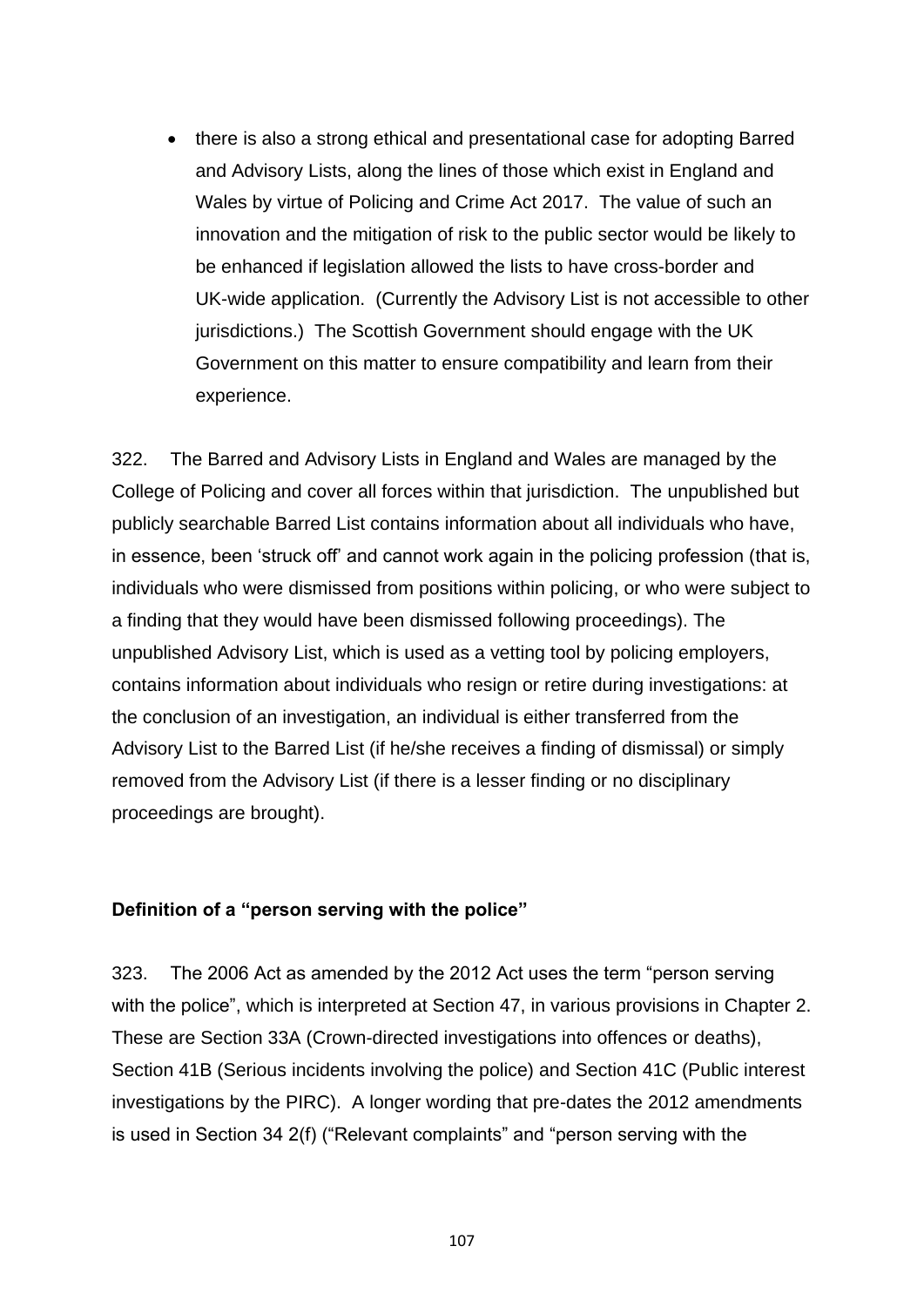police") to define a relevant complaint: "by a person who, at the time of the act or omission, was a person serving with the police".

324. The use of the phrase "person serving with the police" has caused ambiguity over its meaning. The moot point is whether this should be interpreted as being a person serving at the time of the current investigation, or a person serving at the time of the act or omission (but since retired). There has also been uncertainty over whether "person serving with the police" means a police officer when he/she is off duty, or a police officer only if he/she is on duty.

325. There are varying views about whether (and in what circumstances) the legislation does or does not preclude the PIRC from investigating the pre-retirement actions or omissions of retired officers which might constitute criminal offences and, if so, whether this was the policy intention. The relevant provision is Section 33A(b)(i) of the 2006 Act, as inserted by Section 62 of the 2012 Act: "33A The Commissioner's general functions are...(b) where directed to do so by the appropriate prosecutor...(i) to investigate any circumstances in which there is an indication that a person serving with the police may have committed an offence.".

326. The Police Investigations and Review Commissioner in her evidence to the Review suggested that to remove the ambiguity "the legislation be amended to provide clarity and express provision that the PIRC can undertake investigations into those who, at the time of the act or omission, were serving with the police." I support this proposal and believe that the position should be put beyond doubt in the legislation.

327. It has been put to the Review that this ambiguity over the meaning of a "person serving with the police" can also lead to differential treatment of on-duty and off-duty officers and so, for example:

• if an officer is alleged to have committed a criminal offence while off duty, he/she will invariably be reported to the local Procurator Fiscal and then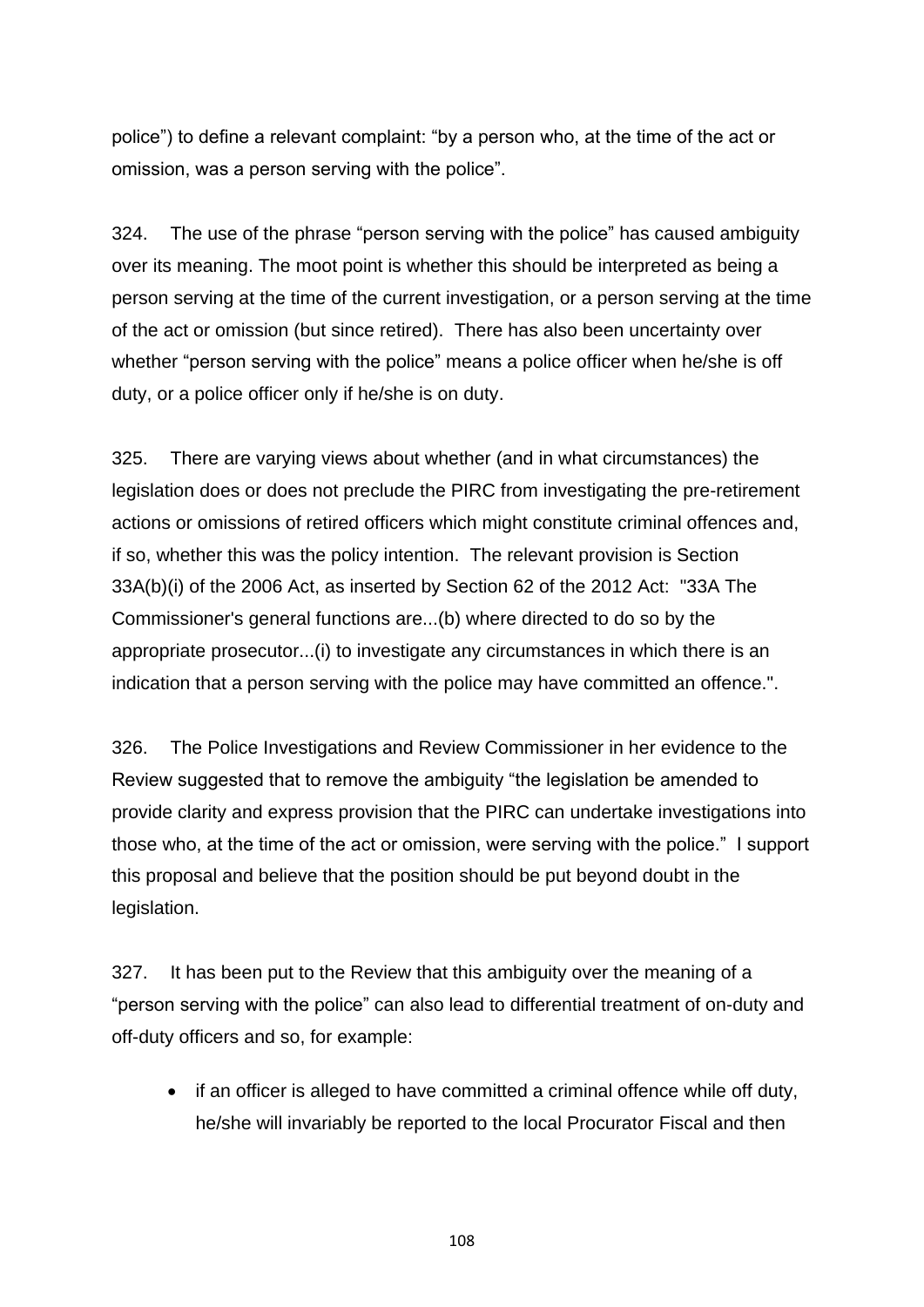investigated by his/her local police colleagues (instead of being referred at the outset to COPFS / PIRC for potential independent investigation).

• if a mixed group of on-duty and off-duty officers are alleged to have been involved in wrongdoing, it may be that investigations into the former can be conducted by PIRC while a separate investigation into the latter has to take place in parallel.

328. There has traditionally been one set of detailed Conduct Regulations for senior police officers (ACC and above) and another set for all other officers. In many respects, however, the Regulations are broadly similar. It is open for consideration whether a single, all-encompassing set of regulations (incorporating appropriate rank-specific variations where necessary) would bring more advantages than disadvantages.

329. Consideration will be given to the merits of consolidation of the Conduct Regulations for all ranks in the final report.

330. As long as there are differences in the actual procedure for dealing with officers of different rank, there will be jurisdictional issues. For instance:

- there are questions about how most appropriately to deal with a complaint against an ACC, which relates to what he or she is alleged to have done previously in a less senior rank, for example as a Superintendent many years before.
- there are questions as to how to proceed with handling allegations which involve both senior and non-senior officers who are alleged to have acted together in a misconduct matter.

331. For such reasons, even if it is concluded that senior and non-senior regulations cannot be integrated, there should be a focus on minimising any unnecessary divergence or rigidity in procedure which prevents a common-sense approach to such proceedings. Any new regulations could not have retrospective effect, and more specifically, could not apply penalties that were not in existence at the time of the misconduct.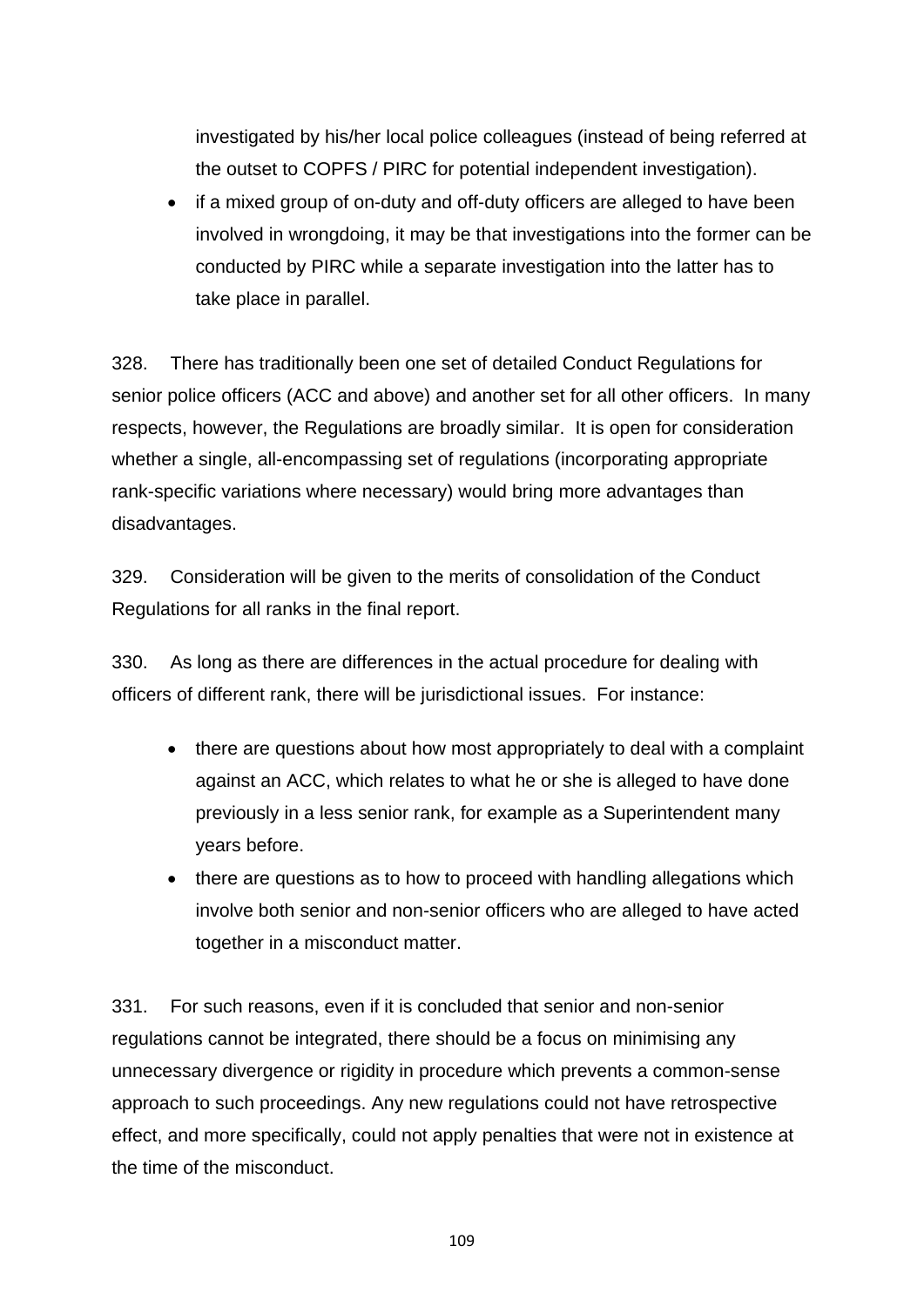332. In her evidence to the Review, it was suggested by the PIRC that she be "provided with powers to investigate matters of misconduct by police officers (both senior and non-senior) where they become apparent and linked to an ongoing PIRC investigation". This pragmatic suggestion should be implemented. Where it makes practical and operational sense to extend an ongoing investigation about alleged senior officer misconduct that should happen, although the subsequent process would have to be kept separate. This could also reduce duplication of inquiries and multiple interviews of witnesses.

333. The passage of time presents a further issue of jurisdiction because the conduct of senior officers is governed by three sets of conduct regulations, depending on when the alleged misconduct occurred, while the conduct of all other ranks is governed by three separate sets of conduct regulations. Thus, it seems clear that while the previous regulations have been largely revoked, 1990s regulations continue to govern the historical conduct of officers who were serving prior to police reform in 2013.

334. If a misconduct allegation is made today against an officer in relation to events that happened in 1998, for example, the officer would be dealt with in terms of the 1996 regulations. There is a question as to whether, in relation to non-serious, non-criminal matters, it is fair and proportionate to have them open to such historical challenge, insofar as it relates to misconduct matters, whether a time-bar should be considered. Consideration of the introduction of any time-bar should however also take into account that a course of conduct over a period of time can be indicative of a pattern of behaviour.

335. The range of jurisdictional issues reflects the complexity of the various pieces of legislation and changes over many years. The final report will examine jurisdictional issues in greater depth.

110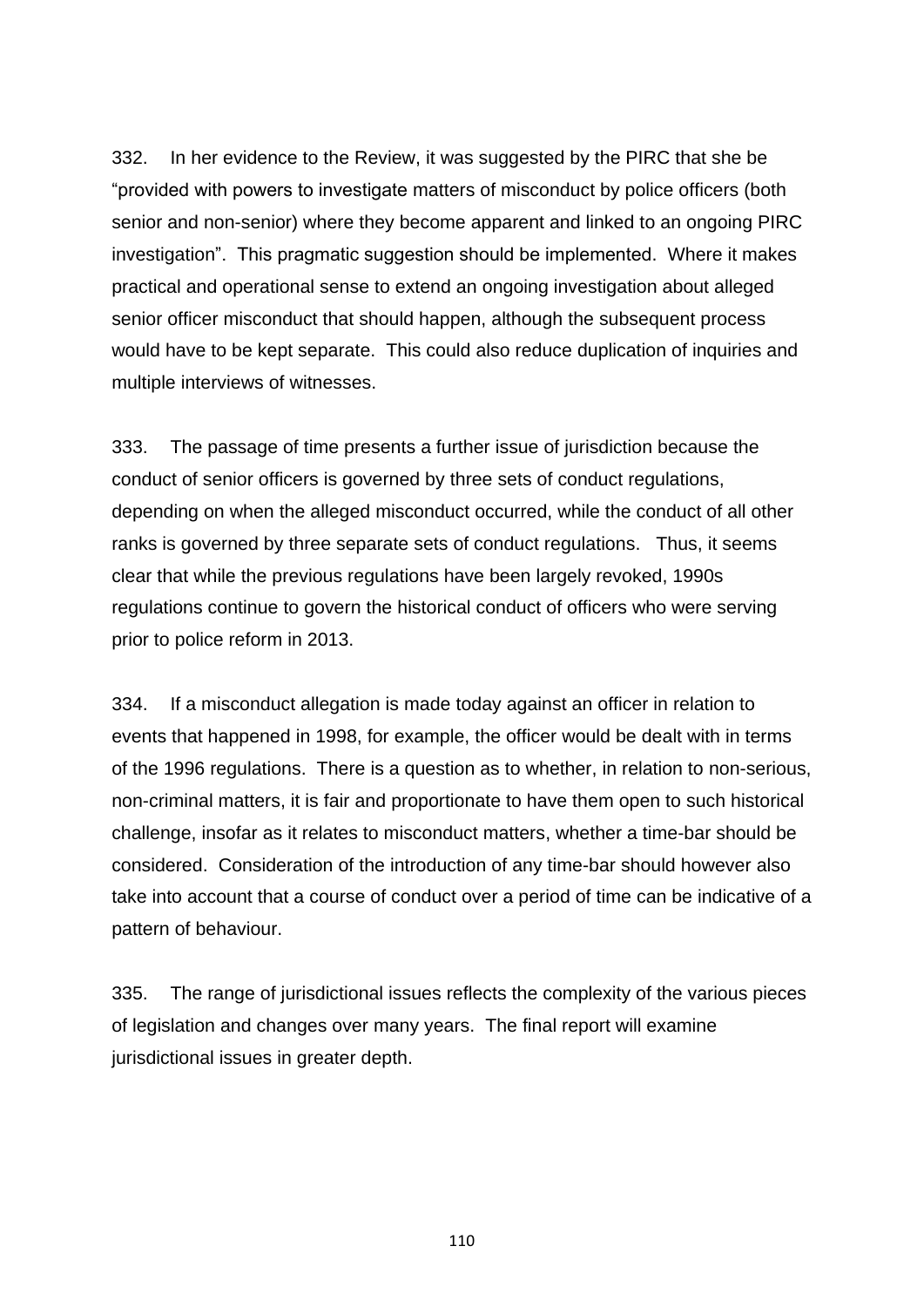336. **Recommendation: The Scottish Government should introduce Barred and Advisory lists and should engage with the UK Government to ensure compatibility and learn from their experience.**

337. **Recommendation: The Scottish Government should amend the relevant provisions at the earliest opportunity to put beyond doubt the definition of a "person serving with the police".**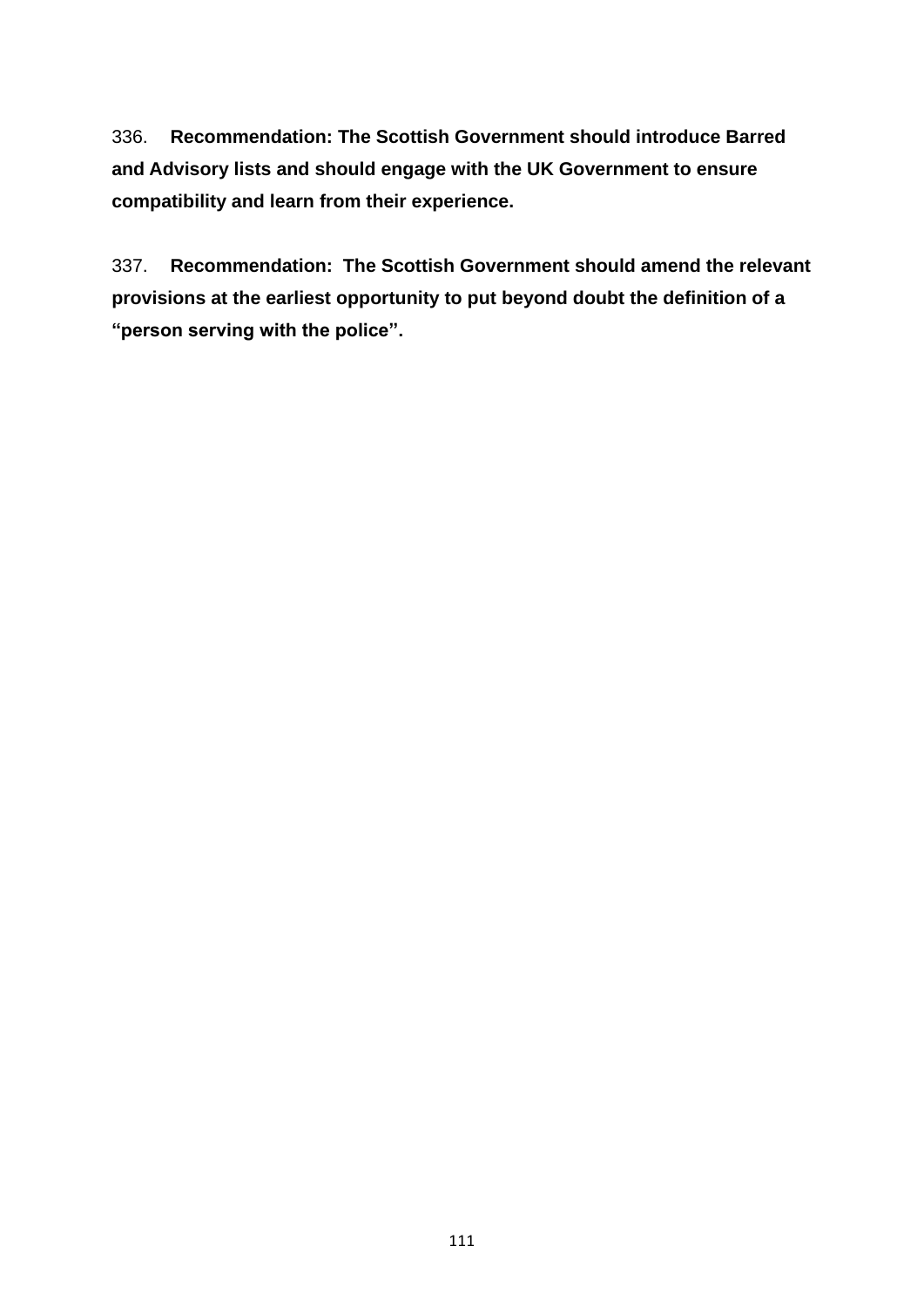#### **CLARIFYING DEFINITIONS**

#### **"Relevant complaint" and "member of the public"**

338. In evidence to the Review, the SPA suggested that the policy intention of Section 34 of the Police, Public Order and Criminal Justice (Scotland) Act 2006, which created the Police Complaints Commissioner for Scotland and defined his functions, should be made clear: "If the intention of the 2006 Act is to exclude police officers from those who may make relevant complaints, this should be made clear in the legislation.". The functions of the PCCS are now vested in the Police Investigations and Review Commissioner by virtue of the 2012 Act and include reviewing how complaints have been handled by Police Scotland or the SPA.

339. Section 34 defines "relevant complaint", as it relates to the Commissioner's functions, as one that is made by:

"(a) a member of the public who claims to be the person in relation to whom the act or omission took place;

(b) a member of the public not falling within paragraph (a) who claims to have been adversely affected by the act or omission;

(c) a member of the public who claims to have witnessed the act or omission;

(d) a person acting on behalf of a person falling within any of paragraphs (a) to (c)."

340. Section 34 defines "relevant complaint" but does not define "member of the public". In some other jurisdictions "member of the public" is defined in the equivalent complaints legislation to exclude police officers, or to exclude on-duty police officers.

341. The general approach taken by the PIRC is that police officers who make complaints about matters occurring on duty are not regarded as "members of the public" for the purposes of the 2006 Act, but the clarification sought by the SPA would be helpful. This is ultimately a question for the Scottish Parliament, but it would seem logical that an off-duty police officer who receives a poor quality of

112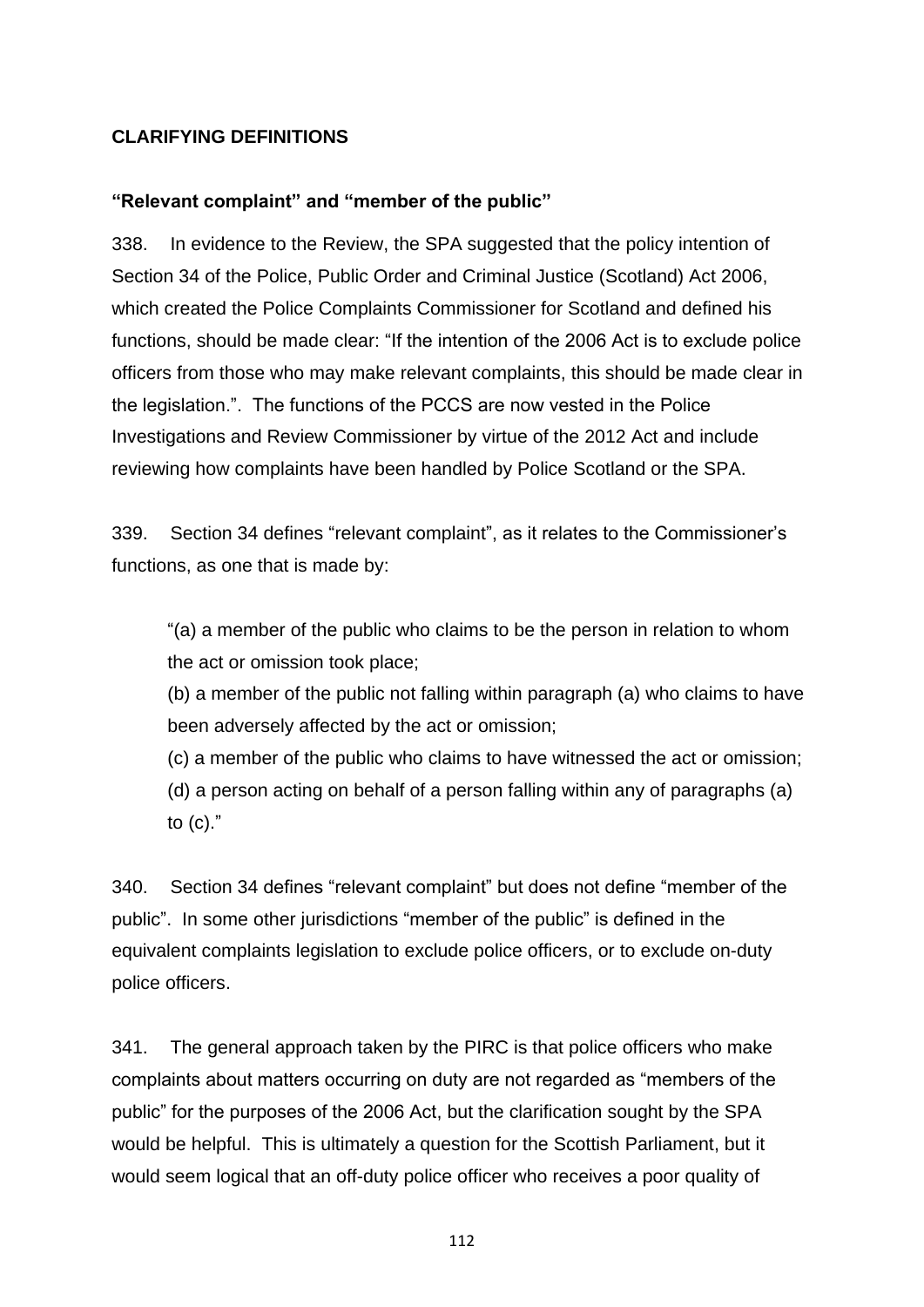service from Police Scotland should have the same entitlement to complain and seek redress as any other citizen.

342. **Recommendation: The Scottish Government should consider the case for amending the legislation to put beyond doubt the definition of a member of the public who may make a relevant complaint.**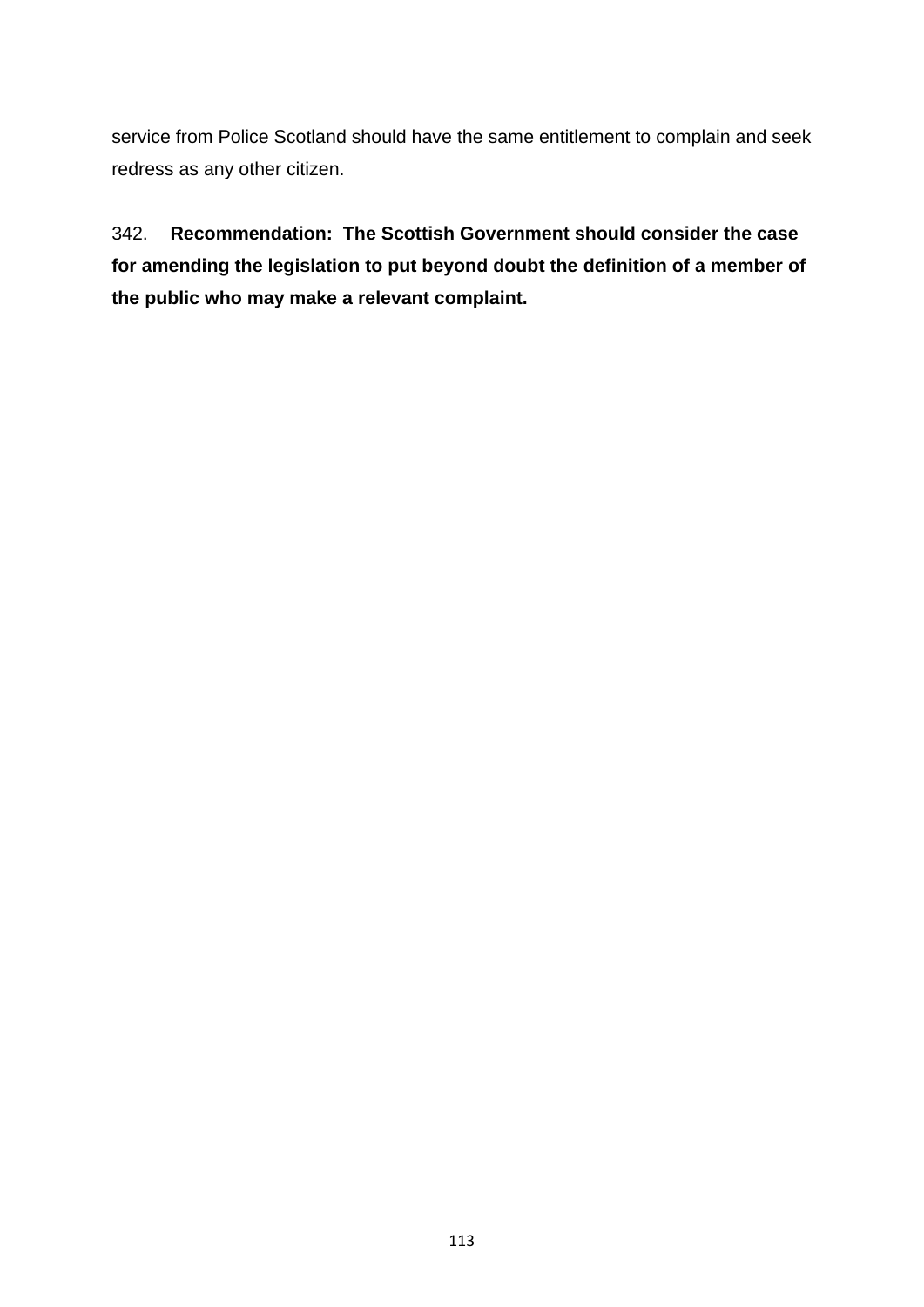#### **LIST OF ALL RECOMMENDATIONS**

- 1. Recommendation: Given the importance and sensitivity of such allegations it is recommended that all such allegations of excessive force should continue to be reported immediately by PSD to CAAP-D for instruction and investigation by the independent Procurator Fiscal or by PIRC on the directions of the Procurator Fiscal of CAAP-D.
- 2. Recommendation: Police Scotland should review the service-wide capability of its line managers to line manage effectively, including the adequacy of training and mechanisms of support for line managers.
- 3. Recommendation: Police Scotland should consider the scope for employing more non-police officer support staff in PSD with appropriate seniority, skills and level of knowledge of complaints handling. This is an option that Police Scotland may wish to ask HMICS to review.
- 4. Recommendation: Police Scotland should scrutinise complaints thoroughly on receipt so as to ensure that grievance matters that would in any other walk of life be treated in an HR context are not artificially elevated and dealt with as conduct matters.
- 5. Recommendation: Frontline resolution of complaints should be subject to close and regular monitoring through regular, meaningful internal and external audits, and monitoring of decision-making.
- 6. Recommendation: Police Scotland should adjust its practice in respect of "Early intervention". Officers should be made aware that they are the subject of a complaint against them at the earliest practicable point, provided that such early disclosure would not prejudice any investigation of a complaint.
- 7. Recommendation: PIRC should be given appropriate access to the Police Scotland Centurion system for the purposes of contemporaneous audit of complaints and to help facilitate early PIRC awareness of criminal allegations.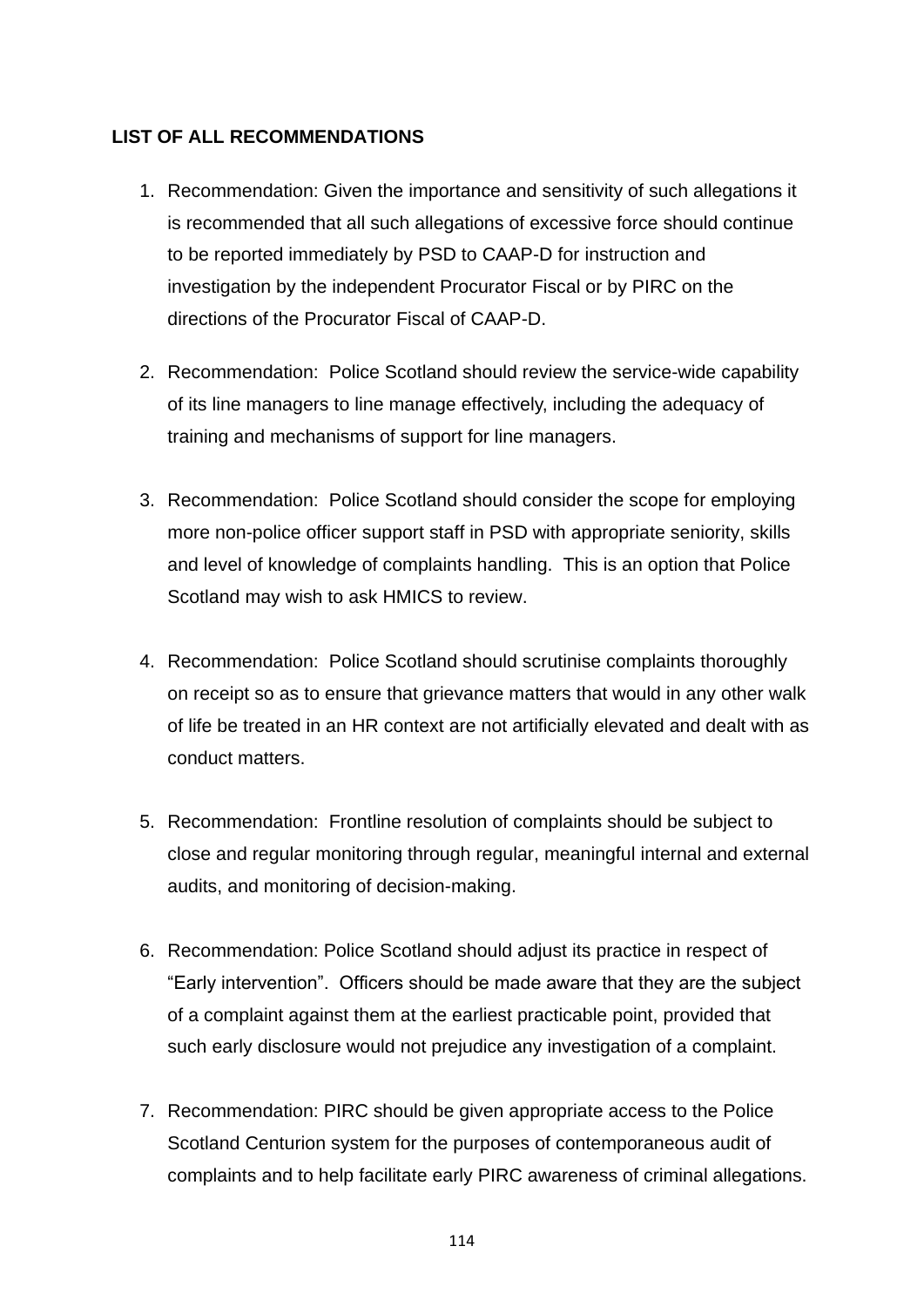- 8. Recommendation: Police Scotland should simplify and streamline systems to make it as straightforward as possible for members of the public to navigate this rather opaque landscape and as easy as possible for them to access and understand information on how to make a complaint. In particular the online complaints form on the Police Scotland website should be made more prominent.
- 9. Recommendation: To encourage appropriate use of mediation and grievance procedures Police Scotland should raise awareness and understanding amongst all members of the service of their own internal systems and which matters belong where in order to ensure a proportionate response.
- 10.Recommendation: Police Scotland should consider the importance of providing all officers involved in frontline resolution with training in mediation and customer handling.
- 11.Recommendation: Police Scotland should accelerate its plans to expand the use of body-worn video technology.
- 12.Recommendation: Police Scotland is a young but now established national organisation with a stable leadership team. This is a good opportunity to reflect on the culture of the new service, address any long-standing issues and consider how everyone in the organisation can help to change that culture for the better.
- 13.Recommendation: The Scottish Government should consider the case for amending the legislation to include a provision to deal with vexatious complainers.
- 14.Recommendation: Subject to the fundamental right to silence or privilege against self-incrimination of a suspect under Article 6 of Convention Rights, police officers should give every assistance after a serious incident. That assumption of co-operation should be put beyond doubt in the primary legislation, including in the wording of the constable's declaration.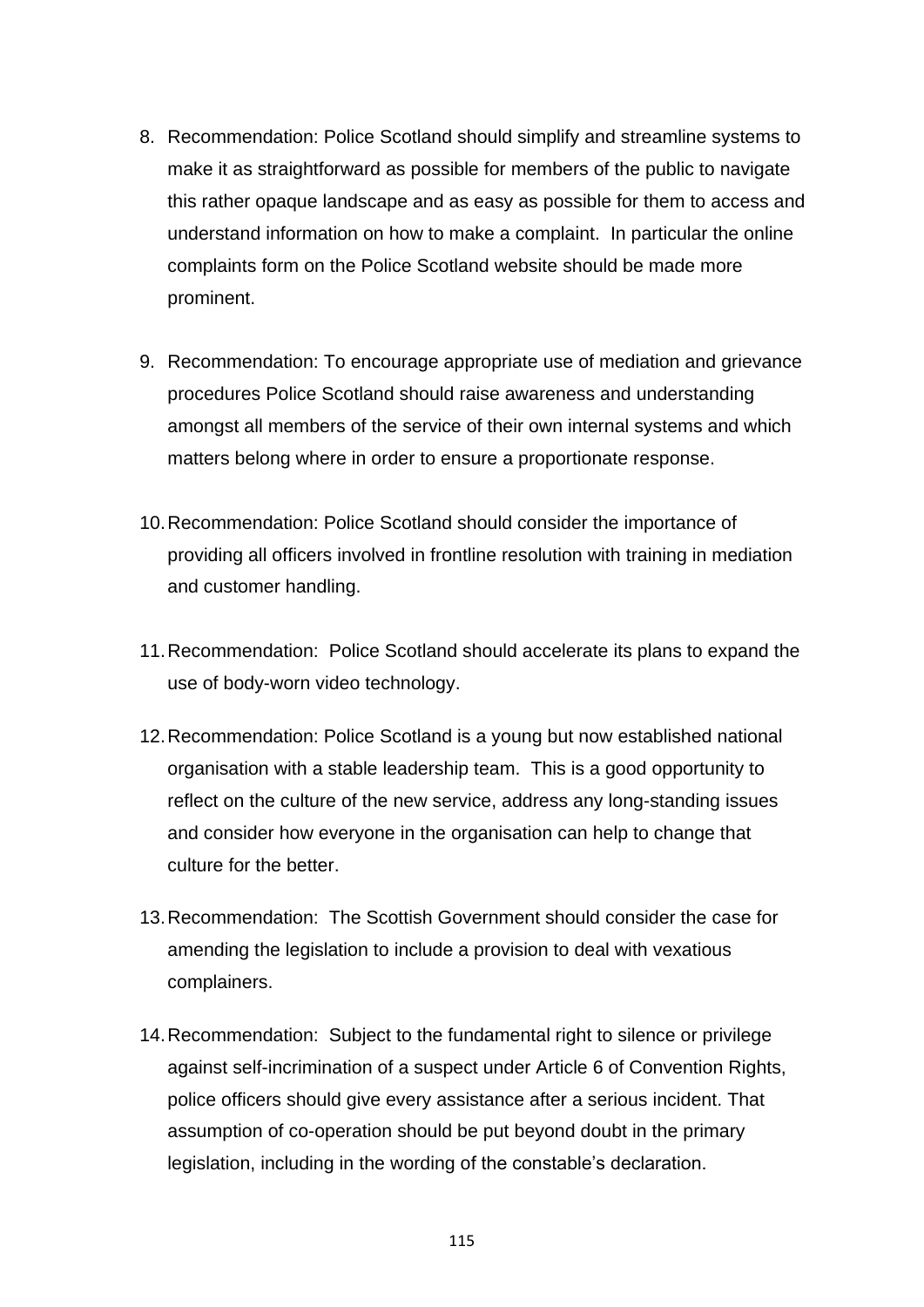- 15.Recommendation: Where a serious incident is being investigated by the PIRC, the investigators should also have a power, where it is necessary and proportionate, to compel police officers to attend within a reasonable timescale for interview.
- 16.Recommendation: Complaints against senior officers should be prioritised and dealt with, by both the PIRC and the SPA, as speedily as is reasonable, because of the destabilising impact a prolonged investigation can have.
- 17.Recommendation: Further training for complaints and conduct officers in SPA should be consolidated and broadened in order to ensure the right skillset and up-to-date knowledge of complaint handling best practice in other sectors.
- 18.Recommendation: The range of options available to the SPA when a senior police officer is under investigation under the conduct regulations should be clarified and expanded, to provide alternatives to suspension.
- 19.Recommendation: Any process for preliminary assessment of senior officer misconduct should require the relevant authority both to take into account whether the allegation is made anonymously, is specific in time and location, or whether it appears, on the face of the allegation, to be either vexatious or malicious. Scottish Government should consider amending the conduct regulations to reflect this process.
- 20.Recommendation: The PIRC should consider the case for creating some measure of regional presence to enhance its capacity to respond immediately to the most serious incidents wherever they occur.
- 21.Recommendation: The PIRC should have the support of a new statutory Board of members appointed through the Scottish public appointments process whose role would be to scrutinise the work of the organisation, review the performance of the Commissioner and offer supportive advice and expertise.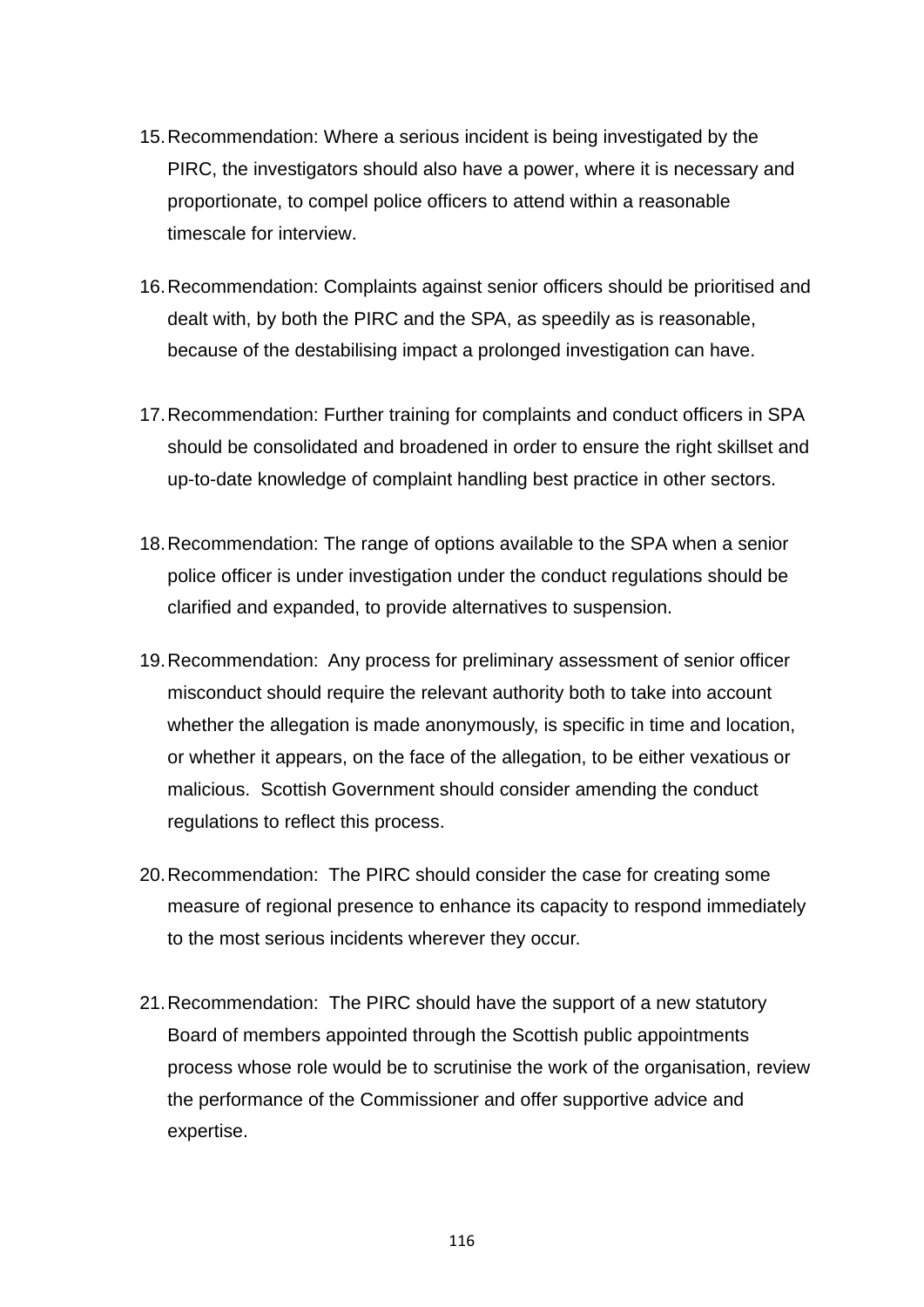- 22.Recommendation: The Commissioner, or potentially a Deputy Commissioner, should be vested with a statutory power to make recommendations in addition to the existing powers to direct reconsideration of complaints. The corollary to that is that there should be a statutory duty, subject to a public interest test, on the Chief Constable to comply with recommendations unless there are sound overriding operational or practical reasons for not complying with a PIRC recommendation and an obligation on PSD to report progress back to the PIRC. Those statutory arrangements should be supported by agreement between the PIRC and Police Scotland on how the PIRC will be kept advised of progress.
- 23.Recommendation: The PIRC should consider the case for building into its structure legal support and advice capacity.
- 24.Recommendation: Following the retirement of former police officers PIRC policy should be to replace them with non-police officers. The PIRC should also adopt a similar policy to the IOPC's in England and Wales by recruiting non-police officers when recruiting to the most senior posts.
- 25.Recommendation: There should be a management review by an independent expert to ensure that the PIRC has appropriate leadership, skills and culture to carry out its functions in the future, and to examine interactions with other stakeholders and how they can be improved.
- 26.Recommendation: There should be the immediate establishment of a senior cross-agency joint Working Group involving the SPA, Police Scotland and the PIRC to develop appropriate and up-to-date guidance.
- 27.Recommendation: All the audit arrangements, including regular dip-sampling, designed to identify poor practice, good practice and emerging trends should be prioritised and co-ordinated to support the common objective of improving standards and service to the public.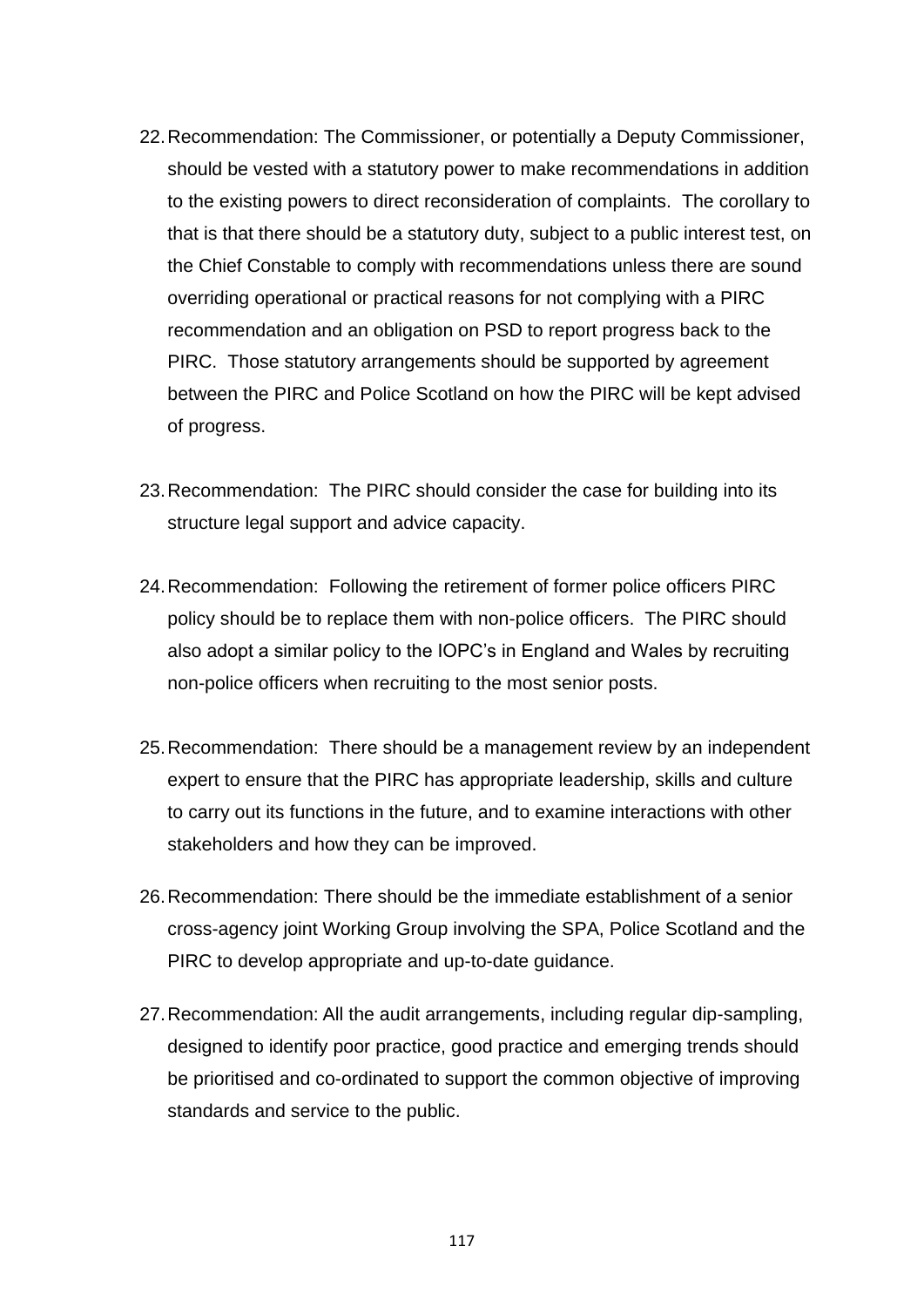- 28.Recommendation: The Scottish Government should introduce Barred and Advisory lists and should engage with the UK Government to ensure compatibility and learn from their experience.
- 29.Recommendation: The Scottish Government should amend the relevant provisions at the earliest opportunity to put beyond doubt the definition of a "person serving with the police".
- 30.Recommendation: The Scottish Government should consider the case for amending the legislation to put beyond doubt the definition of a member of the public who may make a relevant complaint.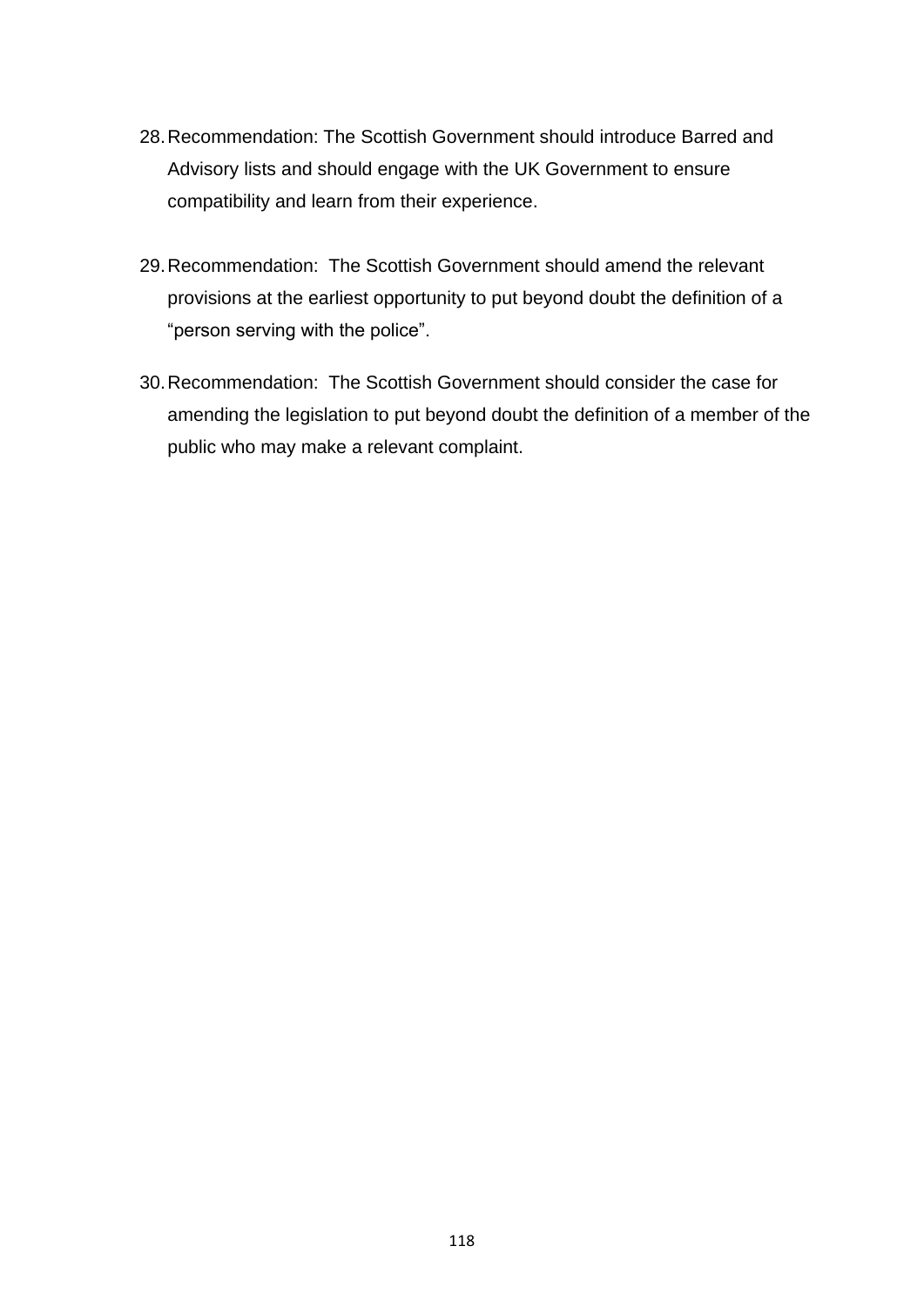#### **SUMMARY OF WHAT HAPPENS NEXT**

343. In the preceding chapters of this report a range of important issues are set out that will be considered in depth over the next 12 months and will form the basis of the final report. That final report will be submitted to the Cabinet Secretary for Justice and the Lord Advocate in August 2020 and be published at the same time. Between then and now further evidence-gathering will help to inform future recommendations and broaden the range of contributions.

344. Whether they are complainers, victims or families, members of the public have accounts and experiences of the complaints handling system that will help to shape improvements in that system. Engagement with those individuals will also guide my thinking over the next 12 months and I would encourage them to think about volunteering to participate in one of the Review's focus group discussions with me later this year. Anyone who would be willing to contribute in this way should get in touch with the Secretariat at the address below.

345. I look forward to continuing engagement with the Scottish Parliament. The Justice Committee's important report on the 2012 Act made a number of recommendations in the area of complaints and the follow-up to those recommendations is largely a matter for the organisations to which they were directed. The key issues raised by the Committee will continue to be the subject of consideration.

346. There is much that can be learned from other jurisdictions and sectors and so the second phase of the Review will expand on its engagement with policing organisations in England and Wales, Northern Ireland and the Republic of Ireland, and also with organisations dealing with complaints outwith the world of policing.

119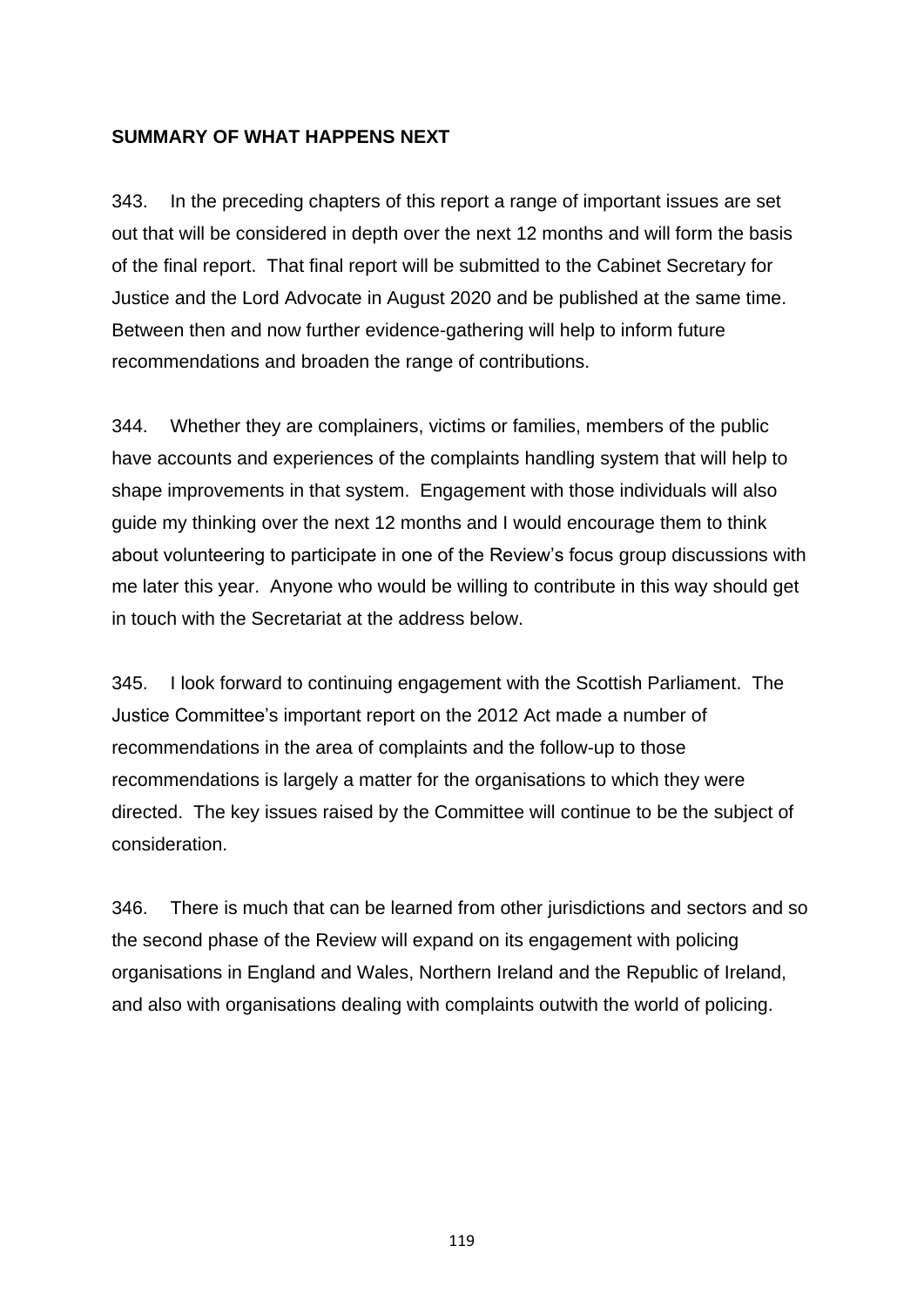347. Further views and evidence are being sought on a number of major issues which are listed below:

- The case for structural change across the system.
- Strengthening the learning culture across the organisations charged with dealing with complaints.
- Leadership and management culture.
- Accountability arrangements for the office of Police Investigations and Review Commissioner (PIRC).
- The obligation of a constable to assist the investigation of a death or a serious incident.
- Misconduct proceedings for police officers of all ranks.
- The role of the media and social media as they relate to the Review's subject matter.
- Other related structures such as the role of local scrutiny committees and independent custody visiting in police complaints.
- Jurisdiction over retired police officers.
- United Kingdom cross-border jurisdictional issues.
- Best practice in the other United Kingdom jurisdiction oversight bodies.
- Potential benefits of the proposed changes to regulations applying to police officers in England and Wales resulting from the Policing and Crime Act 2017.
- The experience of those who have made complaints over the last six years.

348. In some instances this preliminary report suggests a number of significant options for change and I would welcome responses on those options before 1 December 2019.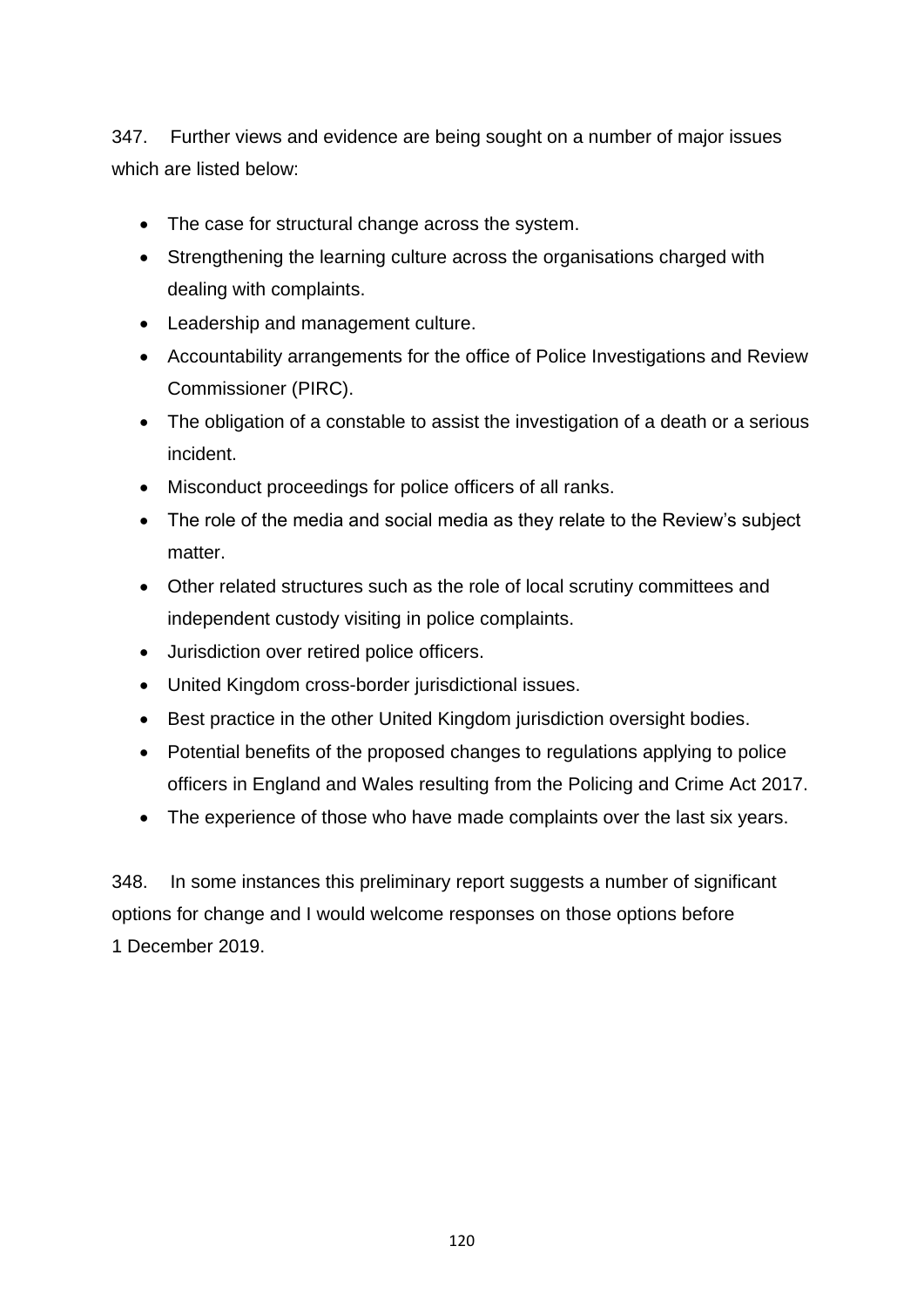349. Further written evidence on any matter discussed or any option set out in this report may be submitted online via the Review website: <https://www.gov.scot/groups/independentpolicingreview/> or by writing to or e-mailing

the Secretariat at:

Independent Review of Complaints Handling, Investigations and Misconduct Issues in relation to Policing **Secretariat** 1W-01 St Andrew's House Edinburgh EH1 3DG 0131 244 7055

[secretariat@independentpolicingreview.scot](mailto:secretariat@independentpolicingreview.scot) <https://www.gov.scot/groups/independentpolicingreview/>

21 June 2019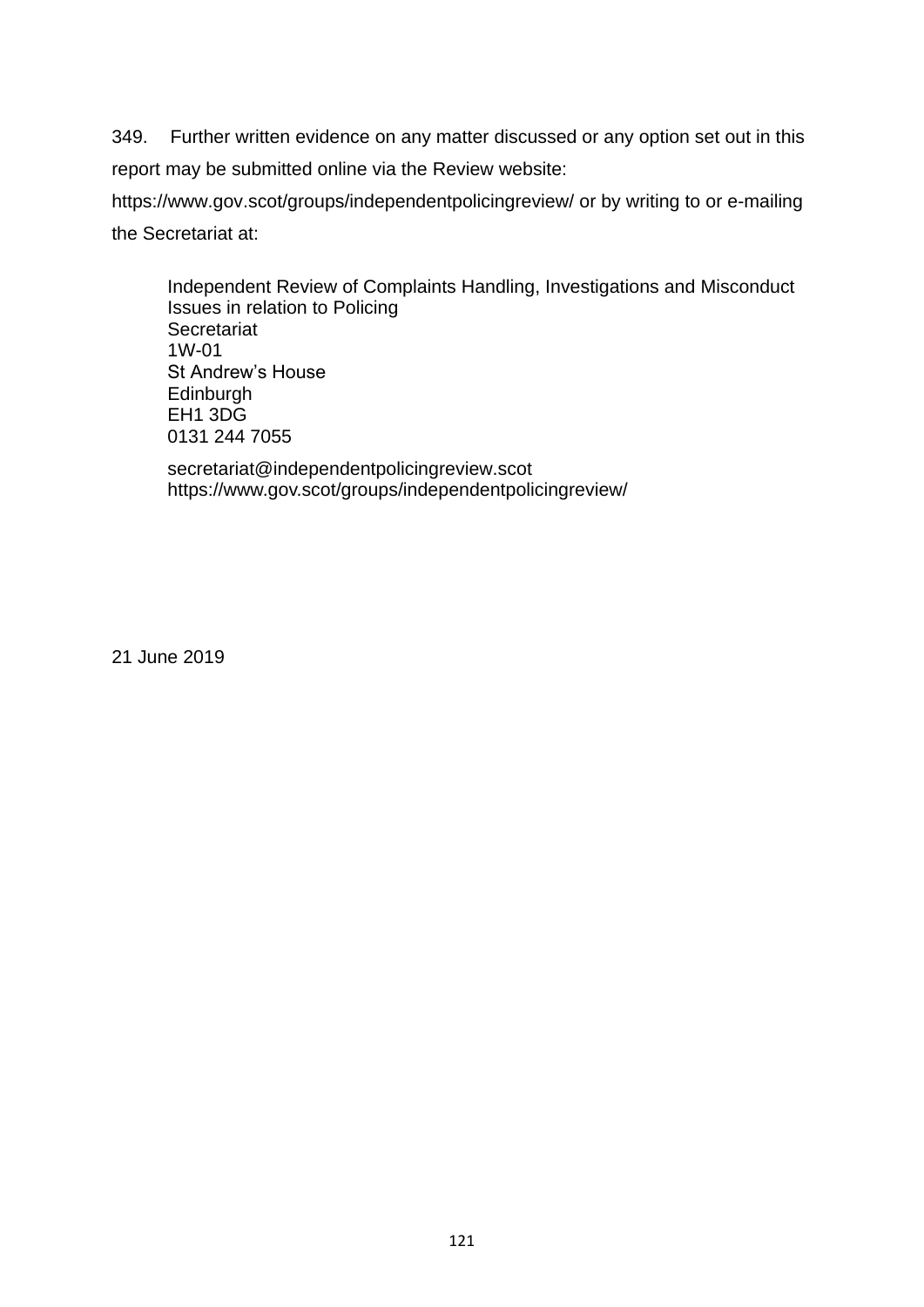#### **TERMS OF REFERENCE**

#### **The purpose of the Review is to:**

- consider the current law and practice in relation to complaints handling, investigations and misconduct issues, as set out in relevant primary and secondary legislation;
- assess and report on the effectiveness of the current law and practice; and
- make recommendations to the Cabinet Secretary for Justice and the Lord Advocate for improvements to ensure the system is fair, transparent, accountable and proportionate, in order to strengthen public confidence in policing in Scotland.

Whilst the Review will encompass the investigation of criminal allegations against the police, it will not address the separate role of the Lord Advocate in investigating criminal complaints against the police or the role of HMICS in scrutinising the state, effectiveness and efficiency of both the Police Service of Scotland (Police Scotland) and the Scottish Police Authority (SPA). The consideration of specific complaints and investigations will not form part of the review beyond informing an overall assessment of the efficacy of current systems and processes.

The Review will consist of two phases:

- The **first phase** will include a consideration of current procedures and guidance to identify areas for immediate improvement;
- The **second phase** will include a wider assessment of the frameworks and practice in relation to complaints handling, investigations and misconduct issues, covering the Police Investigations and Review Commissioner, the SPA and Police Scotland. Recommendations in the final report should take into account human rights considerations, as well as seeking to identify longer-term improvements.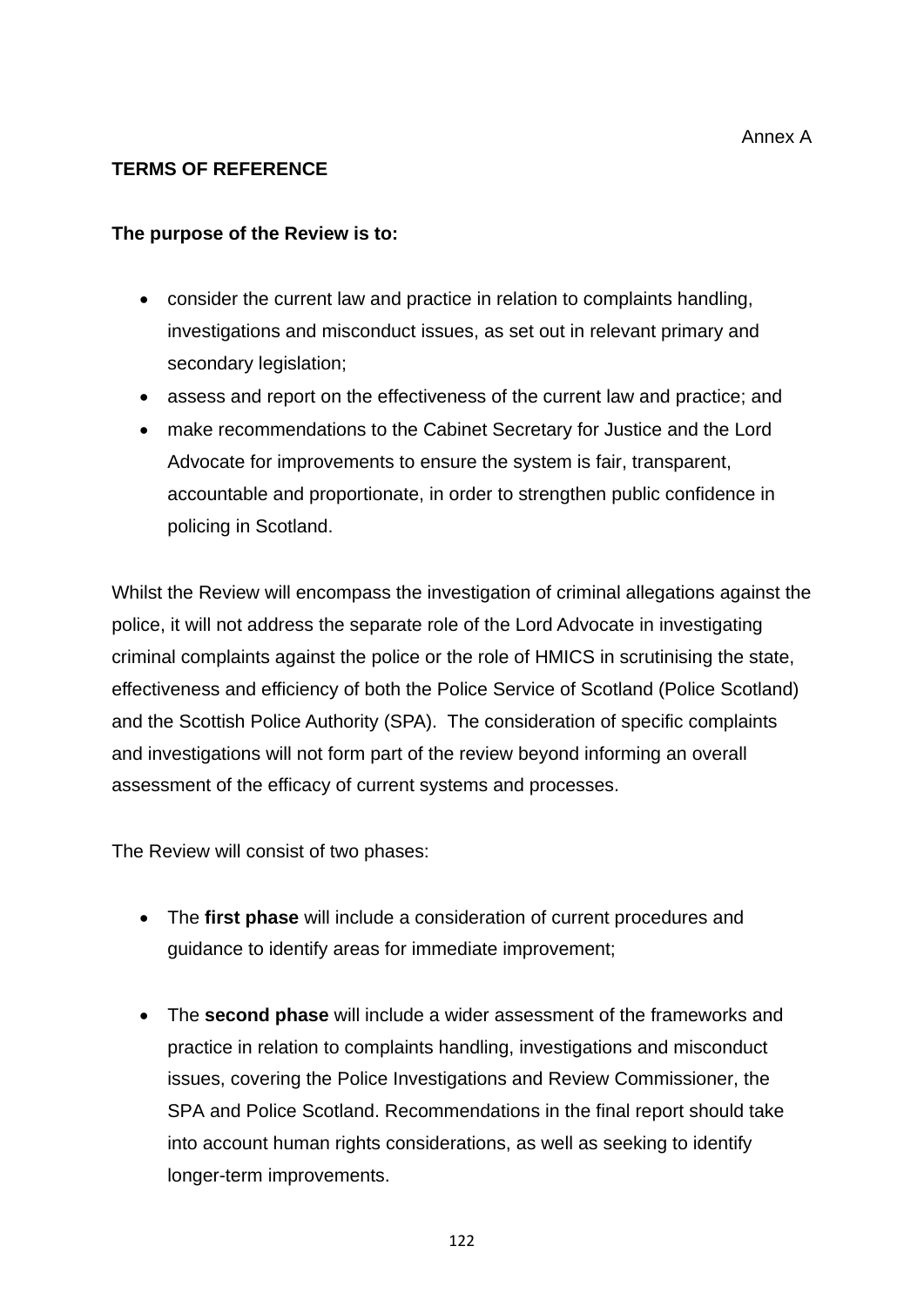#### **Relevant legislation and guidance**

- [The Police, Public Order and Criminal Justice \(Scotland\) Act 2006 as amended](https://www.legislation.gov.uk/asp/2006/10/contents)
- Police and Fire [Reform \(Scotland\) Act 2012](http://www.legislation.gov.uk/asp/2012/8)
- [Ethical Standards in Public Life etc. \(Scotland\) Act 2000](http://www.legislation.gov.uk/asp/2000/7/contents)
- [Equality Act 2010](https://www.legislation.gov.uk/ukpga/2010/15/contents)
- [The Police \(Conduct\) \(Senior Officers\) \(Scotland\) Regulations 1996](http://www.legislation.gov.uk/uksi/1996/1645/contents/made)
- [The Police \(Conduct\) \(Senior Officers\) \(Scotland\) Regulations 1999](http://www.legislation.gov.uk/uksi/1999/1074/contents/made)
- [The Police Service of Scotland \(Senior Officers\) \(Conduct\) Regulations 2013](http://www.legislation.gov.uk/ssi/2013/62/contents/made)
- [The Police \(Conduct\) \(Scotland\) Regulations 1996](http://www.legislation.gov.uk/uksi/1996/1642/contents/made)
- [The Police Service of Scotland \(Conduct\) Regulations 2013](http://www.legislation.gov.uk/ssi/2013/60/contents/made)
- [The Police Service of Scotland \(Conduct\) Regulations 2014](http://www.legislation.gov.uk/ssi/2014/68/contents/made)
- [The Police Service of Scotland \(Senior Officers\) \(Performance\) Regulations 2016](http://www.legislation.gov.uk/ssi/2016/51/contents/made)
- [The Police Service of Scotland \(Performance\) Regulations 2013](http://www.legislation.gov.uk/ssi/2013/61/contents/made)
- [The Police Investigations and Review Commissioner \(Investigations Procedure,](http://www.legislation.gov.uk/ssi/2013/118/contents/made)  [Serious Incidents and Specified Weapons\) Regulations 2013](http://www.legislation.gov.uk/ssi/2013/118/contents/made)
- [The Police Service of Scotland Regulations 2013](http://www.legislation.gov.uk/ssi/2013/35/contents/made)
- From sanctions to solutions PCCS/PIRC [Statutory Complaints Handling Guidance](https://pirc.scot/media/1211/pccs_statutory_guidance_web.pdf)
- [Revisions to sanctions to solutions, following creation of PIRC on 01 April 2013](https://pirc.scot/media/3436/270313_revisions_to_statutory_guidance.pdf)
- SPA/Police Scotland Code of Conduct (September 2016)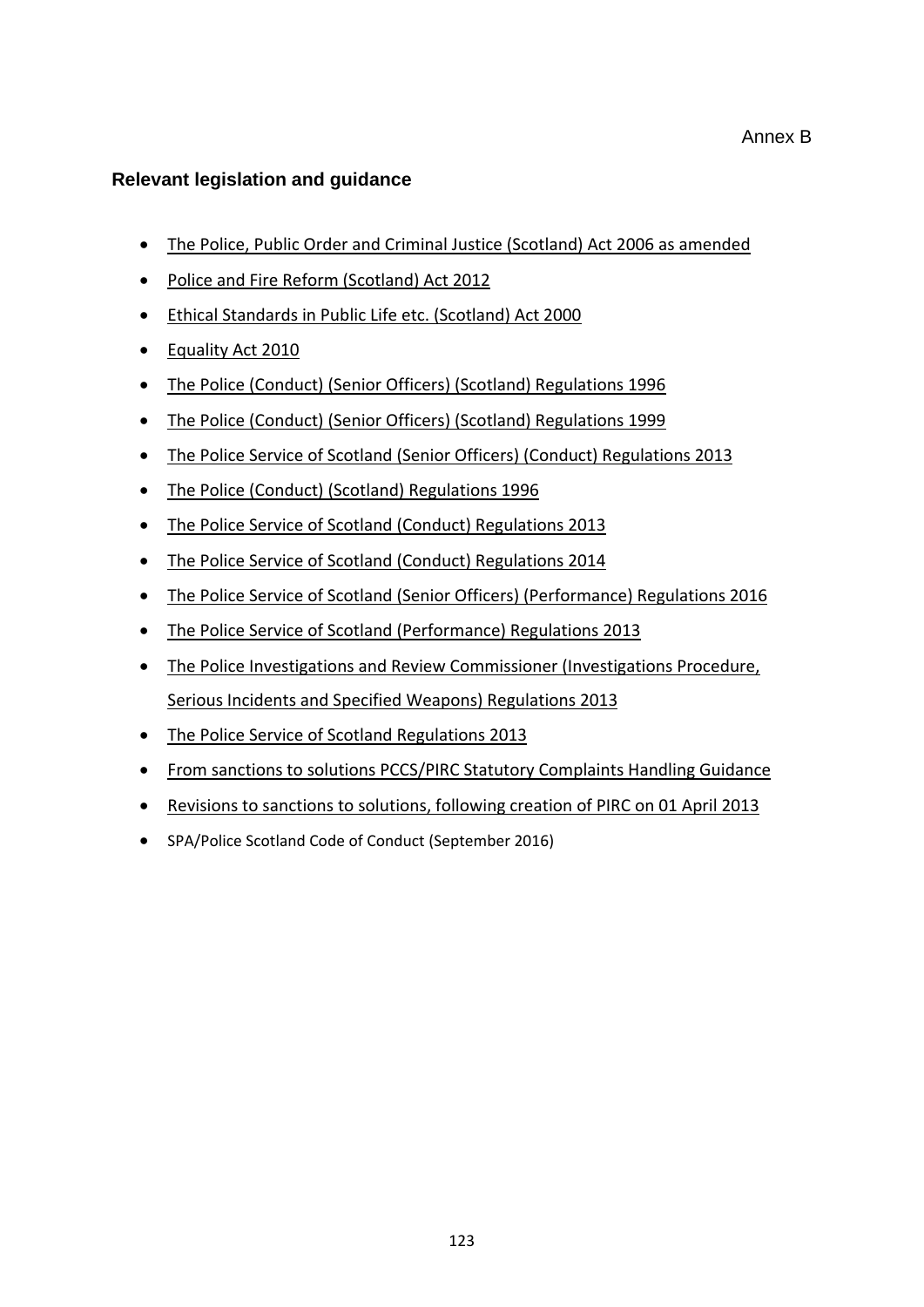# **Standards of Professional Behaviour**

# **(replicated from Schedule 1 to The Police Service of Scotland (Conduct) Regulations 2014)**

#### • **Honesty and integrity**

Constables are honest, act with integrity and do not compromise or abuse their position.

#### • **Authority, respect and courtesy**

Constables act with self-control and tolerance, treating members of the public and colleagues with respect and courtesy.

Constables do not abuse their powers or authority and respect the rights of all individuals.

#### • **Equality and diversity**

Constables act with fairness and impartiality. They do not discriminate unlawfully or unfairly.

• **Use of force**

Constables use force only to the extent that it is necessary, proportionate and reasonable in all the circumstances.

#### • **Orders and instructions**

Constables give and carry out only lawful orders and instructions.

#### • **Duties and responsibilities**

Constables are diligent in the exercise of their duties and responsibilities.

# • **Confidentiality**

Constables treat information with respect and access or disclose it only in the proper course of their duties.

#### • **Fitness for duty**

Constables when on duty or presenting themselves for duty are fit to carry out their responsibilities.

# • **Discreditable conduct**

Constables behave in a manner which does not discredit the Police Service or undermine public confidence in it, whether on or off duty.

Constables report any action taken against them for a criminal offence, any conditions imposed on them by a court or the receipt of any penalty notice.

# • **Challenging and reporting improper conduct**

Constables report, challenge or take action against the conduct of other constables which has fallen below the Standards of Professional Behaviour.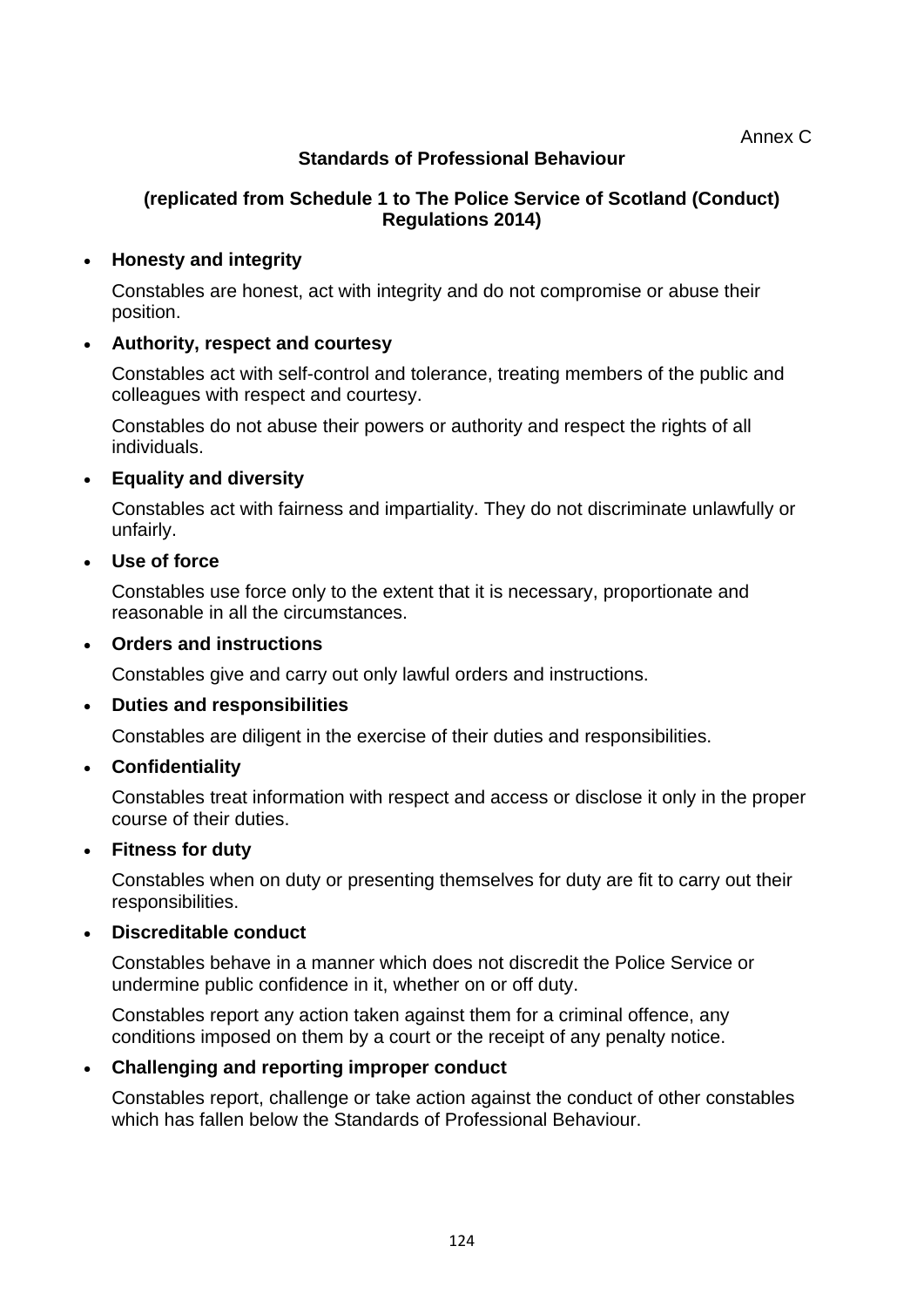#### Annex D

#### **List of written submissions to the call for evidence**

94 individuals made written submissions

- 1. Police Scotland
- 2. Her Majesty's Inspectorate of Constabulary in Scotland
- 3. Scottish Chief Police Officers Staff Association
- 4. Scottish Public Services Ombudsman
- 5. Law Society of Scotland
- 6. Police Investigations and Review Commissioner
- 7. Association of Scottish Police Superintendents
- 8. Scottish Women's Rights Centre
- 9. Scottish Police Authority
- 10.Scottish Police Federation
- 11.Retired Police Officers Association Scotland
- 12.Scottish Legal Complaints Commission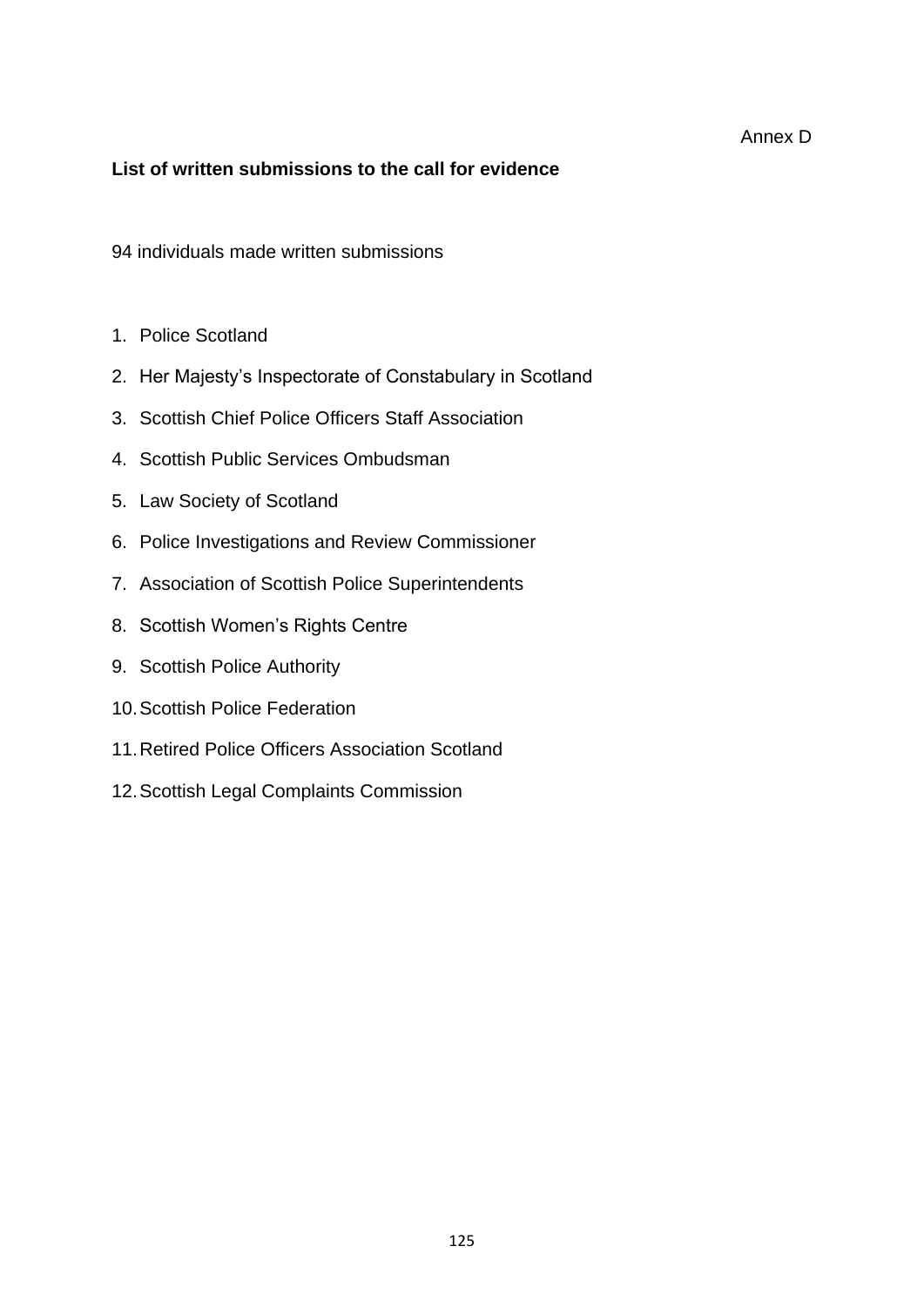# Annex E

# **GLOSSARY**

| <b>ACC</b>     | - Assistant Chief Constable                                                           |
|----------------|---------------------------------------------------------------------------------------|
| <b>ACPOS</b>   | - Association of Chief Police Officers (Scotland)                                     |
| <b>ACU</b>     | - Anti-Corruption Unit (part of Police Scotland)                                      |
| <b>AGS</b>     | - Auditor General for Scotland                                                        |
| <b>ASPS</b>    | - Association of Scottish Police Superintendents                                      |
| CAAP-D         | - Criminal Allegations Against Police – Division (part of COPFS)                      |
| <b>CARU</b>    | - Complaints Assessment and Resolution Unit                                           |
| Centurion      | - Police Scotland's complaints database                                               |
| <b>CHR</b>     | - Complaint Handling Review                                                           |
| <b>CHS</b>     | - Criminal History System                                                             |
| <b>COPFS</b>   | - Crown Office and Procurator Fiscal Service                                          |
| <b>DCC</b>     | - Deputy Chief Constable                                                              |
| <b>ECHR</b>    | - European Convention on Human Rights                                                 |
| <b>FLO</b>     | - Family Liaison Officer                                                              |
|                | Frontline Resolution - Early discussion of a complaint with the complainer            |
| <b>HMICS</b>   | - Her Majesty's Inspectorate of Constabulary in Scotland                              |
| <b>IOPC</b>    | - Independent Office of Police Conduct (England and Wales)                            |
| <b>NGAU</b>    | - National Gateway Assessment Unit                                                    |
| <b>PCCS</b>    | - Police Complaints Commissioner for Scotland                                         |
| <b>PIRC</b>    | - Police Investigations and Review Commissioner                                       |
| <b>PONI</b>    | - Police Ombudsman for Northern Ireland                                               |
| <b>PSD</b>     | - Professional Standards Department                                                   |
| <b>PSoS</b>    | - Police Service of Scotland (known as Police Scotland)                               |
|                | Relevant complaint - A complaint against the police, as defined in the Police, Public |
|                | Order and Criminal Justice (Scotland) Act 2006, as amended                            |
| Senior officer | - Any Constable holding rank of Chief Constable, Deputy Chief                         |
|                | <b>Constable or Assistant Chief Constable</b>                                         |
| <b>SOP</b>     | - Police Scotland has multiple Standard Operating Procedures                          |
|                | covering a huge array of subjects                                                     |
| <b>SPA</b>     | - Scottish Police Authority                                                           |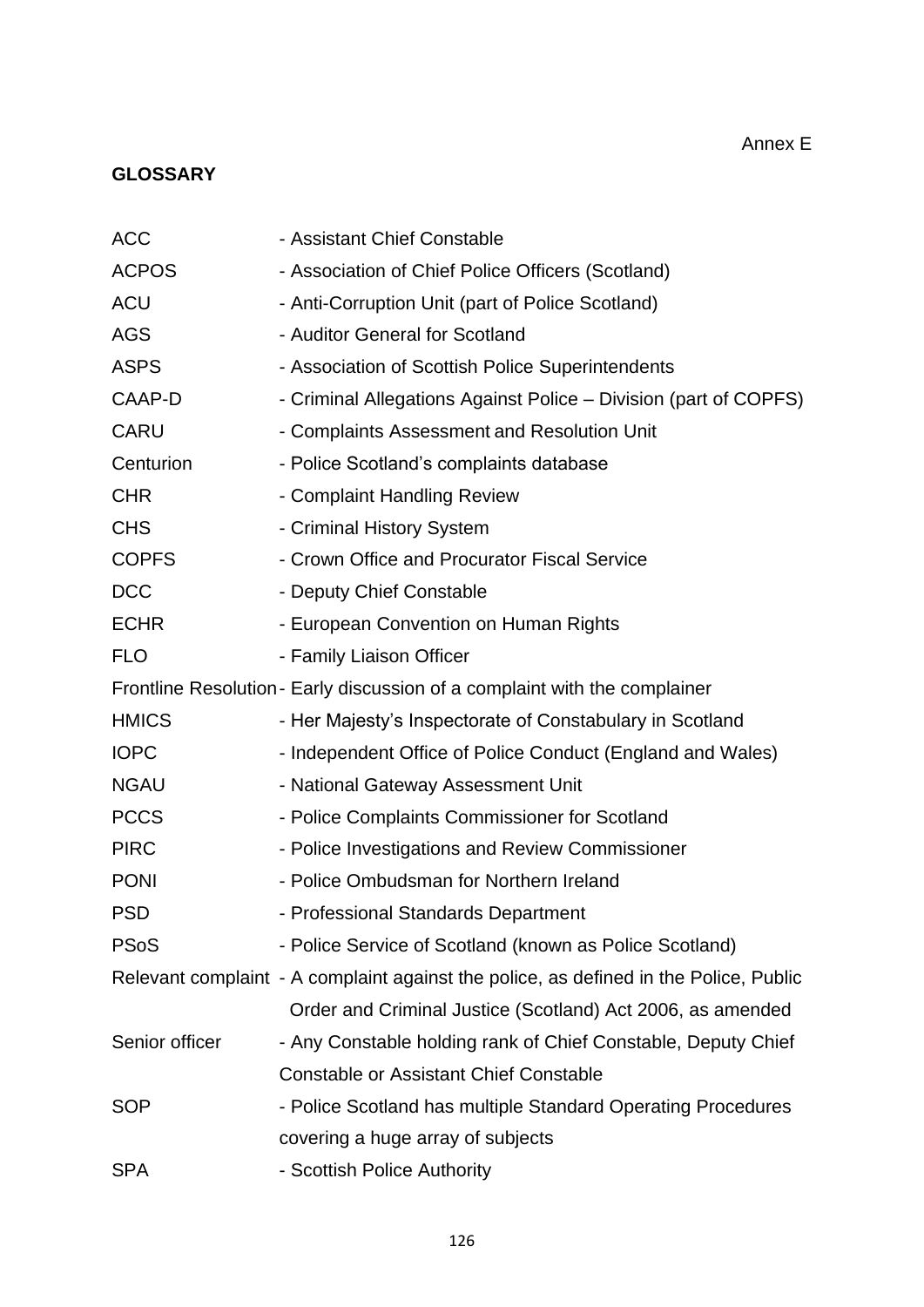| <b>SPSO</b>  | - Scottish Public Services Ombudsman                            |
|--------------|-----------------------------------------------------------------|
| The 2012 Act | - Police and Fire Reform (Scotland) Act 2012                    |
| The 2006 Act | - Police, Public Order and Criminal Justice (Scotland) Act 2006 |
| VIA          | - Victims Information and Assistance service (part of COPFS)    |